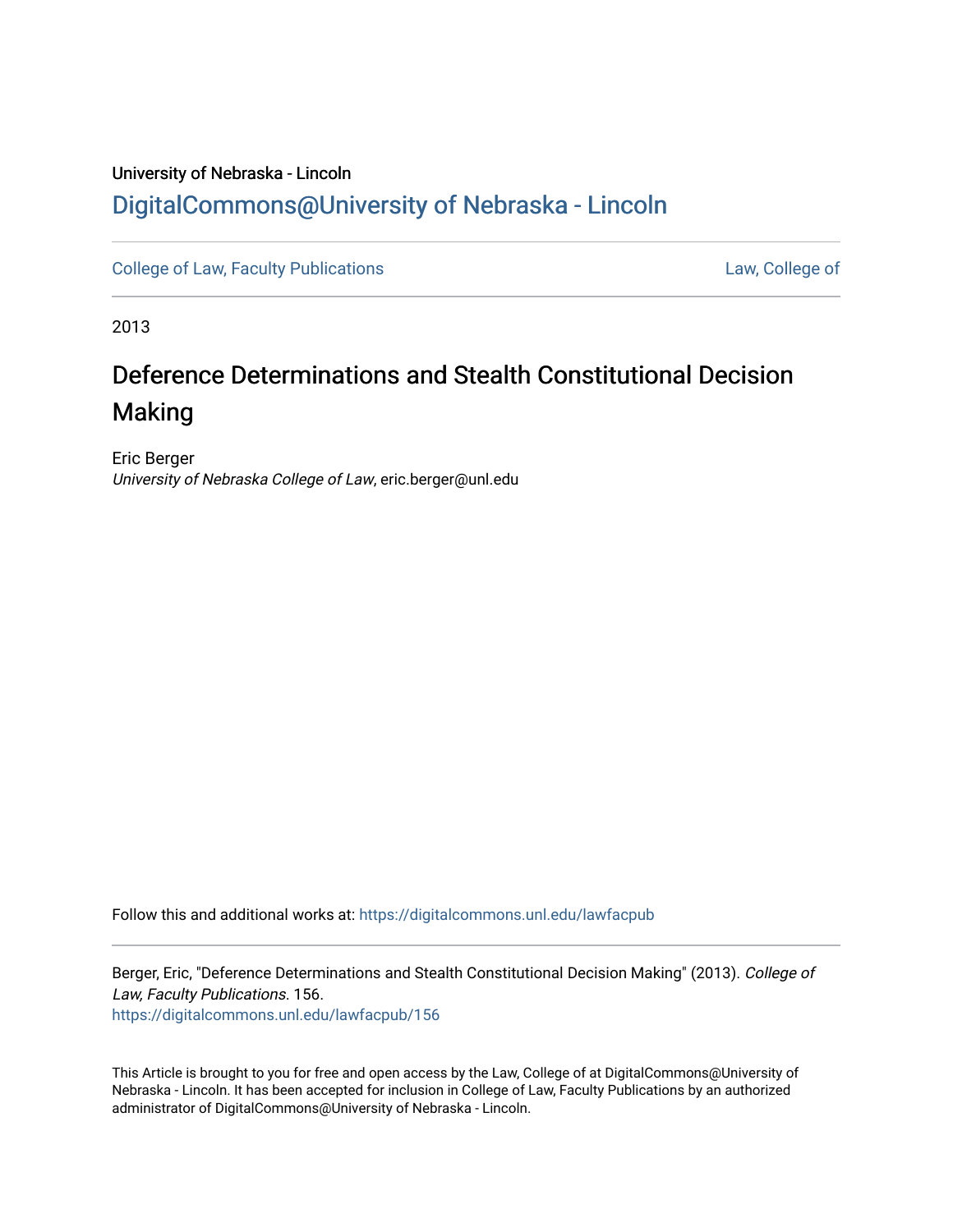# Deference Determinations and Stealth Constitutional Decision Making

*Eric Berger*

*ABSTRACT: Courts deciding constitutional cases frequently have to make deference determinations—that is, decisions about whether to respect a political branch's factual findings and policy judgments because of that branch's institutional superiority. The U.S. Supreme Court's approach to a wide range of these determinations, however, is inconsistent and undertheorized. Indeed, the Court's difficulties with deference determinations mirror broader failures to resolve carefully and consistently a number of "stealth" determinations that recur in constitutional cases—determinations that fall outside the black-letter doctrinal framework but can still greatly impact a case's outcome.* 

 *Rather than relying on pithy platitudes about each government branch's strengths and weaknesses, courts should examine the actual behavior and processes of the relevant governmental institution before deciding whether deference is appropriate. This contextual, institutional approach would provide better incentives for Congress and administrative agencies to craft policy utilizing their expertise and reinforcing their political accountability. It would also offer a more searching, rigorous model for courts approaching other extra-doctrinal determinations, thus improving the legal status of both deference determinations themselves and stealth constitutional determinations more generally.* 

Associate Professor of Law, University of Nebraska College of Law. I thank Ginger Anders, Bill Araiza, Anne Duncan, Greg McLawsen, Richard Moberly, Eric Segall, Steve Willborn, Omaid Zabih, Saul Zipkin, and the participants at the Constitutional Law Colloquium at Loyola Chicago, Big Ten Junior Law Faculty Workshop, and Southeastern Association of Law Schools Conference Panel on Deference for very helpful comments on earlier drafts. Thanks also to Lori Hoetger and Erick Reitz for superb research assistance; to Vida Eden for very helpful assistance; and to Kris Lauber, Stefanie Pearlman, and the Schmid Law Librarians for tremendous assistance locating sources. Finally, I thank Joe Fraioli, Andrea Krogstad, Alex Kron, and the other editors of the *Iowa Law Review* for splendid and meticulous editorial assistance. A McCollum Research Grant helped support the research for this Article. Remaining errors are mine.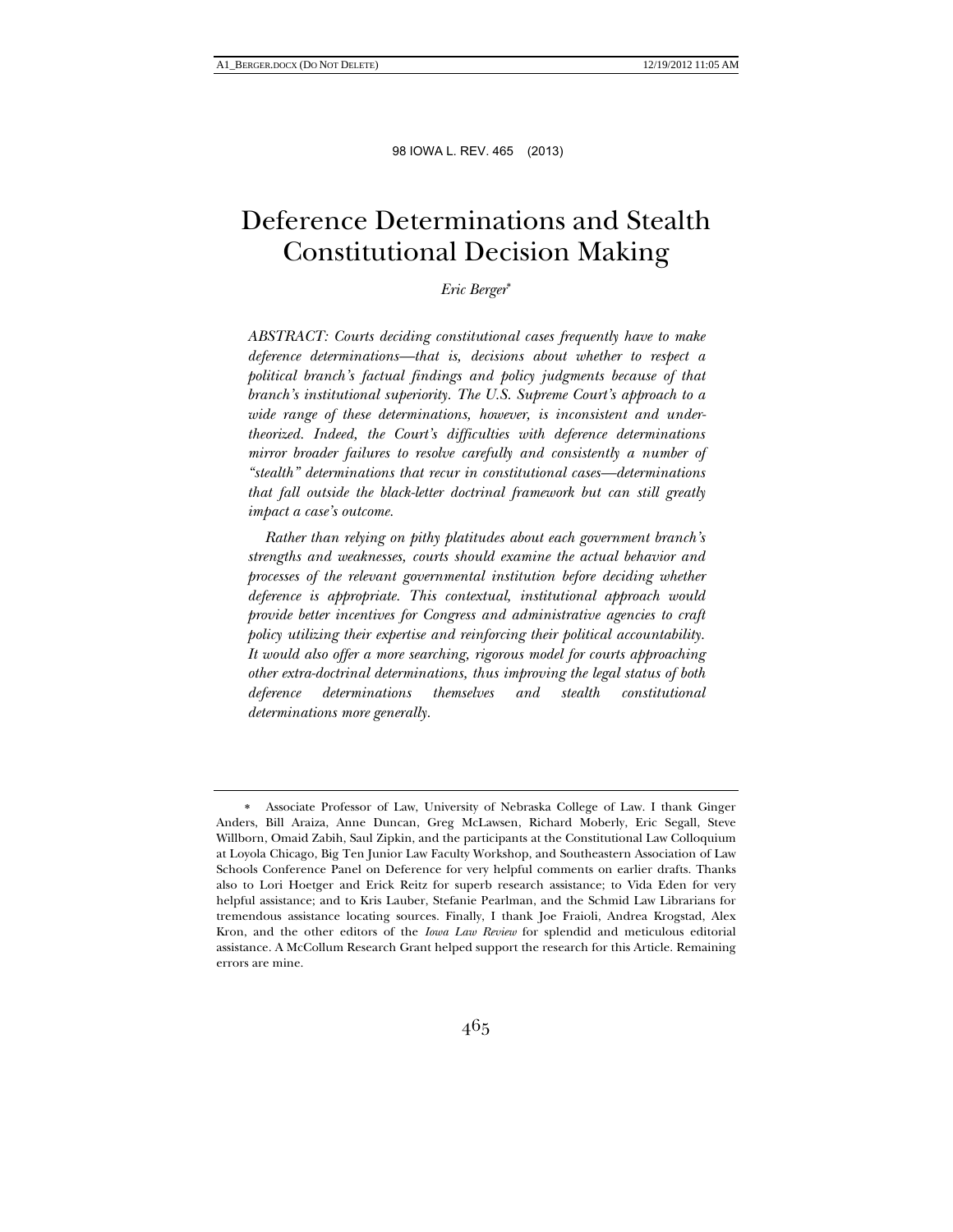| Ι. | THREE BRANCHES OF JUDICIAL DEFERENCE: LEGISLATIVE,<br>А.                     |
|----|------------------------------------------------------------------------------|
|    |                                                                              |
|    | Deference to Congressional Factual Findings  472<br>$\mathbf{1}$ .           |
|    | 2.                                                                           |
|    | Deference to Agency Epistemic Authority 479<br>$\mathfrak{a}.$               |
|    | b.                                                                           |
|    | Deference to Special Government Institutions and in<br>3.                    |
|    |                                                                              |
|    | Prisons as Special Government Institutions 485<br>$\overline{a}$ .           |
|    | The Special Context of National Security  487<br>b.                          |
|    | В.                                                                           |
|    | $C$ .<br>DEFERENCE DETERMINATIONS, STEALTH CONSTITUTIONAL                    |
|    |                                                                              |
| Π. | DEFERENCE DETERMINATIONS AND INSTITUTIONAL ANALYSES 498                      |
|    | $\mathcal{A}$ .                                                              |
|    | <b>INSTITUTIONALLY BASED DEFERENCE DETERMINATIONS  501</b><br><i>B.</i>      |
|    | Institutional Analysis of Congressional Fact-Finding 501<br>1.               |
|    | Institutional Analysis of Administrative Action 505<br>$\overline{2}$ .      |
|    | Institutional Analysis of Agency Epistemic Authority  505<br>$\mathfrak{a}.$ |
|    | Institutional Analysis of Agency Political Authority 510<br>b.               |
|    | <b>Institutional Analysis of Special Governmental</b><br>3.                  |
|    | Institutions and Governmental Institutions Acting in                         |
|    |                                                                              |
|    | C.                                                                           |
| Ш. |                                                                              |
|    | А.                                                                           |
|    | 1.                                                                           |
|    | 2.                                                                           |
|    | Promoting Legal Consistency and Predictability 523<br>3.                     |
|    | 4.                                                                           |
|    | THE (LIMITED) LIMITATIONS OF INSTITUTIONAL ANALYSIS 527<br><i>B.</i>         |
|    | $\mathbf{1}$ .                                                               |
|    | $\overline{2}$ .                                                             |
|    | The Difficulties of Avoiding Value-Based Judging 529<br>3.                   |
|    |                                                                              |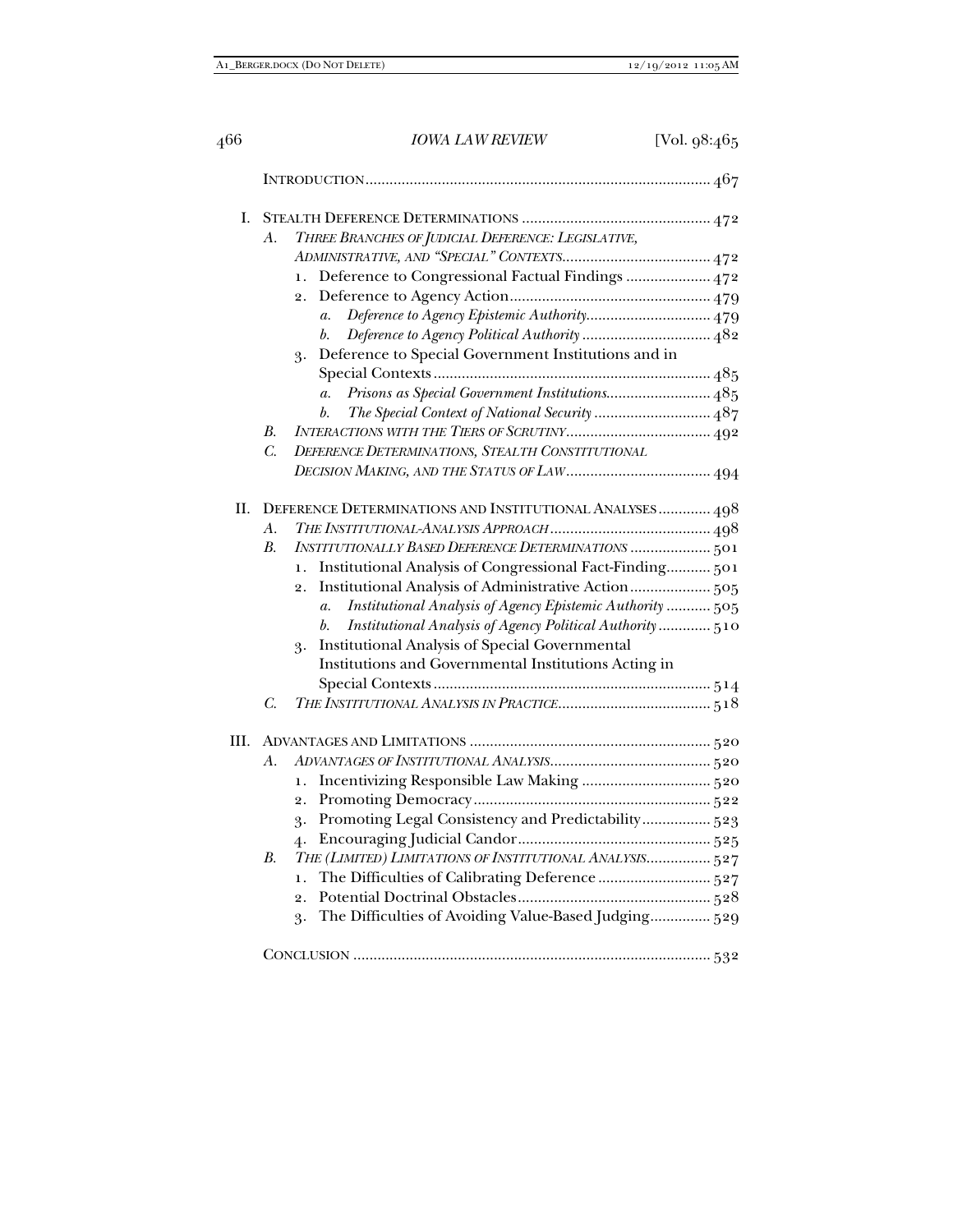#### **INTRODUCTION**

In *Board of Trustees v. Garrett*, a well-known, contentious decision, the U.S. Supreme Court invalidated provisions of the Americans with Disabilities Act ("ADA"), which authorized state employees to recover money damages from their state employers for violations of the Act.1 Congress had sought to abrogate the states' sovereign immunity from such lawsuits pursuant to its power under Section 5 of the Fourteenth Amendment.<sup>2</sup> In so doing, Congress made factual findings regarding the pervasiveness of discrimination against individuals with disabilities.3 When the Court struck down that abrogation of sovereign immunity, it rejected the relevance of those findings, faulting Congress for not showing enough evidence of *state*  discrimination against the disabled.4 The full doctrinal picture is, of course, more complicated, but the Court was decidedly undeferential to Congress despite the factual record it had gathered.

The Court's approach to evaluating congressional findings, however, is inconsistent, both in the Section 5 context and more generally. Indeed, just two years after *Garrett*, the Court in *Nevada Department of Human Resources v. Hibbs* was far more respectful of Congress's findings in upholding the Family and Medical Leave Act's ("FMLA") abrogation of state sovereign immunity.5 Breaking from *Garrett*'s undeferential approach, *Hibbs* emphasized the evidence Congress had amassed and found it sufficient to "justif[y] Congress' passage of prophylactic § 5 legislation."6

The FMLA findings the Court accepted in *Hibbs*, however, seem quite similar to the ADA findings rejected in *Garrett*. Both records, for instance, relied heavily on *private*-sector labor statistics, yet the Court did little to explain why such facts were inadequate in *Garrett* but sufficient in *Hibbs*.7 In reality, the discrepancy is best explained not by Congress's findings, but rather by doctrinal differences involving the standard of review for the underlying discrimination Congress sought to prevent.8 But while those differences might help justify the divergent outcomes in the two cases, they neither reconcile the Court's varying degrees of deference to congressional fact-finding nor justify the Court's failure to explain those different levels of deference.

- 5. Nev. Dep't of Human Res. v. Hibbs, 538 U.S. 721 (2003).
- 6. *Id.* at 730.

 <sup>1.</sup> Bd. of Trs. of the Univ. of Ala. v. Garrett, 531 U.S. 356, 360 (2001).

 <sup>2.</sup> *Id.* at 363–64.

 <sup>3.</sup> *Id.* at 369 (quoting 42 U.S.C. § 12101(a)(2) (2000)).

 <sup>4.</sup> *See id.* at 370.

 <sup>7.</sup> *See id.* at 730 n.3 (conceding that Congress's findings addressed "policies in the private sector," but contending that such policies "differ[] little from those offered private sector employees").

 <sup>8.</sup> *See infra* notes 64–65 and accompanying text.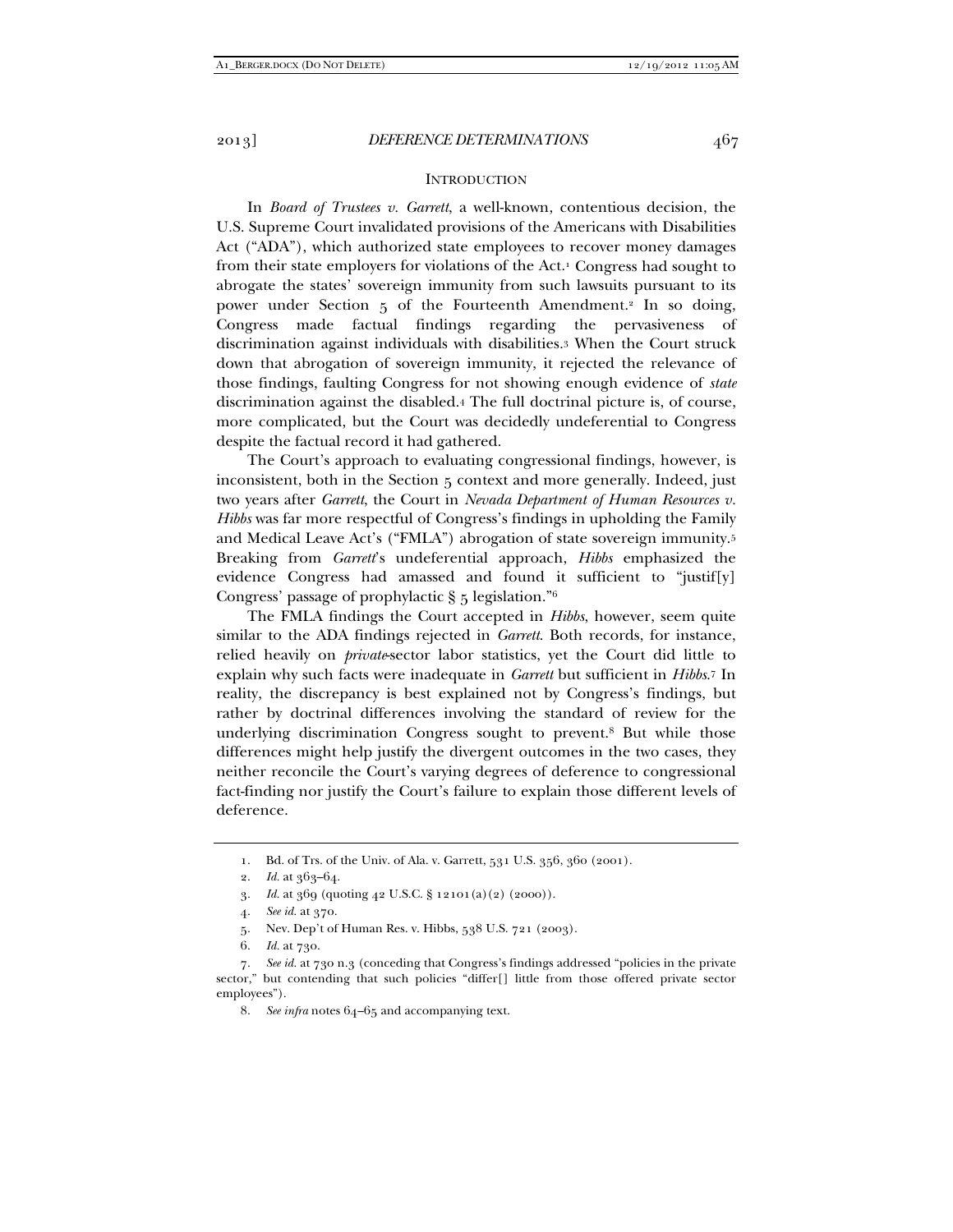The discrepancy between *Garrett* and *Hibbs* is hardly anomalous. To the contrary, it reflects a pattern of judicial inconsistency on the question of deference—and not just in the area of congressional fact-finding. "Deference" is a poorly defined term, but as I use it here, it addresses the judiciary's decision in a constitutional case to afford special respect to the determination of another branch of government due to that branch's relative *institutional* strengths. When a court applies deferential rational basis review because a policy does not burden a suspect class, the court's scrutiny is guided by *substantive* factors. However, when a court, say, affords special respect to a policy due to that government branch's expertise, it is deferring on institutional grounds. Institution-based deference, in other words, differs from the tier of scrutiny triggered by substantive, doctrinal analysis and is narrower than constitutional deference writ large.9 Of course, in practice the lines between institution-based deference and substantive doctrine are not always so neat, and the analyses can blur together.10 That said, courts regularly invoke institutional factors when deciding whether to defer in constitutional cases and often justify that deference on the political—that is, nonjudicial—branches' ostensible superior epistemic and democratic authority.<sup>11</sup>

The Supreme Court's deference determinations in a wide range of constitutional contexts are often inchoate and under-theorized.12 *Garrett* and *Hibbs* illustrate the problem nicely, because they deal with the same source of congressional power, but the Court's approach to congressional factfinding in other contexts is similarly erratic and poorly explained. The Court does no better when it is deciding whether to grant deference to other government institutions, like administrative agencies, based on their ostensible expertise or political authority. Even when the Court reviews

 <sup>9.</sup> *See, e.g.*, Lawrence Gene Sager, *Fair Measure: The Legal Status of Underenforced Constitutional Norms*, 91 HARV. L. REV. 1212, 1214–17 (1978) (explaining that judicial restraint rests "not upon analysis of the constitutional concept but upon various concerns of the Court about its institutional role" relative to other governmental institutions).

 <sup>10.</sup> *See infra* Part I.B.

 <sup>11.</sup> This Article does not address "deference" as it is used in other senses. For example, "deference" can refer to the Court's general willingness to uphold challenged governmental policies unconnected to an institutional analysis. It also can refer to judicial respect for lower court factual findings or for agency decisions in administrative law cases. Those types of "deference" are beyond the scope of this Article.

 <sup>12.</sup> *See* Rostker v. Goldberg, 453 U.S. 57, 112 (1981) (Marshall, J., dissenting) (claiming the Supreme Court's deference decisions are mere "hollow shibboleths"); Eric Berger, *Individual Rights, Judicial Deference, and Administrative Law Norms in Constitutional Decision Making*, 91 B.U. L. REV. 2029, 2032 (2011) [hereinafter Berger, *Administrative Law Norms*] (arguing that judicial deference to administrative agencies in constitutional individual rights cases is "inconsistent and inchoate"); Paul Horwitz, *Three Faces of Deference*, 83 NOTRE DAME L. REV. 1061, 1095 (2008) (concluding that deference is highly "undertheorized and misunderstood," due in part to the Supreme Court's lack of explanation).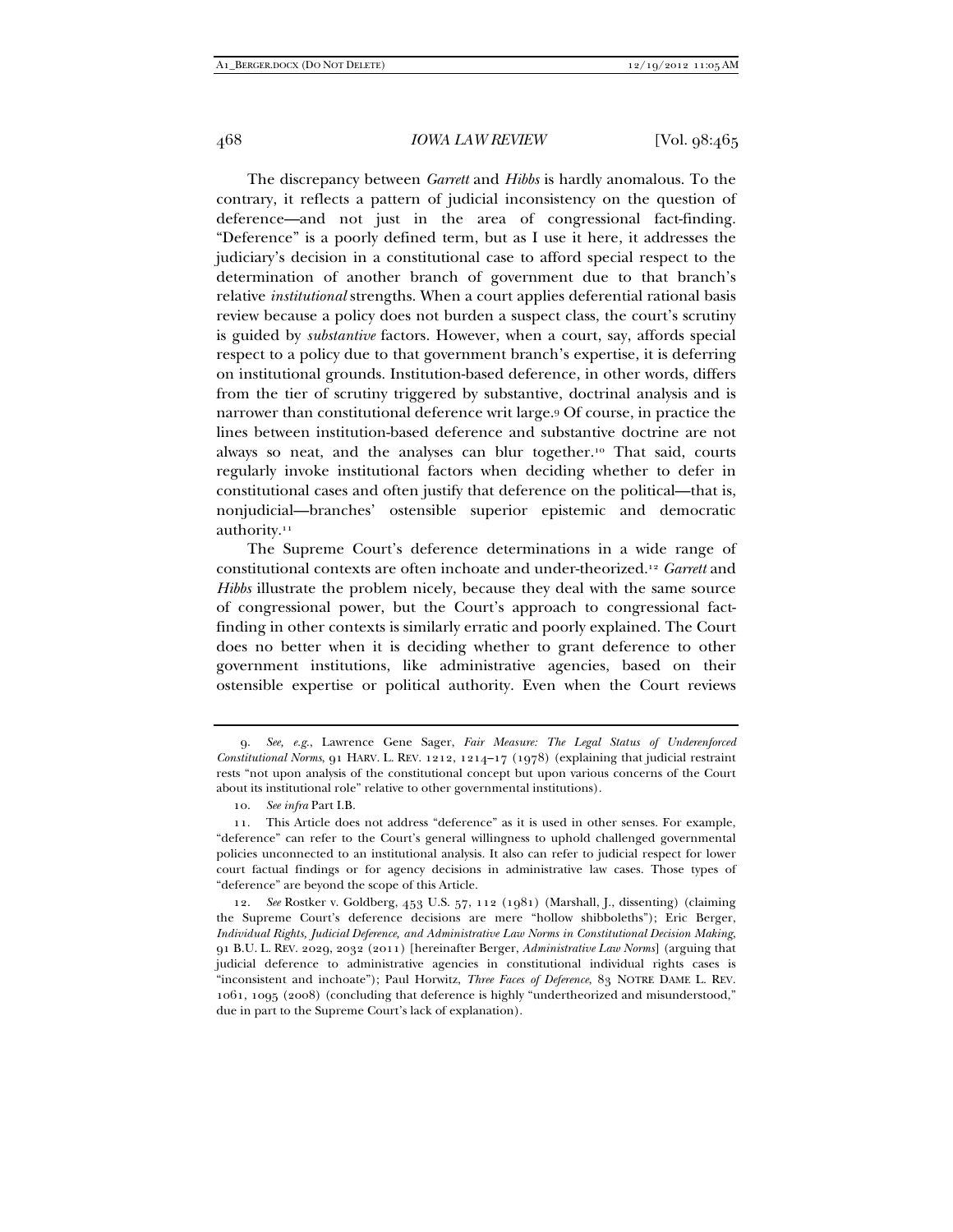policies by "special" governmental institutions, like prisons, or in "special" contexts, like national security, its approach lacks a theoretical framework and is surprisingly inconsistent.

The Court's lack of a meaningful methodology for determining when to defer largely results from its failure to closely examine the institution in question. Given that deference determinations supposedly acquiesce to an actor's unique competence in a given area, one might think that a rigorous institutional analysis would shape courts' approaches to these questions. In reality, the Supreme Court rarely engages in such analysis. To the contrary, its deference determinations are often poorly justified, resting less on careful consideration and more on pithy platitudes about each political branch's strengths and weaknesses. Sometimes the Court simply announces its deference determination without providing any supporting legal analysis. And even when the Court does explain its reasoning, it often fails to reconcile its arguments with approaches to similar questions in previous cases, even though decisions to defer to the political branches can substantially shape the outcome of many constitutional cases.13 Academics, too, have paid inadequate attention to these issues, focusing primarily on the tiers of scrutiny rather than institutional factors.<sup>14</sup>

Interestingly, the Court's difficulties with deference determinations reflect a broader failure to carefully and consistently resolve a number of such "stealth" determinations—decisions that recur in constitutional cases but fall outside traditional doctrinal categories.15 These stealth determinations share certain characteristics.16 First, these determinations arise frequently in constitutional cases. Second, despite their common

 15. Professors Eskridge and Frickey have used the term "stealth constitutionalism" in a different sense, referring to the Supreme Court's practice of promoting under-enforced constitutional norms through clear-statement rules in statutory interpretation. *See* William N. Eskridge, Jr. & Philip P. Frickey, *The Supreme Court, 1993 Term—Foreword: Law as Equilibrium*, 108 HARV. L. REV. 26, 85 (1994). Professor Friedman has written about the dangers of "stealth overruling." *See* Barry Friedman, *The Wages of Stealth Overruling (with Particular Attention to*  Miranda v. Arizona), 99 GEO. L.J. 1, 6-16 (2010). The focus of this Article, by contrast, is constitutional cases in which the Court makes important, extra-doctrinal determinations without sufficient explanation or consistency.

16. For more examples of stealth determinations, see *infra* Part I.C.

 <sup>13.</sup> *See* Daniel J. Solove, *The Darkest Domain: Deference, Judicial Review, and the Bill of Rights*, 84 IOWA L. REV. 941, 953 (1999) ("The practice of deference has drastic effects on the outcomes of cases . . . .").

 <sup>14.</sup> *See* Eric Berger, *In Search of a Theory of Deference: The Eighth Amendment, Democratic Pedigree, and Constitutional Decision Making*, 88 WASH. U. L. REV. 1, 4 (2010) [hereinafter Berger, *Theory of Deference*] ("Scholars . . . have focused little on the issue of deference outside the obvious context of the tiers of scrutiny."); Horwitz, *supra* note 12, at 1061 ("Deference . . . has received surprisingly little . . . attention in constitutional scholarship."). To the extent scholars have examined institutional deference, they have focused primarily on deference to congressional fact-findings rather than the broader array of relevant institutional contexts. *See infra* Part II.B.1.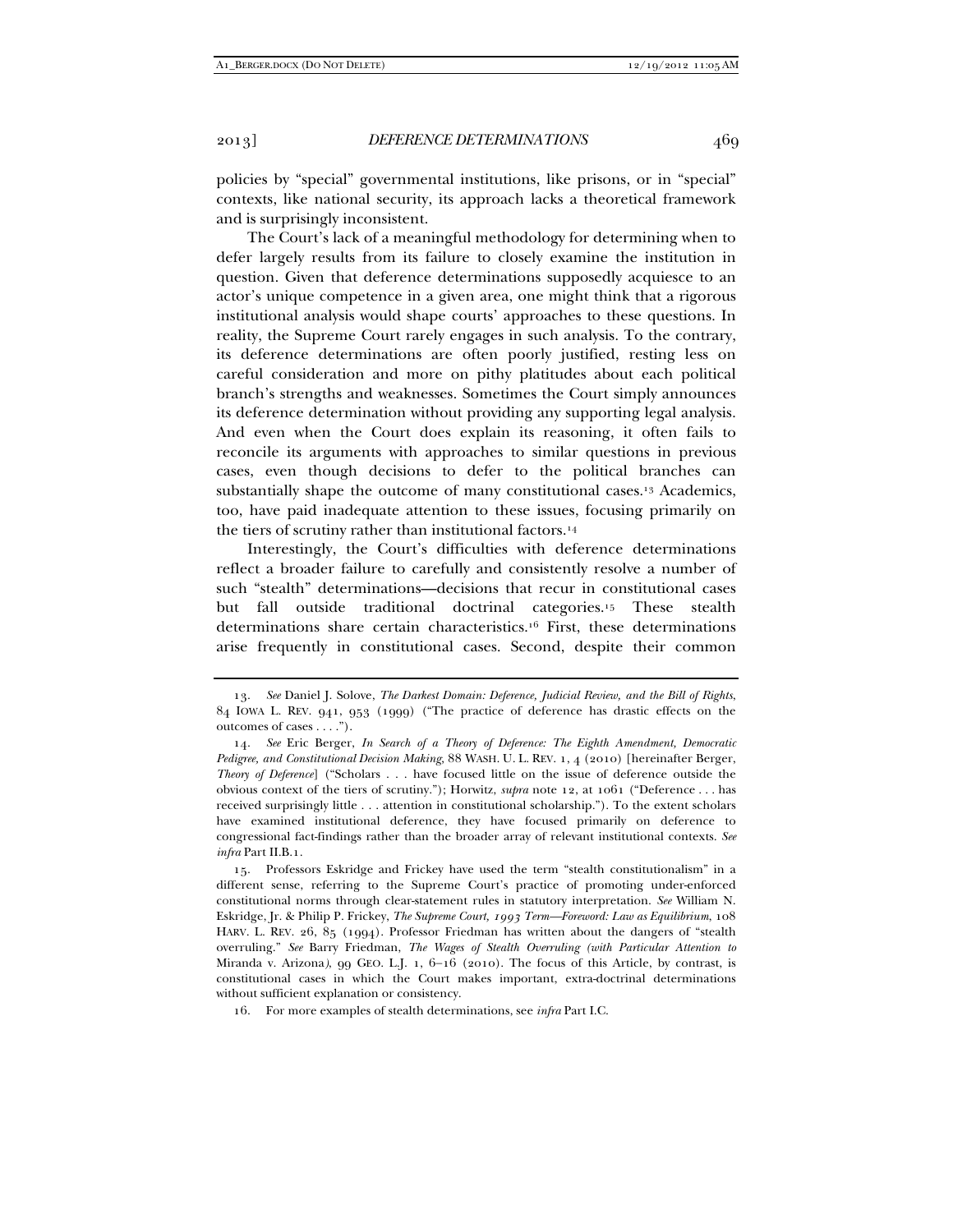recurrence, the Supreme Court often fails to thoroughly explain its reasoning when making such determinations. Third, and consequently, these determinations typically are not reflected in black-letter constitutional doctrine. Fourth, the Court often fails to adequately reconcile the determinations across cases, so that its approach in one case often lacks precedential effect in another. Fifth, the Court also fails to explain just how central these determinations are to the resolution of some cases.

"Stealth" is, in some ways, an imperfect term to describe these determinations, many of which are made explicitly, such as when the Court announces that it is deferring to a certain government actor.17 To this extent, the term "stealth" is misleading insofar as it connotes invisibility. But "stealth" is also defined as "intended not to attract attention,"18 and indeed, the Court's summary pronouncements in these areas seek to escape careful scrutiny. Even when the Court does acknowledge making such a determination, it usually provides little insight into *how* it did so. Indeed, when the Court makes stealth determinations, it often confidently announces its decision without elaboration and reference to the kinds of professional legal norms that usually guide judicial decision making in other areas.19

This Article's goals are twofold. With respect to deference determinations specifically, this Article highlights how courts too often make institution-based deference determinations with scant attention to the actual behavior of the institution at issue. More diligent, consistent attention to such institutional matters will result in deference determinations that are both more deserved and more methodologically consistent. Indeed, though deference determinations are often short-changed by courts and scholars alike, they are crucial to the enterprise of constitutional decision making. Constitutional law often boils down to the question of "who decides," and

 <sup>17.</sup> *See, e.g.*, Grutter v. Bollinger, 539 U.S. 306, 328 (2003) (deferring to the educational judgment of a state university's law school); Turner v. Safley,  $482$  U.S.  $78$ ,  $90-91$  ( $1987$ ) (noting that "courts should be particularly conscious of the 'measure of judicial deference owned to corrections officials'" and upholding a rule barring inmate-to-inmate correspondence (quoting Pell v. Procunier, 417 U.S. 817, 827 (1974))); Goldman v. Weinberger, 475 U.S. 503, 507 (1986) ("[C]ourts must give great deference to the professional judgment of military authorities . . . .").

 <sup>18.</sup> MERRIAM-WEBSTER'S COLLEGIATE DICTIONARY 1221 (11th ed. 2004).

 <sup>19.</sup> *See* LON L. FULLER, THE MORALITY OF LAW 63 (rev. ed. 1969) ("[C]larity represents one of the most essential ingredients of legality."); JOSEPH RAZ, *The Rule of Law and Its Virtue*, *in*  THE AUTHORITY OF LAW: ESSAYS ON LAW AND MORALITY 210, 212–19 (1979) (discussing the importance of openness, clarity, and stability in the law); Richard A. Posner, *The Supreme Court, 2004 Term—Foreword: A Political Court*, 119 HARV. L. REV. 32, 4041 (2005) (discussing legal norms that usually guide judicial decision making); *cf.* Abbe R. Gluck, *Intersystemic Statutory Interpretation: Methodology as "Law" and the Erie Doctrine*, 120 YALE L.J. 1898, 1909-11 (2011) (questioning whether principles of statutory interpretation enjoy the status of law).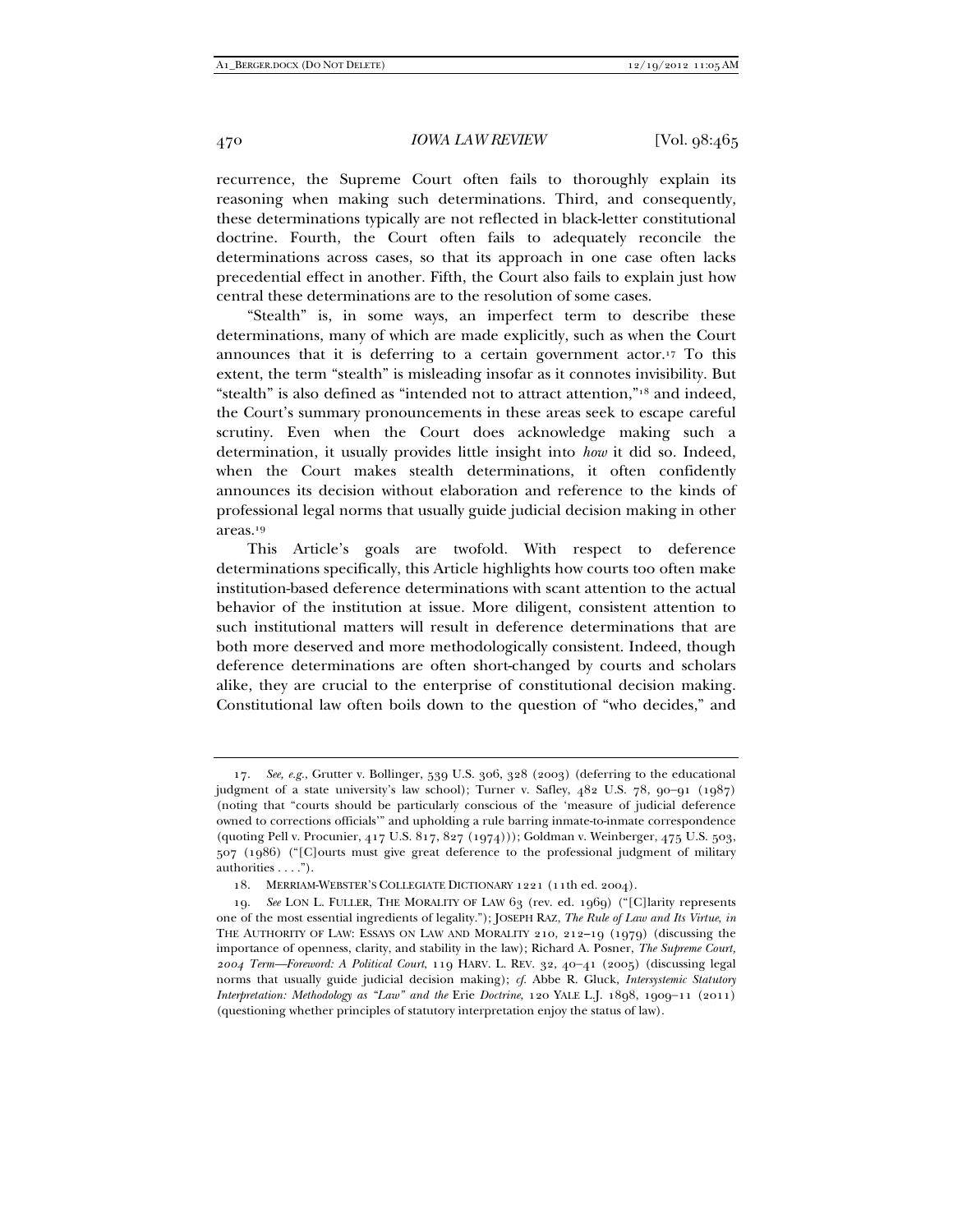deference determinations get to the heart of that question.20 Regrettably, the Court has never tried to address these determinations systematically. Not only is deference so "important and . . . omnipresent" that it deserves a "sincere effort to craft a principled doctrine,"21 but lower courts also have great difficulty following the Supreme Court's muddled guidance.

Through its discussion of deference determinations, this Article also illuminates the problem of stealth constitutional decision making more generally. Given that stealth determinations not only recur frequently but also can be outcome determinative, their importance rivals that of substantive black-letter doctrine, which is articulated in the tiers of scrutiny and other tests courts apply in areas like standing and the Commerce Clause.22 But stealth determinations are not treated like full doctrine, as the Court's pronouncements rarely carry precedential force. To be sure, this malleability and unpredictability is symptomatic of more general problems in constitutional jurisprudence,23 but the problem is heightened when the Court makes these extra-doctrinal determinations.

The Article proceeds as follows. Part I discusses three different contexts in which varied, but related, forms of institutional deference arise: deference to congressional fact-finding; deference based on an administrative agency's ostensibly superior epistemic or political authority; and deference to special government institutions, like prisons, or in special areas, like national security. The Court's approach to deference in each of these circumstances is incomplete and inconsistent, raising difficult questions about how deference determinations interact with doctrinal tests and whether stealth determinations of this sort even enjoy the status of law. Part II argues that courts should approach deference determinations by considering each

 <sup>20.</sup> *See* NEIL K. KOMESAR, LAW'S LIMITS: THE RULE OF LAW AND THE SUPPLY AND DEMAND OF RIGHTS 162 (2001) ("Constitutional law raises the central issue of who decides who decides.").

 <sup>21.</sup> William D. Araiza, *Deference to Congressional Factfinding in Rights-Enforcing and Rights-Limiting Legislation*, 88 N.Y.U. L. REV. (forthcoming 2013) (manuscript at 4), *available at*  http://ssrn.com/abstract=2064890.

 <sup>22.</sup> *See, e.g.*, Turner Broad. Sys., Inc. v. FCC (*Turner Broad. I* ), 512 U.S. 622, 641–42 (1994) (declaring that content-discriminatory speech restrictions are subject to strict scrutiny); Lujan v. Defenders of Wildlife, 504 U.S. 555, 560-61 (1992) (identifying injury, causation, and redressability as the elements of Article III standing); City of Richmond v. J.A. Croson Co., 488 U.S. 469, 493-94 (1989) (plurality opinion) (suggesting that any discrimination based on race triggers strict scrutiny); Katzenbach v. McClung, 379 U.S. 294, 301-02 (1964) (applying the "substantial effects" test to find that Congress did have authority under the Commerce Clause to pass the Civil Rights Act).

 <sup>23.</sup> *See generally* ERIC J. SEGALL, SUPREME MYTHS: WHY THE SUPREME COURT IS NOT A COURT AND ITS JUSTICES ARE NOT JUDGES, at ix (2012) (arguing that the Supreme Court's constitutional decisions "reflect the personal values of the Justices"); Ray Forrester, *Supreme Court Opinions—Style and Substance: An Appeal for Reform*, 47 HASTINGS L.J. 167, 182–84 (1995) (criticizing justices for pretending that their value judgments are in fact legal judgments); Posner, *supra* note 19, at 39–54 (arguing that because the Supreme Court evaluates the Constitution, it is necessarily a political decision maker).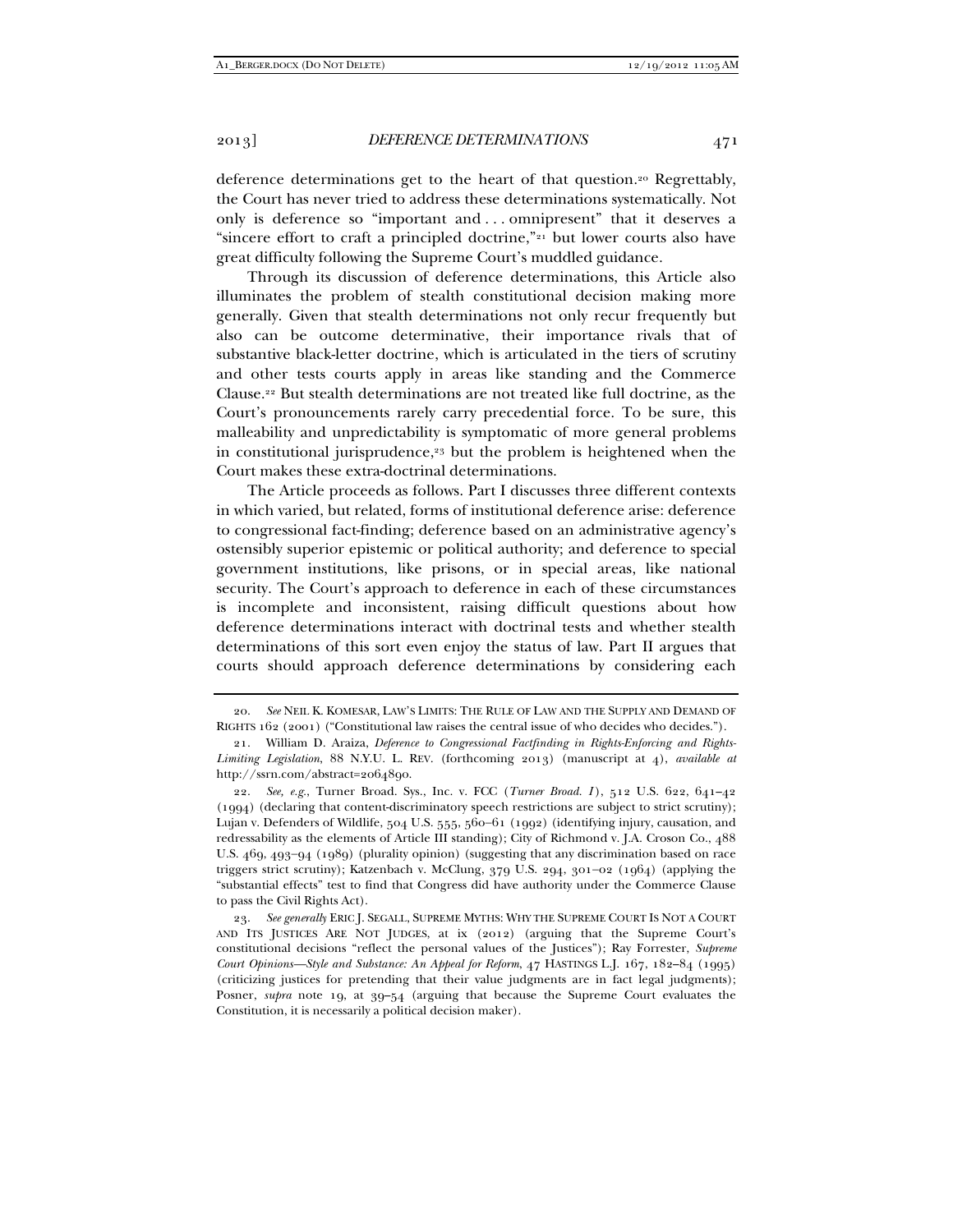institution's actual behavior in a particular case before determining whether it deserves deference, rather than relying on generalizations about each institution's strengths and weaknesses. Part III considers advantages of and challenges to this approach. The Article concludes with broader observations about the Supreme Court's failure to adequately theorize many stealth determinations.

# I. STEALTH DEFERENCE DETERMINATIONS

# *A. THREE BRANCHES OF JUDICIAL DEFERENCE: LEGISLATIVE, ADMINISTRATIVE, AND "SPECIAL" CONTEXTS*

# 1. Deference to Congressional Factual Findings

One form of institutional deference in constitutional cases is judicial respect for congressional fact-findings. In constitutional cases, the Supreme Court must sometimes decide whether to accept the legislature's presentation of facts or whether it should instead draw its own factual conclusions, on the basis of a trial court record, amicus briefs, or simply its own understanding of the world. This determination is institutional insofar as it sometimes rests on the Court's perceptions of Congress's relative institutional strengths.24 Unlike courts, Congress can hold hearings, conduct investigations, and create committees to examine issues.25 Collectively, these abilities give Congress a fact-finding capacity that courts lack, and presumably offer courts a sound reason to defer to Congress's findings.

As with many varieties of deference, however, the Court's method for determining when to defer to congressional factual findings lacks consistency.26 The Court claims to give "considerable deference, in examining the evidence, to Congress' findings and conclusions,"27 but it was

 <sup>24.</sup> *See* Turner Broad. Sys., Inc. v. FCC (*Turner Broad. II* ), 520 U.S. 180, 195 (1997) ("We owe Congress' findings deference in part because the institution 'is far better equipped than the judiciary to amass and evaluate the vast amounts of data bearing upon' legislative questions." (quoting *Turner Broad. I*, 512 U.S. at 665–66 (plurality opinion)) (internal quotation marks omitted)); South Carolina v. Katzenbach, 383 U.S. 301, 308–09 (1966) (deferring to Congress in part because it held extensive hearings and received testimony from numerous witnesses).

 <sup>25.</sup> *See* Saul M. Pilchen, *Politics v. the Cloister: Deciding When the Supreme Court Should Defer to Congressional Factfinding Under the Post-Civil War Amendments*, 59 NOTRE DAME L. REV. 337, 363– 67 (1984).

 <sup>26.</sup> *See, e.g.*, DAVID L. FAIGMAN, CONSTITUTIONAL FICTIONS: A UNIFIED THEORY OF CONSTITUTIONAL FACTS, at xii (2008) (referring to fact-finding in constitutional cases as a "slapdash affair"); Caitlin E. Borgmann, *Rethinking Judicial Deference to Legislative Fact-Finding*, 84 IND. L.J. 1, 13–16 (2009) (discussing courts' inconsistent treatment of legislative fact-finding).

 <sup>27.</sup> *Turner Broad. II*, 520 U.S. at 199; *see also* Metro Broad., Inc. v. FCC, 497 U.S. 547, 569, 579–81 (1990) (arguing that courts "must pay close attention to . . . the factfinding of Congress" and "give 'great weight to the decisions of Congress'" (quoting Columbia Broad. Sys., Inc. v. Democratic Nat'l Comm., 412 U.S. 94, 103 (1973))).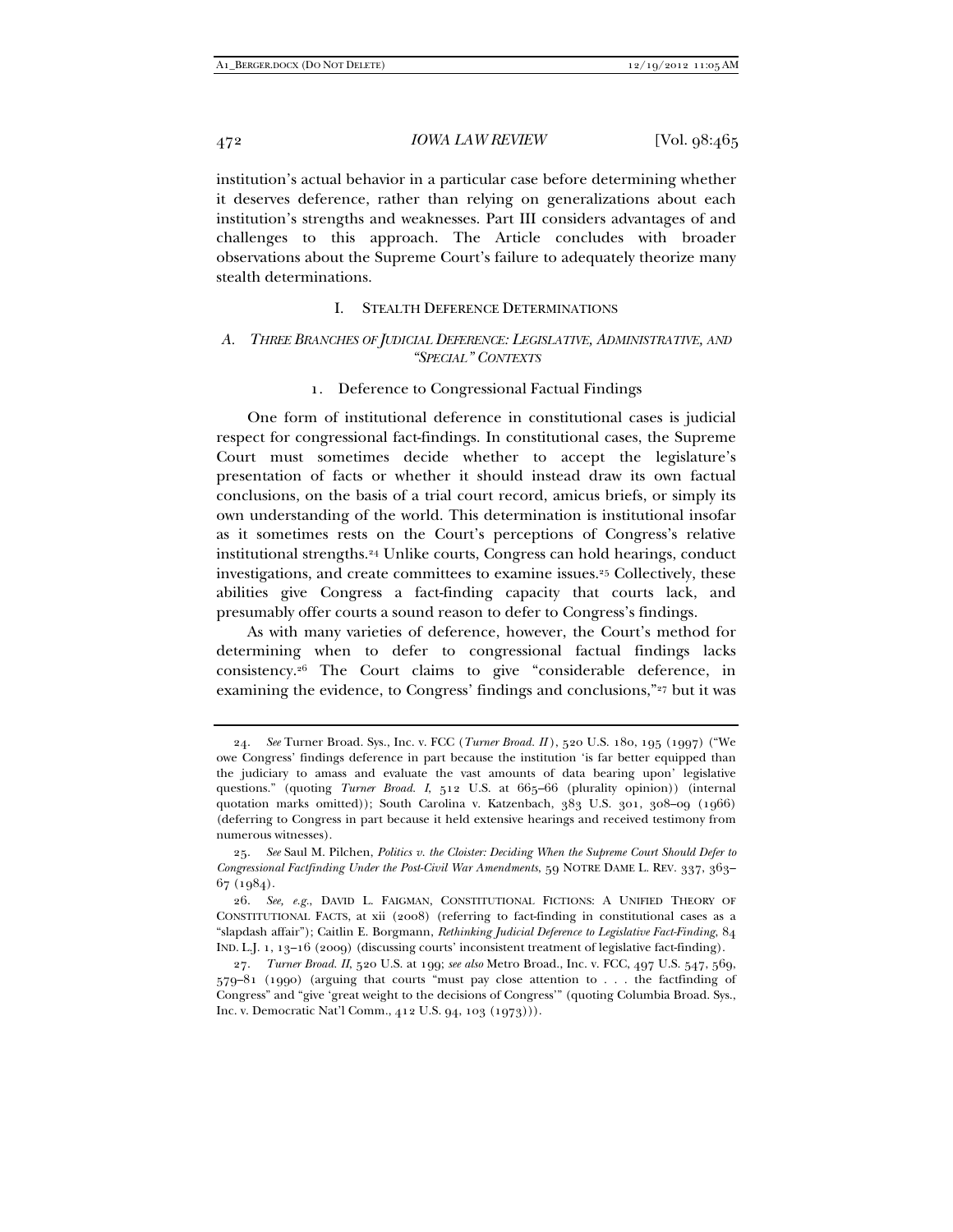hardly deferential when it struck down the Violence Against Women Act ("VAWA") in *United States v. Morrison*. 28 When Congress enacted VAWA in 1994, it supported the legislation with voluminous findings detailing the effects of violence against women on interstate commerce, including deterring victims from traveling interstate, transacting business, and engaging in employment.29 Congress seemed wise to include such findings, given that just one year later the Court would point to the absence of such legislative findings when it invalidated the Gun Free School Zone Act as beyond Congress's commerce power in *United States v. Lopez*.30 Nevertheless, despite Congress's inclusion of such findings in VAWA, the Court still concluded that VAWA exceeded Congress's Commerce Clause authority, 31 cautioning that "the existence of congressional findings is not sufficient, by itself, to sustain the constitutionality of Commerce Clause legislation."32 Indeed, the Court determined that Congress's findings in VAWA were "substantially weakened by the fact that they rely so heavily on a method of reasoning that [the Court had] already rejected."33 More specifically, the Court rejected Congress's findings because they might "completely obliterate the Constitution's distinction between national and local authority."34

Most striking about this reasoning is that the Court attacked not so much the methodology or veracity of the findings, but their constitutional implications. The Court did not contend that Congress had used improper methods to find, for instance, that gender-motivated violence deterred victims from engaging in employment in interstate business. Nor did it retreat from its contention in *Lopez* that congressional findings were relevant to the commerce analysis, or contradict Congress's ultimate conclusion that gender-motivated violence collectively might have national economic consequences. Rather, the Court contended that the findings "would allow Congress to regulate any crime as long as the nationwide, aggregated impact of that crime has substantial effects on employment, production, transit, or consumption."35 Congress's findings were "substantially weakened," then,

 <sup>28.</sup> United States v. Morrison, 529 U.S. 598, 627 (2000).

 <sup>29.</sup> *See* H.R. REP. NO. 103-711, at 385 (1994) (Conf. Rep.), *reprinted in* 1994 U.S.C.C.A.N. 1801, 1853.

 <sup>30.</sup> *See* United States v. Lopez, 514 U.S. 549, 562 (1995) (faulting Congress for not including findings "regarding the effects upon interstate commerce of gun possession in a school zone" (quoting Brief for Petitioner at 5–6, *Lopez*, 514 U.S. 549 (No. 93-1260))).

 <sup>31.</sup> The government had sought to uphold the legislation under both the Commerce Clause and Section 5 of the Fourteenth Amendment. *See Morrison*, 529 U.S. at 619. The Court rejected both arguments. *See id.* at 618–19, 627.

 <sup>32.</sup> *Id.* at 614.

 <sup>33.</sup> *Id.* at 615.

 <sup>34.</sup> *Id.*

 <sup>35.</sup> *Id.*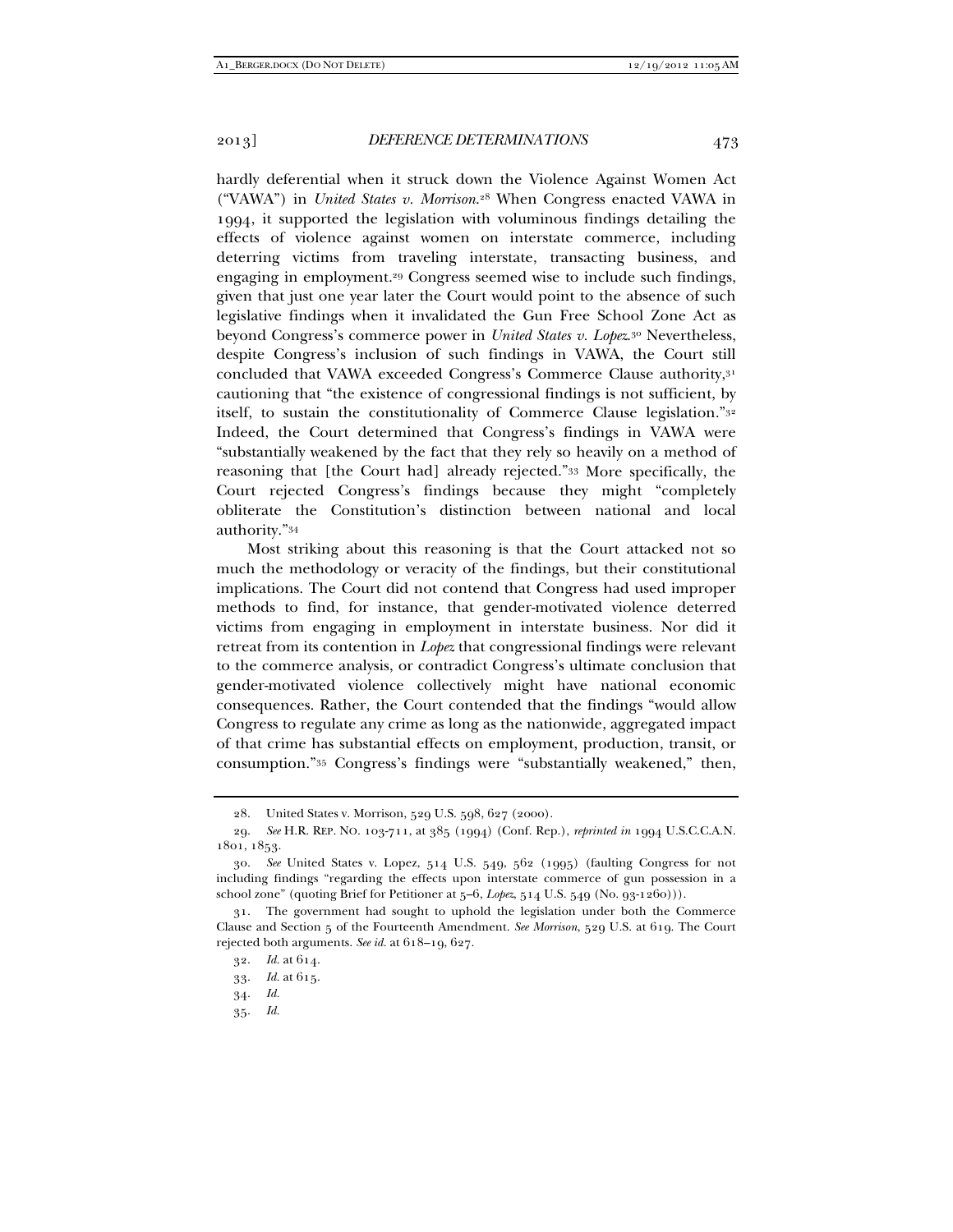because they would have authorized a broad national power that five justices were unwilling to permit.36 The Court, in short, purported to reject Congress's findings, but in reality rejected the constitutional conclusions that flowed from those findings.

Regardless of whether this is wise federalism doctrine, the Court's analysis failed to offer any method for how it should approach congressional findings, especially findings with powerful constitutional implications. The Court's real attack appears to be on the "substantial effects" doctrine, which purportedly permits Congress to regulate matters substantially affecting interstate commerce.37 It could well be that activity that did not "substantially affect" interstate commerce in 1788, such as violence against women, does "substantially affect" it today.38 If so, then the "substantial effects" test, at least as applied pre-*Lopez* and *Morrison*, would likely broaden congressional power significantly beyond its original scope, because some activity that did not substantially affect interstate commerce in the late eighteenth century now does.39

But rather than suggesting that the "substantial effects" test be replaced with a test yielding less congressional power, the Court faulted Congress's findings. Such judicial sleight of hand is regrettable. It is true, of course, that questions of law and fact often blur together, but the Court's explicit repudiation of Congress's factual findings indicates that the Court will not accept factual findings yielding unpalatable constitutional results. The Court, however, offered no roadmap for lower courts or litigants to follow when assessing congressional findings.

Comparing two cases that address the same constitutional issue further highlights the Court's erratic approach to congressional findings. Congress has authority to abrogate (i.e., to strip) a state's Eleventh Amendment sovereign immunity under Section 5 of the Fourteenth Amendment,<sup>40</sup> but cannot do so using its Commerce Clause power.41 Accordingly, whether Congress has properly abrogated state sovereign immunity in a given statutory scheme usually hinges on whether it has properly exercised its Section 5 power—that is, whether the abrogation is "congruent and

 <sup>36.</sup> *See* Araiza, *supra* note 21, at 17 & n.74 (arguing that *Morrison* disallowed "a role for congressional findings").

 <sup>37.</sup> United States v. Lopez, 514 U.S. 548, 559 (1995).

 <sup>38.</sup> *See, e.g.*, Lawrence Lessig, *Translating Federalism:* United States v. Lopez, 1995 SUP. CT. REV. 125, 129–30 ("As commerce today seems plainly to reach practically every activity of social life, it would seem to follow that Congress has the power to reach, through regulation, practically every activity of social life.").

 <sup>39.</sup> *See id.*

 <sup>40.</sup> Fitzpatrick v. Bitzer, 427 U.S. 445, 456 (1976).

 <sup>41.</sup> Seminole Tribe v. Florida, 517 U.S. 44, 65 (1996).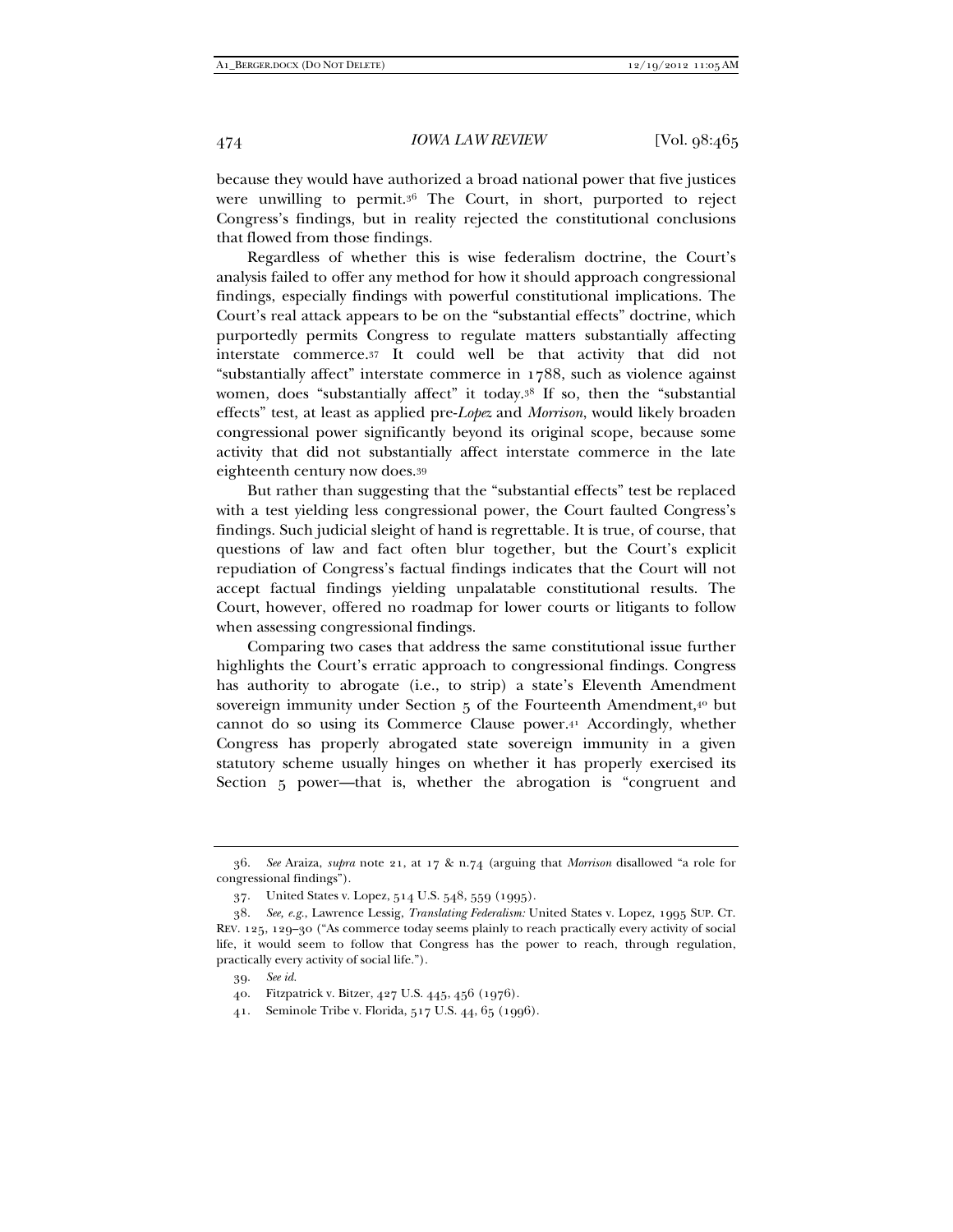proportional" to the targeted violation Congress sought to remedy.42 Often, to determine whether a particular abrogation was appropriately "congruent and proportional," the Court looks to Congress's factual record supporting the legislation. Once again, the Court's approach to these findings is inconsistent.

In *Garrett*, the Court determined that Congress had overreached in permitting state employees to recover money damages from state employers who had failed to comply with provisions of the ADA.43 Congress held thirteen separate hearings on these issues and found that "historically, society has tended to isolate and segregate individuals with disabilities, and, despite some improvements, such forms of discrimination against individuals with disabilities continue to be a serious and pervasive social problem."44 The Court, however, dismissed the relevance of these findings, insisting that to abrogate state sovereign immunity, Congress needed not general evidence of discrimination against the disabled but evidence of such discrimination by states themselves.45 Despite some such evidence in the legislative record, the Court found that the incidents compiled fell "far short of even suggesting the pattern of unconstitutional discrimination on which § 5 legislation must be based."46

Indeed, the Court used Congress's limited findings to help justify striking down the abrogation, noting that Congress had found that 43 million Americans have some disability and that states employ 4.5 million people.47 Given these large numbers, the Court found it "telling" that "Congress assembled only such minimal evidence of unconstitutional state discrimination in employment against the disabled."48 The Court so held even though Congress probably could not have known such specific documentation would be required, given that the ADA was passed in 1990 before *Boerne*'s 1997 "congruent and proportional" requirement. The Court further refused to accept findings about state discrimination against the

47. *Id.*

 <sup>42.</sup> *See* Bd. of Trs. of the Univ. of Ala. v. Garrett, 531 U.S. 356, 365 (2001); City of Boerne v. Flores, 521 U.S. 507, 520 (1997).

 <sup>43.</sup> *Garrett*, 531 U.S. at 369.

 <sup>44.</sup> *Id.* (quoting 42 U.S.C. § 12101(a)(2) (2000)) (internal quotation marks omitted); *see also* Robert C. Post, *The Supreme Court, 2002 Term—Foreword: Fashioning the Legal Constitution: Culture, Courts, and Law*, 117 HARV. L. REV. 4, 15 (2003).

 <sup>45.</sup> *See Garrett*, 531 U.S. at 369 ("[T]he great majority of these incidents [compiled by Congress] do not deal with the activities of States."); *see also* Kimel v. Fla. Bd. of Regents, 528 U.S. 62, 90–91 (2000) ("Although we also have doubts whether the findings Congress did make with respect to the private sector could be extrapolated to support a finding of unconstitutional age discrimination in the public sector, it is sufficient for these cases to note that Congress failed to identify a widespread pattern of age discrimination by the States." (emphasis omitted)).

 <sup>46.</sup> *Garrett*, 531 U.S. at 370.

 <sup>48.</sup> *Id.*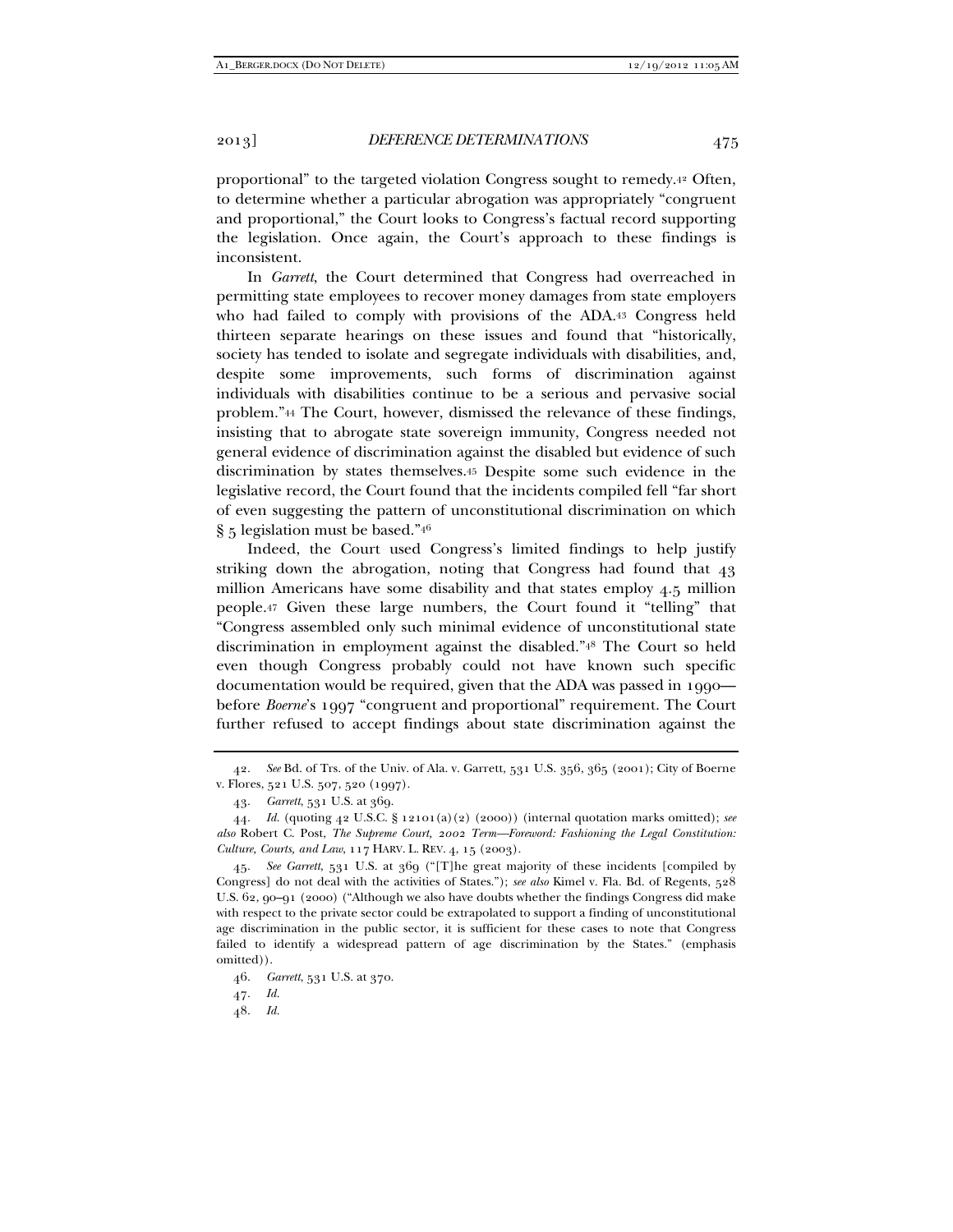disabled unless they pertained specifically to employment and reflected the policies of the *state* (as opposed to state sub-divisions, like cities and counties).49

However, though the Court followed this undeferential approach in other abrogation cases,50 it has sometimes accorded far more respect to congressional findings. For example, in *Hibbs* the Court was decidedly more deferential when it upheld the FMLA's abrogation of state sovereign immunity. The Court highlighted the importance of congressional findings, indicating that Congress had found sufficient evidence that state laws limited women's employment opportunities and reinforced gender stereotypes, thus "justif[ying] Congress' passage of prophylactic § 5 legislation."51 More specifically, the Court cited the FMLA's legislative record, which reflected "that 37 percent of surveyed private-sector employees were covered by maternity leave policies, while only 18 percent were covered by paternity leave policies."52

These numbers certainly reflect gender-based stereotypes, but the Court's reliance on them suggests far more deference than *Garrett*. Whereas *Garrett* specifically faulted Congress for failing to identify enough instances of *state* discrimination against the disabled,53 *Hibbs* drew on evidence largely from the private sector to conclude that abrogation was appropriate, because "stereotype-based beliefs about the allocation of family duties remained firmly rooted."54 The Court, to its credit, also identified some public-sector evidence before Congress, but, as Professor Robert Post points out, collectively Congress's record supporting the FMLA was "far weaker" than the record deemed insubstantial in *Garrett*. 55 Indeed, the dissenting justices in *Hibbs* were skeptical, contending that the majority should have

 <sup>49.</sup> *See id.* at 368–69, 371 n.7 (rejecting relevance of discrimination by local governments and other findings because "[o]nly a small fraction" of them "relate to state discrimination against the disabled in employment").

 <sup>50.</sup> *See, e.g.*, *Kimel*, 528 U.S. at 90–91 (finding Congress's report insufficient to establish a "significant pattern of unconstitutional discrimination"); Fla. Prepaid Postsecondary Educ. Expense Bd. v. Coll. Sav. Bank, 527 U.S. 627, 640–48 (1999) (concluding, after extensive review, that "Congress came up with little evidence" supporting the propriety of its Section 5 legislation).

 <sup>51.</sup> Nev. Dep't of Human Res. v. Hibbs, 538 U.S. 721, 730 (2003).

 <sup>52.</sup> *Id.*

 <sup>53.</sup> *See Garrett*, 531 U.S. at 370.

 <sup>54.</sup> *See Hibbs*, 538 U.S. at 730.

 <sup>55.</sup> Post, *supra* note 44, at 16. Indeed, much of the important public-sector evidence in *Hibbs* was relegated to a footnote. *See Hibbs*, 538 U.S. at 730 n.3 (briefly summarizing a fifty-state survey demonstrating similarities between public- and private-sector leave policies). The Court also vaguely cited evidence indicating that even non-facially discriminatory laws "were applied in discriminatory ways," citing not compiled statistics, but a House Report and testimony of one witness in Senate labor hearings. *See id.* at 732.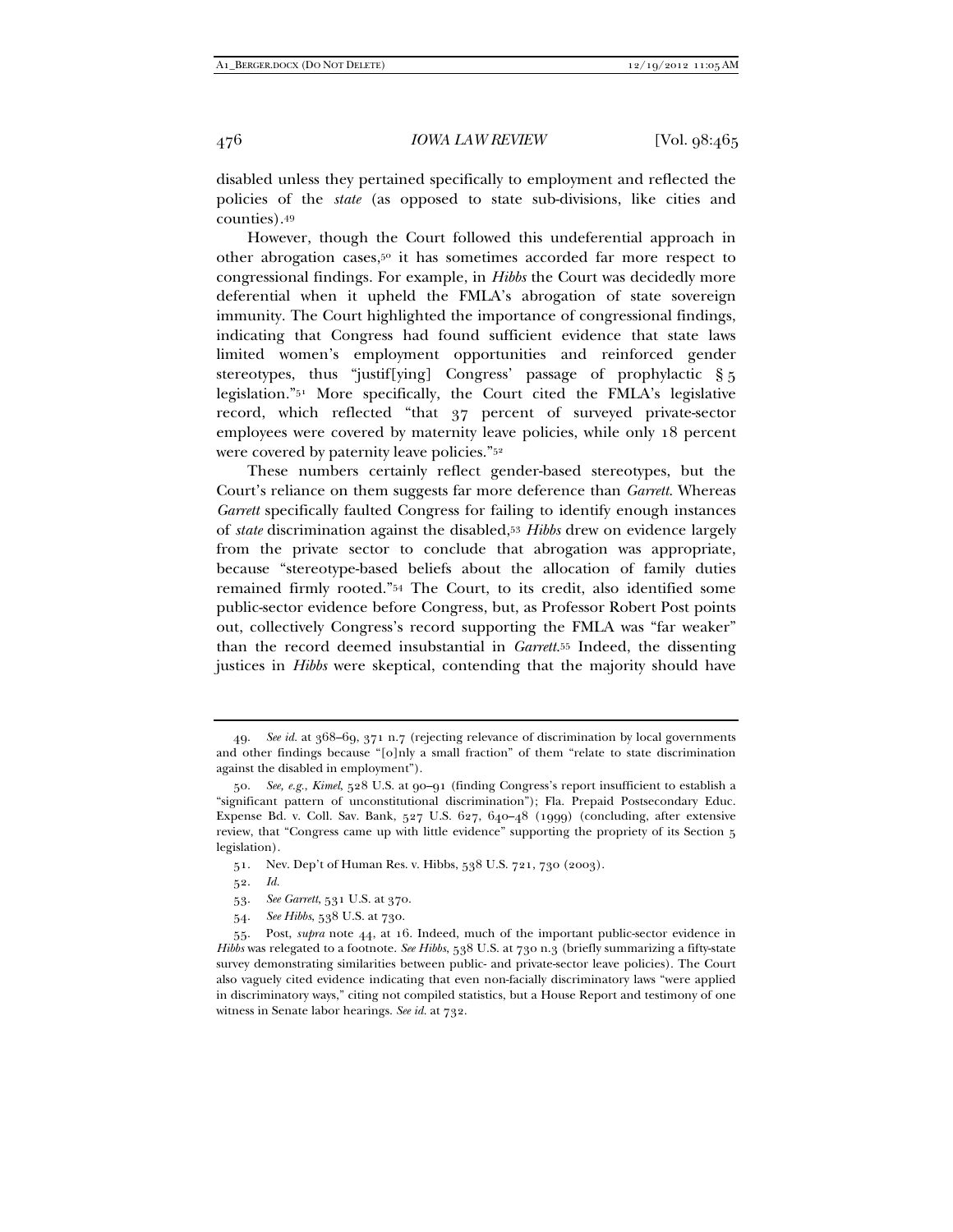relied on more than merely "a simple recitation of a general history of employment discrimination against women."56

To be clear, the evidence in *Hibbs* may well suggest a substantial enough pattern of discrimination to justify abrogating state sovereign immunity.57 But the Court never addressed why the congressional facts in *Hibbs* were sufficient while the facts in *Garrett* were not.58 The *Garrett* Court, for instance, rejected approximately 300 examples of discrimination by state governments in the legislative record,59 because those examples "were submitted not directly to Congress" but to a congressionally appointed task force.60 The Court never explained why this distinction should be relevant to the deference determination, or why, in light of precedent, Congress's view of the facts should not be given the benefit of the doubt.<sup>61</sup>

*Garrett* also rejected other evidence of "adverse, disparate treatment by state officials"62 because it was merely "anecdotal."63 The Court, however, failed to address whether evidence of disability discrimination will usually be anecdotal, since such discrimination typically would not be explicit in a state's policies. By contrast, in the FMLA setting, Congress could more easily examine a state's written leave policies to identify sex discrimination. Perhaps anecdotal evidence is never to be trusted, but if that is the case, the Court's approach makes it difficult for Congress ever to amass a sufficient record of certain kinds of discrimination. Significantly, the Court neither fully acknowledges nor justifies its decision to set such a high bar for Congress in certain kinds of discrimination cases.

There are, of course, other factors that can explain the different outcomes in *Garrett* and *Hibbs*. Whereas the FMLA addressed sex discrimination, which triggers intermediate scrutiny under the Constitution, the ADA addressed disability discrimination, which only triggers rational basis review and therefore requires that Congress show a "widespread

60. *See id.* at 370–71 (majority opinion).

 61. *See id.* at 382–83 (Breyer, J., dissenting) ("'[I]f any state of facts reasonably can be conceived that would sustain' challenged legislation, then 'there is a presumption of the existence of that state of facts, and one who assails the classification must carry the burden of showing . . . that the [congressional] action is arbitrary.'" (quoting Pac. States Box & Basket Co. v. White, 296 U.S. 176, 185 (1935))).

62. *Id.* at 370 (majority opinion) (quoting *id.* at 379 (Breyer, J., dissenting)).

63. *Id.*

 <sup>56.</sup> *Hibbs*, 538 U.S. at 746 (Kennedy, J., dissenting).

 <sup>57.</sup> *Id.* at 735 (majority opinion).

 <sup>58.</sup> *See* Post, *supra* note 44, at 16 (arguing that, measured by the standards of *Garrett*, "the legislative record in *Hibbs* was virtually barren of specific allegations or examples of relevant unconstitutional state discrimination").

 <sup>59.</sup> Bd. of Trs. of the Univ. of Ala. v. Garrett, 531 U.S. 356, 379 (2001) (Breyer, J., dissenting).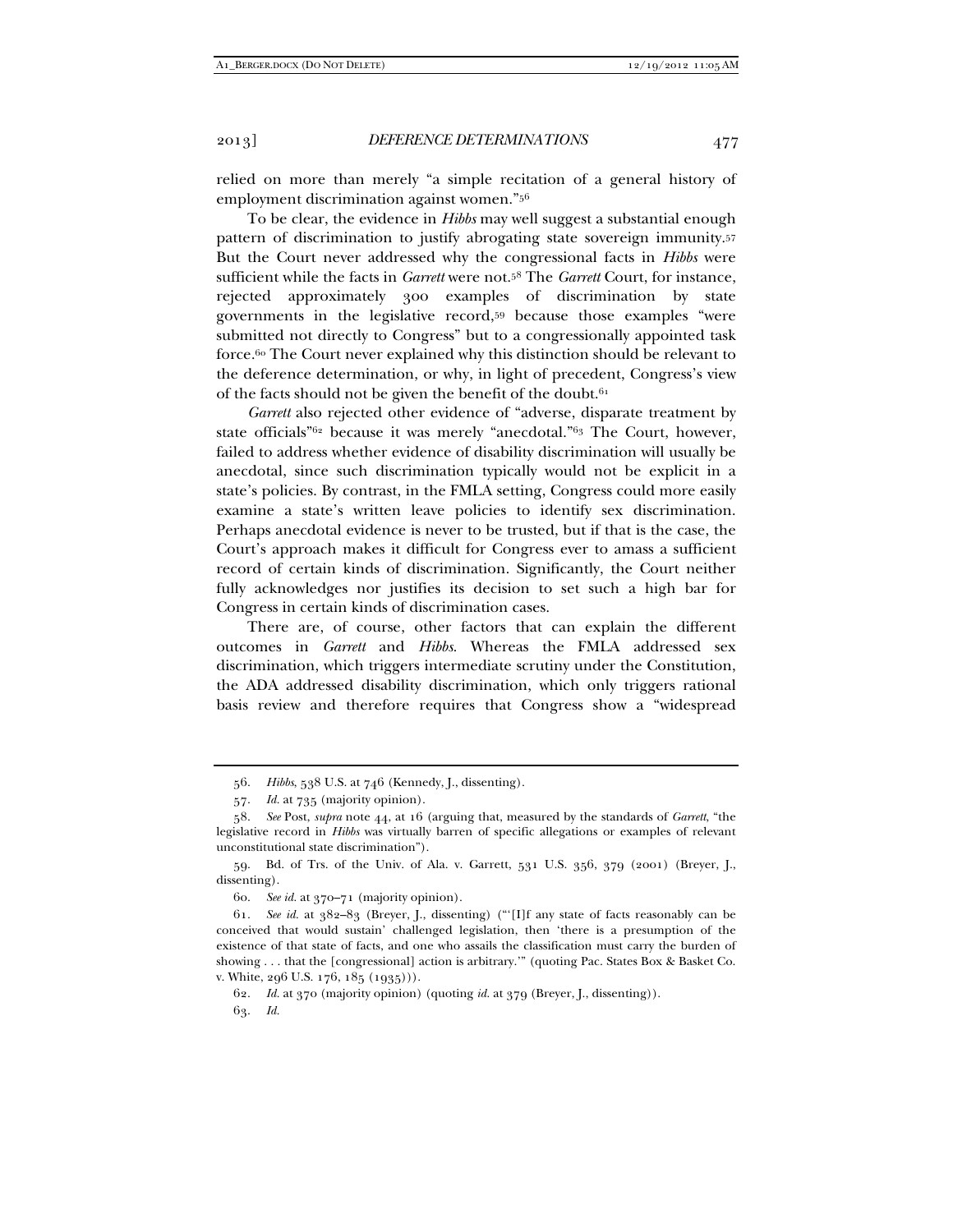pattern" of state discrimination.64 Given that it is easier to assert a successful sex-discrimination claim, legislation passed to remedy such discrimination is more likely to be "congruent and proportionate" to the underlying violation.65 However, while these distinctions may adequately account for the different outcomes in the cases, they do not fully explain the Court's inconsistent consideration of congressional findings. Indeed, even if we agree that the Court appropriately demanded a more widespread pattern of discrimination in *Garrett*, that view still would not explain the Court's rejection of the facts that Congress did gather to support the ADA.

The Court's failure to adequately explain, let alone theorize, its approach to legislative fact-finding is so pervasive that at times it is not even clear within a single case whether it is deferring or not. In *Gonzales v. Carhart*, the Court upheld Congress's Partial-Birth Abortion Ban Act, which prohibited certain abortion procedures.<sup>66</sup> The Court perfunctorily reiterated the deference it usually accords congressional findings,<sup>67</sup> but then asserted that Congress's findings supporting the statute in question had included factual inaccuracies.68 Therefore, the Court explained, "Uncritical deference to Congress' factual findings in these cases is inappropriate."69 Nevertheless, despite the inaccuracies, the Court, relying largely on Congress's factual record, proceeded to conclude, contrary to the trial court's findings, that the medical community was evenly divided as to whether the banned abortion procedure was sometimes the safest for particular women.70 As Professor Borgmann argues, "[T]he Court purported not to defer to Congress's fact-finding, but its upholding of the federal abortion procedure ban was possible only because the Court in fact did implicitly defer to Congress on the key medical facts in dispute."71 Indeed, the Court in *Gonzales* is remarkably both critical of and deferential to Congress's factual findings within just a few sentences.72 Compounding the confusion, the Court also does not explain sufficiently why Congress's findings deserved respect while the Nebraska legislature's similar findings

- 66. *See* Gonzales v. Carhart, 550 U.S. 124 (2007).
- 67. *See id.* at 165 ("[W]e review congressional factfinding under a deferential standard.").
- 68. *See id.* (explaining that some of Congress's findings were "factually incorrect").

- 70. *See* Borgmann, *supra* note 26, at 28.
- 71. *Id.* at 15.
- 72. FAIGMAN, *supra* note 26, at 114.

 <sup>64.</sup> *Compare* Nev. Dep't of Human Res. V. Hibbs, 538 U.S. 721, 728, 735–36 (2003), *with Garrett*, 531 U.S. at 366–67.

 <sup>65.</sup> *Hibbs*, 538 U.S. at 737 (quoting *Garrett*, 531 U.S. at 374) (internal quotation marks omitted).

 <sup>69.</sup> *Id.* at 166.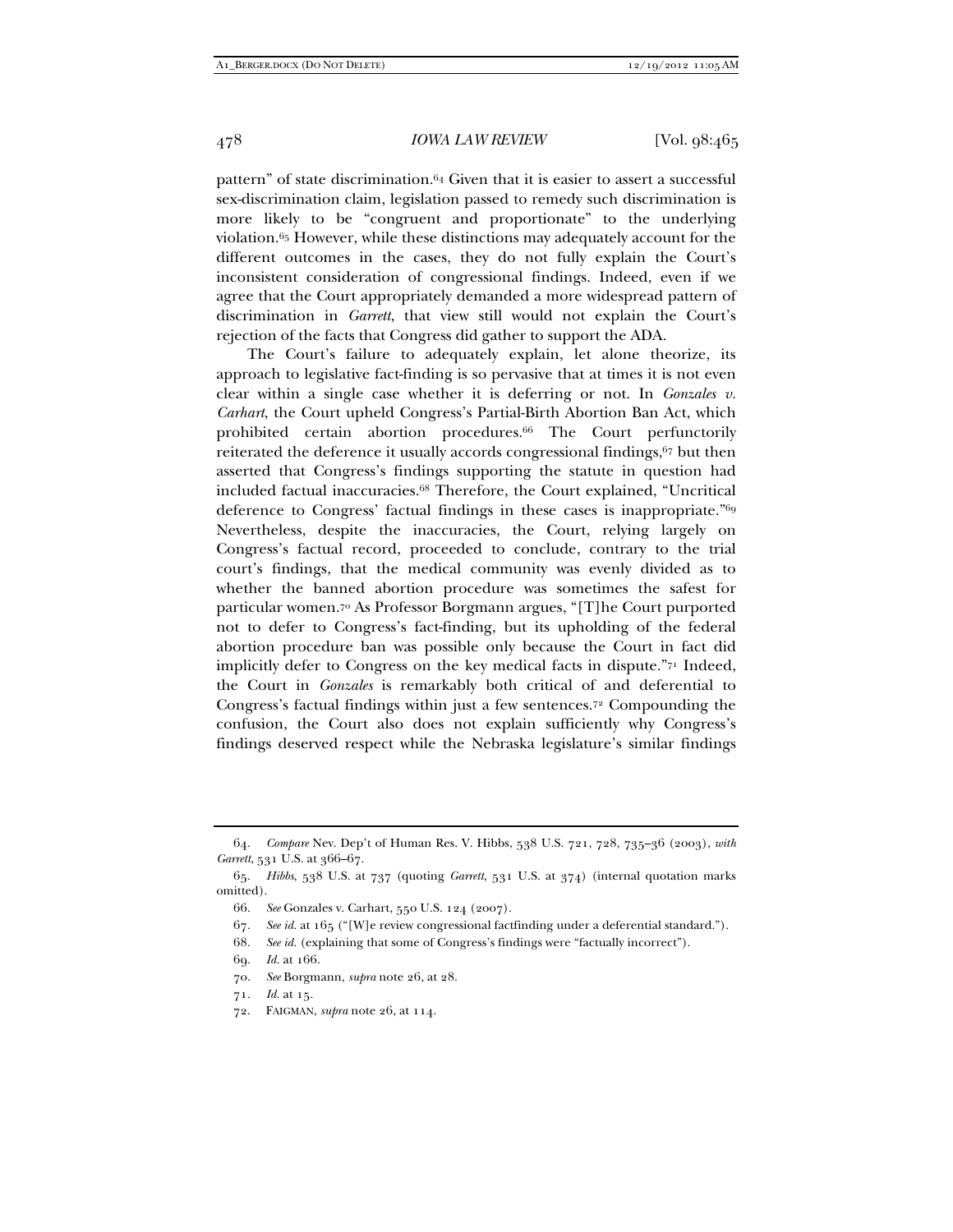on the same matter had commanded so little respect just seven years earlier in *Stenberg v. Carhart*.73

Even this brief survey illustrates that the Court's approach to congressional fact-finding is both inconsistent and inadequately theorized. Perhaps most strikingly absent is a careful analysis of why some legislative findings are worthy of respect while others are not. Similarly absent is a discussion of whether some findings are more "factual," whereas others merely assert the constitutional conclusion the legislature desires. The result is confusion.

### 2. Deference to Agency Action

The Court's approach to deference is similarly erratic where congressional action is not directly at issue.74 Courts often defer to administrative agencies because of their epistemic or political authority.75 While these rationales may subtly underlie deference to congressional factual findings as well,76 it is also an independent reason when courts review agency action in constitutional cases.77

#### *a. Deference to Agency Epistemic Authority*

Administrative agencies' primary institutional advantage is subjectmatter expertise. Unlike legislatures, agencies administer policy within a limited area and employ expert, professional staff.78 Indeed, the common wisdom is that agencies exist because they are institutionally situated to

 <sup>73.</sup> *See* Stenberg v. Carhart, 530 U.S. 914, 937–38 (2000) (finding insufficient evidence to support the assertion that a health exception to Nebraska's abortion law was medically necessary, despite the state legislature's apparent findings to the contrary).

 <sup>74.</sup> *See generally* Berger, *Administrative Law Norms*, *supra* note 12, at 2038–54 (discussing the Court's inconsistent approach to deference in individual rights cases involving administrative agencies).

 <sup>75.</sup> Courts have better fleshed out deference in administrative law cases, but even in constitutional cases, judicial deference can be predicated on epistemic authority. The author argues elsewhere that the administrative law norms guiding the Court in those cases can also help guide judicial deference in constitutional cases. *See id.* at 2054–79.

 <sup>76.</sup> *See* Borgmann, *supra* note 26, at 19 ("The courts have sometimes tied Congress's allegedly superior competence to certain fact-finding contexts.").

 <sup>77.</sup> This discussion focuses on cases in which the Court must determine whether an agency has violated the Constitution and therefore puts to the side issues that might obstruct a ruling on the merits, such as immunity, standing, and exhaustion doctrines. It also does not consider procedural due process cases, in which the agency's procedural shortcomings themselves can amount to a constitutional violation. *See* Berger, *Administrative Law Norms*, *supra*  note 12, at 2033–34, 2038–47, 2067–70.

 <sup>78.</sup> *See* PETER L. STRAUSS, ADMINISTRATIVE JUSTICE IN THE UNITED STATES 135 (2d ed. 2002) (describing agencies' expert staff).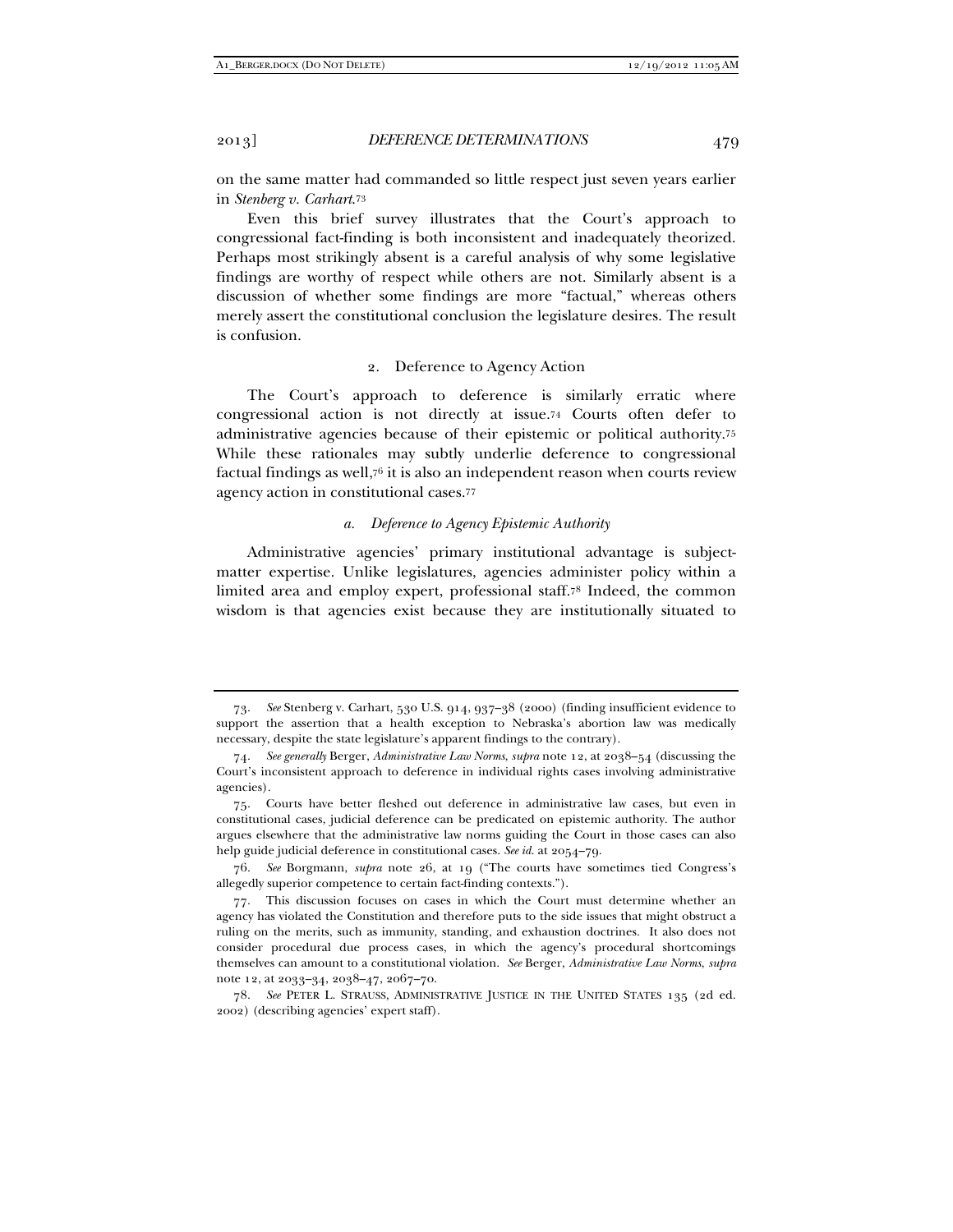provide an expertise and focus that legislatures cannot.79 In practice, however, not all agencies possess this presumed proficiency over all the subjects before them, and the Court is not always as sensitive as it should be to variations in agency competence.

*Baze v. Rees* provides a helpful example.<sup>80</sup> The *Baze* plaintiffs argued that Kentucky's lethal injection procedure created a substantial risk of excruciating pain in violation of the Eighth Amendment's prohibition against "cruel and unusual punishment."81 In rejecting the plaintiffs' challenge, the plurality emphasized that judicial intervention would be inappropriate because the relevant Kentucky officials possessed a certain epistemic authority that the judiciary lacked.<sup>82</sup>

While *Baze*'s attention to the relative expertise of the Kentucky Department of Corrections ("DOC") is certainly appropriate, closer inspection calls into serious question the plurality's assumptions about the agency's actual expertise in this case. In failing to question whether the DOC's supposed epistemic authority was deserving of deference, the Court incorrectly assumed that the administrative officials designed and implemented the procedures with some degree of expertise and professionalism.83 As some lower courts have recognized, though, many states have adopted lethal injection procedures with neither.84 Indeed, at the time *Baze* was decided, many states' procedures, including Kentucky's, were executed in secret by prison guards lacking a basic understanding of the drugs they were administering.<sup>85</sup> In Kentucky's case, the execution team even lacked appropriate training about the drugs' potential to cause

<sup>79</sup>*. See, e.g.*, JERRY L. MASHAW, DUE PROCESS IN THE ADMINISTRATIVE STATE 12–29 (1985) (explaining that much of the impetus for the creation of administrative agencies is the desire for expert rather than lay or political judgment).

 <sup>80.</sup> Baze v. Rees, 553 U.S. 35 (2008) (plurality opinion). Consistent with Court precedent, this Article treats Chief Justice Roberts' *Baze* plurality opinion as the Court's holding. *See, e.g.*, Marks v. United States, 430 U.S. 188, 193 (1977) ("When a fragmented Court decides a case and no single rationale explaining the result enjoys the assent of five Justices, 'the holding of the Court may be viewed as that position taken by those Members who concurred in the judgments on the narrowest grounds . . . .'" (quoting Gregg v. Georgia, 428 U.S. 153, 169 n.15 (1976) (plurality opinion))).

 <sup>81.</sup> U.S. CONST. amend. VIII; *Baze*, 553 U.S. at 47 (plurality opinion).

<sup>82</sup>*. See Baze*, 553 U.S. at 51 (noting that judicial intervention "would embroil the courts in ongoing scientific controversies beyond their expertise").

 <sup>83.</sup> *See id.* (noting states' scientific expertise).

 <sup>84.</sup> *See, e.g.*, Morales v. Tilton, 465 F. Supp. 2d 972, 980 (N.D. Cal. 2006) (describing California's "pervasive lack of professionalism" with regards to administering its lethal injection procedure); Taylor v. Crawford, No. 05-4173-CV-C-FJG, 2006 WL 1779035, at \*3–6 (W.D. Mo. June 26, 2006) (describing Missouri's failure to carefully design lethal injection procedure).

 <sup>85.</sup> *See Baze*, 553 U.S. at 74–75 (Stevens, J., concurring) ("[T]he drugs were selected by unelected Department of Correction officials with no specialized medical knowledge and without the benefit of expert assistance or guidance.").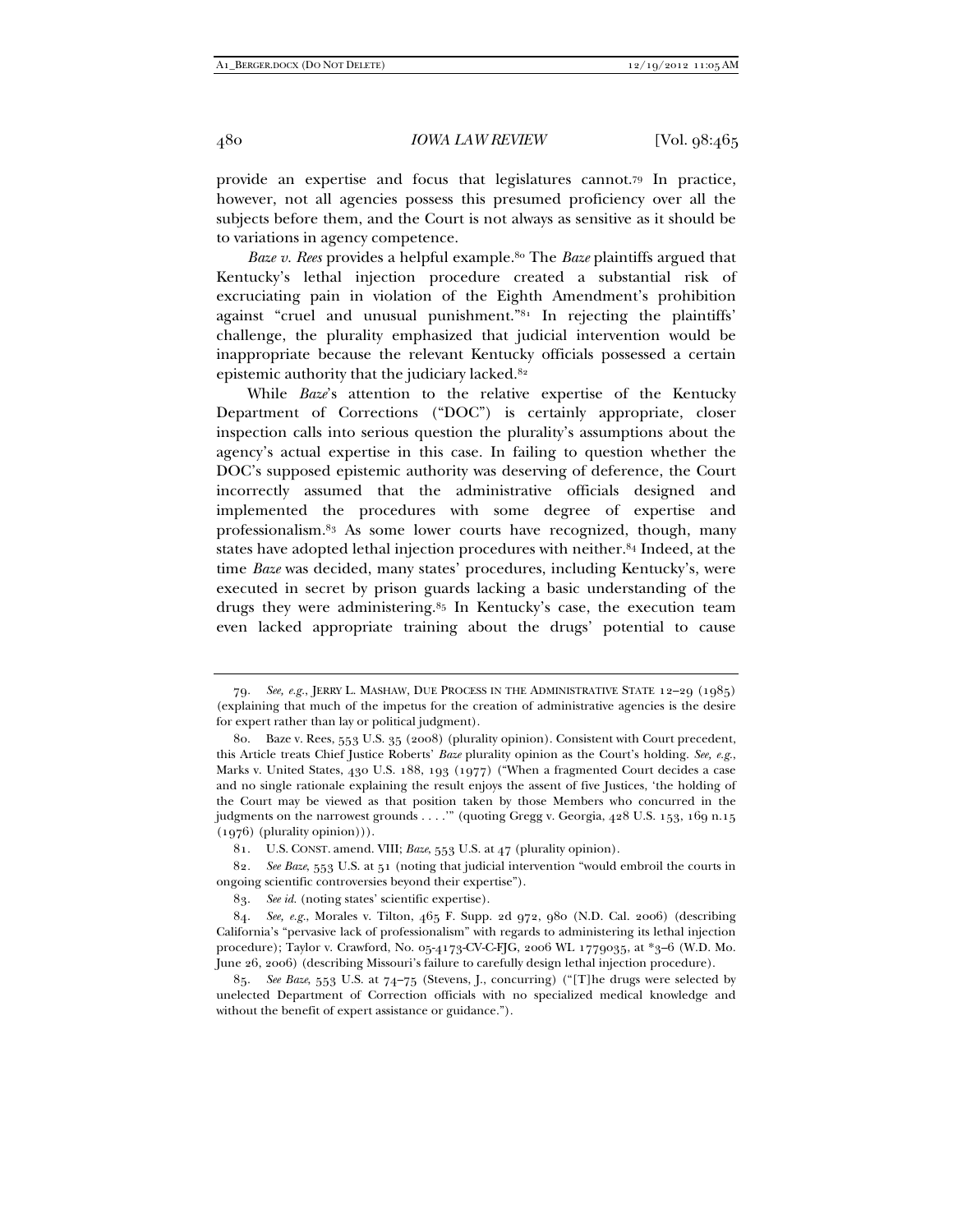excruciating pain.<sup>86</sup> The plurality, then, deferred without considering whether the state agency possessed the very expertise that was the grounds for deference in the first place.87

*Baze* may be an especially egregious example of the Court deferring on undeserved epistemic grounds, but it is hardly anomalous. To the contrary, the Court often reflexively defers to administrative agents in constitutional cases based on those agents' ostensible expertise.88 Of course, deference in such cases may be justified if the agency has particular expertise over the subject matter at issue. However, as in *Baze*, the Court often assumes such expertise without further inquiry.89

Further complicating the picture is the fact that the Court sometimes reviews more rigorously a constitutional challenge precisely because an agency appears to have been acting without expertise. In other words, the Court sometimes refuses to defer to an agency for epistemic failures similar to the ones it ignored in *Baze*. In *Hampton v. Mow Sun Wong*, for instance, the Court struck down a provision in Civil Service Commission Regulations that forbade the employment of legal alien residents partially because the agency had not made adequate use of its expertise.90 Five Chinese legal resident aliens sued the Commission after they were denied federal government jobs for which they were qualified, because they were not United States citizens,91 contending that the regulation violated the Equal Protection Clause.92

In ruling for the plaintiffs, the Court explained that "[t]he Civil Service Commission, like other administrative agencies, has an obligation to perform its responsibilities with some degree of expertise, and to make known the reasons for its important decisions."93 The Court was unimpressed with the Commission's performance, noting that "[t]here is nothing in the record before us . . . to indicate that the Commission actually made any considered evaluation of the relative desirability of a simple exclusionary rule on the one hand, or the value to the service of enlarging

 <sup>86.</sup> *See id.* at 73–75.

 <sup>87.</sup> *See* Berger, *Theory of Deference*, *supra* note 14, at 59–65 (discussing *Baze*'s failure to consider problems with state administration of lethal injection); Eric Berger, *Lethal Injection and the Problem of Constitutional Remedies*, 27 YALE L. & POL'Y REV. 259, 263–72, 283–86, 301–14 (2009) [hereinafter Berger, *Lethal Injection*] (discussing problems in lethal injection procedures that the *Baze* Court ignored).

 <sup>88.</sup> *See* Berger, *Administrative Law Norms*, *supra* note 12, at 2040–47, 2084–91 (discussing *Grutter v. Bollinger*, 539 U.S. 306 (2003), *Korematsu v. United States*, 323 U.S. 214 (1944), and *Turner v. Safley*, 482 U.S. 78 (1987)).

 <sup>89.</sup> *See, e.g.*, *Korematsu*, 323 U.S. at 218–19 (deferring to military judgment that it was impossible to separate loyal from disloyal Japanese Americans despite evidence to the contrary).

 <sup>90.</sup> Hampton v. Mow Sun Wong, 426 U.S. 88, 115–17 (1976).

 <sup>91.</sup> *Id.* at 91–93.

 <sup>92.</sup> *Id.* at 96.

 <sup>93.</sup> *Id.* at 115.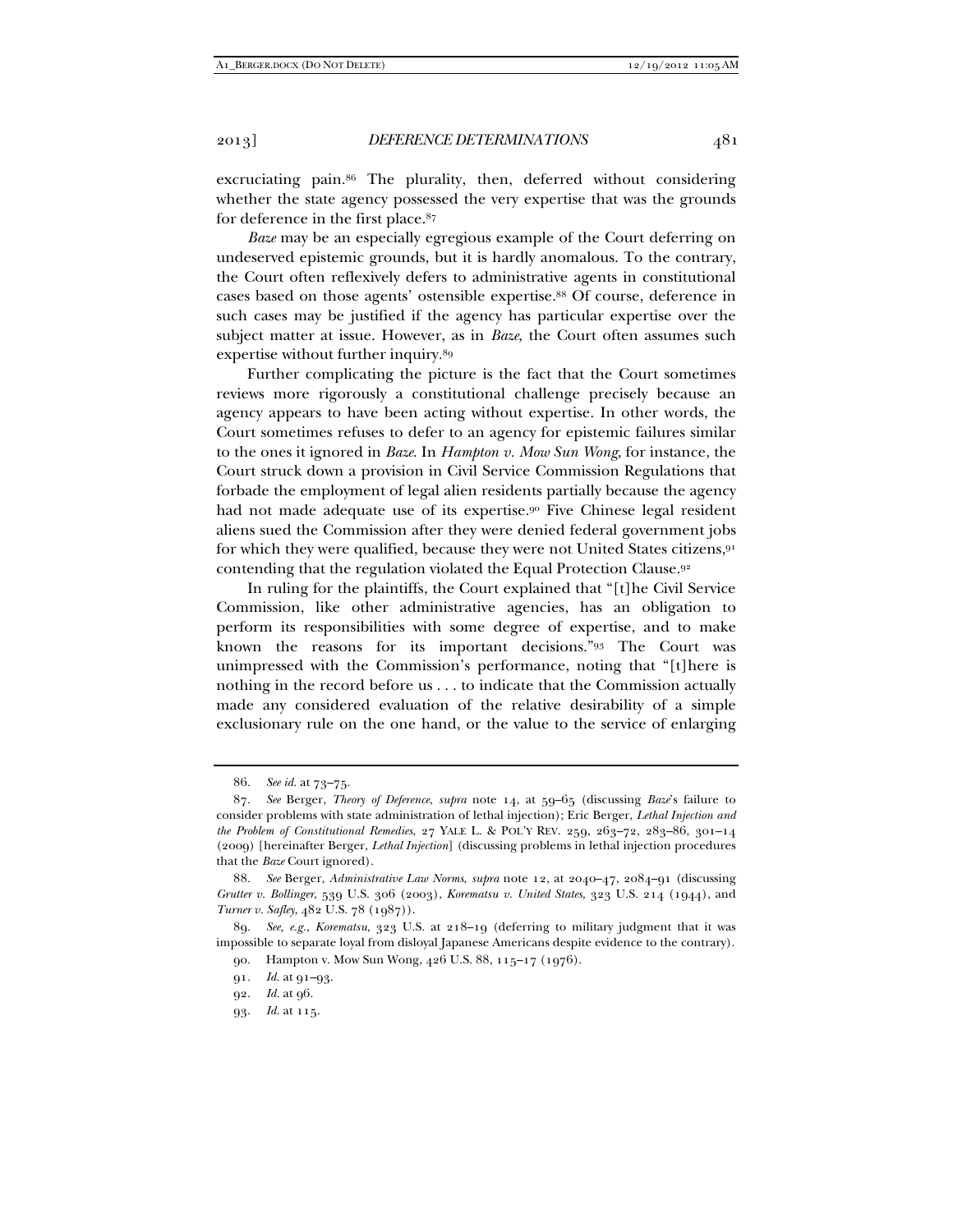the pool of eligible employees on the other."94 That is, the Commission had not diligently made use of its expertise in crafting the regulation. Had the Court in *Baze* similarly asked whether the DOC utilized its expertise, it surely could not have deferred on epistemic grounds.

*Baze* and *Mow Sun Wong*, obviously, involved numerous factors,95 and certainly such different cases about different constitutional provisions should not be approached identically.96 Nevertheless, the Court's divergent approaches to deferring to agencies on epistemic grounds are hard to square. Regardless of which approach is preferable, neither provides adequate insight into why or how the Court made its determination.

#### *b. Deference to Agency Political Authority*

The Court also sometimes premises deference to agencies on their political authority.97 At first glance, such deference is curious. Unlike elected legislatures and chief executives, many administrative agents are unelected and are not directly answerable to the people. Elected legislators may be less representative than many of us would like to think,98 but, by virtue of their election, they are nonetheless more politically responsive than unelected federal judges.99 By contrast, agencies' political accountability is, at best, indirect.100 It is true that administrative agencies reside within the "political"

 97. Judicial deference to congressional fact-finding also rests partially on politicalauthority grounds. *See supra* Part I.A.1.

 98. *See* Jane S. Schacter, *Political Accountability, Proxy Accountability, and the Democratic Legitimacy of Legislatures*, *in* THE LEAST EXAMINED BRANCH: THE ROLE OF LEGISLATURES IN THE CONSTITUTIONAL STATE 45, 47–48 (Richard W. Bauman & Tsvi Kahana eds., 2006).

 99. *See* ALEXANDER M. BICKEL, THE LEAST DANGEROUS BRANCH: THE SUPREME COURT AT THE BAR OF POLITICS 17, 19–21 (1962).

 <sup>94.</sup> *Id.*

 <sup>95.</sup> *See* Berger, *Administrative Law Norms*, *supra* note 12, at 2038–40, 2047–49, 2052–53.

 <sup>96.</sup> One obvious distinction between the cases is that *Baze* challenged state administrative action, whereas *Mow Sun Wong* challenged federal agency action. The Court, however, does not indicate in either opinion that this distinction should militate for different review. Indeed, given that the substantive constitutional provisions at issue (the Eighth Amendment and Equal Protection Clause) apply with the same force to both federal and state governments, that distinction seems inadequate to explain the discrepancy. *See, e.g.*, Adarand Constructors, Inc. v. Pena, 515 U.S. 200, 235 (1995) ("Our action today makes explicit [that f]ederal racial classifications, like those of a State, must serve a compelling governmental interest, and must be narrowly tailored to further that interest."); Berger, *Administrative Law Norms*, *supra* note 12, at 2077–79.

 <sup>100.</sup> *See, e.g.*, Chevron U.S.A. Inc. v. Natural Res. Def. Council, Inc., 467 U.S. 837, 865 (1984) ("While agencies are not directly accountable to the people, the Chief Executive is, and it is entirely appropriate for this political branch of the Government to make such policy choices  $\dots$ .").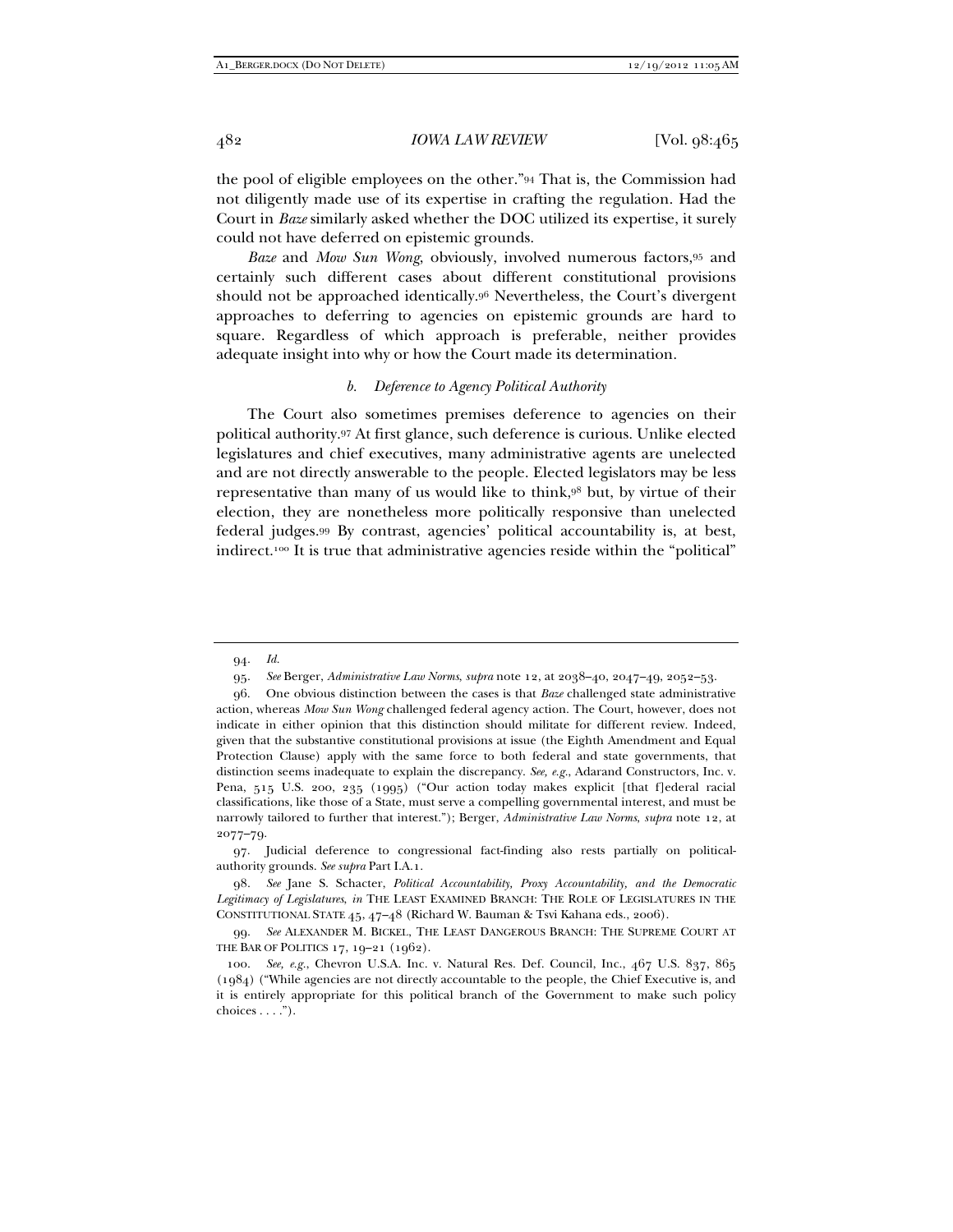(that is, nonjudicial) branches of government, but structural location alone should not confer democratic legitimacy upon an institution.<sup>101</sup>

Given courts' great anxiety that judicial review is countermajoritarian,102 it is surprising they would casually conflate elected officials with unelected administrative agents here.<sup>103</sup> Nevertheless, the Court sometimes does exactly that, granting agencies deference on their supposed political authority.104 Once again, though, its approach is inconsistent.

*Baze* and *Mow Sun Wong* again provide an illuminating contrast. As noted above, the lethal injection procedures in *Baze* were designed and implemented by the Kentucky DOC.105 The *Baze* plurality declined to subject the challenged execution procedure to rigorous review, arguing that doing so "would substantially intrude on the role of state legislatures in implementing their execution procedures."106 Courts, *Baze* thus indicated, had no business interfering with democratically elected legislatures, whose political authority far exceeded courts'.107

*Baze*, however, rested on a false assumption about *whose* policy was at issue. Contrary to the Chief Justice's suggestion, the Kentucky legislature had little to do with the State's lethal injection procedure. The Chief Justice, in other words, conflated administrative and legislative action. In most states with capital punishment, including Kentucky, the state legislature delegates the lethal injection procedure to DOC officials, who typically design the procedures and instruct prison guards or independent contractors to execute them.108 Lethal injection suits, like *Baze*, do not challenge lethal injection per se, but rather the details of the procedure as designed and implemented by the agency. The plurality, nonetheless, deferred to the state *legislature's* political authority, even though the unelected DOC officials actually responsible for the procedure's details did not enjoy such democratic legitimacy. Of course, the legislative delegation may demonstrate democratic support for the death penalty and lethal injection generally, but

 <sup>101.</sup> *Cf*. STRAUSS, *supra* note 78, at 127–35 (discussing different kinds of administrative agencies).

 <sup>102.</sup> *See generally* BICKEL, *supra* note 99, at 16–23.

 <sup>103.</sup> *See* Berger, *Administrative Law Norms*, *supra* note 12, at 2032 ("[I]t is strange that the Court would defer reflexively to unaccountable administrative agents without inquiring into their underlying democratic legitimacy.").

 <sup>104.</sup> *See id.* at 2038–47.

 <sup>105.</sup> Baze v. Rees, 553 U.S. 35, 51 (2008) (plurality opinion).

 <sup>106.</sup> *Id.* 

 <sup>107.</sup> *See id.*

 <sup>108.</sup> *See* Berger, *Lethal Injection*, *supra* note 87, at 302–03 (discussing delegation of lethal injection procedures); Deborah W. Denno, *When Legislatures Delegate Death: The Troubling Paradox Behind State Uses of Electrocution and Lethal Injection and What It Says About Us*, 63 OHIO ST. L.J. 63, 116–25 (2002) (same).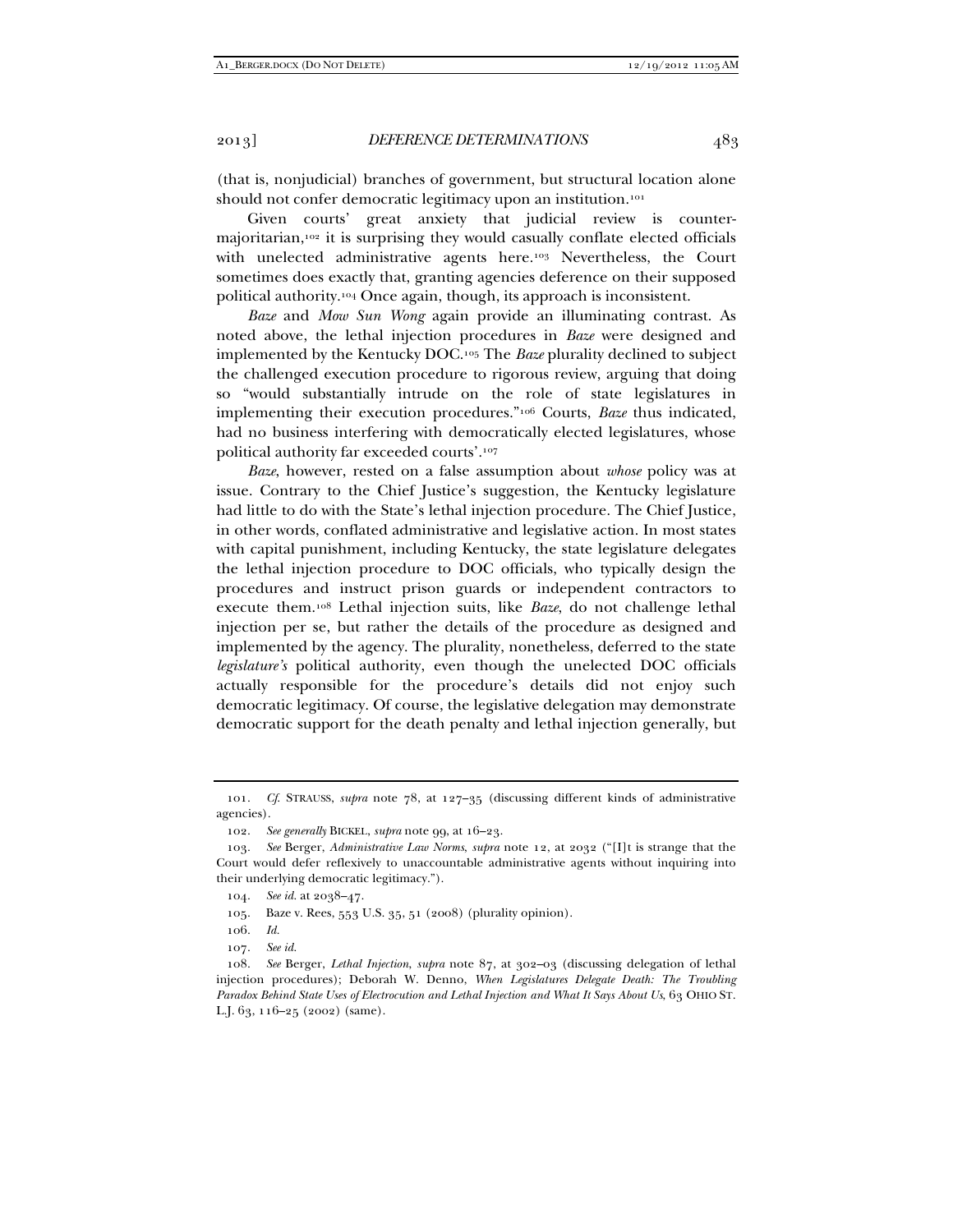that general support does not necessarily translate into support for the challenged execution procedure's details.

Real attention to questions of political authority in *Baze* would have more precisely examined the procedure's details, as opposed to capital punishment or lethal injection generally. Doing so would have resulted in assessing the actual democratic legitimacy of the DOC. *Baze*'s analysis was not so nuanced, summarily treating an administrative agency as though it had the same democratic legitimacy as the state legislature. Kentucky's lethal injection procedure may not have created great enough risk of pain to violate the Eighth Amendment, but given the state legislature's abdication of authority over the procedure's details, *Baze*'s explicit deference to the political authority of the *legislature* was misplaced.

*Mow Sun Wong*'s approach to these matters again provides a helpful counterpoint. Whereas *Baze* offered an administrative agency deference based on an illusory democratic legitimacy, *Mow Sun Wong* refused deference to an agency precisely because it lacked the same political authority that elected legislatures and chief executives enjoy. In ruling for the plaintiffs, the Court emphasized that it was "perfectly clear that neither Congress nor the President has ever *required* the Civil Service Commission to adopt the citizenship requirement as a condition of eligibility for employment in the federal civil service."109 The Court struck down the policy,110 explaining that the outcome may very well have been different had Congress or the President erected the challenged policy but that an administrative agency like the Civil Service Commission could not itself design policies raising serious constitutional concerns given its lack of political accountability.111

The Court therefore reviewed the employment rule more stringently precisely because it came not from an elected body but from an unelected agency. As Professor Sunstein summarized, *Mow Sun Wong* turned "on the idea that publicly accountable bodies should make the contested decision that was challenged."112 Thus, whereas *Baze* deferred to the state agency as though it were the legislature, *Mow Sun Wong* gave heightened review precisely because an agency rather than the legislature was acting.113 Much

 <sup>109.</sup> Hampton v. Mow Sun Wong, 426 U.S. 88, 105 (1976).

 <sup>110.</sup> *Id.* at 116–17.

 <sup>111.</sup> *Id.* at 103–05.

 <sup>112.</sup> Cass R. Sunstein, *The Supreme Court, 1995 Term—Foreword: Leaving Things Undecided*, 110 HARV. L. REV. 4, 48 (1996).

 <sup>113.</sup> Though the Court might have opposed the delegation particularly in the immigration context because Congress enjoys plenary power over immigration, it does not appear to have made that argument, perhaps because congressional plenary power over immigration has eroded as Congress increasingly has delegated immigration policy to executive officials. *See* Adam B. Cox & Cristina M. Rodríguez, *The President and Immigration Law*, 119 YALE L.J. 458, 466 (2009).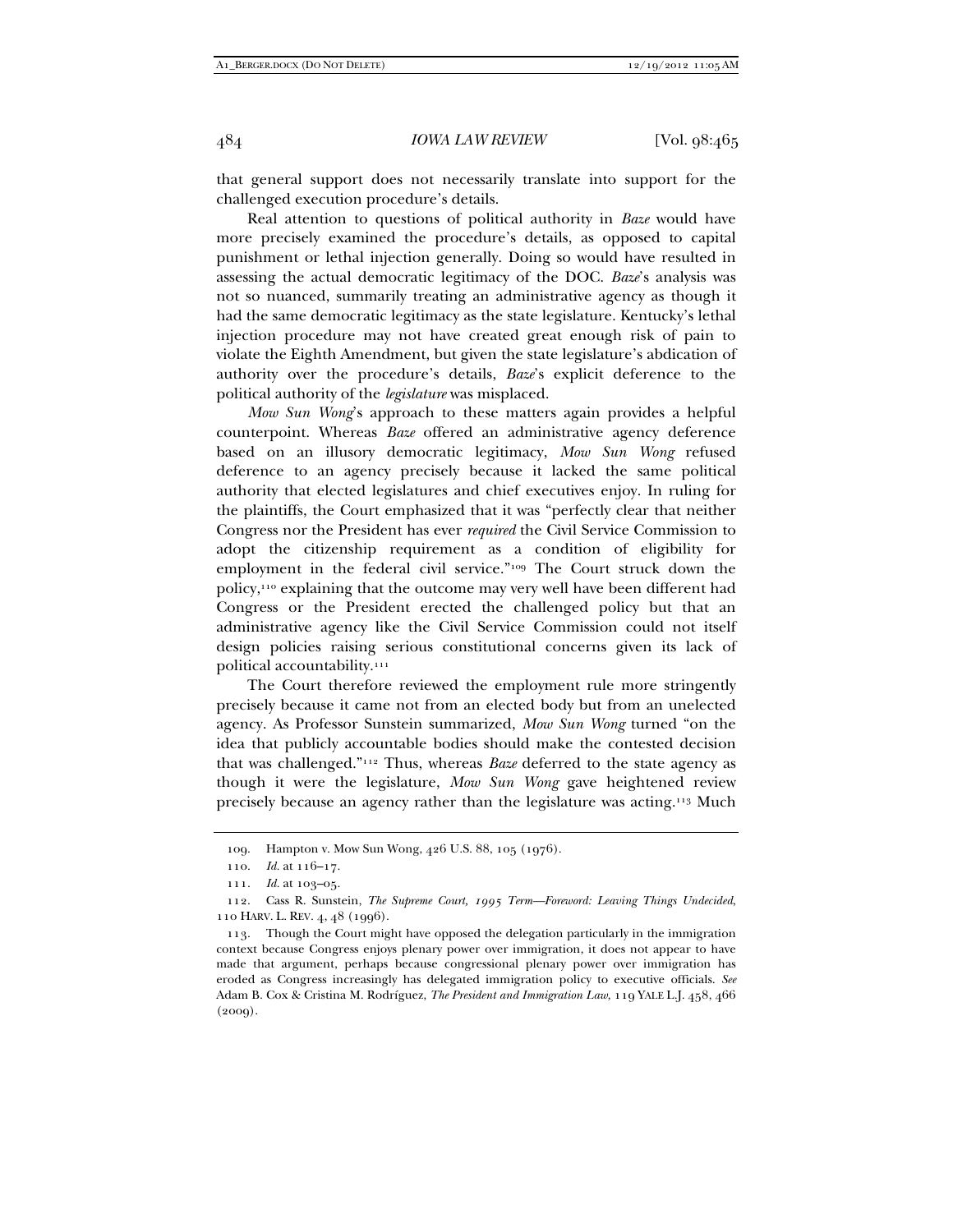more could be said to try to reconcile these discrepancies,<sup>114</sup> but taken together they point to a judicial analysis of deference that is wanting and inconsistent.

3. Deference to Special Government Institutions and in Special Contexts

The Court also sometimes extends considerable deference to particular governmental institutions, such as prisons, or in particular substantive areas, such as national security. The Court appears to treat deference in these areas as especially deserved and beyond what it would ordinarily accord on epistemic or political grounds. On closer look, however, this deference also is haphazard and under-examined.

#### *a. Prisons as Special Government Institutions*

The common wisdom is that the Court often defers to prisons, $115$ suggesting that prisons are somehow a special institution deserving of heightened deference. Though there is substantial truth to this narrative, upon closer examination, deference to prisons is less consistent and explicated than one might expect. For example, *Turner v. Safley*<sup>116</sup> is often cited for the Court's deferential rational basis review of prison policies.117 The Court there noted the peculiar institutional difficulties confronting prison officials, emphasizing that "[r]unning a prison is an inordinately difficult undertaking that requires expertise, planning, and the commitment of resources, all of which are peculiarly within the province of the legislative and executive branches of government."118

Even *Turner* itself, however, demonstrates that deference in the prison context is more complicated than its own language might suggest. In *Turner*, the Court upheld a policy prohibiting inmate-to-inmate correspondence while striking down a policy prohibiting inmates from marrying absent the

 <sup>114.</sup> *See supra* note 96.

 <sup>115.</sup> *See, e.g.*, Rhodes v. Chapman, 452 U.S. 337, 362 (1981) (Brennan, J., concurring) ("[C]ourts have been especially deferential to prison authorities 'in the adoption and execution of policies and practices that in their judgment are needed to preserve internal order and discipline and to maintain institutional security.'" (quoting Bell v. Wolfish, 441 U.S. 520, 547 (1979))); Procunier v. Martinez, 416 U.S. 396, 404–05 (1974) ("[F]ederal courts have adopted a broad hands-off attitude toward problems of prison administration. . . . [T]he problems of prisons in America are complex and intractable, and, more to the point, they are not readily susceptible of resolution by decree. Most require expertise, comprehensive planning, and the commitment of resources, all of which are peculiarly within the province of the legislative and executive branches of government."), *overruled in part by* Thornburgh v. Abbott, 490 U.S. 501 (1989).

 <sup>116.</sup> Turner v. Safley, 482 U.S. 78 (1987).

 <sup>117.</sup> *See* Ozan O. Varol, *Strict in Theory, but Accommodating in Fact?*, 75 MO. L. REV. 1243, 1284 (2010) (noting *Turner*'s "deferential standard of review to prison officials").

 <sup>118.</sup> *Turner*, 482 U.S. at 84–85.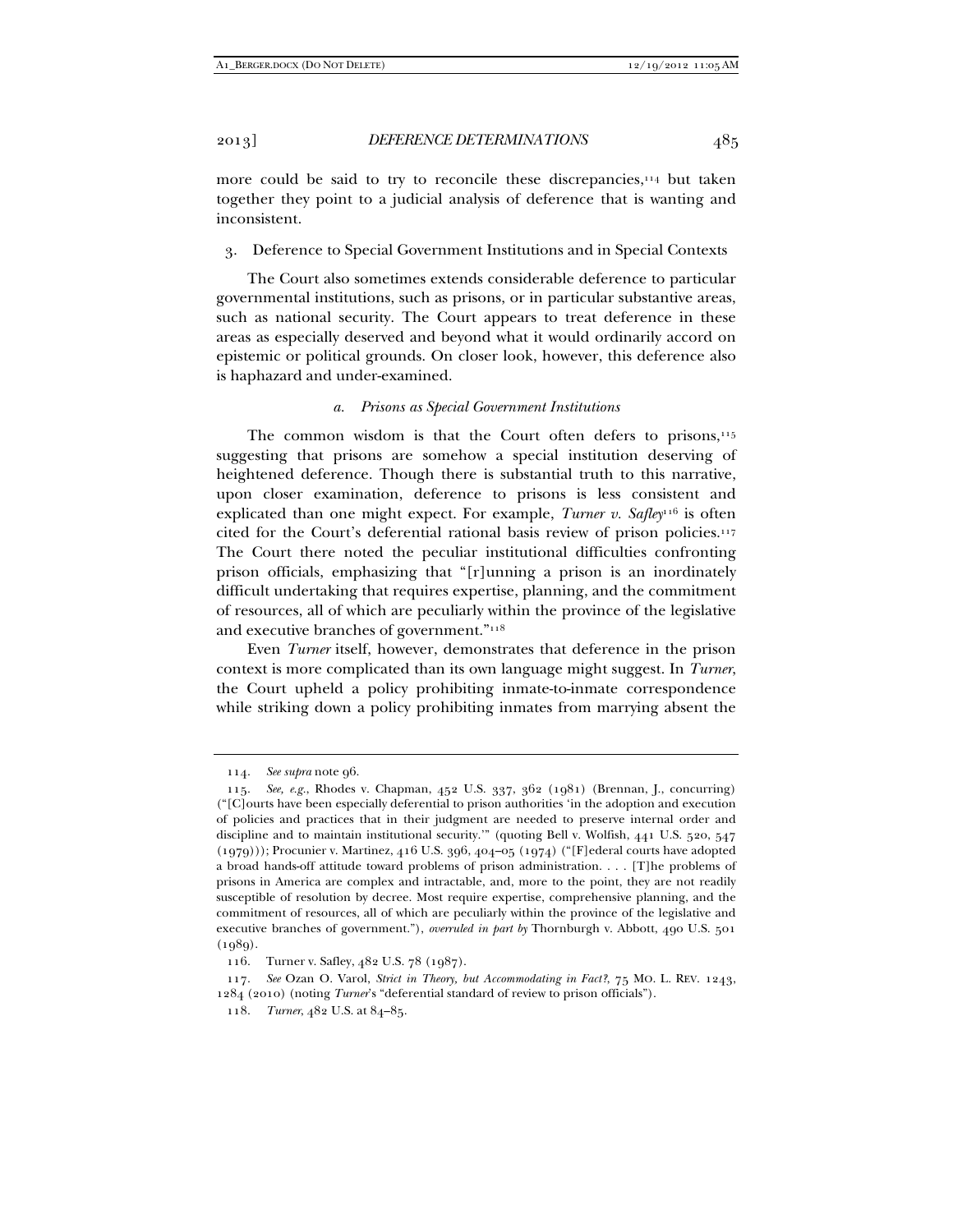prison superintendent finding "compelling reasons."119 Curiously, the Court failed to explain why the institutional pressures which usually militated for deference to prisons did not apply to the marriage regulation.120 It could have resolved the apparent discrepancy by focusing on the fact that marriage is a fundamental right triggering heightened scrutiny, but it did not do that either.121 One of the best known cases about deference to prisons, then, does not even consistently follow the rule it purports to announce.

*Turner*-style deference is, thus, hardly absolute. In *Johnson v. California*, for example, the Court applied strict scrutiny to racial segregation in prisons, expressly foregoing the deferential *Turner* standard.122 In other words, the relevant tier of scrutiny sometimes trumps deference considerations, even though the Court has said that prison regulations allegedly infringing "constitutional rights are judged under a 'reasonableness' test less restrictive than that ordinarily applied to alleged infringements of fundamental constitutional rights."123 This less demanding approach can also extend to court-imposed remedies. While courts today are less likely to impose structural reform injunctions on prisons with poor conditions than they were several decades ago,124 the Court in *Brown v. Plata* upheld an affirmative remedial order requiring California to reduce its prison population within two years.125 The extreme facts in *Plata* may well justify the judicial intrusion,<sup>126</sup> but a remedial order mandating a reduction in prison population hardly suggests judicial deference. Cases like *Plata*, *Johnson*, and, indeed, *Turner* itself, therefore belie the oversimplified assertion that the Court always defers to prisons.

What is striking in all these cases is not just the Court's inconsistent approach, but its failure to decide whether prisons are, in fact, a special kind

 126. *See id.* at 1923–24 (noting that California's "prisons had operated at around 200% of design capacity for at least 11 years").

 <sup>119.</sup> *Id.* at 82–91.

 <sup>120.</sup> *See id.*; Berger, *Administrative Law Norms*, *supra* note 12, at 2046–47.

 <sup>121.</sup> *See Turner*, 482 U.S. at 97 ("[E]ven under the reasonable relationship test, the marriage regulation does not withstand scrutiny.").

 <sup>122.</sup> *See* Johnson v. California, 543 U.S. 499, 510 (2005) ("We have never applied *Turner* to racial classifications.").

 <sup>123.</sup> O'Lone v. Estate of Shabazz, 482 U.S. 342, 349 (1987); *see also infra* Part I.B.

 <sup>124.</sup> *See, e.g.*, Hutto v. Finney, 437 U.S. 678, 687 (1978) (upholding the district court's remedy in a prison conditions case in which the trial court had found problems stemming from "the inmates' diet, the continued overcrowding, the rampant violence, the vandalized cells, and the 'lack of professionalism and good judgment on the part of maximum security personnel'" (quoting Finney v. Hutto, 410 F. Supp. 251, 277 (E.D. Ark. 1976), *aff'd*, 548 F.2d 740 (8th Cir. 1977), *aff'd*, *Hutto*, 437 U.S. 678)); MALCOLM M. FEELEY & EDWARD L. RUBIN, JUDICIAL POLICY MAKING AND THE MODERN STATE: HOW THE COURTS REFORMED AMERICA'S PRISONS 39–50 (1998) (discussing the "full stride" of the prison litigation reform movement and the subsequent retreat of that reform movement).

 <sup>125.</sup> Brown v. Plata, 131 S. Ct. 1910, 1945–47 (2011).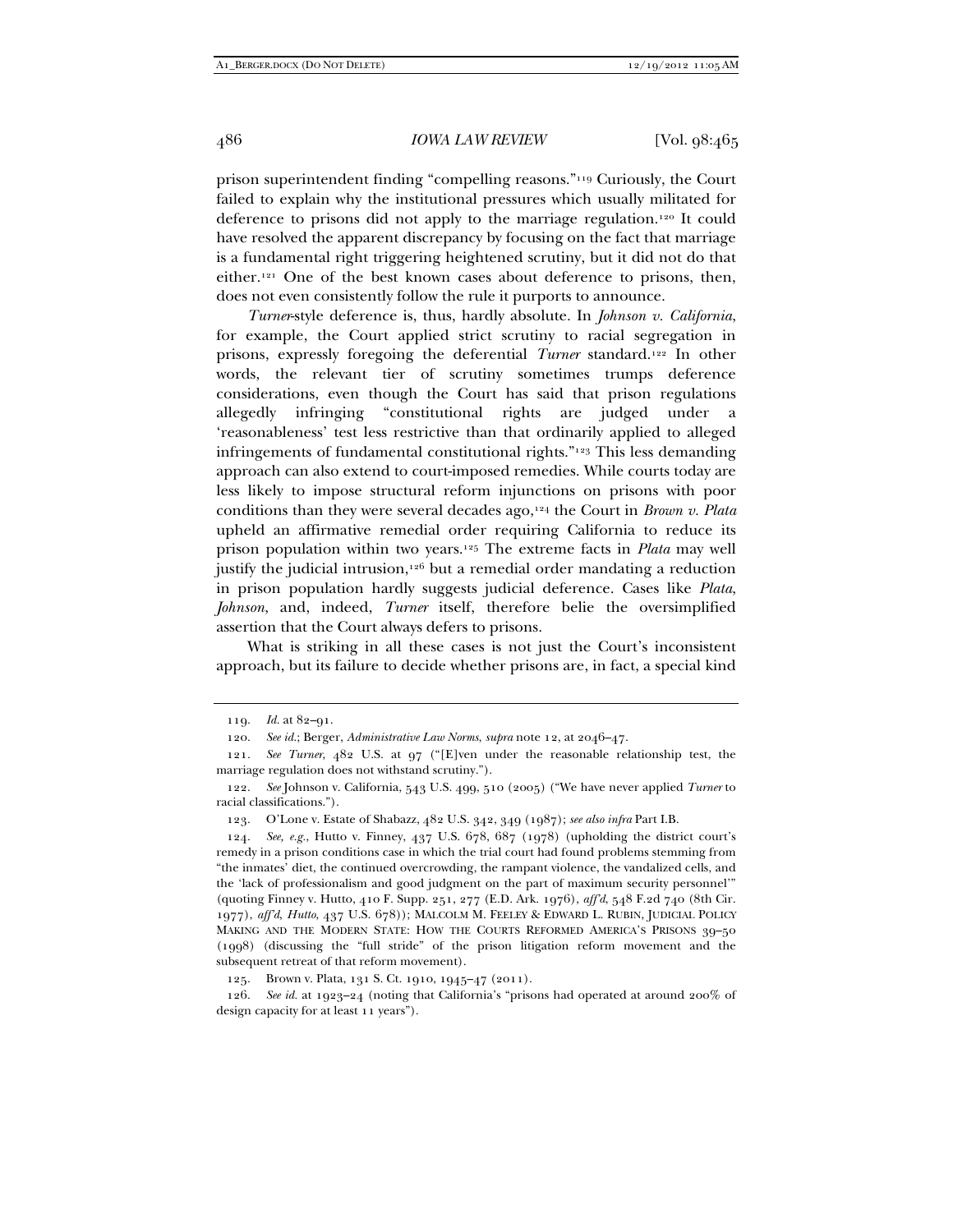of institution deserving a special kind of deference. *Turner* justified its deference, for instance, by emphasizing the government's superior expertise in both running prisons and allocating scarce resources.127 However persuasive these arguments may be, they do not seem unique to the prison context. In many areas, the political branches presumably understand better than courts the difficulties associated with administration and budget constraints. Though the Court's language suggests that prisons receive special deference, $128$  it is not clear whether prisons' peculiar administrative challenges militate for a consistent rule of deference unique to prisons or, instead, reflect a general judicial deference that often, but not always, applies to governmental endeavors. In short, we are left with the sense that the rules for prisons are different, but we are not quite certain precisely why, how, or when.<sup>129</sup>

### *b. The Special Context of National Security*

Similarly confusing is the Court's deference that often applies in matters concerning national security.130 This deference is institution-based insofar as the Court assumes that its facility with national-security issues is inferior to the institution whose policy is under review. However, while this deference may be more consistent than in the prison context, it is nonetheless insufficiently theorized across various national-security settings.<sup>131</sup> Indeed, even in cases solely involving the military (and not the

 <sup>127.</sup> *See* Turner v. Safley, 482 U.S. 78, 85 (1987) (noting that "[w]here a state penal system is involved, federal courts have . . . additional reason to accord deference to the appropriate prison authorities" due to those authorities' "expertise, planning, and the commitment of resources").

 <sup>128.</sup> *See supra* notes 115–18 and accompanying text.

 <sup>129.</sup> Of course, the federal courts confront a great deal of prison litigation, the sheer volume of which may also incline judges to defer to prison officials. *See* Mariah L. Passarelli, *Broken Gate? A Study of the PLRA Exhaustion Requirement: Past, Present, and Future*, 47 CRIM. L. BULL. 95, 99–100 (2011) (discussing the enormous increase in prison litigation in the decades prior to the passage of the Prison Litigation Reform Act of 1996). For good reason, though, the Court has not premised its special deference to prisons on this basis.

 <sup>130.</sup> *See, e.g.*, Holder v. Humanitarian Law Project, 130 S. Ct. 2705, 2727 (2010) ("That evaluation of the facts by the Executive, like Congress's assessment, is entitled to deference. This litigation implicates sensitive and weighty interests of national security and foreign affairs."); Robert M. Chesney, *National Security Fact Deference*, 95 VA. L. REV. 1361, 1362 (2009) ("Should judges defer to factual judgments made by the executive branch in litigation involving national security? The executive branch frequently argues that judges should do precisely that, and though courts often express reservations, they often comply in the end."). Deference in national-security cases, of course, is a vast subject that could easily consume an entire article, but a cursory look at some relevant cases can help illustrate the Court's inconsistency. *See generally* Chesney, *supra*.

 <sup>131.</sup> *See, e.g.*, Chesney, *supra* note 130, at 1366 ("[L]itigants and judges lack a shared understanding of the nature of [national-security deference] claims and of the arguments that are relevant to resolving them."); John Nelson Ohlweiler, *The Principle of Deference: Facial*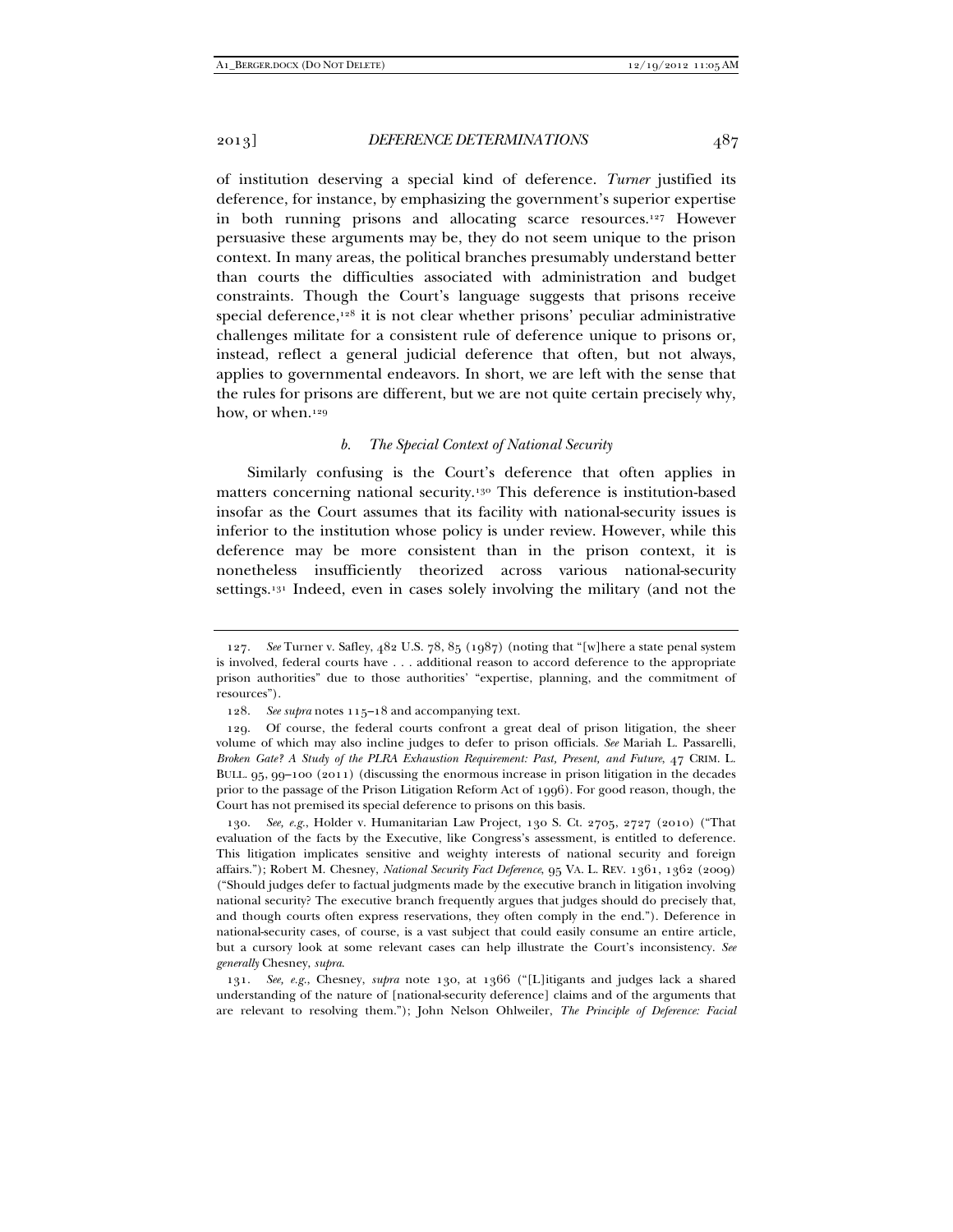other several agencies charged with protecting national security), courts utilize a range of approaches to deference.<sup>132</sup>

This inconsistency is evident even if we just consider two prominent national-security cases decided since the terrorist attacks of September 11, 2001. In *Holder v. Humanitarian Law Project* ("*HLP* "), the Court followed its usual deferential approach, upholding 18 U.S.C. § 2339B, which prohibits the provision of "material support or resources" to foreign organizations engaging in terrorist activity, including speech facilitating only lawful, nonviolent purposes of such groups.133 In rejecting the plaintiffs' First Amendment challenge, the Court emphasized Congress's findings that "[f]oreign organizations that engage in terrorist activity are so tainted by their criminal conduct that any contribution to such an organization facilitates that conduct."134 The Court also cited the State Department's related findings "that '[t]he experience and analysis of the U.S. government agencies charged with combating terrorism strongly suppor[t]' Congress's finding that all contributions to foreign terrorist organizations further their terrorism."135 The Court thus deferred to these legislative and executive findings that foreign terrorist organizations did not meaningfully segregate their support for legitimate activities from their support for terrorism, and, consequently, that the ban on material support in the form of speech to designated organizations was necessary to serve the government's interest in preventing terrorism.136

In noting that the "sensitive and weighty interests of national security and foreign affairs" merited special concession,<sup>137</sup> the *HLP* Court was not merely deferring out of respect for the political branches' expertise and democratic legitimacy, but instead based on unique concerns arising in the national-security context.138 These concerns were apparently so powerful that the Court neglected to even cite *Brandenburg v. Ohio*, the modern

*Constitutional Challenges to Military Regulations*, 10 J.L. & POL. 147, 149–50 (1993) (arguing that the Supreme Court has never adequately described or explained its deference to the military).

 <sup>132.</sup> *See* Steven B. Lichtman, *The Justices and the Generals: A Critical Examination of the U.S. Supreme Court's Tradition of Deference to the Military, 1918–2004*, 65 MD. L. REV. 907, 929–37 (2006) (discussing courts' different approaches to deference in cases involving conscientious objectors, soldier pay disputes, courts-martial, tort liability, and the Japanese relocation controversies).

 <sup>133.</sup> *Humanitarian Law Project*, 130 S. Ct. at 2712.

 <sup>134.</sup> *Id.* at 2724 (emphasis omitted) (quoting Antiterrorism and Effective Death Penalty Act of 1996, Pub. L. No. 104-132, § 301(a)(7), 110 Stat. 1214, 1247).

 <sup>135.</sup> *Id.* at 2727 (alterations in original) (quoting Joint Appendix at 133, *Humanitarian Law Project*, 130 S. Ct. 2705 (Nos. 08-1498, 09-89), 2009 WL 3877534, at \*133).

 <sup>136.</sup> *Id.*

 <sup>137.</sup> *Id.*

 <sup>138.</sup> *See id.* ("It is vital in this [national-security] context 'not to substitute . . . our own evaluation of evidence for a reasonable evaluation by the Legislative Branch.'" (quoting Rostker v. Goldberg, 453 U.S. 57, 68 (1981))); *id.* at 2733 (Breyer, J., dissenting).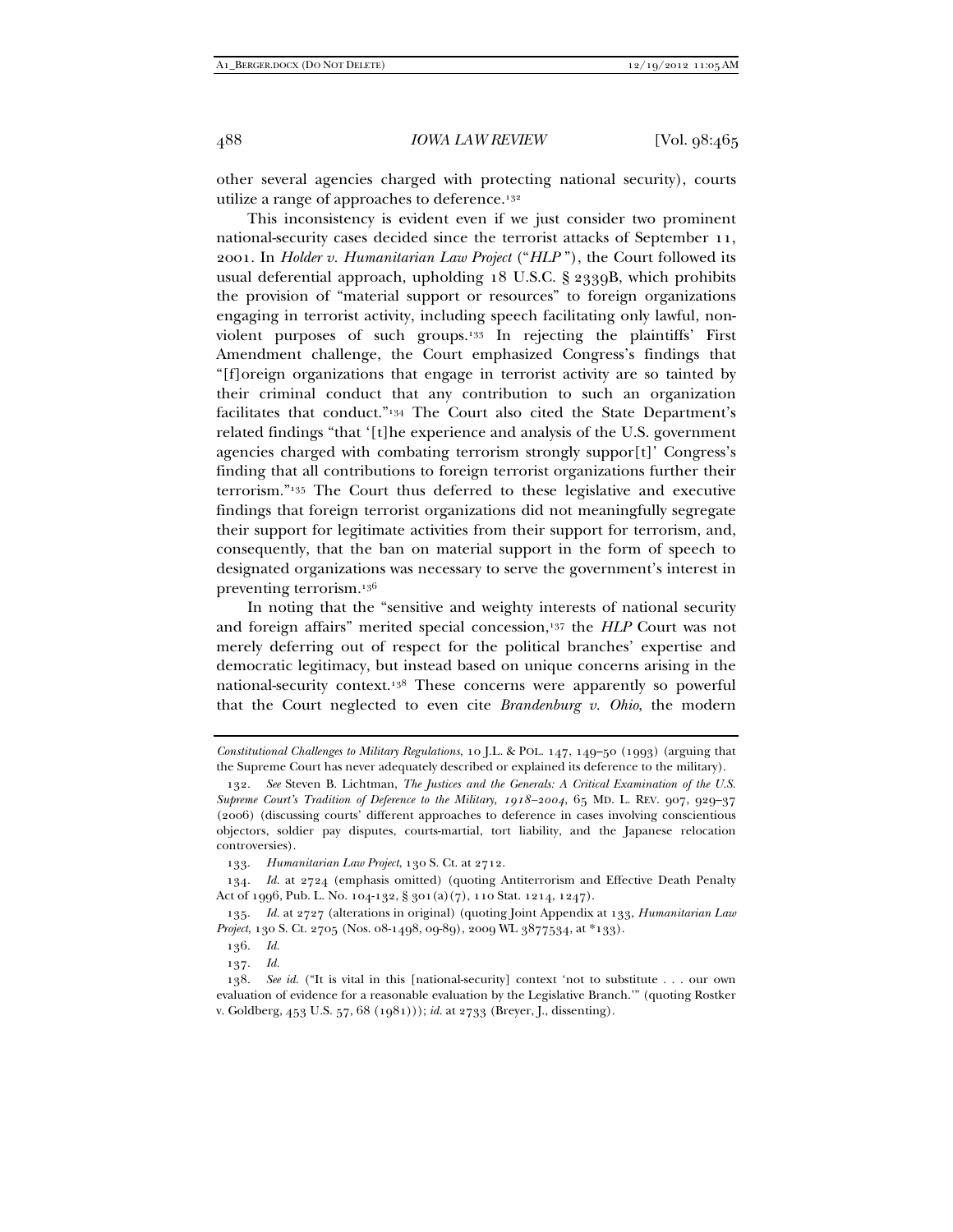Court's leading case on speech inciting illegal activity.139 In explaining this special deference, however, the Court lazily reiterated the explanations it offers in other institutional contexts. It emphasized the political branches' relative epistemic authority with respect to national-security matters, noting that "neither the Members of this Court nor most federal judges begin the day with briefings that may describe new and serious threats to our Nation and its people"140 and that "when it comes to collecting evidence and drawing factual inferences in this area, 'the lack of competence on the part of the courts is marked.'"141 Such respect, the Court explained, was appropriate because "national security and foreign policy concerns arise in connection with efforts to confront evolving threats in an area where information can be difficult to obtain and the impact of certain conduct difficult to assess."142 On this reasoning, courts should not interfere with the political branches on national-security matters because the epistemic divide between the judiciary and the other branches is great and because the information the political branches do have is difficult to gather and prone to change.

While these explanations may offer sound reasons for judicial deference, it is less clear that they warrant *special* deference in nationalsecurity cases. Courts' relative epistemic shortcomings are always a reason for deference; they are not unique to issues of national security. While the government must enjoy flexibility to adapt to frequent changes in world affairs, many other areas in which government operates are also complicated and inconstant. Financial markets, for instance, change frequently, but it is hard to believe that courts would defer to legislative and executive factfindings justifying limiting the speech of such market participants. Similarly, while the fluidity of world events perhaps justifies permitting nationalsecurity officials to act without demonstrating the existence of "specific facts,"143 epistemic uncertainty is hardly unique to the realm of national security. It would be bizarre if courts relaxed otherwise applicable constitutional doctrine, for instance, to protect officials trying to address potential economic or environmental dangers. This is not necessarily to argue that national security does not deserve special deference, but rather that courts' explanations do not adequately capture what may be different about that area.

Perhaps because the judicial explanation for special national-security deference is wanting, judicial application of such deference is inconsistent.

 <sup>139.</sup> *See id.* at 2712–31 (majority opinion).

 <sup>140.</sup> *Id.* at 2727 (quoting Boumediene v. Bush, 553 U.S. 723, 797 (2008)) (internal quotation marks omitted).

 <sup>141.</sup> *Id.* (quoting *Rostker*, 453 U.S. at 65).

 <sup>142.</sup> *Id.*

 <sup>143.</sup> *See id.* at 2727–28.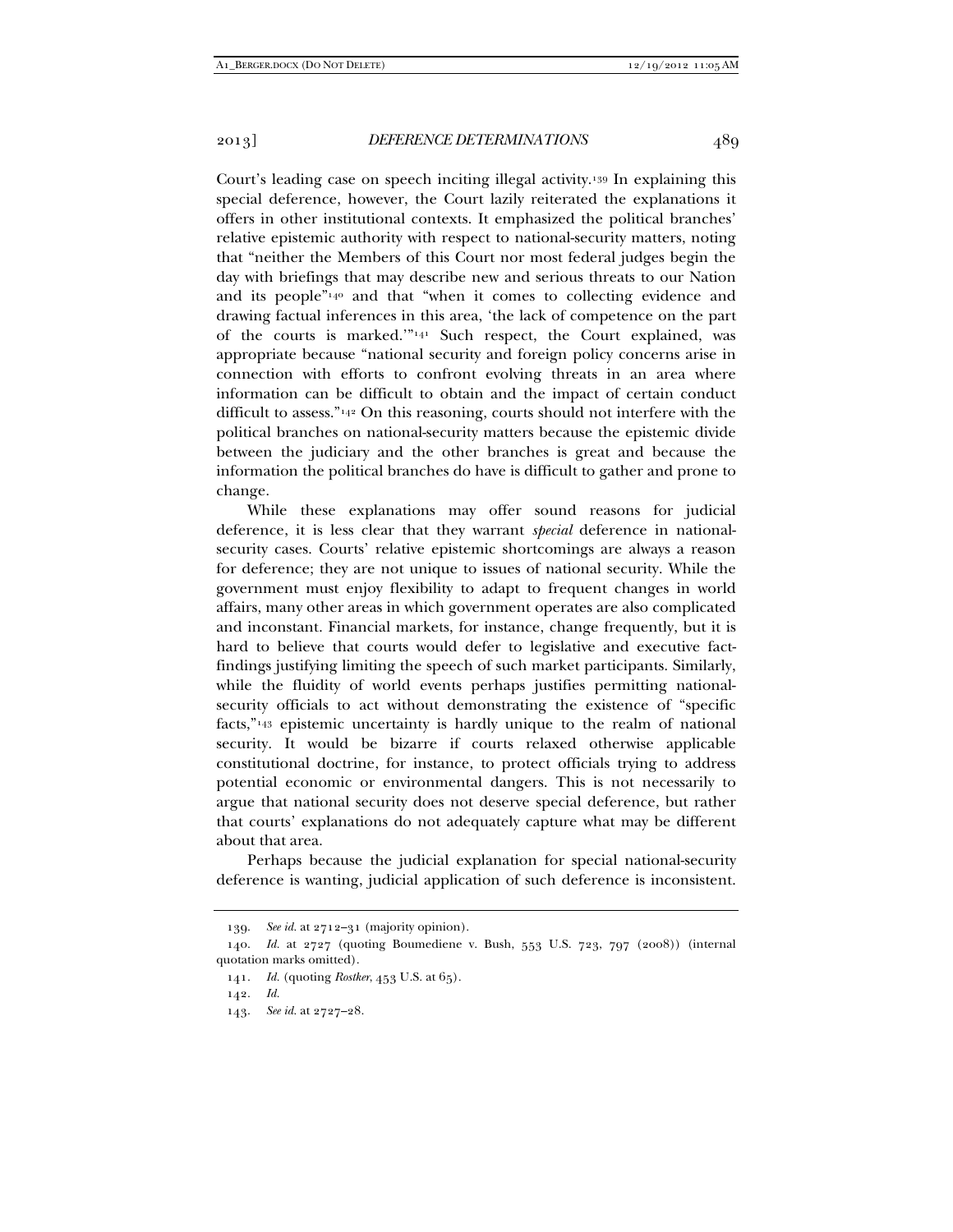Whereas *HLP* reflected substantial deference, the post-September 11 executive detention cases reflect a decidedly less deferential Court.144 In *Boumediene v. Bush*, for instance, the Court rejected the government's argument that Congress could constitutionally strip Guantanamo detainees of the right to file petitions for habeas corpus in federal district court to challenge the legality of their detention.145 The Court concluded that habeas jurisdiction extends to a military base over which the United States enjoys de facto sovereignty and is not limited, as the government had contended, to territories over which the country exercises de jure sovereignty.146 In essence, the Court recognized that the United States exercised all practical control over Guantanamo and therefore rejected the government's formalistic approach.147 The Court similarly rejected the government's argument that at common law habeas jurisdiction had not extended to non-citizens where the country lacked de jure sovereignty, because the historical evidence was inconclusive.148

Citing *United States v. Curtiss–Wright Export Corp.*, the Court purported to accord proper deference to the political branches,149 but it is hard to think of *Boumediene* as deferential.150 As Justice Scalia argued in dissent, the majority struck "a pose of faux deference to Congress and the President."151 Had the Court been truly deferential, it might have crafted an *HLP*-like opinion, emphasizing the dangers posed by terrorism, the government's relative institutional expertise in responding to those dangers, the burdens placed on the executive by permitting detainees to challenge their detention, and the government's epistemic superiority in understanding the history of executive detention. Such an approach may have inappropriately

 <sup>144.</sup> *See Boumediene*, 553 U.S. at 783 ("Where a person is detained by executive order . . . the need for collateral review is most pressing."); Hamdan v. Rumsfeld, 548 U.S. 557, 640 (2006) (Kennedy, J., concurring in part) (affording less deference to the President's determination in an executive detention case); Hamdi v. Rumsfeld, 542 U.S. 507, 535 (2004) (plurality opinion) ("[T]he threats to military operations posed by a basic system of independent review are not so weighty as to trump a citizen's core rights to challenge meaningfully the Government's case and to be heard by an impartial adjudicator.").

 <sup>145.</sup> *See Boumediene*, 553 U.S. at 781–85.

 <sup>146.</sup> *See id.* at 764 (concluding that de jure sovereignty is not "the only relevant consideration in determining the geographic reach of the Constitution or of habeas corpus").

 <sup>147.</sup> *Id.* at 755.

 <sup>148.</sup> *Id.* (finding "scant" historical support for the proposition "that *de jure* sovereignty is the touchstone of habeas corpus jurisdiction").

 <sup>149.</sup> *See id.* at 796–97 ("In considering both the procedural and substantive standards used to impose detention to prevent acts of terrorism, proper deference must be accorded to the political branches." (citing United States v. Curtiss–Wright Exp. Corp., 299 U.S. 304, 320  $(1936))$ .

 <sup>150.</sup> It is easier, however, to think of *Boumediene* as ultimately relatively inconsequential. *See infra* notes 299–302 and accompanying text.

 <sup>151.</sup> *Boumediene*, 553 U.S. at 830 n.1 (Scalia, J., dissenting).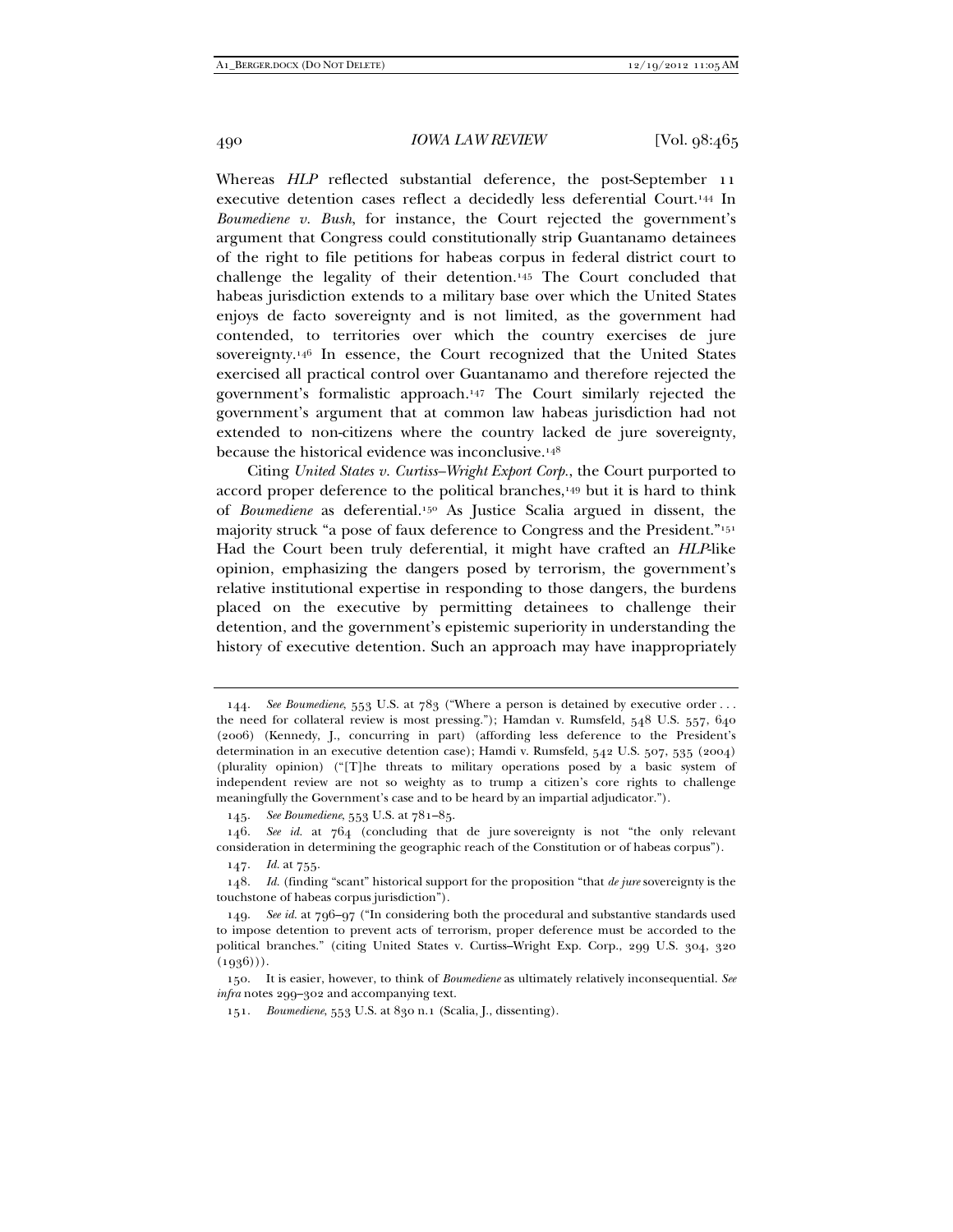denied the detainees access to federal court, but it would have been more consistent with the Court's precedent of deferring in national-security cases.

\* \* \*

Notwithstanding the common wisdom that courts defer to the government in prison and national-security cases, one can see that the reality is more complicated and lacks a clear justification for providing *heightened* deference in these contexts. Though the Court appears to grant special deference in these contexts, its bases for such deference are reminiscent of rationales it invokes in more conventional settings.152 These rationales make sense—but only to a point. We expect, for instance, that the State Department and the CIA will better understand national-security threats than the judiciary. But, as discussed above, presumptions about the government's expertise are not always credible. As Justice Breyer argued in his *HLP* dissent, the record in that case provided little indication that Congress utilized any genuine expertise when it passed the challenged law.153 Moreover, even when government does act with genuine expertise, that epistemic authority does not justify creating special categories of deference; many governmental institutions unconnected to prisons or national security possess expertise that courts lack.

In fairness, judicial deference on national-security issues is somewhat better theorized than it is to prisons. In addition to epistemic arguments, the Court also sometimes defers to the military on separation-of-powers grounds, emphasizing that the Constitution expressly vests Congress and the Executive with authority over military affairs.154 It also often explains that the military is a separate community, subject to different rules than the rest of society.155 However, while these arguments provide additional justification for special deference to the military, they do not necessarily apply to the

 <sup>152.</sup> *See* Turner v. Safley, 482 U.S. 78, 84–85 (1987) (citing prison officials' expertise as justification for deference); Ohlweiler, *supra* note 130, at 153 (explaining deference to the military by "the perceived limits of judicial competence when dealing with the complexity of the military establishment"); *supra* notes 116–18, 137–42 and accompanying text.

 <sup>153.</sup> *See* Holder v. Humanitarian Law Project, 130 S. Ct. 2705, 2735 (2010) (Breyer, J., dissenting) ("The Government has provided us with no empirical information that might convincingly support this claim."); *supra* Part I.A.2 (describing the Court's deference to agency action).

 <sup>154.</sup> *See* Chappell v. Wallace, 462 U.S. 296, 301 (1983) ("It is clear that the Constitution contemplated that the Legislative Branch have plenary control over rights, duties, and responsibilities in the framework of the Military Establishment, including regulations, procedures, and remedies related to military discipline . . . ."); Ohlweiler, *supra* note 131, at 152–53.

 <sup>155.</sup> *See, e.g.*, Goldman v. Weinberger, 475 U.S. 503, 507 (1986) ("[W]ithin the military community there is simply not the same [individual] autonomy as there is in the larger civilian community." (second alteration in original) (quoting Parker v. Levy, 417 U.S. 733, 751 (1974)) (internal quotation marks omitted)); Ohlweiler, *supra* note 131, at 153.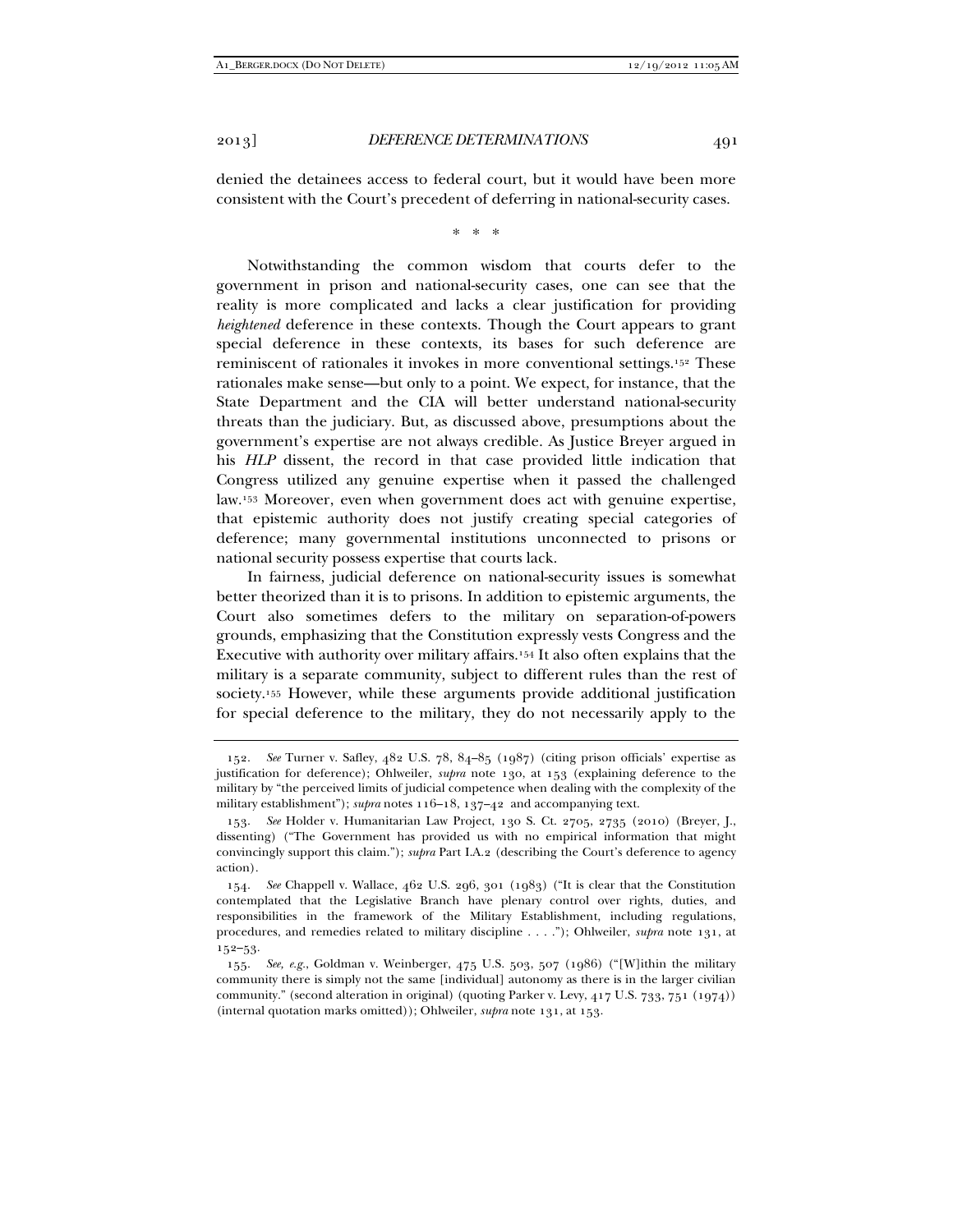several other governmental entities tasked with protecting the national security. Perhaps other rationales could justify heightened deference in those other instances too, but the Court has yet to consistently provide any such explanation.<sup>156</sup>

#### *B. INTERACTIONS WITH THE TIERS OF SCRUTINY*

Deference determinations, as conceptualized in this Article, are institutional inquiries based on whether the relevant political actor's characteristics and behavior deserve presumptive respect from the judiciary. They are, thus, distinct from substantive grounds for deference, such as the tiers of scrutiny, which are rooted in black-letter constitutional doctrine. Race-based discrimination in equal-protection cases and content-based discrimination in free-speech cases, for instance, are both substantive factors that trigger strict scrutiny, a very undeferential standard of review. Institutional deference, in other words, is distinct from the tiers of scrutiny (and other substantive doctrinal constitutional analysis), but the two kinds of "deference" nevertheless interact in some cases.157

Accordingly, a discussion of deference in constitutional cases should acknowledge the tiers of scrutiny, which often determine the level of rigor with which the Court reviews the constitutionality of government actions. While there may be many reasons to criticize the tiers of scrutiny,<sup>158</sup> the Court nevertheless usually purports to adhere to them, such as when it determines whether a group is "suspect" for equal-protection purposes.159 The Court, however, has not fleshed out how "doctrinal deference" interacts with "institutional deference" determinations. In other words, what should guide the Court's approach to deference in a case where the tier of scrutiny dictated by constitutional doctrine does not align easily with the level of deference suggested by institutional factors?160

 159. *See, e.g.*, Lyng v. Castillo, 477 U.S. 635, 638 (1986) (determining whether a group is a "suspect" class by inquiring whether that group's members have been subjected to discrimination, exhibit obvious or immutable characteristics, and are a minority or politically powerless).

 160. In some cases, the Court might soften strict scrutiny due to institutional factors, thus silently bundling an amorphous institutional analysis into the application of the relevant tier of scrutiny. *See, e.g.*, Korematsu v. United States, 323 U.S. 214, 216–17 (1944) (deferring to the political branches in times of war despite ostensible application of the "most rigid scrutiny"); NEIL K. KOMESAR, IMPERFECT ALTERNATIVES: CHOOSING INSTITUTIONS IN LAW, ECONOMICS, AND

 <sup>156.</sup> *See infra* Part II.B.3.

 <sup>157.</sup> *See* Araiza, *supra* note 21, at 19–20.

 <sup>158.</sup> *See, e.g.*, Suzanne B. Goldberg, *Equality Without Tiers*, 77 S. CAL. L. REV. 481, 494–528 (2004) (discussing a number of flaws in tiered review, including: excessive rigidity, uneven application, and difficulty in determining whether a class is suspect); Jeffrey M. Shaman, *Cracks in the Structure: The Coming Breakdown of the Levels of Scrutiny*, 45 OHIO ST. L.J. 161, 172–77 (1984) (sharply criticizing the multi-tiered system of review as too rigid, inhibitive of actual analysis, and subject to inconsistent internal application).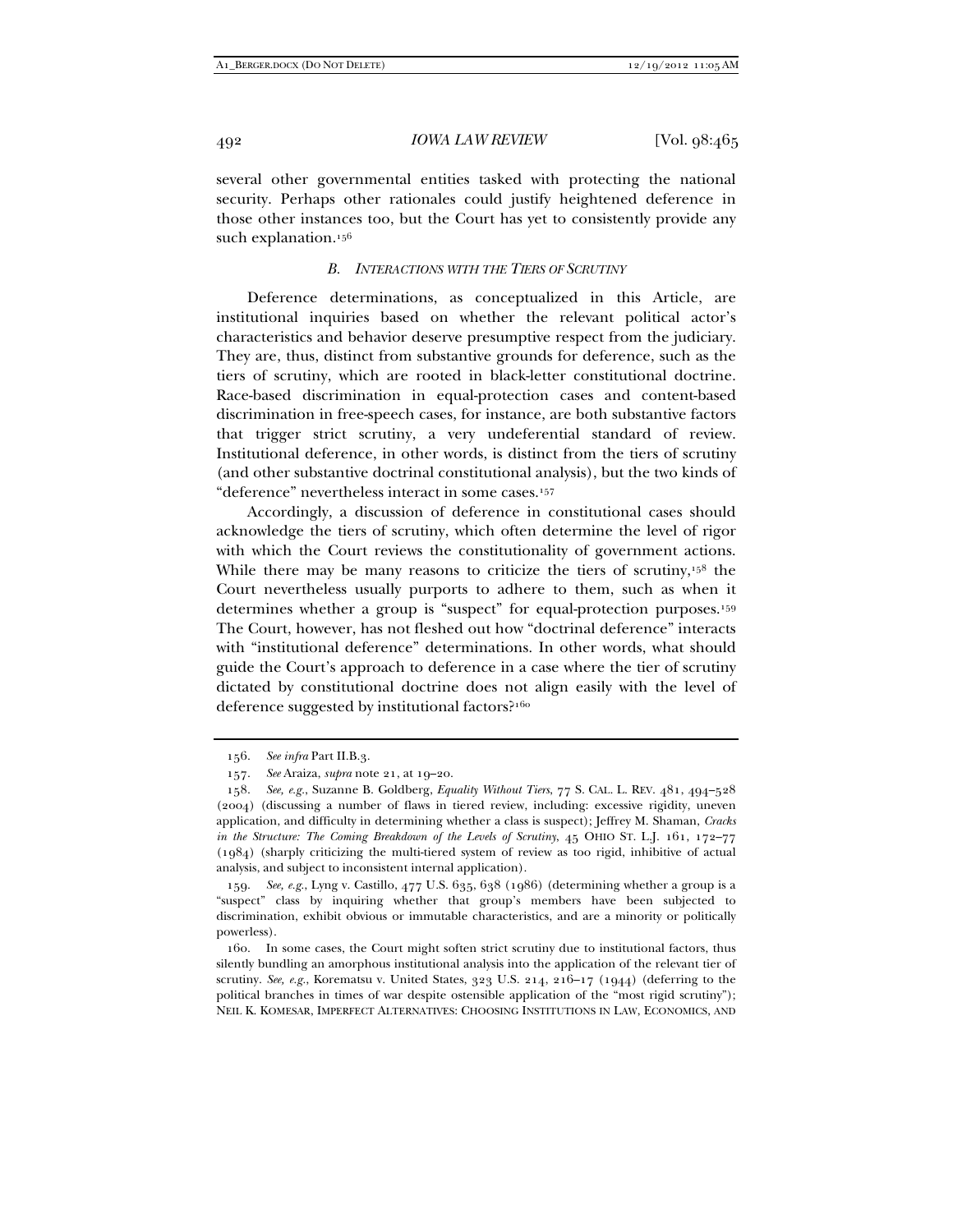*Grutter v. Bollinger* provides a helpful example.161 The Court in *Grutter*  applied strict scrutiny to the University of Michigan Law School's affirmative action policy on the basis that it amounted to racial discrimination.162 Notwithstanding the ostensibly high level of scrutiny, the Court, recognizing the Law School's superior institutional authority, deferred to the Law School's academic judgment and upheld the policy, declaring that diversity was a compelling government interest and that the challenged affirmative action program was an acceptable way to achieve that interest.163 In other words, the Court's doctrinal analysis provided by the applicable tier of scrutiny militated for rigorous review, but its institutional analysis, based primarily on the epistemic authority of the Law School, militated for much more deferential review. In *Grutter*, the institutional analysis seemed to win out, as the Court deferred to the Law School and upheld the challenged admissions policy. Of course, other factors, such as the individualized nature of the admissions policy, $164$  played a big role in the outcome of the case, so institutional deference was likely not the determinative factor. Nevertheless, the Law School's special institutional characteristics did seem to help soften the strict scrutiny that otherwise applied.165

The Court's approach in *Grutter* implies that institutional concerns can shape the appropriate level of deference afforded in practice, regardless of which tier of scrutiny applies. But *Grutter* did not explicitly embrace this conclusion, and the Court's approach in similar cases complicates the picture. For instance, in *Grutter*'s companion case, *Gratz v. Bollinger*, the Court rejected the affirmative action program of the University of Michigan College of Literature, Science, and the Arts.166 Whereas the Court found that the law school's admissions program considered applicants as individuals, the college in *Gratz* utilized a more mechanical, impersonal point system, 167 upon which the Court frowned.

The particulars of the admissions plans at issue in *Grutter* and *Gratz* obviously differed, and largely explain the two cases' disparate outcomes. That being said, the Court did not explain why the strict scrutiny triggered by the substantive, doctrinal issue (race discrimination) should figure more

PUBLIC POLICY 254 (1994) (discussing *Korematsu* and the *Pentagon Papers* case as examples of cases in which institutional issues created a "variation" in the application of the otherwise applicable level of scrutiny); Berger, *Administrative Law Norms*, *supra* note 12, at 2042–45, 2087– 91 (discussing the *Korematsu* Court's failure to consider administrative factors).

 <sup>161.</sup> Grutter v. Bollinger, 539 U.S. 306 (2003).

 <sup>162.</sup> *Id.* at 326–28 (applying strict scrutiny to all racial classifications, including affirmative action).

 <sup>163.</sup> *See id.* at 328–33.

 <sup>164.</sup> *See id.* at 334.

 <sup>165.</sup> *See id.* at 328.

 <sup>166.</sup> Gratz v. Bollinger, 539 U.S. 244, 251, 275–76 (2003).

 <sup>167.</sup> *See id.* at 255.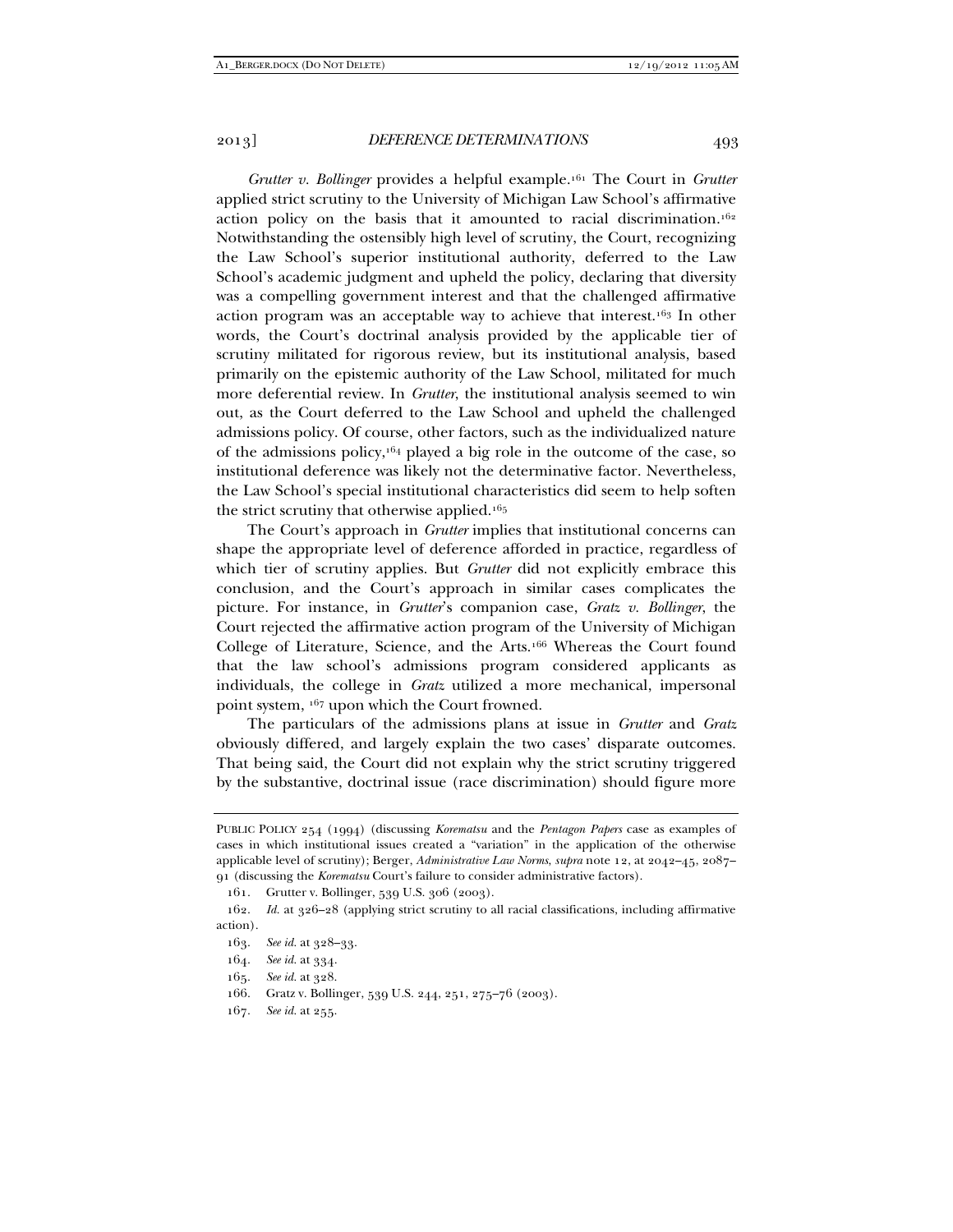prominently in *Gratz* than in *Grutter*, where institution-based deference seemed to soften the rigors of that scrutiny. While much more could be said about these decisions, the primary point here is that the Court has failed to adopt a consistent and explicit approach for reconciling its doctrinal deference determinations (guided by the tiers of scrutiny) with its more ad hoc institution-based deference determinations.168 The Court clearly is considering institutional factors in some way, but it is not explaining how those factors affect the rest of the constitutional inquiry.

# *C. DEFERENCE DETERMINATIONS, STEALTH CONSTITUTIONAL DECISION MAKING, AND THE STATUS OF LAW*

Though these examples of deference determinations differ in significant ways, they all require the Court to ask whether it should respect the judgment of a political branch on the basis of that branch's institutional characteristics. Given that constitutional law at its essence asks courts to determine "who decides," it is noteworthy that the Court's consideration of the institutional capabilities of the potential "deciders" is so haphazard.

Due to the Court's sparse rationales and contradictory approaches to deference determinations, it is unclear to what extent these determinations enjoy the status of law.169 Deference determinations pretend to be law-like but in important ways lack the predictability, transparency, and rigor generally associated with law.170 They therefore usually do not operate with the full force of precedent. Constitutional doctrine more generally may also be more lacking in this regard than other areas of law. Constitutional precedent, for instance, generally enjoys less respect than precedent-

 <sup>168.</sup> *See also* Johnson v. California, 543 U.S. 499, 509–10 (2005) (refusing to apply otherwise applicable institution-based deference analysis because race discrimination triggers strict scrutiny); *supra* notes 122–29 and accompanying text.

 <sup>169.</sup> *Cf.* Gluck, *supra* note 19, at 1908 (arguing that "[t]he U.S. Supreme Court generally does not treat its [statutory interpretive] methodological statements as 'law'"); *supra* note 19 and accompanying text.

 <sup>170.</sup> *See, e.g.*, FULLER, *supra* note 19, at 63–65 (discussing clarity and the rule of law); RAZ, *supra* note 19, at 212–19 (describing features of the rule of law, including openness and stability); William N. Eskridge, Jr., *Norms, Empiricism, and Canons in Statutory Interpretation*, 66 U. CHI. L. REV.  $671, 678$  (1999) ("The rule of law requires that statutes ... be applied in an objective, consistent, and transparent way to citizens and others subject to the state's authority."); Richard K. Greenstein, *Why the Rule of Law?*, 66 LA. L. REV. 63, 69 (2005) ("[T]he rule of law seems to require that law be knowable, i.e., that law's meaning be more or less transparent and its applications more or less predictable, so that anyone can consult the law both to determine what the law permits, prohibits, or requires, and to identify the limits, such as constitutional limits, on the coercive use of law."); Antonin Scalia, *The Rule of Law as a Law of Rules*, 56 U. CHI. L. REV. 1175, 1179 (1989) ("Even in simpler times uncertainty has been regarded as incompatible with the Rule of Law.").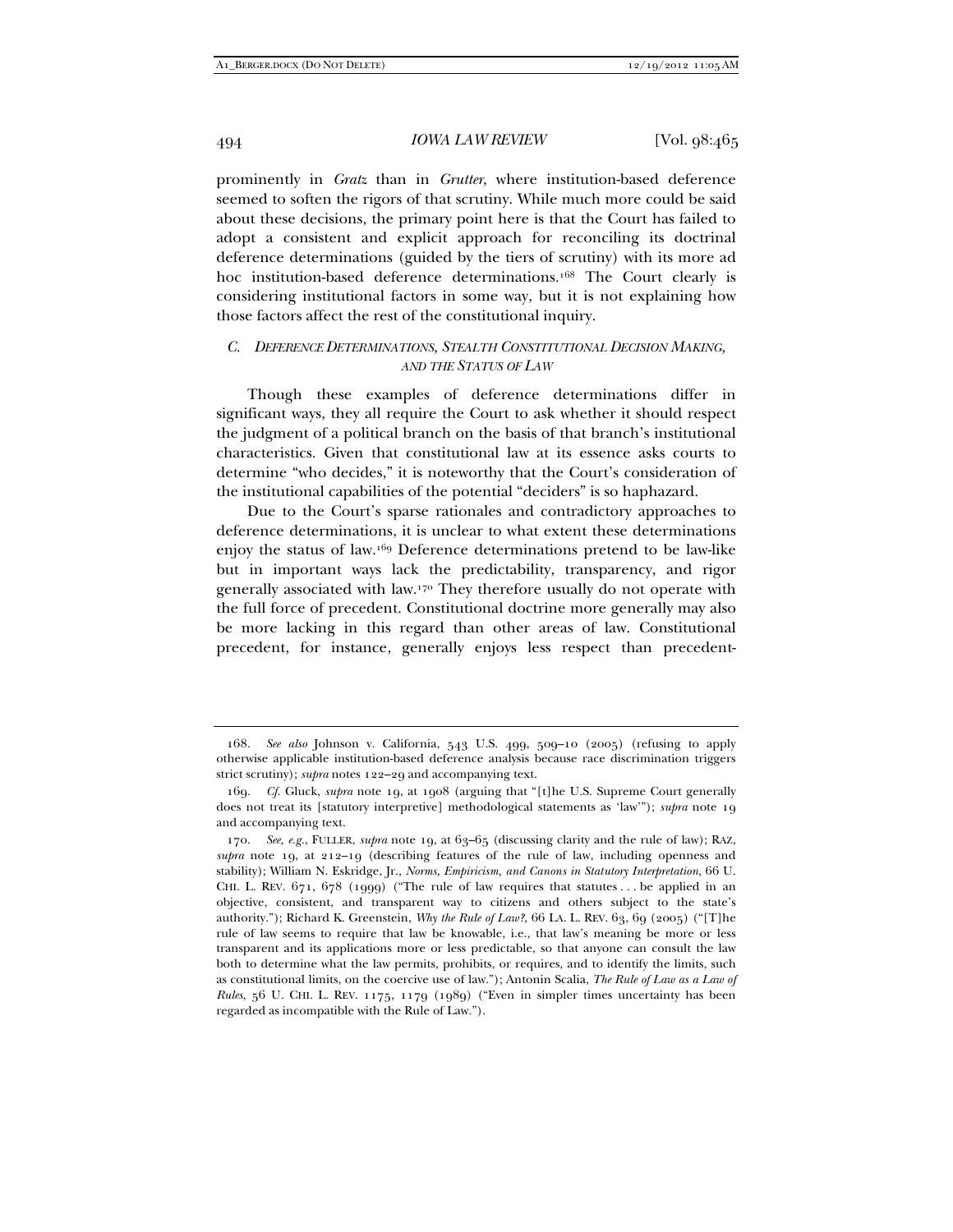interpreting statutes.171 Nevertheless, we generally have a good sense of the key inquiries and tests that apply under many constitutional doctrines. The tiers of scrutiny in equal-protection cases, for example, may be applied inconsistently and, properly understood, really exist on a spectrum rather than in three discrete levels.172 But litigants are at least familiar with these basic tiers, and the Court itself usually purports to follow them.173 Indeed, treatises and hornbooks sketch out the contours of constitutional doctrine, even if that doctrine is imprecise.174 No such treatises do or could explicate the law of deference, or of any other stealth determination for that matter.

This is not to argue that deference determinations completely lack legal status. They seem to carry *some* precedential force. The Court, for instance, often repeats that it reviews Congress's factual findings deferentially,175 suggesting that this "rule" is a precedent of sorts. But these recitations are sometimes ignored altogether.176 Indeed, unlike black-letter constitutional doctrine or deference formulas in administrative law cases,177 deference determinations in constitutional cases often share no common test bringing some semblance of order to the inquiry.178 Even when the Court seems to be asking similar questions across cases, as in *Garrett* and *Hibbs*, its willingness to accept Congress's facts is strikingly irregular.179 Deference determinations and other stealth determinations, then, seem to enjoy even less precedential respect than constitutional *doctrine*. In this regard, these stealth

 173. *See, e.g.*, CHEMERINSKY, *supra* note 172, at 686 (explaining that "all equal protection issues" boil down to three questions: "What is the classification? What level of scrutiny should be applied? Does the particular government action meet the level of scrutiny?").

 <sup>171.</sup> *E.g.*, WILLIAM N. ESKRIDGE, JR. ET AL., CASES AND MATERIALS ON LEGISLATION: STATUTES AND THE CREATION OF PUBLIC POLICY 631–32 (4th ed. 2007); Jamie Darin Prenkert, *Bizarro Statutory Stare Decisis*, 28 BERKELEY J. EMP. & LAB. L. 217, 235–36 (2007).

 <sup>172.</sup> *See* San Antonio Indep. Sch. Dist. v. Rodriguez, 411 U.S. 1, 98–99 (1973) (Marshall, J., dissenting) ("[T]his Court . . . has applied a spectrum of standards in reviewing discrimination allegedly violative of the Equal Protection Clause."); ERWIN CHEMERINSKY, CONSTITUTIONAL LAW: PRINCIPLES AND POLICIES 689 (4th ed. 2011) (summarizing critics contending that "although the Court speaks in terms of three tiers of review, in reality there is a spectrum of standards of review"); Sunstein, *supra* note 112, at 77 ("The hard edges [of tiered review have] softened, and there has been at least a modest convergence away from tiers and toward general balancing of relevant interests.").

 <sup>174.</sup> *See generally id.*

 <sup>175.</sup> *See, e.g.*, Gonzales v. Carhart, 550 U.S. 124, 165 (2007); Turner Broad. Sys., Inc. v. FCC (*Turner Broad. II* ), 520 U.S. 180, 199 (1997); City of Richmond v. J.A. Croson Co., 488 U.S. 469, 500 (1989).

 <sup>176.</sup> *See supra* Part I.A.1.

 <sup>177.</sup> *See, e.g.*, Chevron U.S.A. Inc. v. Natural Res. Def. Council, Inc., 467 U.S. 837, 842–45 (1984) (providing for deference to agencies' reasonable interpretations of ambiguities within the statutes they administer).

 <sup>178.</sup> *See supra* Part I.A.

 <sup>179.</sup> *See supra* notes 1–7, 42–65 and accompanying text.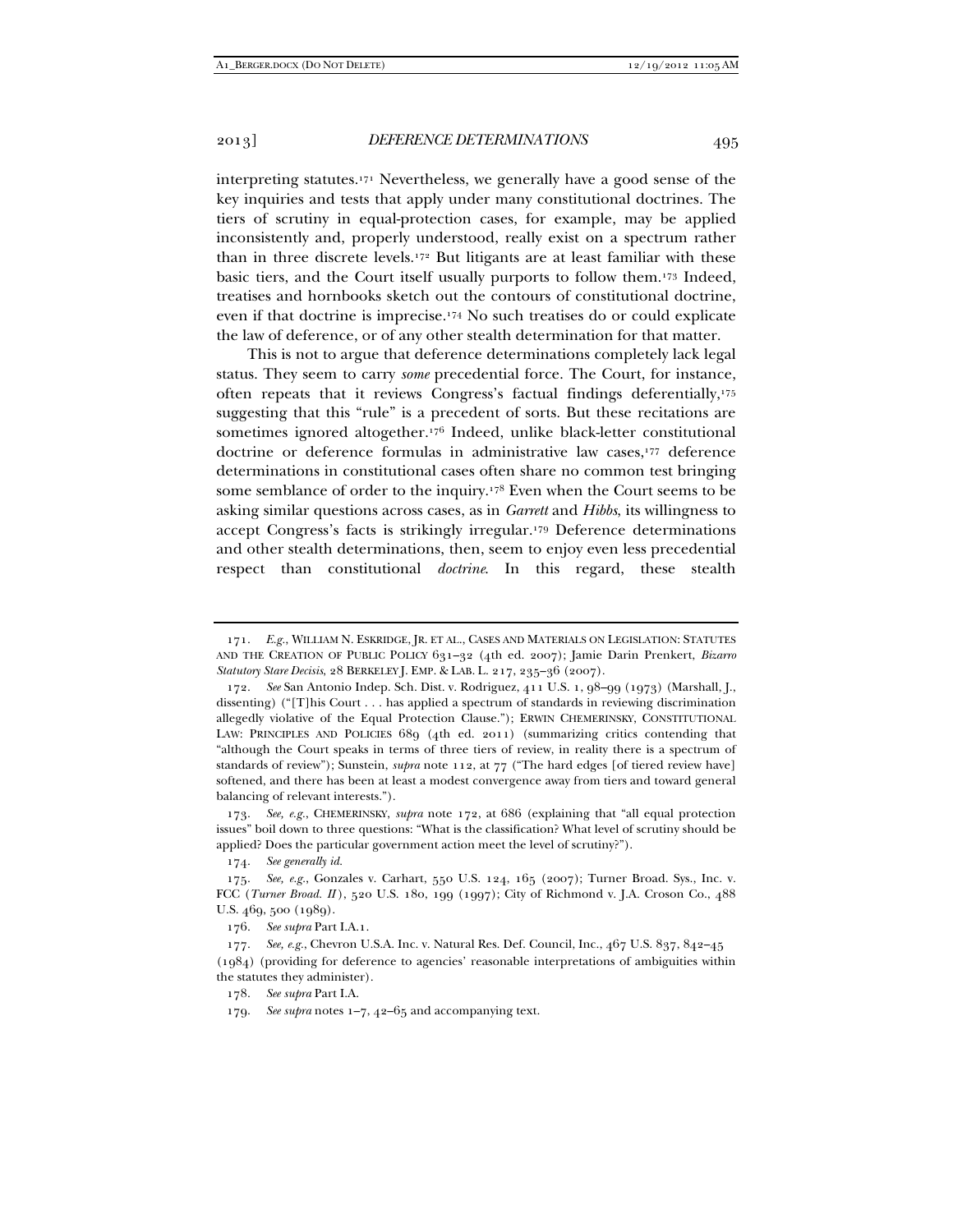determinations are perhaps more akin to canons of statutory interpretation, which also are commonly invoked but often ignored.<sup>180</sup>

The legal uncertainty resulting from the Court's haphazard and incomplete approach is especially problematic for lower courts, which struggle to faithfully follow the Supreme Court's directives.<sup>181</sup> Consequently, lower courts' deference case law is similarly inconsistent.<sup>182</sup> Given that the bulk of judicial decisions construing the U.S. Constitution are rendered not by the Supreme Court but state courts and lower federal courts,<sup>183</sup> these inconsistencies infect constitutional adjudication at all levels. The end result is a muddled constitutional law, which increases the public's distrust of the judiciary, especially in constitutional cases.<sup>184</sup>

This phenomenon of incomplete, under-theorized determinations that fall outside or at the margins of the black-letter doctrine but nonetheless frequently recur in constitutional decisions is hardly limited to deference determinations. Indeed, the Court makes a variety of such haphazard, stealth determinations. Very little constrains the Court when it decides, inter alia, whether and how to count state practices, $185$  construe a question at a

 182. *See, e.g.*, Carhart v. Gonzales, 413 F.3d 791, 796 (8th Cir. 2005) (declining to defer to congressional fact-finding because of a "lack of consensus . . . in the medical community"), *rev'd*, 550 U.S. 124 (2007); Carver v. Nixon, 72 F.3d 633, 644–45 (8th Cir. 1995) (declining to apply a *Turner Broadcasting I* level of deference to a state voter initiative); United States v. Bishop, 66 F.3d 569, 582–83 (3rd Cir. 1995) (deferring to congressional findings in a case challenging the constitutionality of federal carjacking law); Independence Inst. v. Buescher, 718 F. Supp. 2d 1257, 1275–76 (D. Colo. 2010) (finding that "the Court is not required to pay deference to the legislative findings" despite a general presumption of deference to such findings); Russell v. Burris, 978 F. Supp. 1211, 1226 (E.D. Ark. 1997) ("[F]ederal courts must be careful to not unnecessarily declare state laws invalid, whether enacted by legislature or by the voters themselves."), *aff'd in part, rev'd in part*, 146 F.3d 563 (8th Cir. 1998).

 <sup>180.</sup> *See* Gluck, *supra* note 19, at 1902 ("The U.S. Supreme Court generally does not treat its statements about statutory interpretation methodology as law.").

 <sup>181.</sup> *See* Evan H. Caminker, *Precedent and Prediction: The Forward-Looking Aspects of Inferior Court Decisionmaking*, 73 TEX. L. REV. 1, 77–78 (1994) ("[L]ower court judges dislike being reversed on appeal."); William M. Landes & Richard A. Posner, *Legal Change, Judicial Behavior, and the Diversity Jurisdiction*, 9 J. LEGAL STUD. 367, 370 (1980) (noting that reversal "reduces the nonpecuniary income of [an inferior court judge's] job by destroying the precedential value of his decision"); Jonathan R. Macey, *The Internal and External Costs and Benefits of Stare Decisis*, 65 CHI.-KENT L. REV. 93, 111 (1989) ("[R]eversals by higher courts are embarrassing . . . ."). *But see* Frank Cross, *Appellate Court Adherence to Precedent*, 2 J. EMPIRICAL LEGAL STUD. 369, 405 (2005) (concluding that "it appears unlikely that the risk of reversal plays a prominent role in circuit court decision making").

 <sup>183.</sup> *See* Frederick Schauer, *Justice Stevens and the Size of Constitutional Decisions*, 27 RUTGERS L.J. 543, 559 (1996) ("The overwhelming majority of important constitutional decisions are made by state courts, lower federal courts, and federal, state, and local officials . . . .").

 <sup>184.</sup> *See* Evan H. Caminker, *Why Must Inferior Courts Obey Superior Court Precedents?*, 46 STAN. L. REV. 817, 853–54 (1994) (noting that perceived legitimacy stems partially from consistency).

 <sup>185.</sup> *Compare* Graham v. Florida, 130 S. Ct. 2011, 2015 (2010) (finding unconstitutional the imposition of life sentences without parole for juvenile offenders guilty of a nonhomicide crime even though "[t]hirty-seven States, the District of Columbia, and the Federal Government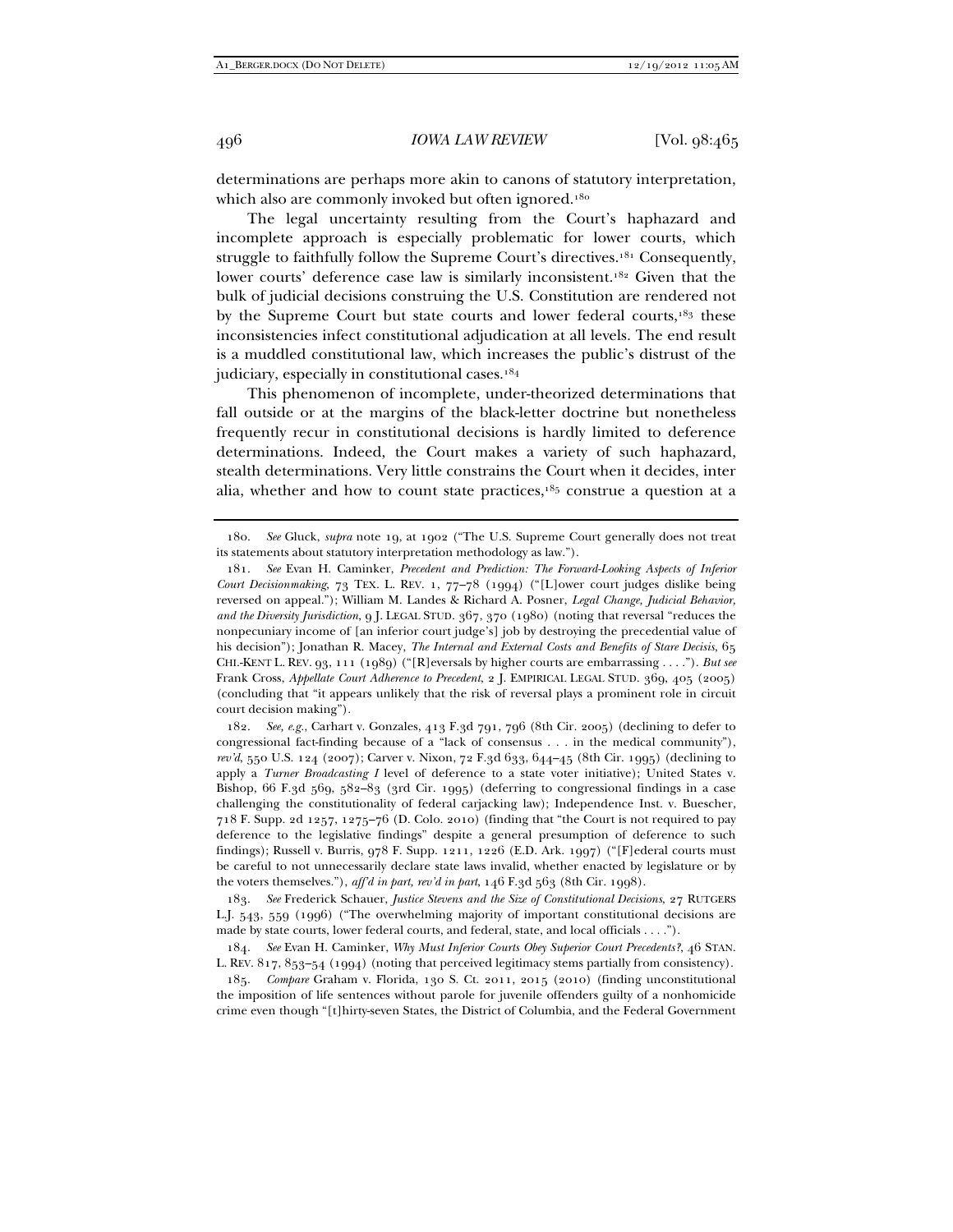broad or narrow level of generality,<sup>186</sup> borrow from another area of constitutional reasoning,187 construe a challenge as facial or as-applied,188 or even select a constitutional methodology.189 To the extent the Court fails to articulate a consistent, reasoned approach to these determinations, much of its constitutional decision making is guided by factors outside the stated doctrine. Significantly, these various stealth determinations are more integral to constitutional meaning than judicial opinions would suggest. The project of teasing constitutional doctrine out of the document's text is not easy. But while familiar doctrinal tests reflecting the Court's efforts to do so are very significant,<sup>190</sup> most judges and many scholars have focused on them to the exclusion of other judicial determinations that fall outside black-letter doctrine but nonetheless contribute to the project of expounding the Constitution. Deference determinations, for example, are very much a part of the Constitution's meaning, getting to the heart of which governmental institutions enjoy the prerogative of deciding particular issues. Courts nonetheless have failed to systematically conceptualize how they work and how they interact with doctrinal tests.

In short, deference determinations and other stealth determinations ought to be treated more like other constitutional doctrine, however flawed it may be. The Court should explicate these determinations more carefully, render them more consistently, and articulate more precisely how they affect doctrinal inquiries. The Court, one senses, is not wholly unaware of these concerns, sometimes seeming to articulate an approach to deference determinations,191 as though it too desires greater predictability. Courts should follow this instinct and try to confer greater legal status upon their

permit sentences of life without parole for a juvenile nonhomicide offender"), *with* Kennedy v. Louisiana, 554 U.S. 407, 423 (2008) (striking down capital punishment for child rape in part because forty-four states have not made child rape a capital offense).

 <sup>186.</sup> *Compare* Lawrence v. Texas, 539 U.S. 558, 567 (2003) (concluding that *Bowers* framed the question at too narrow a level of generality and failed "to appreciate the extent of the liberty at stake"), *with* Bowers v. Hardwick, 478 U.S. 186, 190 (1986) (framing the issue as a right to engage in homosexual sodomy). *See generally* Eric Berger, Lawrence *at Ten: Same-Sex Marriage and Stealth Constitutional Determinations*, 21 WM. & MARY BILL RTS. J. (forthcoming 2013).

 <sup>187.</sup> *See Lawrence*, 539 U.S. at 572–75 (invoking equal-protection norms in substantive due process cases); Emp't Div. v. Smith, 494 U.S. 872, 881–82 (1990) (identifying precedent as "hybrid" cases involving free exercise and another fundamental right).

 <sup>188.</sup> *See* Richard H. Fallon, Jr., *As-Applied and Facial Challenges and Third-Party Standing*, 113 HARV. L. REV. 1321, 1324 (2000) (arguing that the success of facial challenges is not "governed by any general formula defining the conditions for successful facial challenges" but rather turns on the underlying substantive claim).

 <sup>189.</sup> *See generally* PHILIP BOBBITT, CONSTITUTIONAL INTERPRETATION 11–22 (1991) (discussing different modalities of constitutional interpretation).

 <sup>190.</sup> *See supra* note 22 and accompanying text.

 <sup>191.</sup> *See supra* note 27 and accompanying text.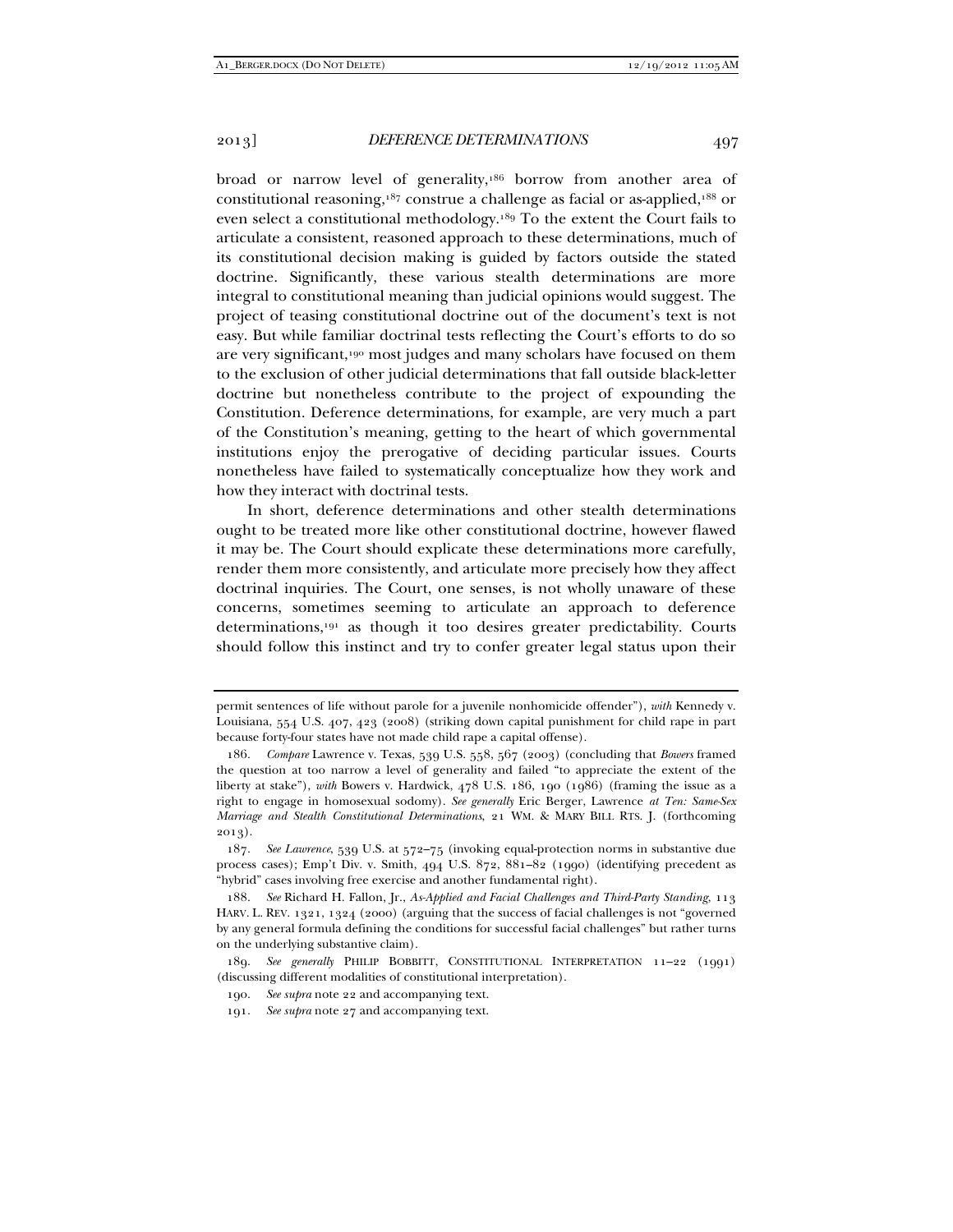determinations by addressing the institutional factors the inquiry purports to value in the first place.

#### II. DEFERENCE DETERMINATIONS AND INSTITUTIONAL ANALYSES

#### *A. THE INSTITUTIONAL-ANALYSIS APPROACH*

While substantive factors often play an important role in determining "who decides," they should not be the only factors courts consult in making this decision.192 Various considerations, including the political branches' expertise, political authority, and diligence in performing their duties, should also play a role. The Court could improve the consistency and theoretical rigor of its deference determinations through an institutionalanalysis approach that actually examines the institutional characteristics it purports to value. Given that the Supreme Court sometimes justifies deference on account of the special institutional characteristics of the political branches,193 it is odd that the Court does not pay greater attention to the actual characteristics of those institutions.194 To deal with this issue, courts should examine how the relevant political institution has behaved in a given case before deciding to defer. This institutional-analysis approach would encourage courts to do their due diligence when making deference determinations, drawing on the epistemic and democratic concerns that often fuel deference in the first place.

Much scholarly literature focuses on institutional choice more generally, often emphasizing courts' inherent democratic and epistemic weaknesses in comparison to the political branches.195 Instead of proposing

 <sup>192.</sup> *See* Thomas W. Merrill, *Preemption and Institutional Choice*, 102 NW. U. L. REV. 727, 727 (2008) (arguing that constitutional law scholarship is beginning to address "which institution should determine the content of the law—that is, [beginning] to 'decid[e] who decides'" (quoting KOMESAR, *supra* note 160, at 3)).

 <sup>193.</sup> *See, e.g.*, Turner Broad. Sys., Inc. v. FCC (*Turner Broad. II* ), 520 U.S. 180, 195 (1997) ("We owe Congress' findings deference in part because the institution 'is far better equipped than the judiciary to amass and evaluate the vast amounts of data bearing upon' legislative questions." (quoting Turner Broad. Sys., Inc. v. FCC (*Turner Broad. I*), 512 U.S. 622, 665-66 (1994) (plurality opinion)) (internal quotation marks omitted)); Comm'r v. Engle, 464 U.S. 206, 230 (1984) (Blackmun, J., dissenting) ("One reason for that deference is that the Commissioner is better able than any court, including this one, to assess the practical consequences of particular interpretations and to resolve statutory ambiguities in ways that minimize administrative difficulties."); Horwitz, *supra* note 12, at 1074–75.

 <sup>194.</sup> *See, e.g.*, KOMESAR, *supra* note 160, at 196 (arguing that constitutional law is "about institutional choice"); ADRIAN VERMEULE, JUDGING UNDER UNCERTAINTY: AN INSTITUTIONAL THEORY OF LEGAL INTERPRETATION 1 (2006) ("What decision-procedures should particular institutions, with their particular capacities, use to interpret this text?" (internal quotation marks omitted)).

 <sup>195.</sup> *See, e.g.*, VERMEULE, *supra* note 194, at 158 (discussing judges' need to make "interpretive choices in the face of impoverished information" with "only limited capacity to generate the needed information"); Neil K. Komesar, *A Job for the Judges: The Judiciary and the*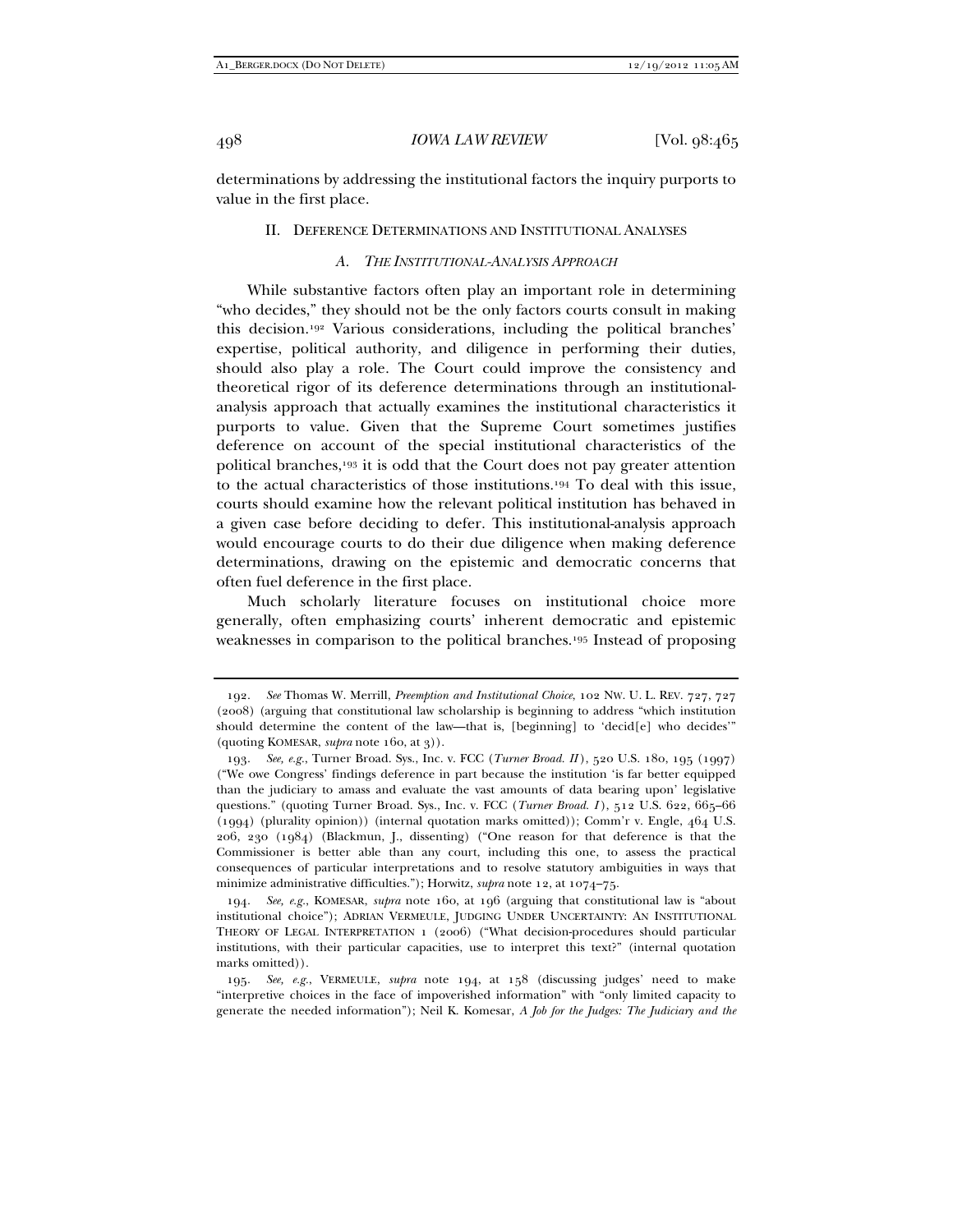a grand theory of institutional choice, the institutional-analysis approach proposed here cautions that the political branches' relative democratic and epistemic superiority will likely vary from case to case, depending on who within the government is acting and how they are doing their job. Similarly, courts' own capacity to competently review the decisions of the other branches also varies across cases. Accordingly, courts deciding whether to defer should assess the political branches' actual job performance in the case at hand, as opposed to relying on stereotypes about each branch's strengths and weaknesses.196 Courts likewise must consider in context their own strengths and weaknesses relative to the institutions they review.197

Increased judicial attention to how political institutions function in practice will require greater attention at trial to the political branches' job performance.198 Trial lawyers will need to review public documents and sometimes depose or examine witnesses to develop a record of government behavior. Where legislative action is at issue, this attention might require careful consideration of the Congressional Record, committee reports, and other indicators of fact-finding.199 Similar judicial examination of the administrative record should also be possible in cases involving agencies.<sup>200</sup> Unlike administrative law cases, in which these questions take center stage, courts only sometimes examine these procedural factors in constitutional cases.

This inconsistency is regrettable. Though courts often focus their constitutional review on substantive issues, there are good reasons to think that questions of institutional procedure and behavior are also worthy of judicial scrutiny—perhaps even more so.<sup>201</sup> For one, substantive issues tend to yield profound disagreement, both among judges and between the different branches of government. Indeed, judges often disagree on which

200. *See infra* Part II.B.2.

*Constitution in a Massive and Complex Society*, 86 MICH. L. REV. 657, 661–63 (1988) (discussing courts' lack of democratic legitimacy and the physical impossibility of courts examining an increasingly complex government); Jeremy Waldron, *The Core of the Case Against Judicial Review*, 115 YALE L.J. 1346, 1353 (2006) (arguing that one of the two major weaknesses of judicial review is its democratic illegitimacy).

 <sup>196.</sup> *Cf.* Ittai Bar-Siman-Tov, *The Puzzling Resistance to Judicial Review of the Legislative Process*, 91 B.U. L. REV. 1915, 1974 (2011); Hans A. Linde, *Due Process of Lawmaking*, 55 NEB. L. REV. 197, 255 (1976).

 <sup>197.</sup> *See* KOMESAR, *supra* note 160, at 197 (deriding institutional analysis that fails to compare the political branches with the judiciary itself); Neil K. Komesar, *The Perils of Pandora: Further Reflections on Institutional Choice*, 22 LAW & SOC. INQUIRY 999, 999 (1997) ("[I]nstitutional choice can be effectively approached only by employing *comparative* institutional analysis.").

 <sup>198.</sup> *See infra* Part II.B–C.

 <sup>199.</sup> *See infra* Part II.B.1.

 <sup>201.</sup> *See generally* Bar-Siman-Tov, *supra* note 196, at 1970–74 (arguing for judicial review of the legislative process).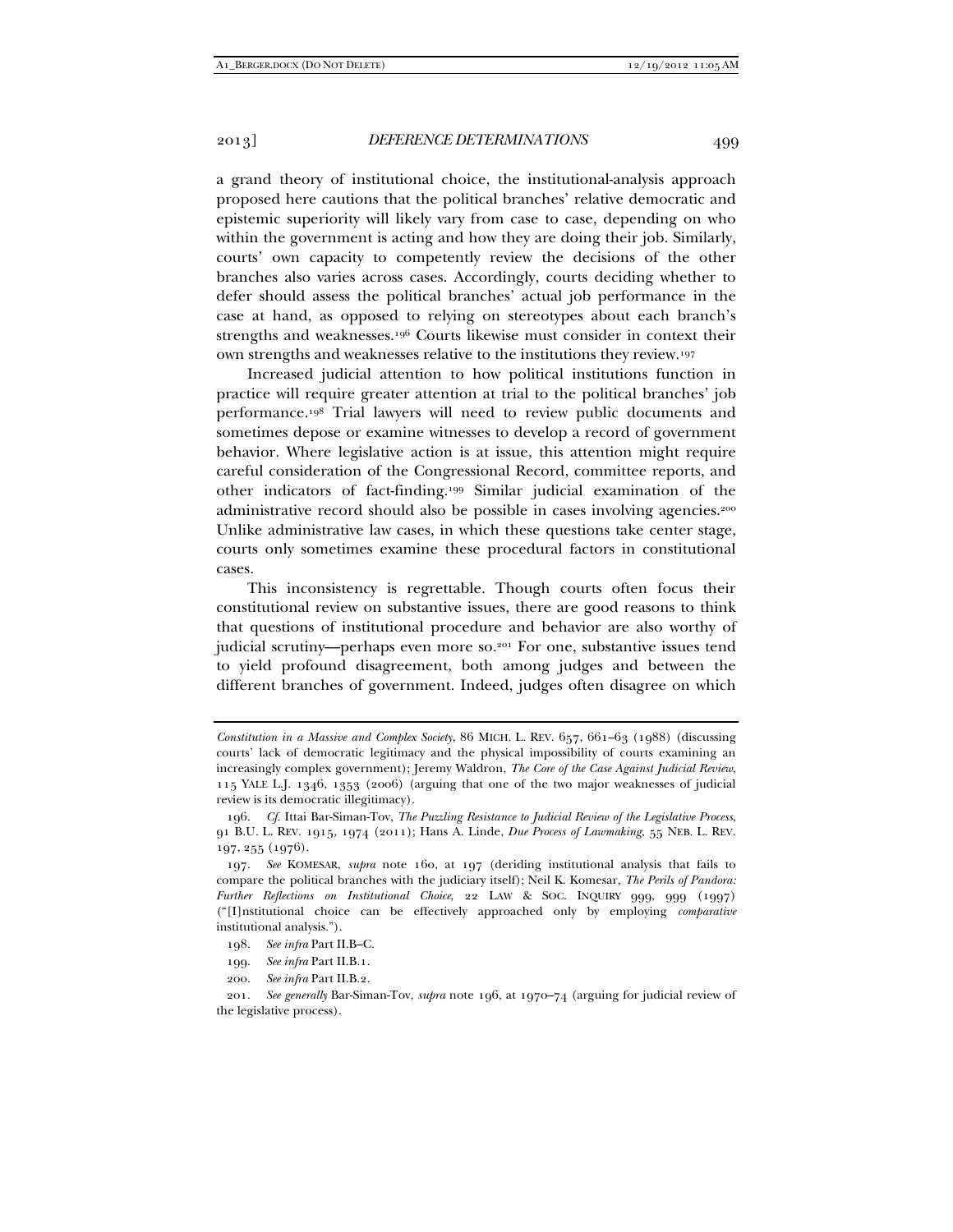normative substantive standards courts should use to announce what the law is.<sup>202</sup> Hence, judicial pronouncements on substantive matters constitutional law are more likely to be highly controversial, potentially undermining the institutional legitimacy of the court.203 By contrast, judges are somewhat more likely to agree on procedural and institutional issues, particularly where administrative agency action is at issue and administrative law can serve as a guide.<sup>204</sup> And while there is great disagreement over whether judicial review of Congress's internal procedures is appropriate, or even constitutional,<sup>205</sup> calling for courts to link *deference* to congressional factfinding procedures should be less contentious, given that deference itself should hinge on institutional questions. Courts, then, would not be reviewing the propriety of congressional procedures themselves, but rather investigating the care and rigor of those procedures to determine whether the resulting fact-findings merit presumptive respect. In this regard, the institutional-analysis approach is substantially more modest than dueprocess-of-lawmaking calls for invalidating legislation enacted through inadequate procedures.<sup>206</sup>

In short, deference determinations should be more closely tied to the political branches' actual behavior. Importantly, such an institution-based deference determination should only be one step of the constitutional analysis. After deciding whether to defer, courts should (and typically do) proceed to analyze the substantive constitutional right at issue. Deference determinations, in other words, should not be the sum of the judicial inquiry but rather a lens through which courts should conduct the substantive constitutional analysis.<sup>207</sup>

 <sup>202.</sup> *See id.* at 1930; David Estlund, *Introduction* to DEMOCRACY 1, 6–7 (David Estlund ed., 2002).

 <sup>203.</sup> *See, e.g.*, John Hart Ely, *The Wages of Crying Wolf: A Comment on* Roe v. Wade, 82 YALE L.J. 920, 944–45 (1973) (suggesting that disagreement is an inevitable result of substantive constitutional decisions, and that such disagreement leads many to simply dismiss the Court's disfavored decisions as "Lochnering").

 <sup>204.</sup> *See* Berger, *Administrative Law Norms*, *supra* note 12, at 2054–58.

 <sup>205.</sup> *Compare* Bar-Siman-Tov, *supra* note 196, at 1974 (arguing that judicial review of legislative procedure "is no less important and, in fact, is more justifiable than substantive judicial review"), *and* Catherine Fisk & Erwin Chemerinsky, *The Filibuster*, 49 STAN. L. REV. 181, 228–29 (1997) (arguing that the judiciary does and should review the constitutionality of Congress's law-making procedures), *with* Jesse H. Choper, *The Political Question Doctrine: Suggested Criteria*, 54 DUKE L.J. 1457, 1505–07 (2005) (arguing that "there is no justification for judicial review" of Congress's internal procedures), *and* Elizabeth Garrett, *Framework Legislation and Federalism*, 83 NOTRE DAME L. REV. 1495, 1530–39 (2008) (arguing that judicial involvement in Congress's internal procedures, if constitutional, would be "fraught with difficulty").

 <sup>206.</sup> *See generally* Bar-Siman-Tov, *supra* note 196; Linde, *supra* note 196.

 <sup>207.</sup> *E.g.*, Berger, *Theory of Deference*, *supra* note 14, at 75; Berger, *Administrative Law Norms*, *supra* note 12, at 2037, 2075.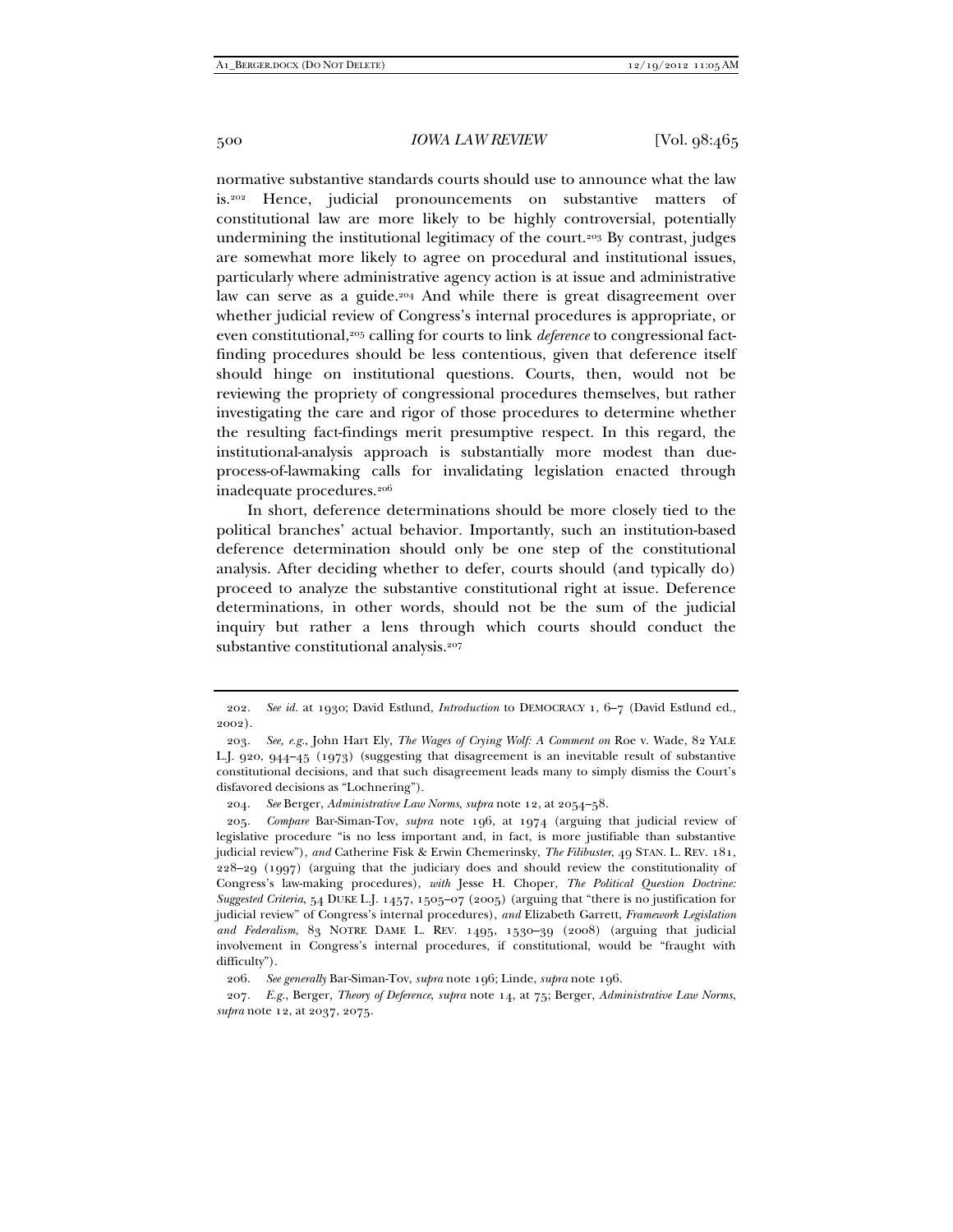#### *B. INSTITUTIONALLY BASED DEFERENCE DETERMINATIONS*

Part I discussed three institutional contexts in constitutional cases in which the Court is faced with the question of whether to defer to the political branches. This Subpart examines the institutional-analysis approach with respect to deference determinations in each of these situations. The inquiries proposed here would not only tether deference determinations more closely to the institutional questions underlying such determinations but also help bring greater consistency to courts' stealth constitutional decision making.208

#### 1. Institutional Analysis of Congressional Fact-Finding

Congress may "have substantial staff, funds, time and procedures to devote to effective information gathering and sorting,"209 but that does not mean it always makes use of these institutional strengths. The Court lacks any consistent approach for assessing whether Congress has made use of such capabilities. To improve the rigor of its deference determinations, the Court should consider more consistently whether Congress has taken advantage of its institutional strengths. More precisely, the Court should ask whether Congress's fact-findings were based on careful analysis and empirical study of relevant facts, or bald, self-serving assertions, or something in between.<sup>210</sup> This analysis would not only help reward Congress for diligence but would also help the Court more cleanly separate its deference determinations from its analysis of the substantive merits.<sup>211</sup>

It may well be true that Congress in theory is better equipped than courts to amass facts, but that does not mean that Congress always utilizes its institutional advantages when doing so. As scholars have noted, Congress often lacks strong incentives to use those resources to make a good-faith factual inquiry, choosing instead to use its fact-gathering procedures for

 <sup>208.</sup> *Cf.* Henry P. Monaghan, *Taking Supreme Court Opinions Seriously*, 39 MD. L. REV. 1, 25 (1979) ("If [judges'] justifications cannot be stated in the opinion, they should not be relied upon in entering the judgment."); Sunstein, *supra* note 112, at 22 (arguing that a judicial opinion "is supposed to explain the outcome of the case").

 <sup>209.</sup> Robin Charlow, *Judicial Review, Equal Protection and the Problem with Plebiscites*, 79 CORNELL L. REV. 527, 578 (1994); *see also* F. Andrew Hessick, *Rethinking the Presumption of Constitutionality*, 85 NOTRE DAME L. REV. 1447, 1473 (2010) (noting that Congress has access to institutions like the Congressional Research Service to facilitate fact-finding).

 <sup>210.</sup> *See supra* Part I.A.1. Though the principles suggested here may also be relevant to judicial review of state legislative fact-findings, this Article's focus is on deference to congressional fact-finding.

 <sup>211.</sup> *See* Neal Devins, *Congressional Factfinding and the Scope of Judicial Review: A Preliminary Analysis*, 50 DUKE L.J. 1169, 1170–71 (2001).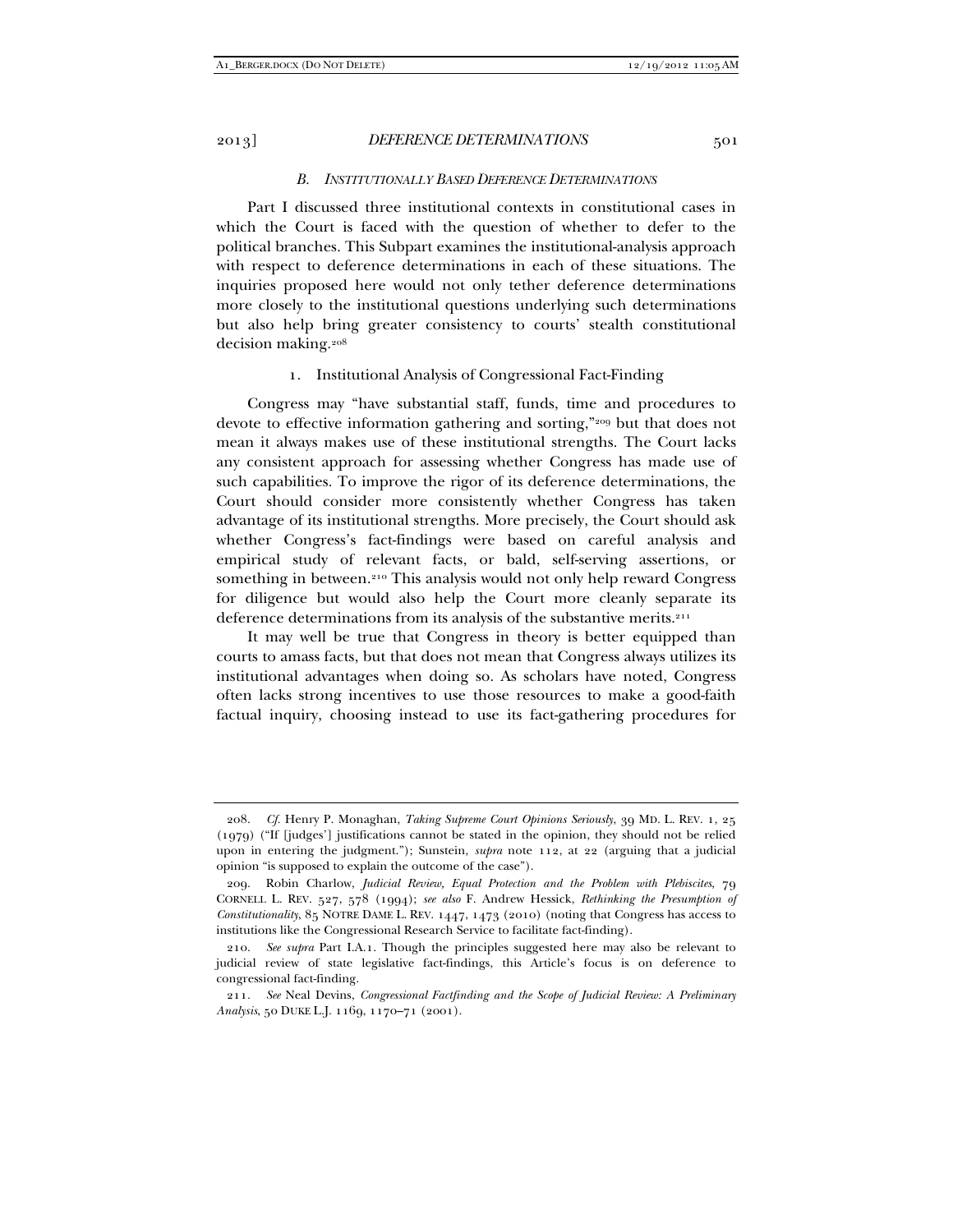political ends,212 undermining the reliability of its "factual" findings. Motivated primarily by reelection, many members of Congress may be more invested in finding facts to support legislation desirable to their constituents and financial supporters rather than undertaking a good-faith exploration of the relevant policy area.213 Members of Congress can, in fact, harm the veracity of a factual record by packing committees, choosing biased witnesses, and selectively presenting only a limited portion of findings to the whole Congress.<sup>214</sup> One should thus not assume that the congressional record is necessarily more trustworthy than judicially determined facts.<sup>215</sup>

Courts, therefore, should examine Congress's fact-finding procedures for rigor and good faith. When Congress merely asserts "facts" it wishes to be true to support its legislative agenda, its fact-findings deserve less deference.216 By contrast, when Congress carefully investigates an issue, compiles copious amounts of data, $217$  and appears to be genuinely considering an issue from multiple perspectives, its factual record deserves

 <sup>212.</sup> *See* Araiza, *supra* note 21, at 6; Devins, *supra* note 211, at 1194–99 (discussing both Congress's fact-finding capacities and the lack of incentives to use those capacities diligently in some situations).

 <sup>213.</sup> *E.g.*, Devins, *supra* note 211, at 1182; John O. McGinnis & Charles W. Mulaney, *Judging Facts like Law*, 25 CONST. COMMENT. 69, 91–92 (2008); Kate T. Spelman, *Revising Judicial Review of Legislative Findings of Scientific and Medical "Fact": A Modified Due Process Approach*, 64 N.Y.U. ANN. SURV. AM. L. 837, 865 (2009). *See generally* LAWRENCE LESSIG, REPUBLIC, LOST: HOW MONEY CORRUPTS CONGRESS—AND A PLAN TO STOP IT 89–248 (2011) (arguing that financial campaign contributions distort Congress's policy and distract legislators from addressing the public good).

 <sup>214.</sup> *E.g.*, Pilchen, *supra* note 25, at 367–68.

 <sup>215.</sup> Professor Araiza contends that we should also be suspicious of congressional "facts" that conveniently fit existing constitutional tests, because they "raise[] . . . suspicion that Congress is attempting to wrest interpretive power away from the courts." *See* Araiza, *supra* note 21, at 28–29.

 <sup>216.</sup> *See* Elizabeth DeCoux, *Does Congress Find Facts or Construct Them? The Ascendance of Politics over Reliability, Perfected in* Gonzales v. Carhart, 56 CLEV. ST. L. REV. 319, 326 (2008) ("[P]olitical considerations have infected fact-finding to an increasing extent, to the point that almost all fact-finding in modern hearings is deliberately shaped so as to accomplish a political goal."); Devins, *supra* note 211, at 1182 ("[I]t is certainly true that lawmakers are partisans and that congressional decision-making, including factfinding, is often about the pursuit of desired outcomes."); Douglas Laycock, *A Syllabus of Errors*, 105 MICH. L. REV. 1169, 1175 (2007) ("[O]ften [Congress members] are locked into positions by ideology or political pressure before the hearing ever begins. Then the hearing is a charade."); McGinnis & Mulaney, *supra*  note 213, at 96 ("[Congress members] will be focused on creating a legislative record that will put the legislation in the most favorable light.").

 <sup>217.</sup> *See, e.g.*, Citizens United v. Fed. Election Comm'n, 130 S. Ct. 876, 940 (2010) (Stevens, J., concurring in part and dissenting in part) (noting that Congress spent years developing a record of 100,000 pages); Lisa Barré-Quick & Shannon Matthew Kasley, *The Road Less Traveled: Obstacles in the Path of the Effective Use of the Civil Rights Provision of the Violence Against Women Act in the Employment Context*, 8 SETON HALL CONST. L.J. 415, 437–38 (1998) (describing the impressive detail and extent of the congressional record for the Violence Against Women Act).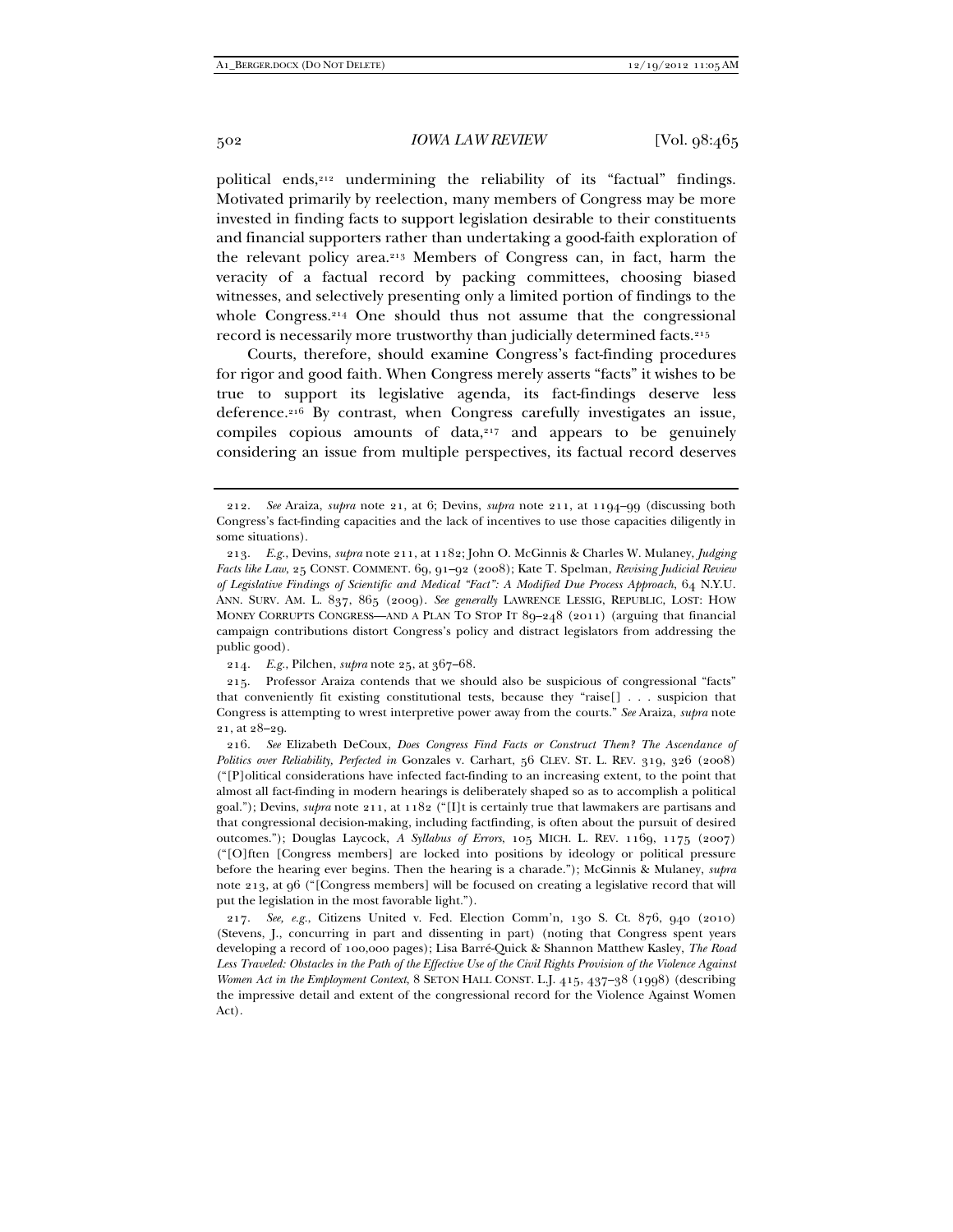more respect.<sup>218</sup> The spectrum of congressional care is obviously broad, and judges should accord greatest deference to the resulting fact-findings when Congress's methods are most rigorous.

It is, of course, not always easy for courts to discern congressional rigor and good faith, but it is possible, especially when Congress conducts sham proceedings to justify a pre-ordained outcome. For example, in *Planned Parenthood Federation of America v. Ashcroft*, a case challenging the constitutionality of Congress's Partial-Birth Abortion Ban Act, the trial court closely examined Congress's fact-finding procedures and carefully compared those findings with trial-court testimony.219 The court's meticulous examination of the evidence Congress considered<sup>220</sup> led it to conclude that much of Congress's hearings had focused on "policy-based" rather than medical and scientific evidence.<sup>221</sup> As the court pointed out, the evidence Congress gathered contradicted its ultimate factual conclusion that there was medical consensus that "partial-birth" abortion procedures were "never medically necessary."222 The court thus refused to defer, noting that "[i]f a legislature could make a statute constitutional simply by 'finding' that black is white or freedom, slavery, judicial review would be an elaborate farce."223

Despite the Supreme Court's subsequent reversal,<sup>224</sup> the trial court's approach, from a methodological standpoint, is praiseworthy.225 In effect, the court was distinguishing between Congress's genuine effort to craft policy based on a careful examination of complicated facts and more cynical factual manipulation designed to support legislation pleasing powerful

 <sup>218.</sup> *See* Kristen Clarke, *The Congressional Record Underlying the 2006 Voting Rights Act: How Much Discrimination Can the Constitution Tolerate?*, 43 HARV. C.R.-C.L. L. REV. 385, 396 (2008) ("The [*South Carolina v.*] *Katzenbach* Court deferred to congressional judgment, in part, because the congressional record and deliberative process preceding the Act indicated that Congress carefully studied the need for the [Voting Rights Act].").

 <sup>219.</sup> Planned Parenthood Fed'n of Am. v. Ashcroft, 320 F. Supp. 2d 957, 1013–32 (N.D. Cal. 2004), *aff'd*, 435 F.3d 1163 (9th Cir. 2006), *rev'd sub nom.* Gonzales v. Carhart, 550 U.S. 124 (2007).

 <sup>220.</sup> *Id.* at 1014.

 <sup>221.</sup> *Id.* at 1017.

 <sup>222.</sup> *Id.* at 1024; *see also id.* at 1025 ("Congress' very findings contradict its assertion that there is a consensus.").

 <sup>223.</sup> *Id.* at 1032 (quoting Lamprecht v. FCC, 958 F.2d 382, 392 n.2 (D.C. Cir. 1992)) (internal quotation marks omitted).

 <sup>224.</sup> *See* Gonzales v. Carhart, 550 U.S. 124 (2007); Reva B. Siegel, *Dignity and the Politics of Protection: Abortion Restrictions Under* Casey*/*Carhart, 117 YALE L.J. 1694, 1706 (2008) ("The *Carhart* decision emerged from the efforts of an antiabortion movement frustrated by its inability to overturn *Roe*.").

 <sup>225.</sup> Of course, it may be difficult for those on either side of the abortion debate to separate the contentious constitutional issue from the institutional deference determination here, but my attention is solely to the issue of deference.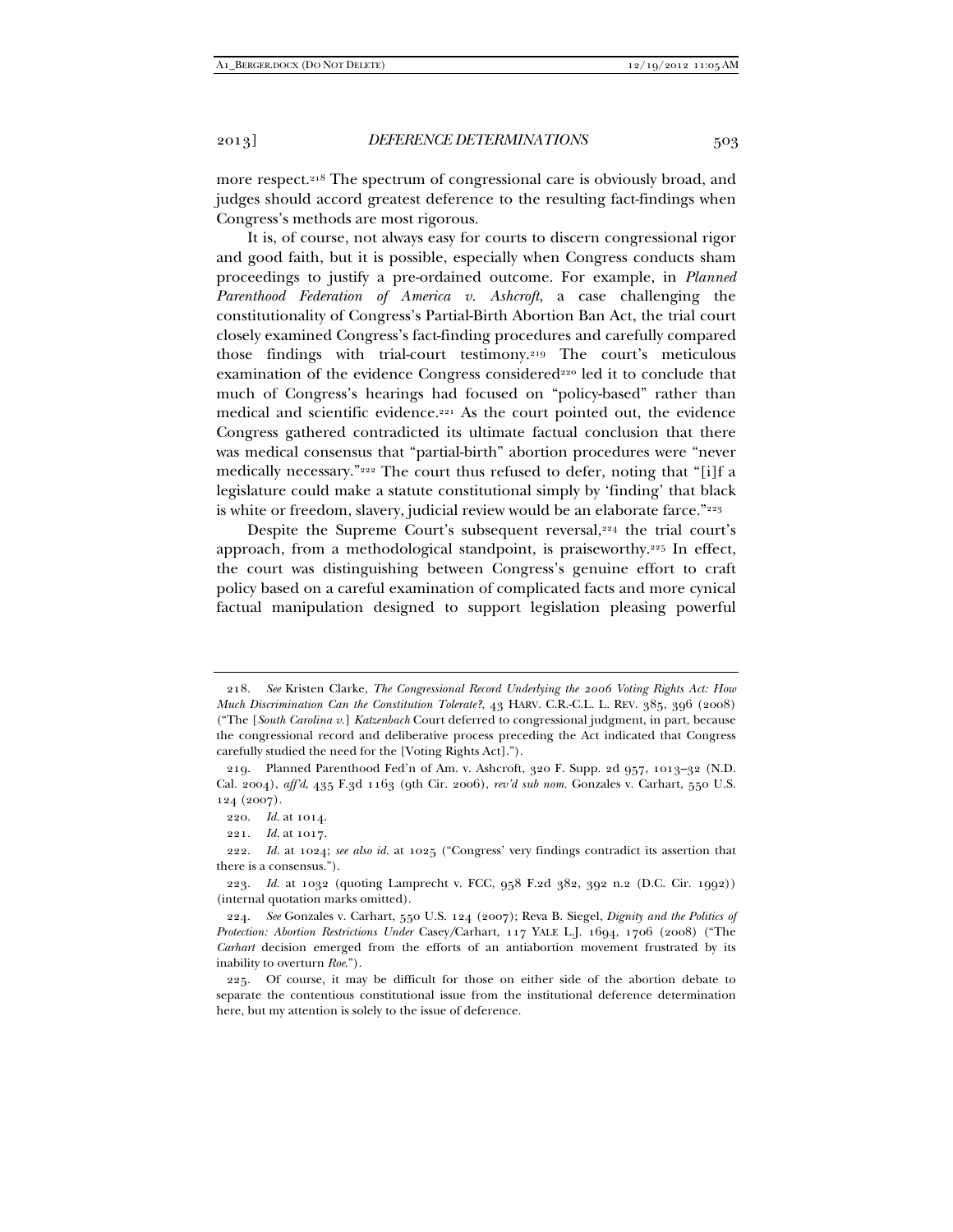interest groups.226 Through its scrupulous inspection of the legislative record, the trial court properly called into serious question the validity of Congress's "factual" findings, concluding "that Congress has not drawn reasonable inferences based on substantial evidence, and its findings are therefore not entitled to substantial deference."227

Some critics may pose separation-of-powers and political-authority objections to this kind of review and contend that courts' lack of democratic legitimacy and political accountability alone is reason enough to defer to Congress.228 Such an approach implicitly contends that genuine expertise does not matter; instead, democratic legitimacy should trump other considerations, and elected legislators are far more politically accountable than unelected judges.229 This separation-of-powers argument, while important, is overstated. If courts automatically deferred to legislative facts because legislators are elected, legislatures could exempt themselves from judicial review simply by finding convenient constitutional facts, thereby insulating its legislation from meaningful judicial inquiry. Such an outcome would sharply limit judicial review's important role in our system of separation of powers.<sup>230</sup> Thus, even if we accept that courts should generally give the elected branches' policy judgments the benefit of the doubt, this benefit should not necessarily require accepting even the most dubious of the political branches' findings.

Of course, while it is sometimes obvious that Congress has or has not gathered evidence carefully, the legislative record can be unclear. *Planned Parenthood Federation* is an extreme example, given the obvious disconnect between Congress's findings and the available medical evidence.<sup>231</sup>

 231. *See supra* notes 219–21 and accompanying text. Even the Supreme Court, in reversing the Ninth Circuit's affirmation of *Planned Parenthood Federation*, recognized the weakness of

 <sup>226.</sup> *See, e.g.*, ESKRIDGE, JR. ET AL., *supra* note 171, at 47–81 (summarizing different theories of legislation).

 <sup>227.</sup> *Planned Parenthood Fed'n*, 320 F. Supp. 2d at 1013–14.

 <sup>228.</sup> *See* Note, *Judicial Review of Congressional Factfinding*, 122 HARV. L. REV. 767, 768 (2008) (objecting to judicial review of congressional fact-finding on separation-of-powers grounds).

 <sup>229.</sup> *See* Jonathan R. Siegel, *The Polymorphic Principle and the Judicial Role in Statutory Interpretation*, 84 TEX. L. REV. 339, 371 (2005) ("The Constitution gives the legislative power to the politically accountable Congress; politically unaccountable judges have no business making policy choices of the kind that our Constitution entrusts to the political branches."); Emerson H. Tiller & Frank B. Cross, *A Modest Proposal for Improving American Justice*, 99 COLUM. L. REV. 215, 215 (1999) (reasoning that the life tenure of federal judges makes them politically unaccountable).

 <sup>230.</sup> *See* THE FEDERALIST NO. 78, at 498 (Alexander Hamilton) (Robert Scigliano ed., 2000) ("If it be said that the legislative body are themselves the constitutional judges of their own powers, and that the construction they put upon them is conclusive upon the other departments, it may be answered, that this cannot be the natural presumption . . . . It is far more rational to suppose, that the courts were designed to be an intermediate body between the people and the legislature, in order, among other things, to keep the latter within the limits assigned to their authority.").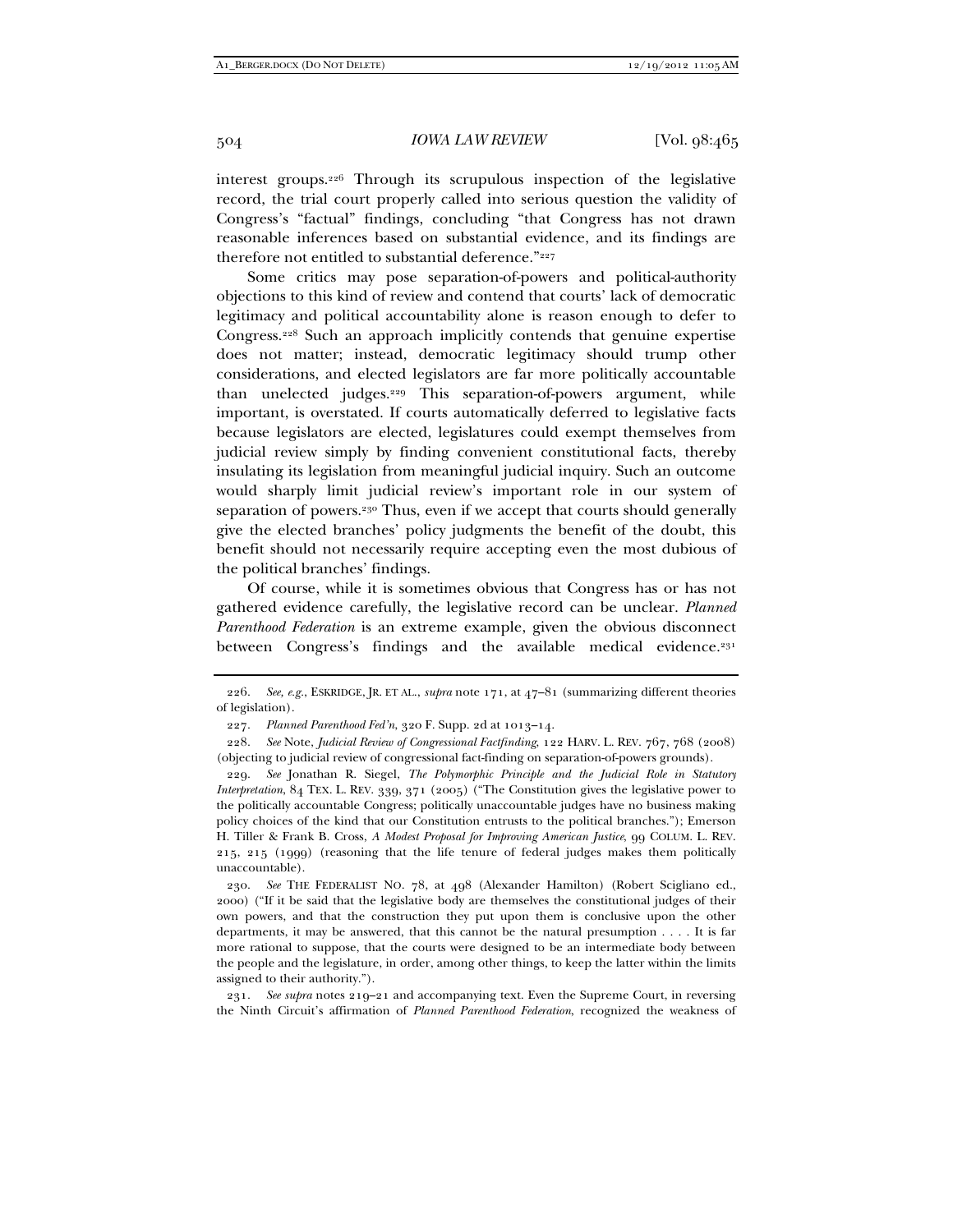Appellate courts, therefore, should also assess how much they trust both their own and lower courts' assessment of Congress's findings—that is, whether the judiciary's institutional analysis is likely to be correct, given its own institutional limitations and its competence to comprehend the sources it has reviewed.<sup>232</sup>

Significantly, substandard fact-finding would not render a statute automatically unconstitutional. Even when the Court concludes that Congress's facts are incorrect or have been gathered sloppily, it should still uphold legislation that is properly within Congress's powers and not otherwise unconstitutional. A judicial determination that Congress used flawed fact-finding processes would simply militate against deference, because facts found by a self-serving legislature are probably less trustworthy than those found by less partial trial courts.<sup>233</sup>

Far from constituting judicial overreaching, such deference determinations are inevitable in constitutional litigation. Our judicial system requires that legal questions be resolved in factual contexts,234 and courts necessarily must decide which factual view of the world they accept. Consequently, where Congress has announced its view of the factual state of the world, courts necessarily must decide whether they should accept that view. To refuse deference to bogus congressional findings is not to insist on certain legislative procedures, but rather to recognize that deference to the legislature's epistemic authority makes no sense if the legislature does not have or use the expertise it is presumed to enjoy.

2. Institutional Analysis of Administrative Action

#### *a. Institutional Analysis of Agency Epistemic Authority*

Just as courts should scrutinize the processes underlying congressional fact-finding before deferring to Congress's facts, so too should courts examine agency processes before deferring to administrative agencies on account of their epistemic authority. Often, an administrative agency will have expertise and make good use of it, in which case judicial deference on

Congress's factual findings. *See* Gonzales v. Carhart, 550 U.S. 124, 166 (2007) ("Uncritical deference to Congress' factual findings in these cases is inappropriate.").

 <sup>232.</sup> One danger with this approach is that Congress sometimes relies on sources that do not appear in the record. A. Christopher Bryant & Timothy K. Simeone, *Remanding to Congress: The Supreme Court's New "On the Record" Constitutional Review of Federal Statutes*, 86 CORNELL L. REV. 328, 383 (2001). To this extent, courts should recognize that they may not always have a full picture of congressional processes.

 <sup>233.</sup> *See* McGinnis & Mulaney, *supra* note 213, at 92–94 (explaining that, from the publicchoice perspective on congressional fact-finding, legislators' predominant interest is getting reelected, thus creating a strong incentive to find facts that will help them remain in office).

 <sup>234.</sup> *See* U.S. CONST. art. III, § 2 (stipulating that the judicial power of the United States extends to "Cases" and "Controversies").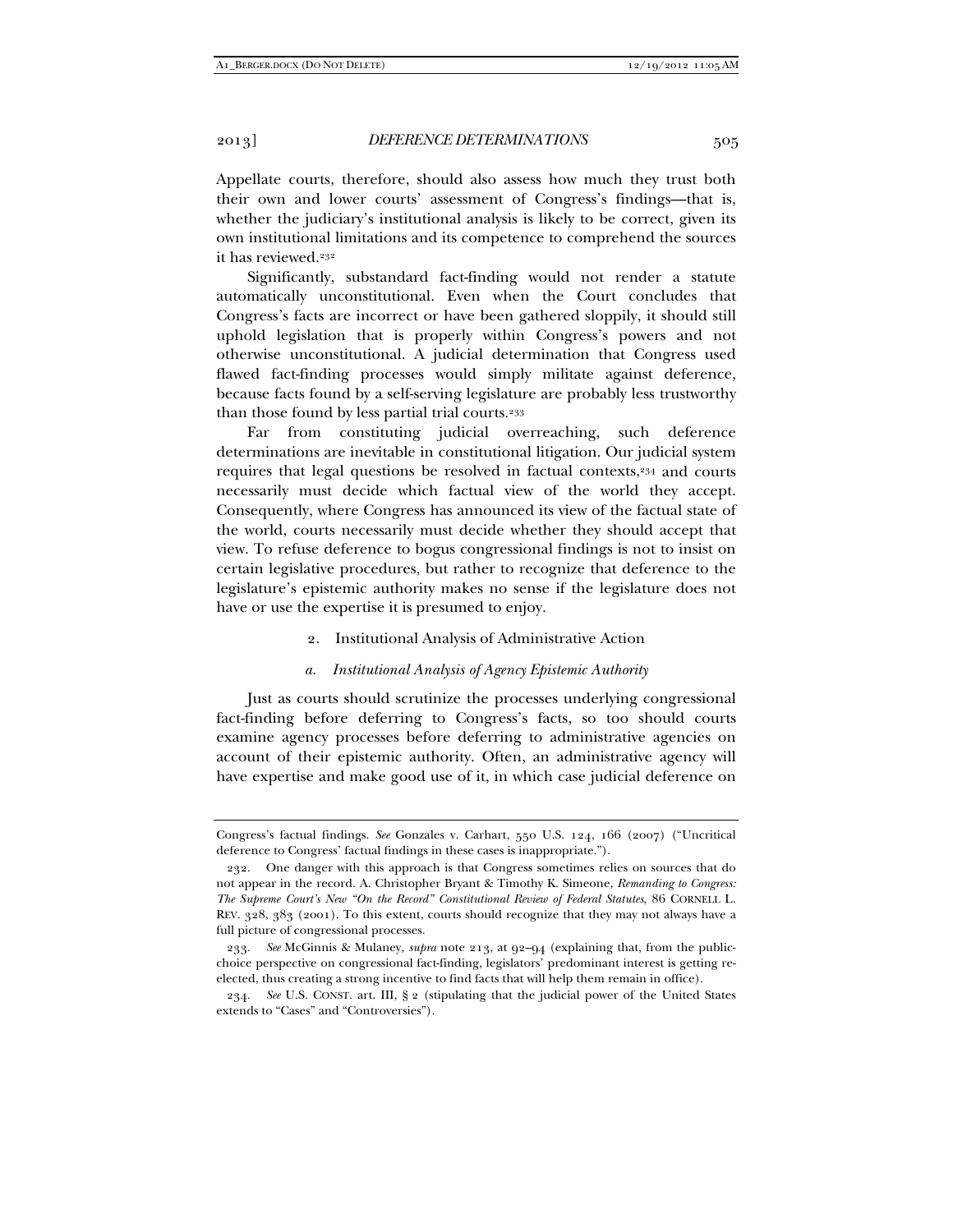epistemic grounds is perfectly appropriate. However, as discussed above, sometimes the Court defers in constitutional cases on account of expertise where closer examination would have indicated that such expertise was in fact lacking.<sup>235</sup>

More rigorous judicial analysis of agency procedures is especially important where agency action might otherwise escape meaningful administrative review, as is the case with some state and federal administrative agencies that are explicitly or functionally exempted from administrative law procedures.236 Many high-profile constitutional cases, in fact, involve administrative action escaping ordinary administrative review.237 Agencies who know their actions are unlikely to be subjected to typical arbitrary-and-capricious review may be less inclined to adhere to standard administrative procedures, including requirements that they utilize their expertise.238 Closer attention to agency competence, then, would help the Court avoid granting unwarranted deference based on ostensible epistemic authority.

Of course, agencies often do possess expertise worthy of deference. Administrative agencies exist, in large part, to address complicated problems with an attention to detail and a specialized expertise that the legislature usually cannot offer.239 Whereas legislatures must deal with a diverse array of subjects, most agencies operate within a narrower sphere of competence. As a result, agencies often possess a technocratic, professional expert staff that legislatures typically lack.240 Because they have fewer issues on their plate than Congress, agencies also can focus on their tasks with greater attention than can Congress, which must confront numerous problems simultaneously. Expertise, then, is central to agencies' identity and *raison d'être*.241

235. *See supra* Part I.A.2.a.

 <sup>236.</sup> *See* Adrian Vermeule, *Our Schmittian Administrative Law*, 122 HARV. L. REV. 1095, 1096 (2009) (arguing that administrative law contains a series of "black holes" explicitly exempting agencies from administrative law and "grey holes" which provide "constraints . . . so insubstantial that they pretty well permit government to do as it pleases"); *infra* notes 307, 349 and accompanying text.

 <sup>237.</sup> *See, e.g.*, Baze v. Rees, 553 U.S. 35, 51 (2008) (plurality opinion); Grutter v. Bollinger, 539 U.S. 306, 327–29 (2003); Turner v. Safley, 482 U.S. 78, 85 (1987); Korematsu v. United States, 323 U.S. 214, 218–19 (1944); Berger, *Administrative Law Norms*, *supra* note 12, at 2038– 47.

 <sup>238.</sup> *See* 5 U.S.C. § 706(2)(A) (2006).

 <sup>239.</sup> *See, e.g.*, MASHAW, *supra* note 79, at 19 ("[M]uch of the impetus for the creation of many prominent administrative agencies can be traced to a desire for the exercise of an expert rather than a lay or political judgment.").

 <sup>240.</sup> *See* STRAUSS, *supra* note 78, at 135 (describing agency staffs as "professional rather than political in character").

 <sup>241.</sup> *E.g.*, Saul Zipkin, *Administering Election Law*, 95 MARQ. L. REV. 641, 679–80 (2012).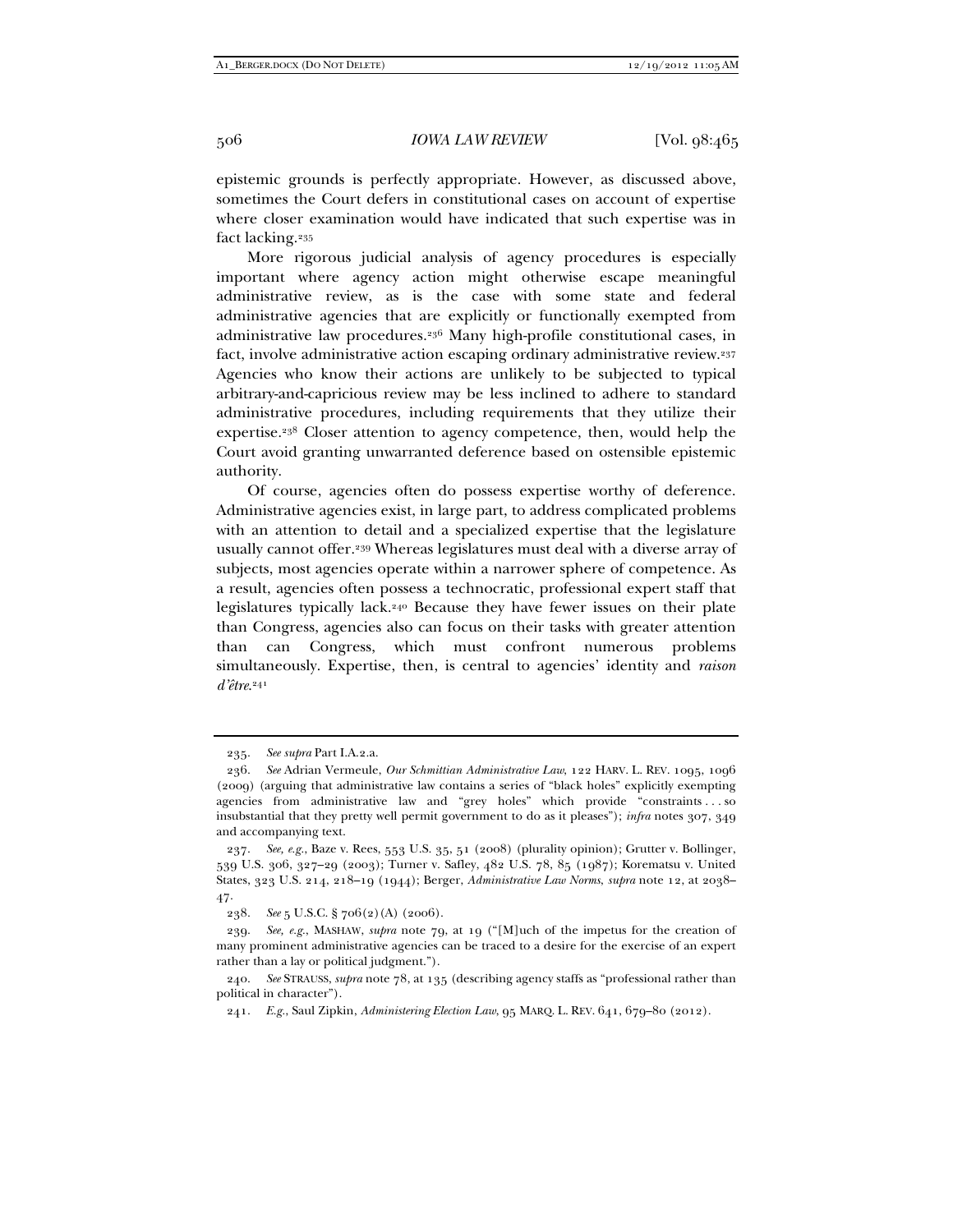Nevertheless, agencies do not always act with the expertise they are supposed to enjoy, and when they do not, deference is less deserved.<sup>242</sup> Courts can determine the extent of agency expertise in constitutional cases by considering the same factors they examine when reviewing agency action in administrative law cases.243 First, courts should consider whether the agency enjoys genuine epistemic authority over the relevant subject matter, and, second, whether it exercises that expertise with some degree of care and thoroughness.<sup>244</sup> While these factors should not themselves solely determine the outcome of cases, they should help shape deference. As the Supreme Court itself has said, an administrative agency has "an obligation to perform its responsibilities with some degree of expertise."245

Courts do not always verify epistemic authority, but their general focus on technocratic competence in administrative law cases demonstrates a commitment to expert-based, agency decision making.<sup>246</sup> When agencies have no more facility with the facts than courts, there is no reason for courts to defer on epistemic grounds. To the contrary, given that courts frequently deal with facts outside their area of expertise, they may be better than agencies at understanding complicated areas to which they previously have been unexposed.247 Relatedly, epistemic authority has little value if agencies do not make use of it.248 Administrative law, therefore, generally requires that agencies not only understand the relevant topic but also that they consider all relevant evidence from a variety of angles.249 As the Court has explained in the administrative law context, an agency acts arbitrarily and capriciously if it has:

 <sup>242.</sup> *See* Elena Kagan, *Presidential Administration*, 114 HARV. L. REV. 2245, 2354 (2001) ("[N]ot all agency action entails the application of expertise, even when the action properly should do so.").

 <sup>243.</sup> *See* Berger, *Administrative Law Norms*, *supra* note 12, at 2058–74.

 <sup>244.</sup> *Cf.* Skidmore v. Swift & Co., 323 U.S. 134, 140 (1944) (calibrating deference based on "the thoroughness evident in its consideration, the validity of its reasoning, its consistency with earlier and later pronouncements, and all those factors which give it power to persuade").

 <sup>245.</sup> Hampton v. Mow Sun Wong, 426 U.S. 88, 115 (1976).

 <sup>246.</sup> *See* Kathryn A. Watts, *Proposing a Place for Politics in Arbitrary and Capricious Review*, 119 YALE L.J. 2, 15-29 (2009) (discussing the judiciary's search for agencies' technocratic expertise).

 <sup>247.</sup> *Cf.* Daubert v. Merrell Dow Pharm., Inc., 509 U.S. 579, 597 (1993) (holding that the trial judge's role as a "gatekeep[er]" of expert testimony is to ensure that the claimed basis for scientific testimony is valid).

 <sup>248.</sup> *See* RICHARD S. MARKOVITS, MATTERS OF PRINCIPLE: LEGITIMATE LEGAL ARGUMENT AND CONSTITUTIONAL INTERPRETATION 217 (1998) (arguing that decision makers deserve less deference when they do "not actually investigate despite their capacity to do so").

<sup>249.</sup> Citizens to Pres. Overton Park, Inc. v. Volpe, 401 U.S.  $402, 416$  (1971) (requiring that the court determine whether an agency made a decision "based on a consideration of the relevant factors").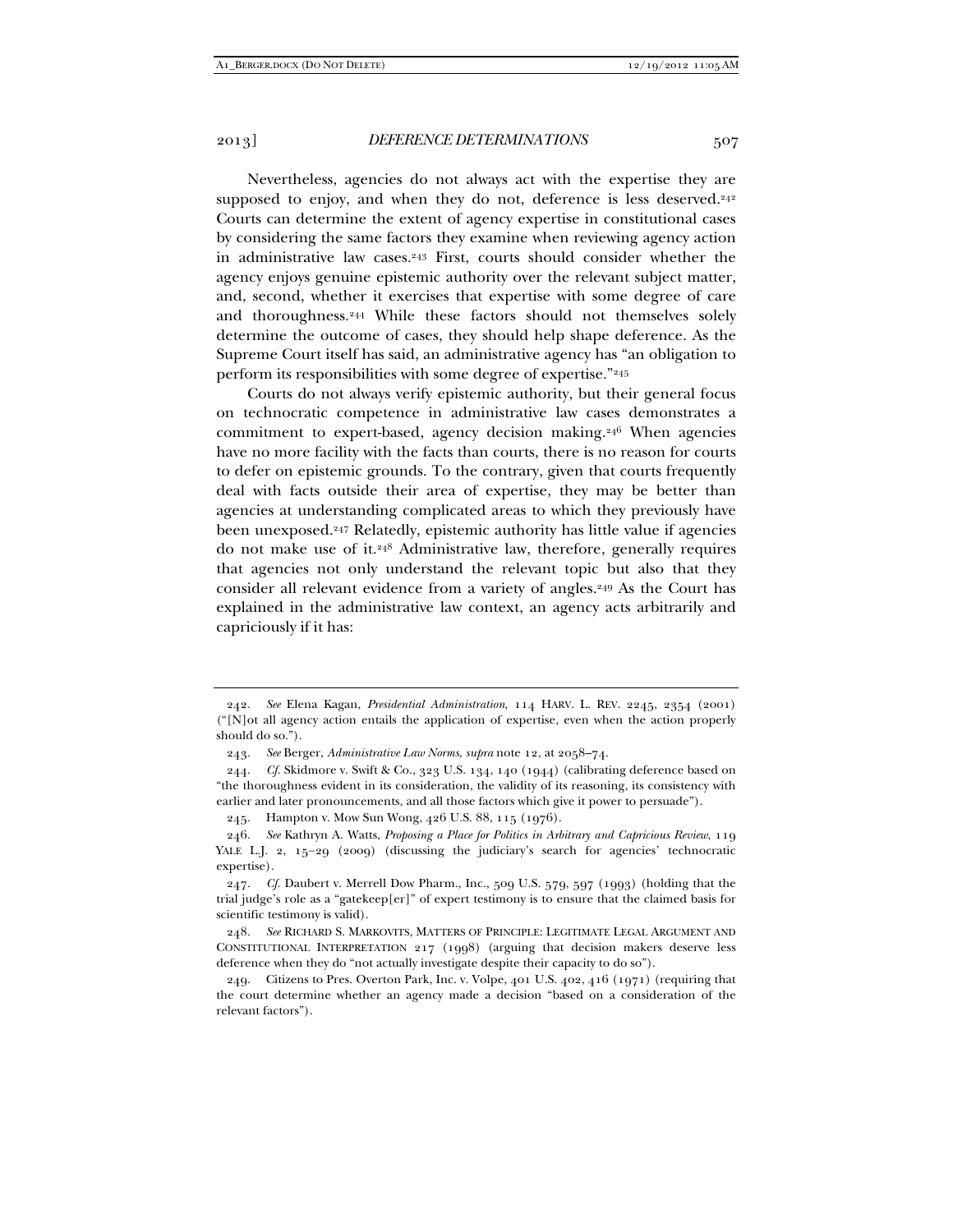entirely failed to consider an important aspect of the problem, offered an explanation for its decision that runs counter to the evidence before the agency, or is so implausible that it could not be ascribed to a difference in view or the product of agency expertise.<sup>250</sup>

These kinds of inquiries require examining the administrative record and other indicators of agency decision making. While litigation does not always uncover all important information, it certainly can substantially narrow or even eliminate the epistemic gap between courts and other governmental institutions.251 Nevertheless, though careful review of the administrative record is prominent in administrative law cases, courts and litigants do not always consider these issues in constitutional cases.252 Under the institutional-analysis approach, they would start doing so. Moreover, where the administrative record is incomplete, litigants should use the Freedom of Information Act, state equivalents, and ordinary discovery rules to ascertain the agencies' underlying procedures.253 After all, whereas litigants in administrative law cases are limited to the administrative law record, general civil litigants, including in constitutional cases, may pursue broader discovery.254 To this extent, parties accessing this information usually need not employ litigation techniques different from what they already use.255

The fruits of this discovery can be crucial to the question of deference. To give just one example, in a case challenging the constitutionality of Missouri's lethal injection procedure, a deposition revealed that the State had delegated complete authority over the procedure to someone with no understanding of the relevant drugs and their potential to cause

 <sup>250.</sup> Motor Vehicle Mfrs. Ass'n v. State Farm Mut. Auto. Ins. Co., 463 U.S. 29, 43 (1983).

 <sup>251.</sup> *See* Chesney, *supra* note 130, at 1407 ("Even if we assume that the executive branch as an initial matter has an informational advantage due to restraints on its ability to pass information through to the judge, this advantage could be offset thanks to information gathering advantages of the adversarial process.").

 <sup>252.</sup> *See supra* Part I.A.2.a.

 <sup>253.</sup> *See* 5 U.S.C. § 552 (2006) (providing for agencies to make information public subject to exceptions); FED. R. CIV. P.  $26-37$  (providing for disclosure and discovery rules in civil litigation); MODEL STATE ADMIN. PROCEDURE ACT  $\S 2(a)(3)-(4)(1961)$  (requiring state agencies to "make available for public inspection all rules and all other written statements of policy," as well as "all final orders, decisions, and opinions").

 <sup>254.</sup> *See infra* notes 347–50 and accompanying text.

 <sup>255.</sup> To the extent sensitive material sometimes may arise, the government could seek to protect that information through in camera hearings or other protective measures. *See* FED. R. CIV. P. 26(c) (stating that courts may issue protective orders); *cf.* Chesney, *supra* note 130, at 1426–28 (suggesting that deference is not the best way of addressing secrecy concerns in national-security contexts).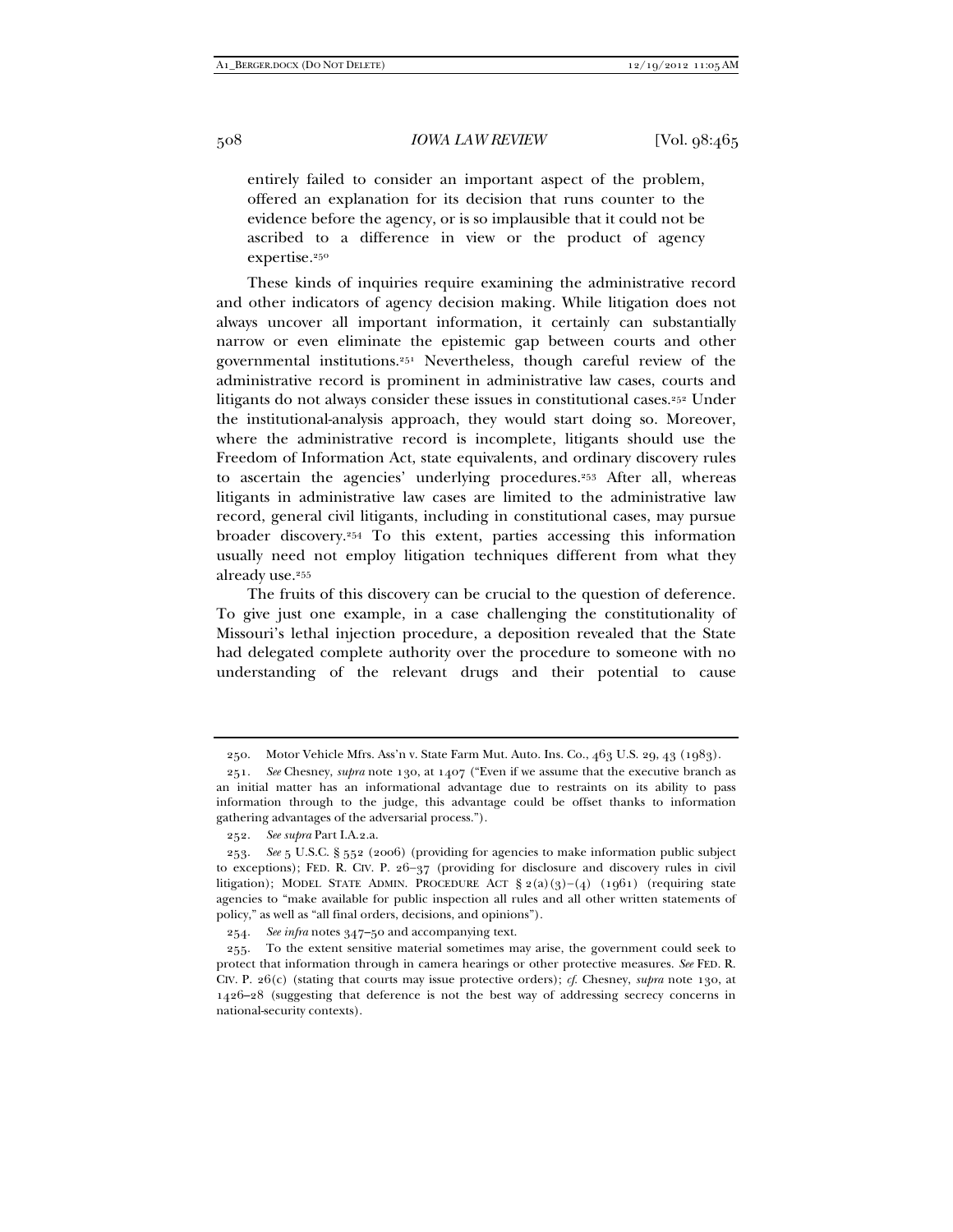excruciating pain.256 Such evidence speaks directly to the State's epistemic incompetence and should militate strongly against deference. Nevertheless, these considerations are often shortchanged in lethal injection litigation.257 Indeed, as discussed above, *Baze* assumed, without much inquiry, that Kentucky possessed epistemic authority worthy of deference, even though the experience in Missouri and other states demonstrated that state expertise should not be taken for granted.258

Given agencies' peculiar constitutional status, these kinds of inquiries are especially appropriate for judicial review of agency action.259 Whereas some critics may posit that courts should never interfere with internal congressional procedures, courts already *do* closely monitor internal agency procedures in administrative law proceedings. Moreover, administrative law requirements that agency policies not be arbitrary and capricious stem, at least partially, "from the administrative agency's unique constitutional position."260 Precisely because agencies cannot be "permitted unbridled discretion [lest] their actions . . . violate important constitutional principles of separation of powers and checks and balances,"261 it makes sense for courts to scrutinize their expertise before affording deference on that ground.

It should be emphasized that expertise is necessarily relative, and courts must weigh the political actor's expertise against their own.262 When an appellate court is particularly poorly suited to make factual findings on a given matter—perhaps because the trial record is sparse or because the subject matter is highly technical—it should be more inclined to defer to the agency's expertise, subject, of course, to that branch's own limitations. By contrast, if there is a developed trial record and good reason to think that courts would be competent at finding the kinds of facts at issue, less presumptive deference to the agency is appropriate in constitutional cases. Of course, the primary attention should be to the agency, and if there is good reason also to trust its findings, then some deference will often be

261. *Id.*

 <sup>256.</sup> *See* Taylor v. Crawford, No. 05-4173-CV-C-FJG, 2006 WL 1779035, at \*7 (W.D. Mo. June 26, 2006) (discussing doctor's deposition), *rev'd*, 487 F.3d 1072 (8th Cir. 2007); Berger, *Lethal Injection*, *supra* note 87, at 268–70 (discussing information yielded from deposition).

 <sup>257.</sup> *See* Taylor v. Crawford, 487 F.3d 1072, 1082–85 (8th Cir. 2007) (failing to take full account of the DOC's epistemic incompetence and reversing the district court's holding that Missouri's lethal injection procedure violated the Eighth Amendment); Berger, *Lethal Injection*, *supra* note 87, at 301-14.

 <sup>258.</sup> Berger, *Lethal Injection*, *supra* note 87, at 265–72 (discussing several states' lack of expertise with lethal injection procedures).

 <sup>259.</sup> *See infra* Part II.B.2.b.

 <sup>260.</sup> FCC v. Fox Television Stations, Inc., 556 U.S. 502, 536 (2009) (Kennedy, J., concurring).

 <sup>262.</sup> *See* KOMESAR, *supra* note 160, at 6–7 (arguing for comparative institutional analysis).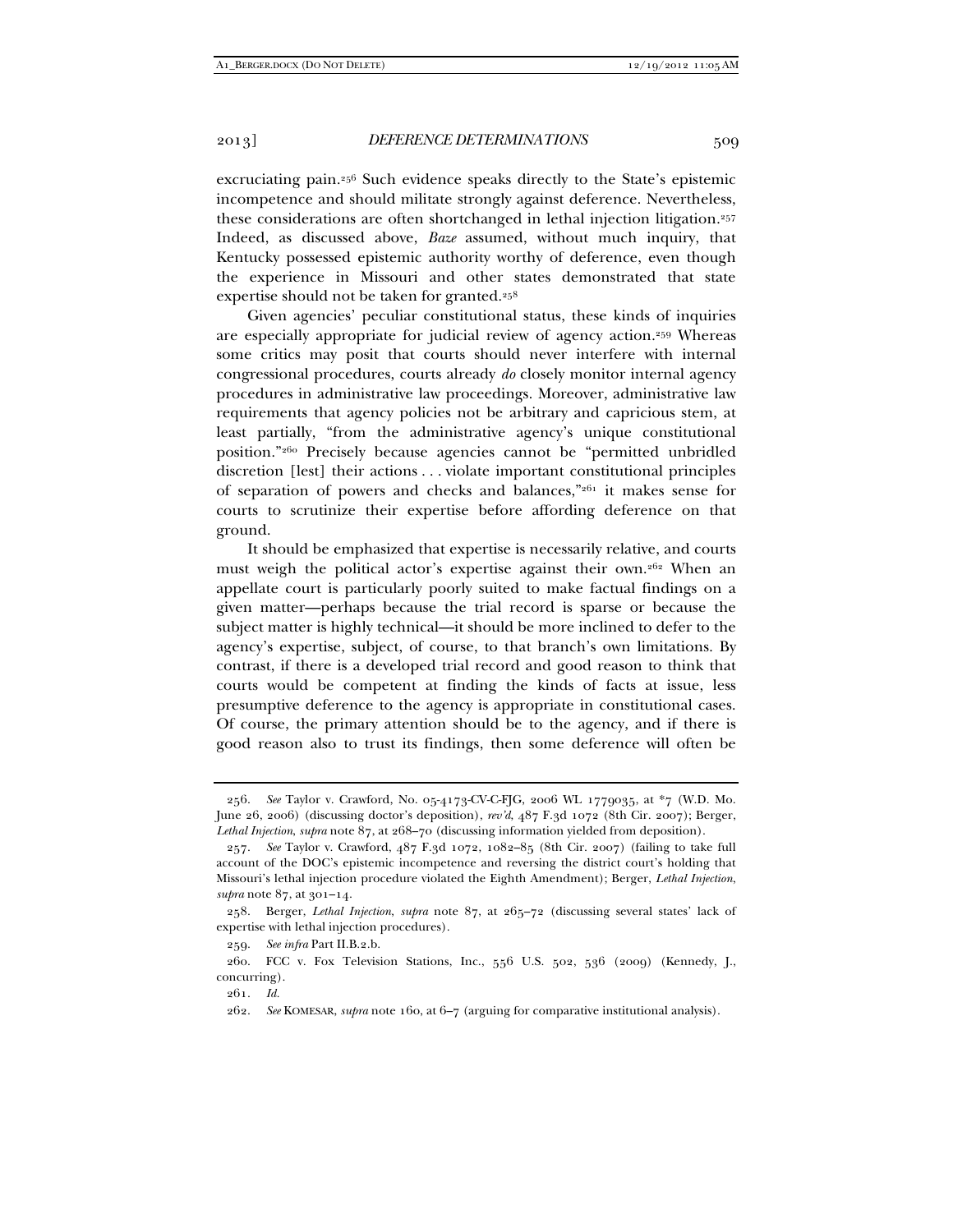warranted, even if courts have reason to trust their own fact-findings. However, given that courts are implicitly deciding whether judges or other actors have superior expertise, they should not lose sight of the fact that their own epistemic competence will vary from case-to-case. Similarly, they should consider their own tendency to underestimate or (perhaps more likely) overestimate their own ability to weigh their institutional competence against the political branches.<sup>263</sup> While some judges may be better than others at this self-reflection, mere awareness of the matter should help some courts recognize that they are not necessarily the best arbiter of their own shortcomings.

### *b. Institutional Analysis of Agency Political Authority*

Courts should also consider the actual political authority of government institutions before predicating deference on democratic legitimacy. Alexander Bickel famously argued that judicial review is problematic because it allows unelected judges to overturn the policies of elected, politically accountable legislatures or chief executives.264 One might accordingly assume that judicial review would be less problematic when unelected, less accountable officials designed the challenged policies. While factors, such as separation of powers and federalism, may militate for deference in certain circumstances, courts ought not assume that unelected administrative officials enjoy democratic legitimacy equivalent to that of elected legislatures and chief executives.265 Nevertheless, courts often ignore this distinction.

To better calibrate the deference due administrative agencies on political-authority grounds, courts should once again consider some norms from administrative law.266 After all, much ordinary administrative law has its

 <sup>263.</sup> *Cf. id.* at 149 ("Valid institutional comparison calls upon courts to function when they can do a better job than the alternative . . . . More than other decision-makers, [judges] can be expected to evenhandedly and carefully . . . consider essential institutional realities."); Joshua P. Booth & Larry I. Palmer, *ERISA Preemption Doctrine as Health Policy*, 39 HOFSTRA L. REV. 59, 69– 70 (2010) ("Where a judge sees the courts as having little capability to decide important issues, the judge is likely to take a more formal approach to interpretation, leaving policy issues to the legislature. If, however, a judge perceives that the legislative and executive branches are either unable or unwilling to actively address policy questions, we might expect that judge to take a more active and inclusive approach to interpretation.").

 <sup>264.</sup> *See* BICKEL, *supra* note 99, at 16–17 ("[W]hen the Supreme Court declares unconstitutional a legislative act or the action of an elected executive, it thwarts the will of representatives of the actual people of the here and now; it exercises control, not in behalf of the prevailing majority, but against it.").

 <sup>265.</sup> *See* Berger, *Theory of Deference*, *supra* note 14, at 43 (arguing that judicial review is often "premised on political authority"); Horwitz, *supra* note 12, at 1078 (arguing that courts defer typically for "reasons of legal authority" (emphasis omitted)).

 <sup>266.</sup> *See* Berger, *Administrative Law Norms*, *supra* note 12, at 2058–67.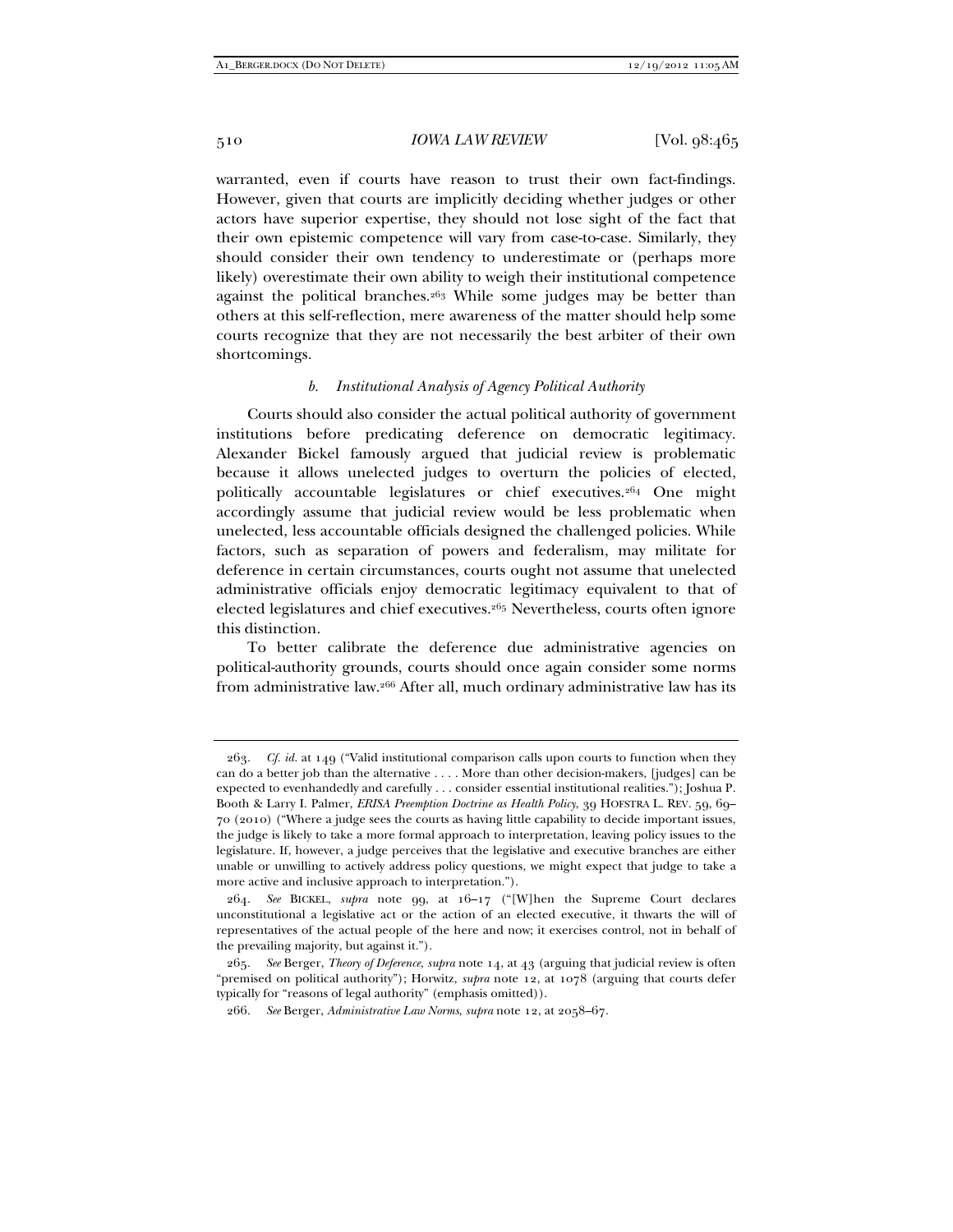roots in constitutional law, $267$  so it makes sense that those constitutionally inspired administrative principles would help the Court flesh out the deference owed to administrative actions subject to constitutional challenge.268 Current doctrine, indeed, sometimes acknowledges that agencies potentially lack political accountability. For example, courts sometimes look to the precision of congressional guidance to the agency before determining the legitimacy of the agency action. The unelected agency takes its instructions from the elected legislature, so the clarity of the legislative mandate can help courts determine the strength of the link between politically accountable officials and agency action.269 Wellestablished doctrine, thus, requires that Congress delegate with a sufficiently "intelligible principle."270 By contrast, overly broad delegation requires little thought from elected officials, who can order an agency to address areas the legislature lacks the political stomach to address.271 When policies result from such vague delegations, the responsible agencies, lacking a sufficient connection to the elected legislature, are less democratically legitimate and deserve less deference.<sup>272</sup>

Courts already consider these issues when they invoke "nondelegation canons," under which they limit agencies' ability to take constitutionally

 269. *See* Edward L. Rubin, *Law and Legislation in the Administrative State*, 89 COLUM. L. REV. 369, 374 (1989) (describing modern legislation as instructions to administrative agencies).

270. Whitman v. Am. Trucking Ass'ns, 531 U.S. 457, 472 (2001).

 271. *See* JOHN HART ELY, DEMOCRACY AND DISTRUST: A THEORY OF JUDICIAL REVIEW 133 (1980) (noting that "policy direction" is what should be required of legislatures); HENRY J. FRIENDLY, THE FEDERAL ADMINISTRATIVE AGENCIES: THE NEED FOR BETTER DEFINITION OF STANDARDS 21–22 (1962) ("[E]ven if a statute telling an agency 'Here is the problem: deal with it' be deemed to comply with the letter of [the Constitution], it hardly does with the spirit.").

 272. *See, e.g.*, Stuart Minor Benjamin & Ernest A. Young, *Tennis with the Net Down: Administrative Federalism Without Congress*, 57 DUKE L.J. 2111, 2129 (2008) (arguing that the Constitution vests decision-making authority in Congress rather than agencies); Berger, *Administrative Law Norms*, *supra* note 12, at 2033–35 (arguing that courts should offer more deference to agencies adhering to administrative law norms); Jody Freeman, *The Private Role in Public Governance*, 75 N.Y.U. L. REV. 543, 545–46 (2000) (noting that despite agencies' considerable power, they "are not directly accountable to the electorate").

 <sup>267.</sup> *See* Gillian E. Metzger, *Ordinary Administrative Law as Constitutional Common Law*, 110 COLUM. L. REV. 479, 490–97 (2010) (explaining the constitutional roots of much ordinary administrative law).

 <sup>268.</sup> The principles addressed here should apply to federal court review of both federal and state administrative agencies. Even though federal courts could not strike down state agency action as ultra vires, due process principles should allow courts to examine procedures increasing the likelihood of constitutional violations. *See, e.g.*, Berger, *Administrative Law Norms*, *supra* note 12, at 2077–79 (relying on due process principles to argue that federal courts can look at administrative law principles to calibrate deference to both state and federal administrative agencies); Henry P. Monaghan, *First Amendment "Due Process*,*"* 83 HARV. L. REV. 518, 551 (1970) (arguing that to protect constitutional rights adequately, "courts must thoroughly evaluate every aspect of the procedural system which protects those rights").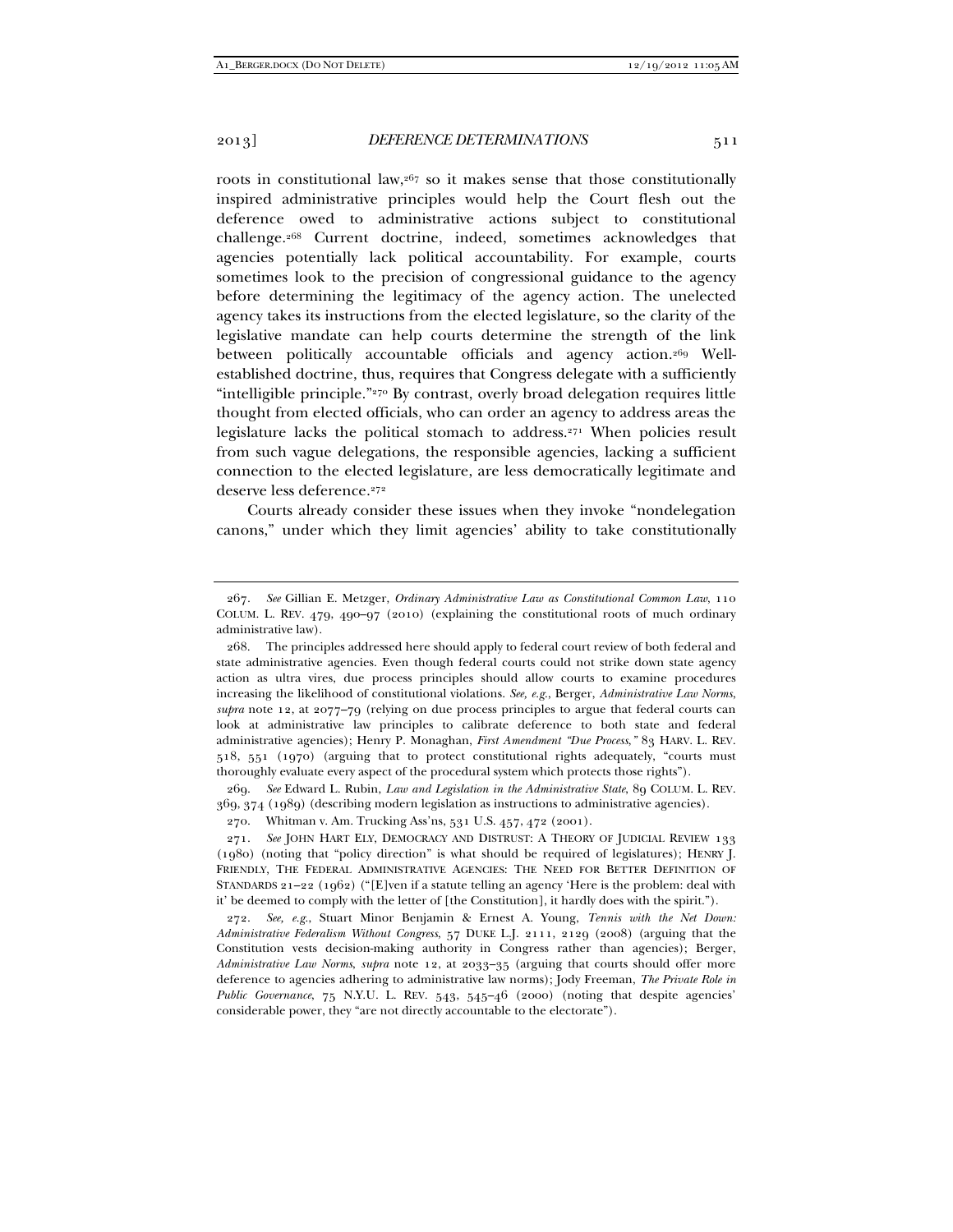suspect actions without clear congressional authorization.<sup>273</sup> While the nondelegation doctrine is usually highly deferential to Congress with regard to whether Congress may delegate authority,<sup>274</sup> the Court uses nondelegation canons to limit agency authority, for example, to promulgate retroactive rules or preempt state law, even though Congress itself could pass statutes to the same effects.275 Given that the Court constrains administrative authority when agencies, acting without clear congressional authorization, tread closely to certain constitutional boundaries, it should at least inspect the specificity of the legislative delegation in considering whether to defer to those agencies. Failure to consider the scope of the delegation would be tantamount to silently conferring upon agencies the same political authority the legislature enjoys.

Courts can also gauge an agency's democratic legitimacy by considering both the internal and external oversight of the relevant agency action. In our vast public bureaucracy, many government departments are so large that officials several steps removed from the chief executive's political appointees heading the department wield significant policymaking authority.<sup>276</sup> Consequently, to preserve political accountability, it is important to maintain a link both between the agency head and elected officials and among the various layers of administrative bureaucracy. Where some politically accountable entity maintains genuine oversight of an agency, the resulting agency action should have greater presumptive democratic legitimacy—and therefore be entitled to more deference—than when there is minimal oversight. Similarly, when the relevant agency policy emanates from far down the chain-of-command, courts should inquire whether agency superiors, including the legislative delegatee, have overseen the creation and implementation of the challenged policy.277 While such attention to

 <sup>273.</sup> *See* Cass R. Sunstein, *Nondelegation Canons*, 67 U. CHI. L. REV. 315, 316 (2000) (discussing a set of nondelegation canons which "forbid administrative agencies from making decisions on their own").

 <sup>274.</sup> *See Am. Trucking*, 531 U.S. at 474 ("In the history of the Court we have found the requisite 'intelligible principle' lacking in only two statutes . . . .").

 <sup>275.</sup> *See, e.g.*, Wyeth v. Levine, 555 U.S. 555, 576 (2009) (rejecting preemption claim in part "[b]ecause Congress has not authorized the FDA to pre-empt state law directly"); Bowen v. Georgetown Univ. Hosp., 488 U.S. 204, 208 (1988) ("[A] statutory grant of legislative rulemaking authority will not . . . be understood to encompass the power to promulgate retroactive rules unless that power is conveyed by Congress in express terms."); Ernest A. Young, *Constitutional Avoidance, Resistance Norms, and the Preservation of Judicial Review*, 78 TEX. L. REV. 1549, 1603–06 (2000) (discussing nondelegation canons as a way to enforce constitutional values).

 <sup>276.</sup> *See* STRAUSS, *supra* note 78, at 130 (explaining that "the detailed understanding and actual implementation of [many agency] programs occurs . . . at some remove from the political appointees").

 <sup>277.</sup> *Cf*. United States v. Mead Corp., 533 U.S. 218, 231–32 (2001) ("[T]he terms of the congressional delegation give no indication that Congress meant to delegate authority to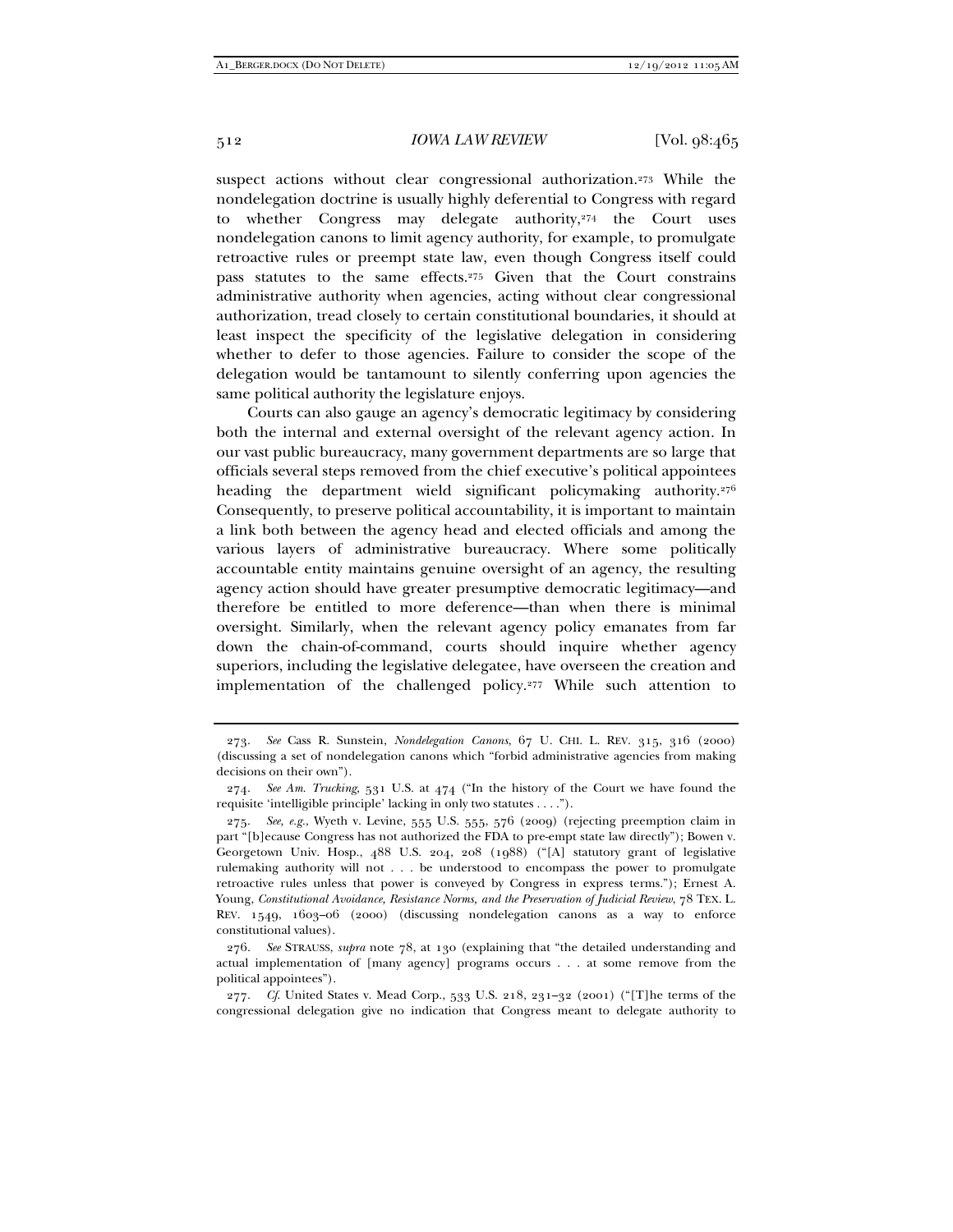executive control over agencies has limitations and may even sometimes threaten administrative epistemic authority, $278$  examining internal agency hierarchy would help ensure accountability by encouraging the agency head, who is sometimes directly answerable to the chief executive, to participate in important decisions.279 Such an approach helps promote political accountability by establishing a link between the public and the administrative bureaucracy.<sup>280</sup>

Courts should also consider the transparency of an agency's policies in assessing its political authority. Government accountability is premised on popular monitoring of government activities; if the people cannot know what their government is doing, accountability is severely compromised.<sup>281</sup> The risk of inadequate transparency is especially high in the agency setting, where officials are often unelected and where the bureaucratic hierarchy and technical subject matter can hide a department's affairs from public scrutiny.<sup>282</sup> Quite often the general public has little idea what agencies actually do.283 While this is probably impossible to eliminate, transparency allows the people and legislators to monitor agency action more closely.

Given that transparency is generally important in our administrative structure, it should also be relevant to courts' deference determinations in

 279. *See* Barron & Kagan, *supra* note 277, at 237–40. Generally, agency heads are considered more politically accountable when they are removable by the chief executive. *Cf.* Free Enter. Fund v. Pub. Co. Accounting Oversight Bd., 130 S. Ct. 3138, 3151 (2010) (invalidating dual for-cause limitations on President's authority to remove Board members).

 280. *See* Kagan, *supra* note 242, at 2331–46 (arguing that the presidential control model enhances agency accountability in various ways); Lawrence Lessig & Cass R. Sunstein, *The President and the Administration*, 94 COLUM. L. REV. 1, 2–3 (1994) (contending that greater presidential authority over the administrative state will enhance accountability of agencies).

 281. *See* ELY, *supra* note 271, at 125 ("[P]opular choice will mean relatively little if we don't know what our representatives are up to."); Peter M. Shane, *Legislative Delegation, the Unitary Executive, and the Legitimacy of the Administrative State*, 33 HARV. J.L. & PUB. POL'Y 103, 108 (2010) ("The essence of accountability lies in the transparency of government actions . . . .").

 282. *See* Glen Staszewski, *Reason-Giving and Accountability*, 93 MINN. L. REV. 1253, 1271 (2009) ("Not only are most voters unlikely to know or care about most administrative decisions, but they will routinely have difficulty accurately gauging responsibility for those decisions that subsequently prove unpopular.").

 283. *See* Evan J. Criddle, *Fiduciary Administration: Rethinking Popular Representation in Agency Rulemaking*, 88 TEX. L. REV. 441, 448 (2010) ("[T]he American public generally knows little about even those regulatory initiatives that most directly affect their interests.").

Customs to issue classification rulings with the force of law."); David J. Barron & Elena Kagan, Chevron*'s Nondelegation Doctrine*, 2001 SUP. CT. REV. 201, 201–02 (arguing *Chevron* deference should hinge on whether statutory delegatees make decisions themselves or delegate such decisions).

 <sup>278.</sup> *See, e.g.*, Lisa Schultz Bressman, *Beyond Accountability: Arbitrariness and Legitimacy in the Administrative State*, 78 N.Y.U. L. REV. 461, 503–15 (2003) (arguing that excessive attention to presidential control shortchanges problems of agency arbitrariness).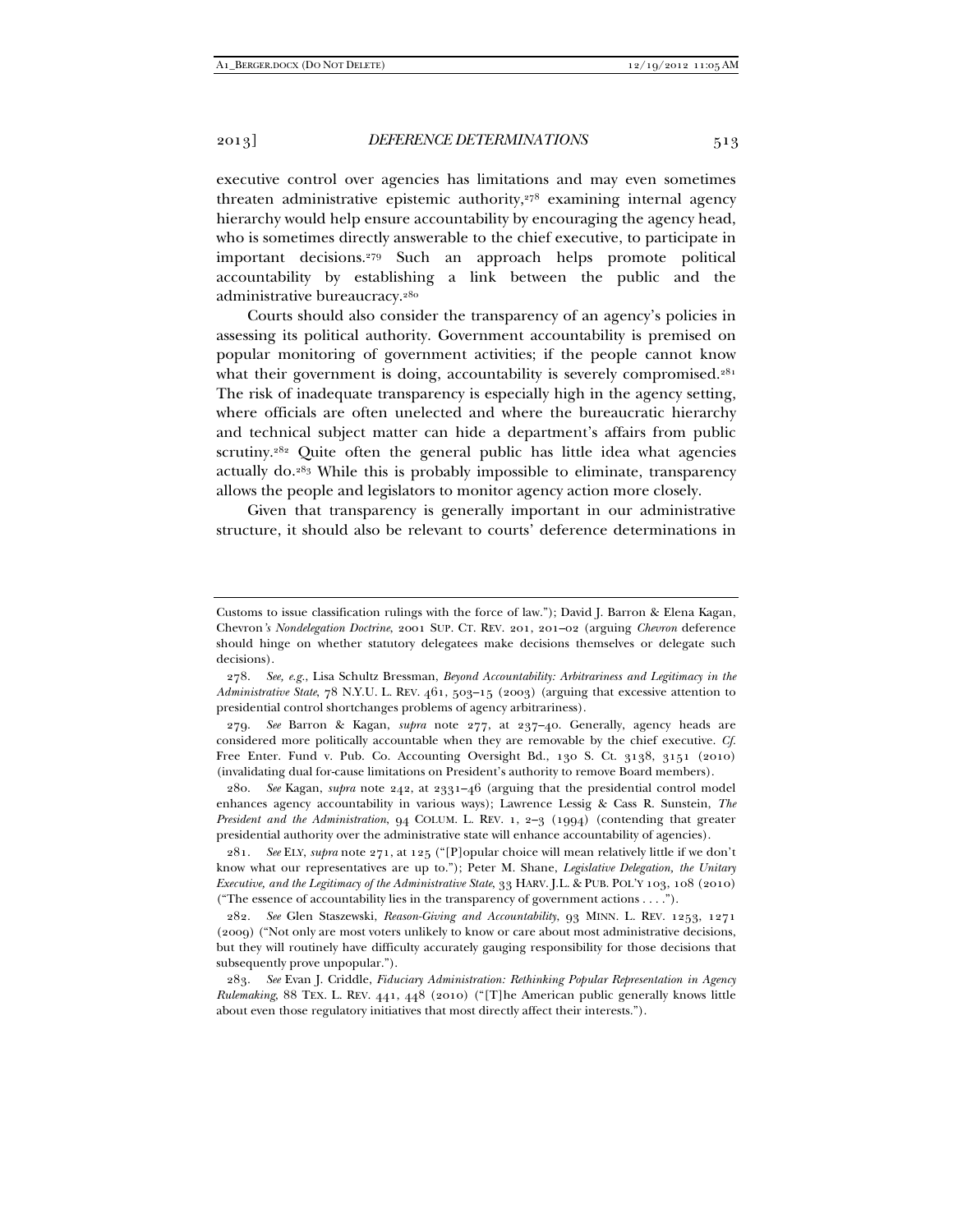individual rights cases involving administrative agencies.284 Secretive administrative practices are less connected to the general public and thus should enjoy less presumptive democratic legitimacy than transparent ones. Courts should adjust the deference they accord agencies based on how open and forthcoming the agency was when enacting the challenged policy. Courts, of course, should treat transparency—like other factors—with common sense and flexibility. Secrecy may be desirable and therefore more justifiable in certain contexts, such as national security.<sup>285</sup> But absent a compelling government interest in secrecy, courts should review more skeptically policies designed behind closed doors.

It may not always be possible to calibrate any of these continuums delegation, oversight, or transparency—perfectly.286 Courts using an institutional-analysis approach will need to make judgment calls, which, admittedly, will inject uncertainty into their deference determinations. But courts currently often make such determinations without examining any factors carefully or systematically. However imperfect, close consideration of how agencies actually do their job is surely preferable to the status quo.

# 3. Institutional Analysis of Special Governmental Institutions and Governmental Institutions Acting in Special Contexts

Finally, the Court should more carefully scrutinize the justifications for offering heightened deference to particular governmental institutions and in special contexts. Rather than simply announcing that the government deserves deference when it acts through particular institutions, like prisons, or in particular contexts, like national security, the Court should examine if and why those institutions and contexts merit special respect. Deference in such situations may still be warranted, but would at least have a stronger theoretical foundation. As Professor Chesney explains in the context of national-security deference:

The government contends—and courts frequently agree—that the executive branch as an institution has a comparative advantage over the judiciary in terms of producing accurate judgments when it comes to at least some national security matters. Unfortunately, discussions of comparative accuracy all too often treat this inquiry superficially. Courts at times frame this question in a simplistic

 <sup>284.</sup> *See* Elizabeth Garrett, *Accountability and Restraint: The Federal Budget Process and the Line Item Veto Act*, 20 CARDOZO L. REV. 871, 924–25 (1999) (discussing the connection between transparency and accountability); Jane S. Schacter, *Ely and the Idea of Democracy*, 57 STAN. L. REV. 737, 755 (2004) (noting that "accountability requires transparency").

 <sup>285.</sup> *See, e.g.*, Richard Moberly, *Whistleblowers and the Obama Presidency: The National Security Dilemma*, 16 EMP. RTS. & EMP. POL'Y J. 51, 89–121 (2012) (discussing rationales for secrecy in agencies charged with protecting national security); *infra* Part II.B.3.

 <sup>286.</sup> *See infra* Part III.B.1.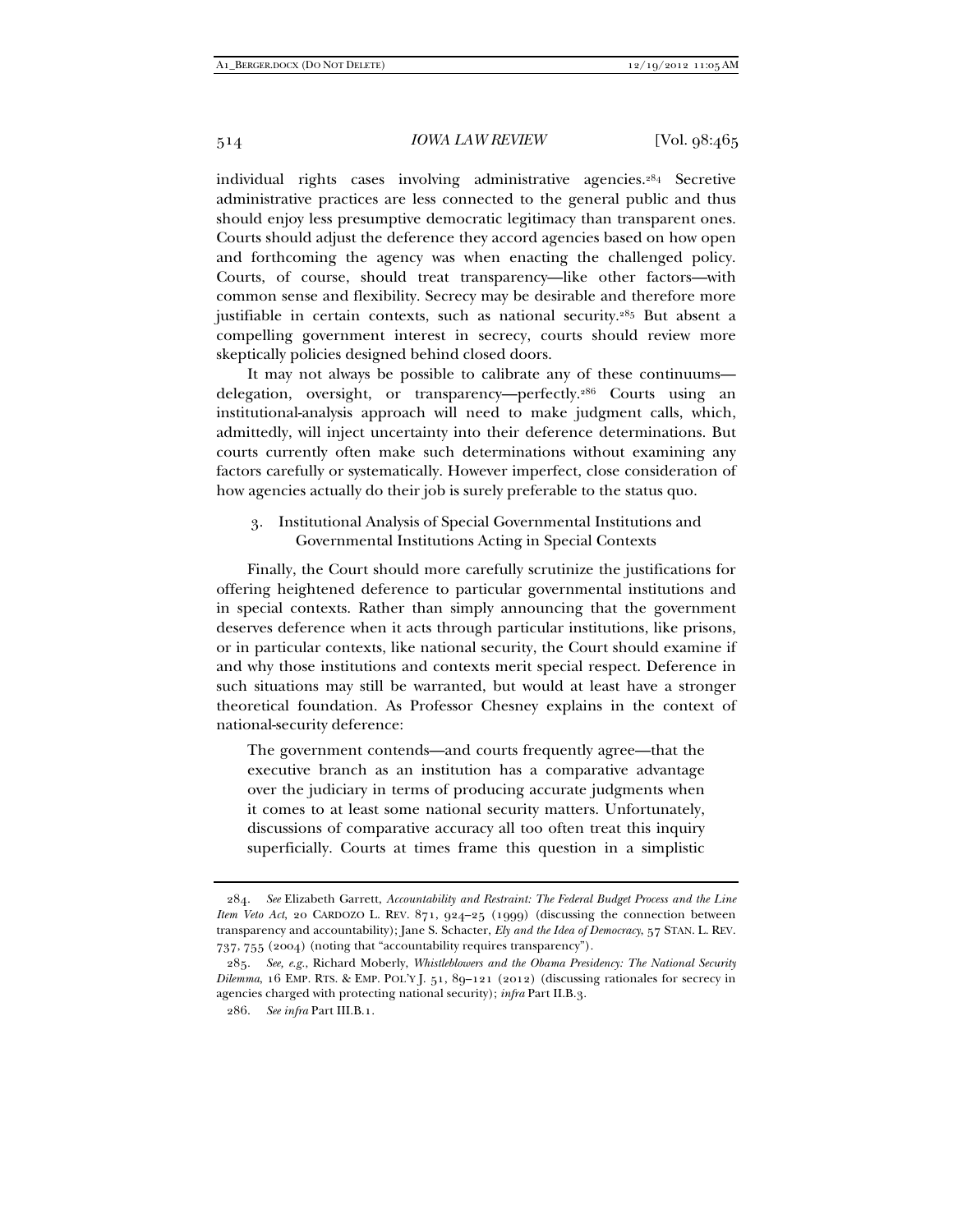manner, with "the executive" and "the judiciary" treated in unrealistically monolithic terms, and "accuracy" itself examined without reference to its constituent elements. A more appropriate inquiry would account for a number of complicating considerations . . . .287

In particular, the Court should not simply justify special deference on the judiciary's relative epistemic deficit.288 As discussed above, courts' epistemic deficiency is certainly not unique to the national-security context, and blind deference on this basis fails to consider whether the government was even acting with any proficiency worthy of deference. As the *HLP* dissent pointed out, for instance, Congress failed to point to any "empirical information that might convincingly support"289 the criminalization of speech used to train members of covered groups "on how to use humanitarian and international law to peacefully resolve disputes" and "how to petition various representative bodies such as the United Nations for relief."290 Thus, even if we accept the majority view in *HLP* that the political branches are more knowledgeable than courts about national-security issues, courts still should confirm that those branches have in fact utilized that knowledge.

Looking beyond epistemic authority, there are other rationales to justify the Court's special deference in these contexts. These likely would make sense in some cases but not others. For example, the government probably does have good reasons to keep some material secret due to nationalsecurity concerns. However, the force of this argument would depend on the particular context and the strength of the government's contention that secrecy is essential.<sup>291</sup> Moreover, even where the need for secrecy is compelling, it is not clear that judicial deference is the proper response.<sup>292</sup> Where the disclosure of information could potentially aid foreign enemies, judicial procedures can be shaped to minimize those risks, such as through

 <sup>287.</sup> Chesney, *supra* note 130, at 1404–05 (footnotes omitted).

 <sup>288.</sup> *See id.* at 1411 ("Superior access to information or expertise contributes nothing to accuracy, after all, unless the decisionmaker actually exploits them, and does so reliably.").

<sup>289</sup>*.* Holder v. Humanitarian Law Project, 130 S. Ct. 2705, 2735 (2010) (Breyer, J., dissenting).

 <sup>290.</sup> *Id.* at 2729 (majority opinion) (quoting Humanitarian Law Project v. Mukasey, 552 F.3d 916, 921 n.1 (2007) (internal quotation marks omitted), *aff'd in part, rev'd in part sub nom.*  Holder v. Humanitarian Law Project, 130 S. Ct. 2705 (2010)).

 <sup>291.</sup> *See generally* SISSELA BOK, SECRETS: ON THE ETHICS OF CONCEALMENT AND REVELATION 172–75 (1982) (arguing that while some governmental secrecy is "evil," some is also justified); Athan G. Theorharis, *Introduction* to A CULTURE OF SECRECY: THE GOVERNMENT VERSUS THE PEOPLE'S RIGHT TO KNOW 4–13 (Athan G. Theorharis ed., 1998) (discussing culture of government secrecy in national-security issues).

 <sup>292.</sup> *See* Chesney, *supra* note 130, at 1427–28.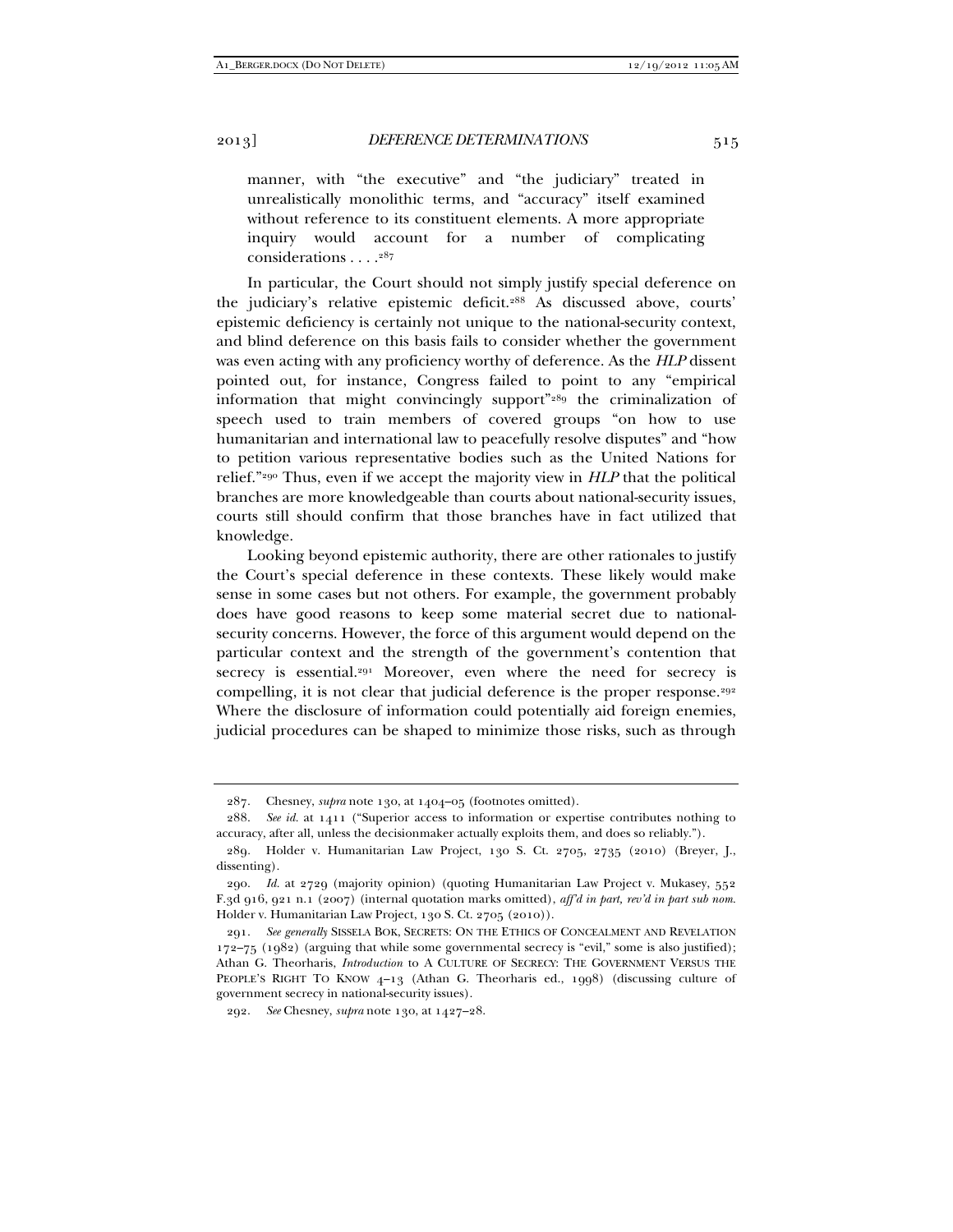in camera presentations of evidence to judges,293 as in the *Pentagon Papers*  case.294 If constitutional rights can be litigated and vindicated without the public disclosure of sensitive information, secrecy is not a sound reason to defer.295

Another justification for heightened deference in both the prison and national-security contexts is that the stakes for the country's safety are just so high that we are less willing to tolerate judicial second-guessing of the political branches' expertise.296 This argument, obviously, is more convincing in some contexts than others. Clearly, prison safety should be taken seriously, but if special deference rests substantially on the potential harm that could come to the public from overly intrusive judicial review, prisons probably deserve less deference than, say, agencies protecting the nation from calamitous terrorist attacks. Moreover, even though prison security certainly is a matter of public concern, some litigated issues presumably have only minimal impact on prison security. To be sure, some requirements of prison officials may be particularly onerous or intrusive, but such an argument calls for a case-by-case deference analysis rather than a separate category of special deference.

The "high stakes" justification for deference presumably would have greater traction when government plausibly could be said to be taking measures necessary to protect the national security. Such judgment calls nevertheless pose difficulties, because the government often invokes national security liberally, such as in *Boumediene*,<sup>297</sup> where the actual impact

 296. *See supra* Part I.A.3; *cf.* Baker v. Carr, 369 U.S. 186, 226 (1962) (declining to find a "political question" because deciding the case on the merits would not, inter alia, risk "grave disturbance at home").

 <sup>293.</sup> *See* FED. R. CIV. P. 26(c) (stating that courts may issue protective orders).

 <sup>294.</sup> *See* United States v. N.Y. Times Co. (*Pentagon Papers*), 328 F. Supp. 324, 326 (S.D.N.Y.) (referencing "*in camera*" proceedings at which the government presented sensitive material), *rev'd*, 444 F.2d 544 (2d Cir.) (en banc), *rev'd*, 403 U.S. 713 (1971) (per curiam).

 <sup>295.</sup> *See, e.g.*, Moberly, *supra* note 285 (discussing rationales for secrecy in agencies charged with protecting national security); Thomas G. Stacy, *The Constitution in Conflict: Espionage Prosecutions, the Right To Present a Defense, and the State Secrets Privilege*, 58 U. COLO. L. REV. 177, 245–53 (1987) ("Closure of those portions of the trial touching on national security secrets . . . protects the government's national security interests and a defendant's right to present a defense, obviat[ing] the necessity for making impossible choices between security and liberty."); *cf.* Robert P. Deyling, *Judicial Deference and De Novo Review in Litigation over National Security Information Under the Freedom of Information Act*, 37 VILL. L. REV. 67, 92–93 (1992) ("Judicial deference to agency claims that disclosure of information will cause damage to national security serves the public interest only if the results in actual cases inspire confidence that such deference is, in fact, justified. If the information that is ultimately revealed (either through litigation or negotiation) turns out to be obviously inconsequential, the public confidence in executive arguments for secrecy will be eroded.").

 <sup>297.</sup> *See* Brief for the Respondents at 45–46, Boumediene v. Bush, 553 U.S. 723 (2008) (No. 06-1195, No. 06-1196), 2007 WL 2972541, at \*45–46 (arguing for "highly circumscribed" review and deference to the military tribunal).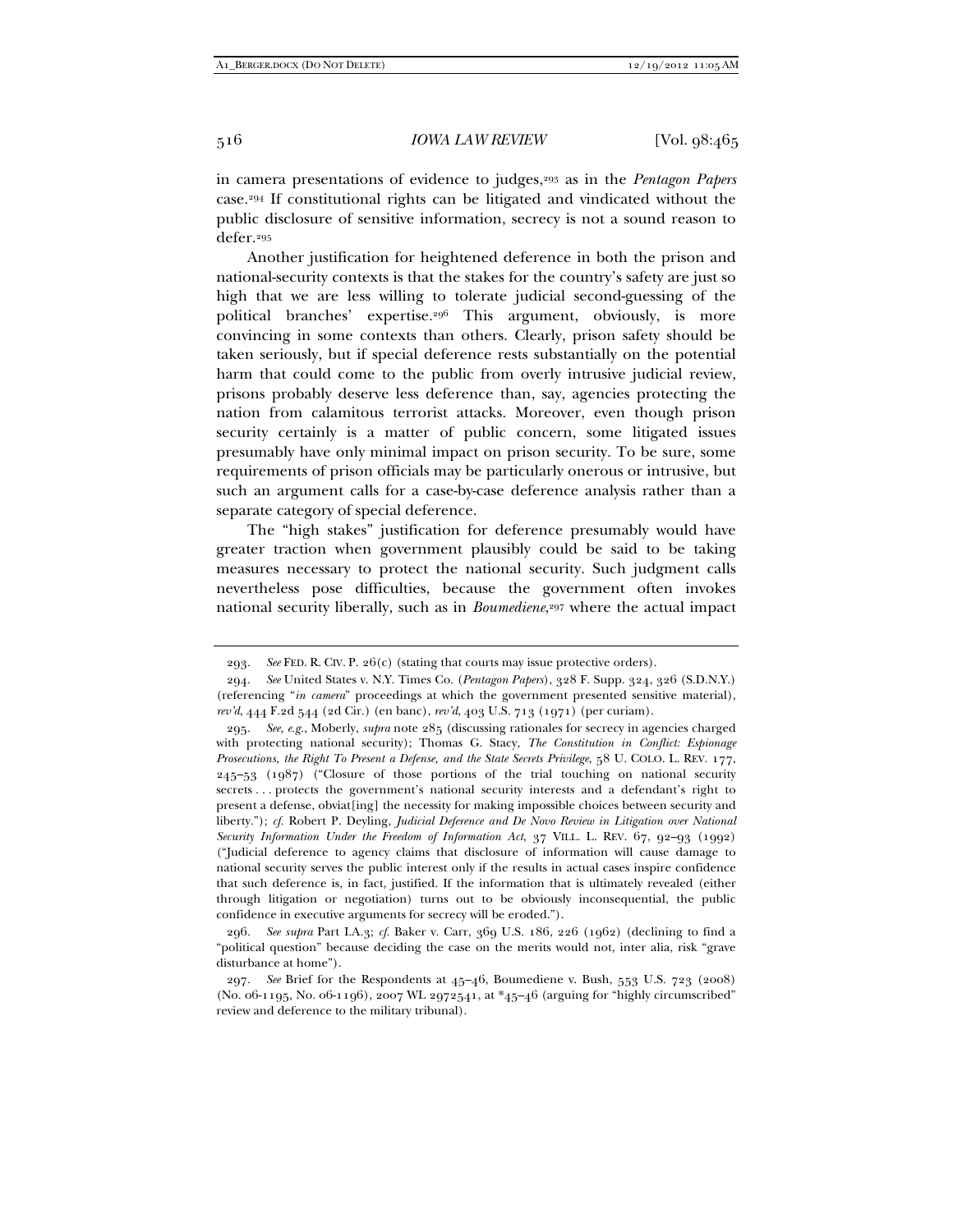on national security was questionable. While the Court may not always strike the perfect balance, more careful attention to the specific institution and context should help it determine whether an asserted threat to national security requires deference.<sup>298</sup>

Interestingly, though these concerns are rarely addressed directly, perhaps the Court silently (or even unwittingly) accounted for them in *Boumediene*. Focusing on the potential threat to the nation in that case, it seems implausible that affording detainees after six years the opportunity to challenge their detention in limited federal court proceedings will impact the national security.299 Thus, whereas the government could reasonably contend in some other cases that an adverse ruling may hinder military preparedness or aid enemies of the United States, those arguments seemed far less plausible in *Boumediene* and other enemy-combatant-detainee cases.300 Indeed, *Boumediene*'s question was quite narrow, implicating only access to habeas jurisdiction, not the subsequent questions of how courts should consider the detainees' challenges. Some commentators, in fact, have argued persuasively that the D.C. Circuit's post-*Boumediene* rulings have eviscerated the procedural right recognized in that case, especially given the Supreme Court's recent refusal to review subsequent appellate decisions on the issue.301

For better or worse, then, *Boumediene* offered the detainees so little that the national-security stakes seem extremely modest. From this perspective, perhaps the Court denied deference because it concluded that special "high stakes" deference was not warranted.<sup>302</sup> In any event, a more searching institutional inquiry and a more candid evaluation of the gravity of the issues at stake would help the Court calibrate an appropriate level of deference in arguably special contexts.303

 <sup>298.</sup> *See* Chesney, *supra* note 130, at 1426 (arguing that some potential disruptions to national security "are more serious than others").

 <sup>299.</sup> If anything, one could even argue that permitting continued detention without legal hearing would perpetuate a Kafka-esque legal system that may weaken American legitimacy abroad and inadvertently assist al-Qaeda recruiting. *But see Boumediene*, 553 U.S. at 827–28 (Scalia, J., dissenting) (arguing that the Court's decision "will almost certainly cause more Americans to be killed").

 <sup>300.</sup> Chesney, *supra* note 130, at 1427–28.

<sup>301</sup>*. See, e.g.*, Latif v. Obama, 666 F.3d 746 (D.C. Cir. 2011), *cert. denied*, 132 S. Ct. 2741 (2012); Al-Madhwani v. Obama, 642 F.3d 1071 (D.C. Cir. 2011), *cert. denied*, 132 S. Ct. 2739 (2012); Stephen I. Vladeck, *The D.C. Circuit After* Boumediene, 41 SETON HALL L. REV. 1451, 1455–56 (2011) (arguing that several D.C. Circuit judges have subverted the Supreme Court's *Boumediene* decision).

 <sup>302.</sup> It is doubtful that striking down the statute at issue in *HLP* would have created any more tangible a threat, but at least the Partiya Karkeran Kurdistan and Liberation Tigers of Tamil Eelam were active organizations that engaged in terrorist activity.

 <sup>303.</sup> *See* Chesney, *supra* note 130, at 1432–34 (proposing a more detailed and coherent approach to deference in national-security cases).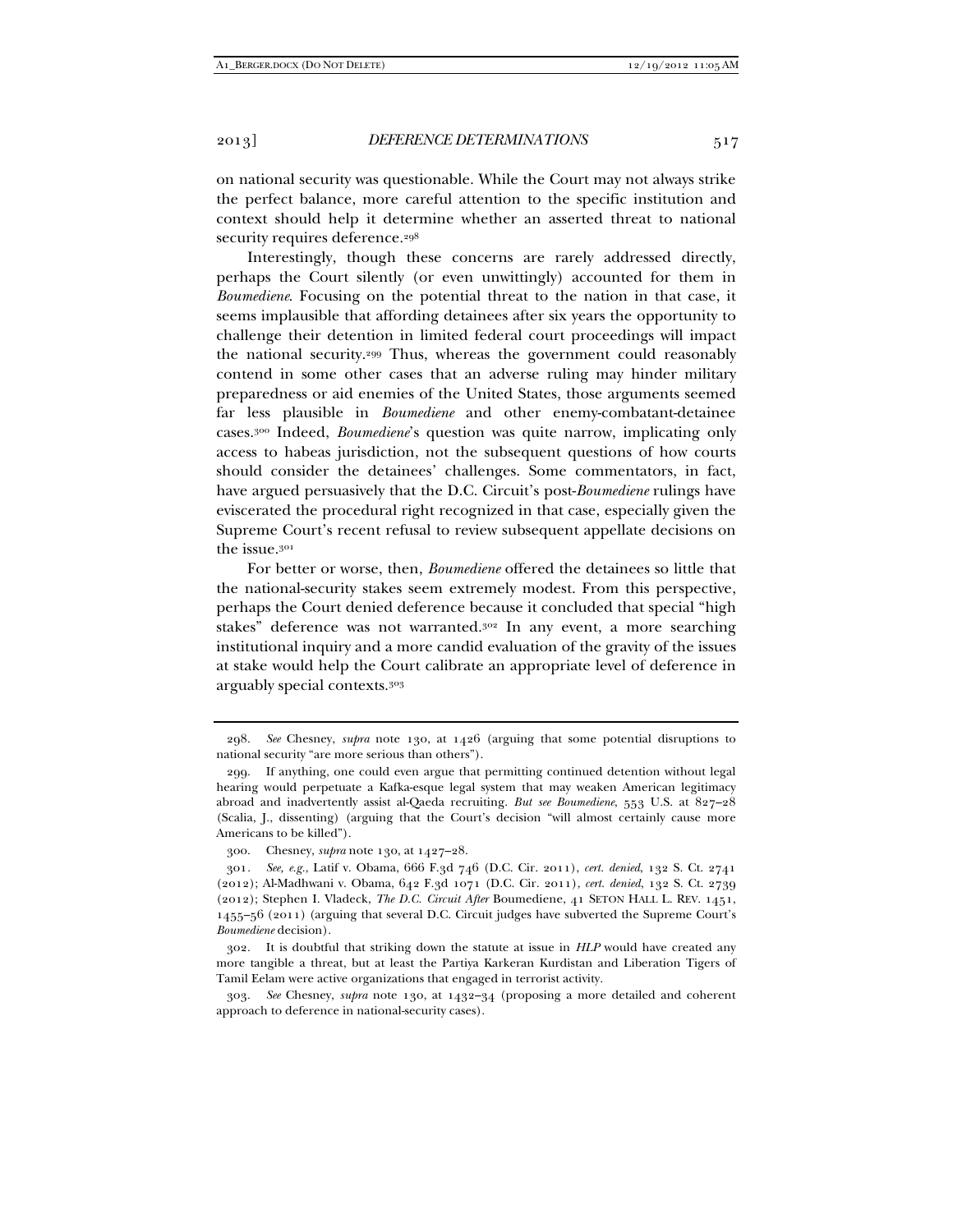\* \* \*

Collectively, the issues discussed here should guide whether the relevant political actor deserves judicial deference. If we are to take courts' stated justifications for deference seriously, courts should examine the institutions more critically within the contexts posed by particular cases before deciding whether to defer or not. Deference, of course, is not the entire constitutional inquiry, but it is a portion of the inquiry that should be approached with far greater care.

#### *C. THE INSTITUTIONAL ANALYSIS IN PRACTICE*

Courts applying these factors in constitutional cases will need to determine when and how rigorously to review the government procedures at issue. One could imagine a variety of approaches for determining when courts should defer. At one extreme, courts could review government processes and fact-findings as a preliminary inquiry in every case. At the other extreme, courts could examine government processes only if the plaintiff has made a threshold showing that there is good reason to question the government's diligence and rigor. Similarly, one can imagine a spectrum with respect to how carefully the court would review what the relevant political branch actually did, ranging from highly deferential review to an intrusive, de novo inquiry.

The institutional analysis proposed here takes a middle ground, demanding that courts ask these questions in every case and engage in a hard-look review of the legislative or administrative record.304 Under this approach, litigants could examine the administrative or legislative record closely to see how carefully the relevant policy was designed.305 Where such analysis suggests serious procedural inadequacies, or where substantial gaps in the record make it difficult to know how the policy was actually created, then further discovery, such as depositions and document requests, could be permitted.306 Such discovery would be especially useful in cases involving

 <sup>304.</sup> *See* Greater Bos. Television Corp. v. FCC, 444 F.2d 841, 851 (D.C. Cir. 1970) (arguing that the court's "supervisory function" calls on it to intervene if "the agency has not really taken a 'hard look' at the salient problems, and has not genuinely engaged in reasoned decisionmaking" (footnote omitted)).

 <sup>305.</sup> *Cf*. Motor Vehicle Mfrs. Ass'n of the U.S. v. State Farm Mut. Auto. Ins. Co., 463 U.S. 29, 43 (1983). In some cases where an administrative agency acts in secrecy without good reason, greater discovery would be permissible. *See* Berger, *Administrative Law Norms*, *supra* note 12, at 2065–67.

 <sup>306.</sup> For example, in *Taylor v. Crawford*, after earlier discovery had demonstrated problems in the State's lethal injection procedures, the judge permitted further discovery into Missouri's internal procedures, including a deposition of the execution team leader. *See* Taylor v. Crawford, No. 05-4173-CV-C-FJG, 2006 WL 1779035, at \*2 (W.D. Mo. June 26, 2006) (discussing the order granting motion to depose John Doe 1), *rev'd*, 487 F.3d 1072 (8th Cir. 2007); *supra* notes 252–58 and accompanying text.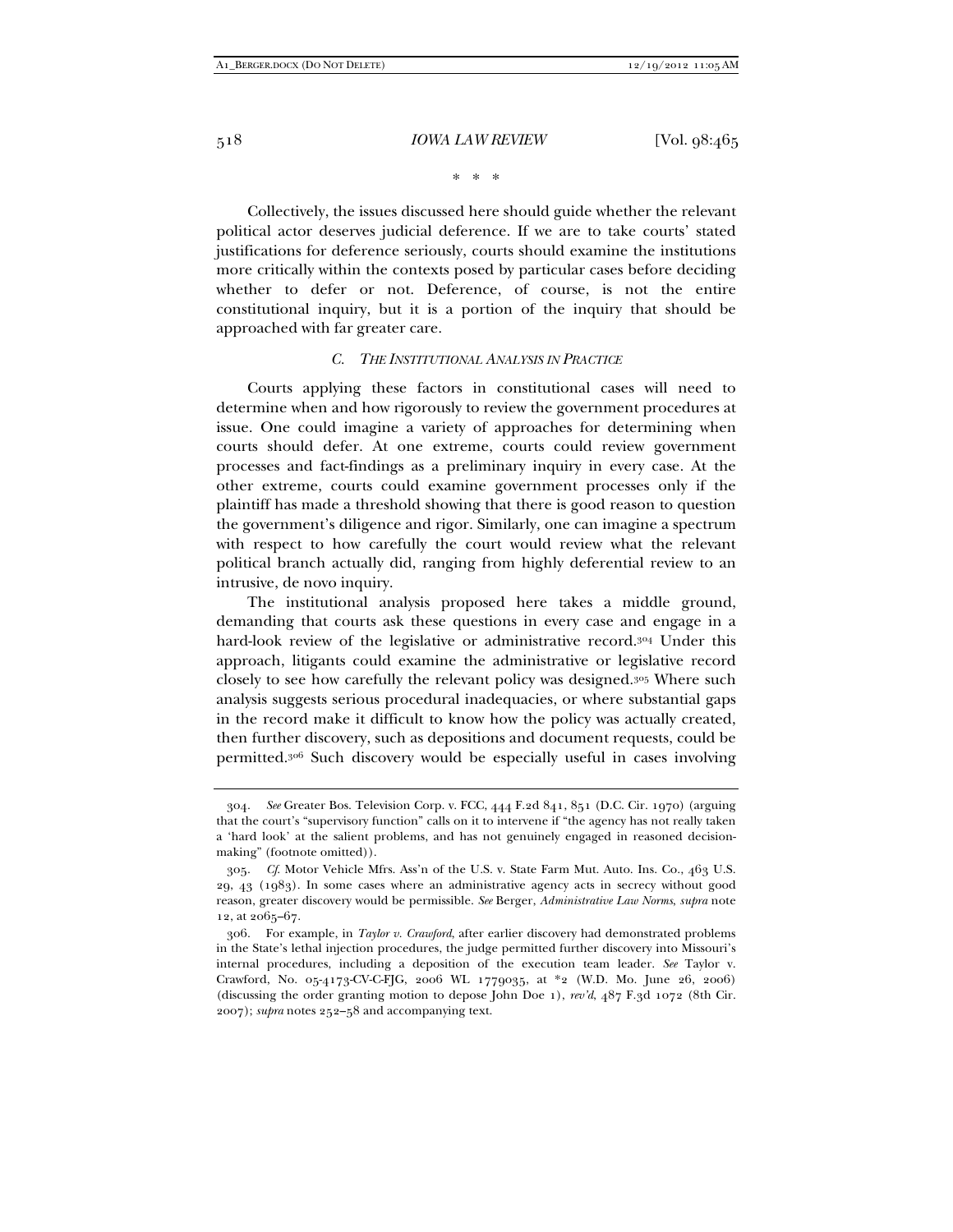agencies, like departments of corrections, universities, the military, and prosecutors' offices, which often operate outside traditional administrative law requirements.307 Indeed, because those kinds of agencies are more likely to craft policy without the constraints of likely arbitrary-and-capricious judicial review,<sup>308</sup> more careful constitutional review is especially important in these cases. As for agencies already subject to the Administrative Procedure Act ("APA") or state equivalents, this approach would ensure that courts in constitutional cases make deference determinations with reference to the kinds of factors they review in administrative law cases.

Unlike a regime permitting detailed preliminary, *de novo* inquiries into government procedures in every case, the institutional-analysis approach would only marginally disrupt current judicial practices and would not raise the separation-of-powers concerns that more extensive intrusions into congressional and executive procedures might pose. Both legislatures and agencies usually keep detailed records of their proceedings,309 and far from invading those branches' autonomy, scrutiny of such records *should* inform judicial deference. While this more modest approach may not catch all troubling procedural flaws, it would help attune courts, government actors, and litigants to these important issues. Significantly, under this approach, courts could not so easily issue stealth deference determinations that summarily grant or deny deference without first examining the factual and theoretical premises underlying that determination.

Of course, the precise contours of the analysis would differ from case to case, but, significantly, in no case would the courts be dictating procedures to the other branches of government. Courts would only be determining whether the procedures at issue merited deference, and even if they did not defer, the government action could still be constitutional.310 Unlike procedural due process cases where procedural shortfalls themselves amount to a violation, $311$  courts engaging in these institutional analyses would consider procedural issues primarily to determine whether the

 <sup>307.</sup> *See, e.g.*, MINN. STAT. ANN. § 14.03 (West 2005) (exempting the University of Minnesota from Minnesota's APA); MO. ANN. STAT. § 536.010(6)(k) (West 2009) (exempting a "statement concerning only inmates of an institution under the control of the department of corrections" from the APA's definition of a "rule"); TENN. CODE ANN.  $\S$ 4-5-102(12)(G) (2011) (exempting from the APA "[s]tatements concerning inmates of a correctional . . . facility"); Rachel E. Barkow, *Separation of Powers and the Criminal Law*, 58 STAN. L. REV. 989, 993 (2006) ("[T]he government faces almost no institutional checks when it proceeds in criminal matters."); Vermeule, *supra* note 236, at 1096 (explaining that much agency action escapes meaningful administrative law review); *infra* Part III.B.2.

 <sup>308.</sup> *See* 5 U.S.C. § 706(2)(A) (2006).

 <sup>309.</sup> *See, e.g.*, *id.* § 552 (providing for public availability of agency procedures).

 <sup>310.</sup> *See supra* notes 206–07 and accompanying text.

 <sup>311.</sup> *See, e.g.*, Mathews v. Eldridge, 424 U.S. 319, 334–35 (1976) (stating test for determining what process is due).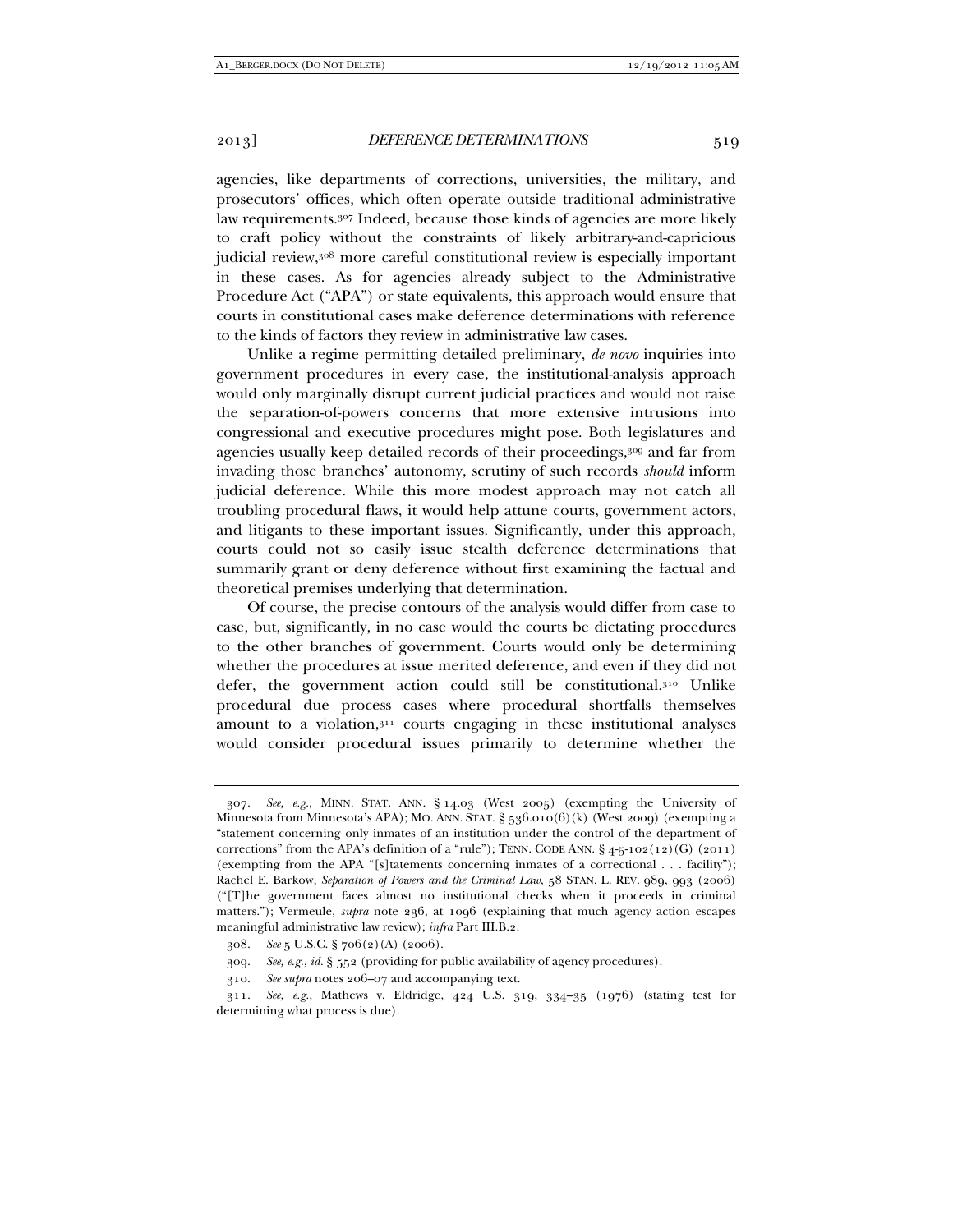government acted carefully enough to deserve the benefit of the doubt. This approach still leaves government actors wide leeway to conduct their business while simultaneously making clear that courts will not defer to them without first assessing how those actors perform their jobs.

#### III. ADVANTAGES AND LIMITATIONS

#### *A. ADVANTAGES OF INSTITUTIONAL ANALYSIS*

#### 1. Incentivizing Responsible Law Making

The institutional-analysis approach would serve several important purposes. Perhaps most obviously, it would provide incentives for policymakers to act with more careful attention to their own expertise and democratic legitimacy. Though legislatures and administrative agencies differ in most important respects, in theory both often are in a better position than courts to understand technical policy areas. Judicial attention to whether policymakers actually possess and utilize their supposed epistemic authority would make it more likely that they would try to gather and use facts more responsibly. Similarly, judicial attention to questions of democratic legitimacy would incentivize legislatures to build oversight and transparency mechanisms into agencies. While these norms are not always observed, they should play a prominent role in our system of representative government in which many issues are delegated to unelected officials.312 Of course, this incentive would likely differ across actors and contexts, but generally speaking, most policymakers would be inclined to act in a manner more likely to trigger judicial deference.

Presumably, this attention to government procedures would sometimes result in better designed policy.313 As Barbara Sinclair has noted, "a good process will, on average and over the long run, produce better policy."314 Political science and empirical research further suggests that poor political processes often result in flawed policy, vindicating interest group rentseeking and distorting policy outcomes.315 Congress does sometimes

 <sup>312.</sup> *See* Memorandum from Peter R. Orszag, Dir. of Office of Mgmt. & Budget, to Heads of Exec. Dep'ts & Agencies (Dec. 8, 2009), *available at* http://www.whitehouse.gov/sites/ default/files/omb/assets/memoranda\_2010/m10-06.pdf (directing executive departments and agencies to implement "principles of transparency").

 <sup>313.</sup> *See* Bar-Siman-Tov, *supra* note 196, at 1928–29.

 <sup>314.</sup> Barbara Sinclair, *Spoiling the Sausages? How a Polarized Congress Deliberates and Legislates*, *in* 2 RED AND BLUE NATION?: CONSEQUENCES AND CORRECTION OF AMERICA'S POLARIZED POLITICS 55, 83 (Pietro S. Nivola & David W. Brady eds., 2008) (internal quotation marks omitted).

 <sup>315.</sup> *See* Bar-Siman-Tov, *supra* note 196, at 1928–29 (summarizing political science literature exploring the connections between government procedures and resulting policies).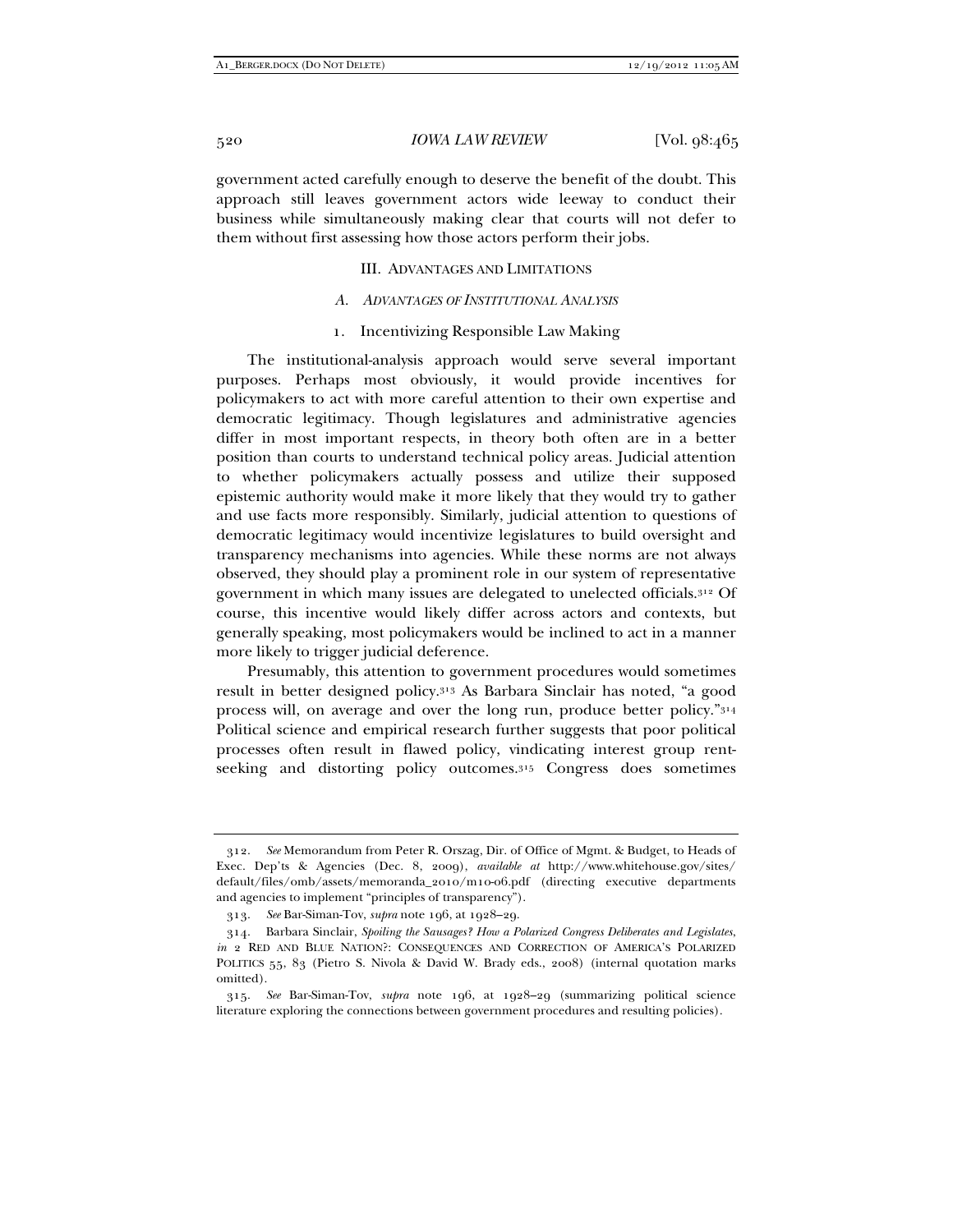rather than conducted sham proceedings to reach political ends.318 To be sure, some legislators will still attempt to use the system to make political statements rather than craft meaningful policy, and some may not even care if courts invalidate those policies. That being said, at least on the margins, linking deference to deliberateness should help encourage more responsible policymaking. While courts may not always be able to perfectly distinguish careful policymaking from self-serving, politically motivated factual manipulation, most judges are not entirely naïve about how Congress operates.319 Accordingly, the legislative record will often give courts a better sense of whether and how Congress utilized its institutional capacity to examine the problem at hand.320 As for administrative action, this approach should also help improve agency processes, especially for agencies otherwise escaping administrative review.321

 319. *Cf.* Pablo T. Spiller & Matthew L. Spitzer, *Where Is the Sin in Sincere? Sophisticated Manipulataion of Sincere Judicial Voters (with Applications to Other Voting Environments)*, 11 J.L. ECON. & ORG. 32, 32–36 (1995) (arguing that many judges are sophisticated political actors).

 320. Numerous theories of legislation exist, some nearly diametrically opposed. Legislators may be public-minded policymakers sincerely trying to further public good, or alternatively, special interests' tools that only care about raising money for reelection. *See* LESSIG, *supra* note 213, at 89–171 (describing how the demand for campaign cash consumes most legislators and skews policy); Jonathan R. Macey, *Promoting Public-Regarding Legislation Through Statutory Interpretation: An Interest Group Model*, 86 COLUM. L. REV. 223, 224, 230 (1986) (explaining public-choice theory of Congress in which special interest groups create strong incentives for politicians to enact legislation favorable to them); Richard J. Pierce, Jr., *The Role of the Judiciary in Implementing an Agency Theory of Government*, 64 N.Y.U. L. REV. 1239, 1245 (1989) ("'[P]ublic interest' theorists posit that legislators adopt regulatory legislation to further the public interest."). Obviously, Congress's responsiveness to the incentives provided by the theory of deference proposed here will hinge partially on which theory of legislation is more accurate. The competing theories all shed helpful light on how Congress operates, though some theories may be more illustrative for particular legislators and during particular Congresses than others. Still, to the extent that legislators sometimes seek good public policy, the institutional-analysis approach should help provide better incentives for careful fact-finding. *Cf.* Araiza, *supra* note 21, at 22–37 (offering principles of deference to congressional fact-finding).

321. *See supra* notes 236–38, 307 and accompanying text.

 <sup>316.</sup> *See, e.g.*, Benjamin Michael Superfine, *New Directions in School Funding and Governance: Moving from Politics to Evidence*, 98 KY. L.J. 653, 678–85 (2010) (discussing congressional use of scientific and empirical evidence in its development of educational policy).

 <sup>317.</sup> *See* Laycock, *supra* note 216, at 1175 ("[Legislative legitimacy] assumes that legislators are free to investigate the public good and to vote their consciences. Sometimes they are. But often they are locked into positions by ideology or political pressure before the hearing ever begins.").

 <sup>318.</sup> *See supra* Part II.B.1.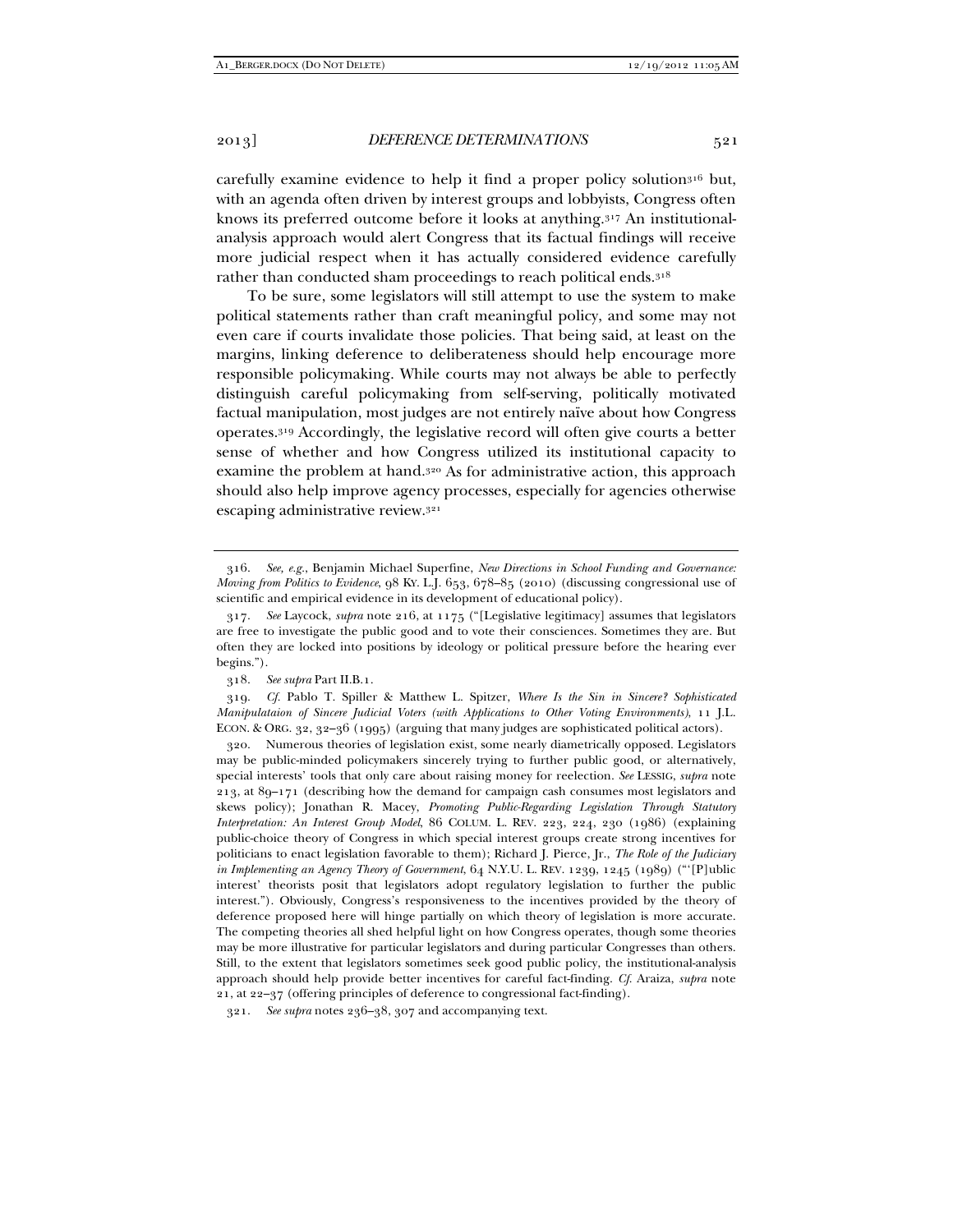The current system does not consistently provide these incentives. Under the status quo, legislatures and other political actors do not know if courts will respect their factual findings and other judgments.322 Nor do they know when their actions will trigger judicial respect in constitutional cases. The institutional-analysis approach places clearer expectations on political actors, incentivizing them to act with proper political and epistemic authority, which should, in turn, improve governmental performance.323

### 2. Promoting Democracy

Relatedly, attention to the processes of political institutions can also help promote democracy.<sup>324</sup> Administrative agencies, in particular, lack presumptive democratic legitimacy, and it is in this context that the institutional-analysis approach can improve the government's democratic legitimacy most significantly. The Court in constitutional cases sometimes treats administrative agencies' political authority as static and roughly comparable to that of the legislature or chief executive.325 In reality, though, agency political authority varies considerably, hinging on various factors like legislative guidance, oversight, and transparency.326

When agencies receive clear congressional instructions and proper oversight, they are more directly answerable to the people and thus enjoy greater democratic legitimacy. Similarly, when an agency operates transparently, the public is much better positioned to observe agency action and make better-informed assessments of the government's performance. By linking deference more closely to actual accountability, courts could provide better incentives for agencies otherwise escaping judicial review to behave more responsibly. These incentives would also encourage legislatures to delegate to agencies more precisely and to monitor agency actions more closely.

Increased judicial attention to the behavior of governmental institutions should, then, provide incentives for greater democratic responsiveness from these governmental bodies. Whereas many critics consider substantive constitutional review problematic because it permits unelected judges to

 <sup>322.</sup> *See, e.g.*, William W. Buzbee & Robert A. Schapiro, *Legislative Record Review*, 54 STAN. L. REV. 87, 147 (2001) (noting that legislative-record review provides no guidance for anticipating how a challenge will be resolved).

 <sup>323.</sup> *See* Bar-Siman-Tov, *supra* note 196, at 1928–31 (reasoning that adherence to the rules governing the legislative process—procedures that legitimize a legislature's decisions produces better laws and more accurate policy).

 <sup>324.</sup> *Cf.* Sunstein, *supra* note 112, at 38–43.

 <sup>325.</sup> *See* Berger, *Administrative Law Norms*, *supra* note 12, at 2034 ("[T]he Court downplays the constitutional 'who,' effectively treating the legislature, chief executive, and administrative officials all as roughly equivalent incarnations of 'the government' with the same democratic legitimacy."); *supra* Part I.A.2.b.

 <sup>326.</sup> *See* Berger, *Administrative Law Norms*, *supra* note 12, at 2059–67.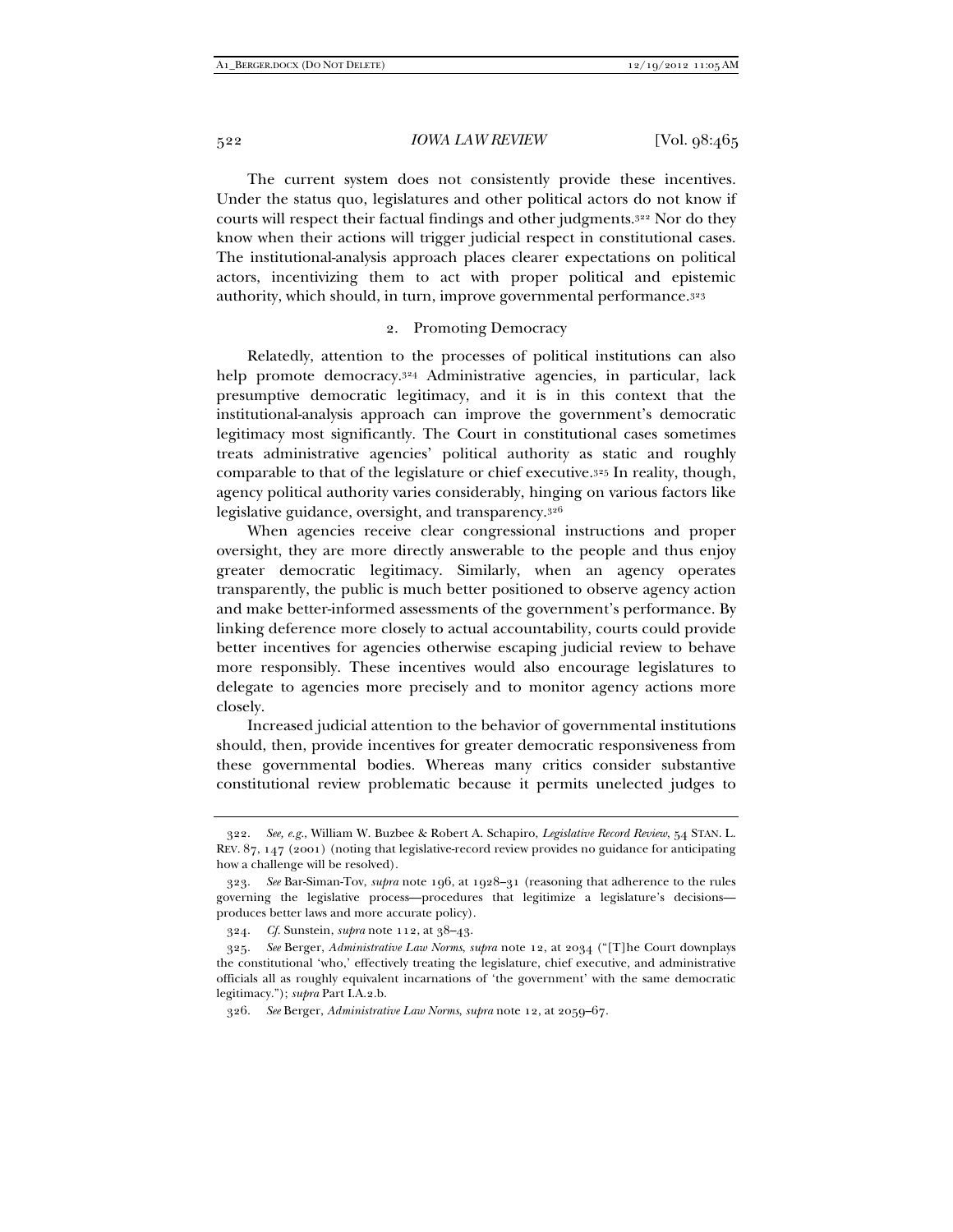displace the legislature's majoritarian will,327 a focus on institutional processes can *enhance* democratic rule. For example, if courts paid closer attention to the identity of political actors, they might be less likely to defer reflexively to administrative agencies—at least to agencies lacking proper guidance, oversight, and transparency. Current judicial practices often treat agencies similarly to legislatures in constitutional cases, even though elected legislatures should enjoy greater democratic legitimacy than unelected agency bureaucrats.328 Greater attention to the identity and behavior of the government actor could help avoid that unnecessary conflation.

While this approach is likely to provide a stronger incentive for better democratic accountability in agencies by improving transparency and oversight, even attention to legislative processes could help further majority rule. As Professor Bar-Siman-Tov has argued, "The rules that govern the legislative process . . . are designed to ensure that the laws produced by the legislature reflect the will of the majority of its members . . . ."329 Moreover, attention to legislative procedures can help foster transparency, thus providing citizens a way to observe the political process and increase democratic legitimacy.330 Of course, legislative representatives are already elected and directly answerable to the people, so, to this extent, they are already usually more politically accountable than most administrative officials. Nevertheless, at least in the context of legislative fact-finding, improved attention to legislative processes should help encourage the legislature to find facts with more rigorous and transparent methods that can be scrutinized not just by courts but the public at large.

# 3. Promoting Legal Consistency and Predictability

Institutional analyses would also help imbue courts' deference determinations with greater predictability, rendering those determinations less "stealthy." Linking deference determinations to the way the institution in question actually behaves would make it easier to follow the Court's reasoning by connecting the ostensible reasons for deference with the actual deference determination. Even more importantly, a more careful approach would help give clearer guidance to lower courts and parties for approaching such problems. Without such guidance, lower courts are left uncertain about how to approach questions of fact and democratic legitimacy. Given that constitutional adjudication often turns on factual considerations and decisions about courts' relationships to the other branches of government, the Court has left lower courts ill-prepared to

 <sup>327.</sup> *See, e.g.*, BICKEL, *supra* note 99, at 16–23.

 <sup>328.</sup> *See* Berger, *Administrative Law Norms*, *supra* note 12, at 2032–33, 2059–61.

 <sup>329.</sup> Bar-Siman-Tov, *supra* note 196, at 1934.

 <sup>330.</sup> *See id.* at 1934–35.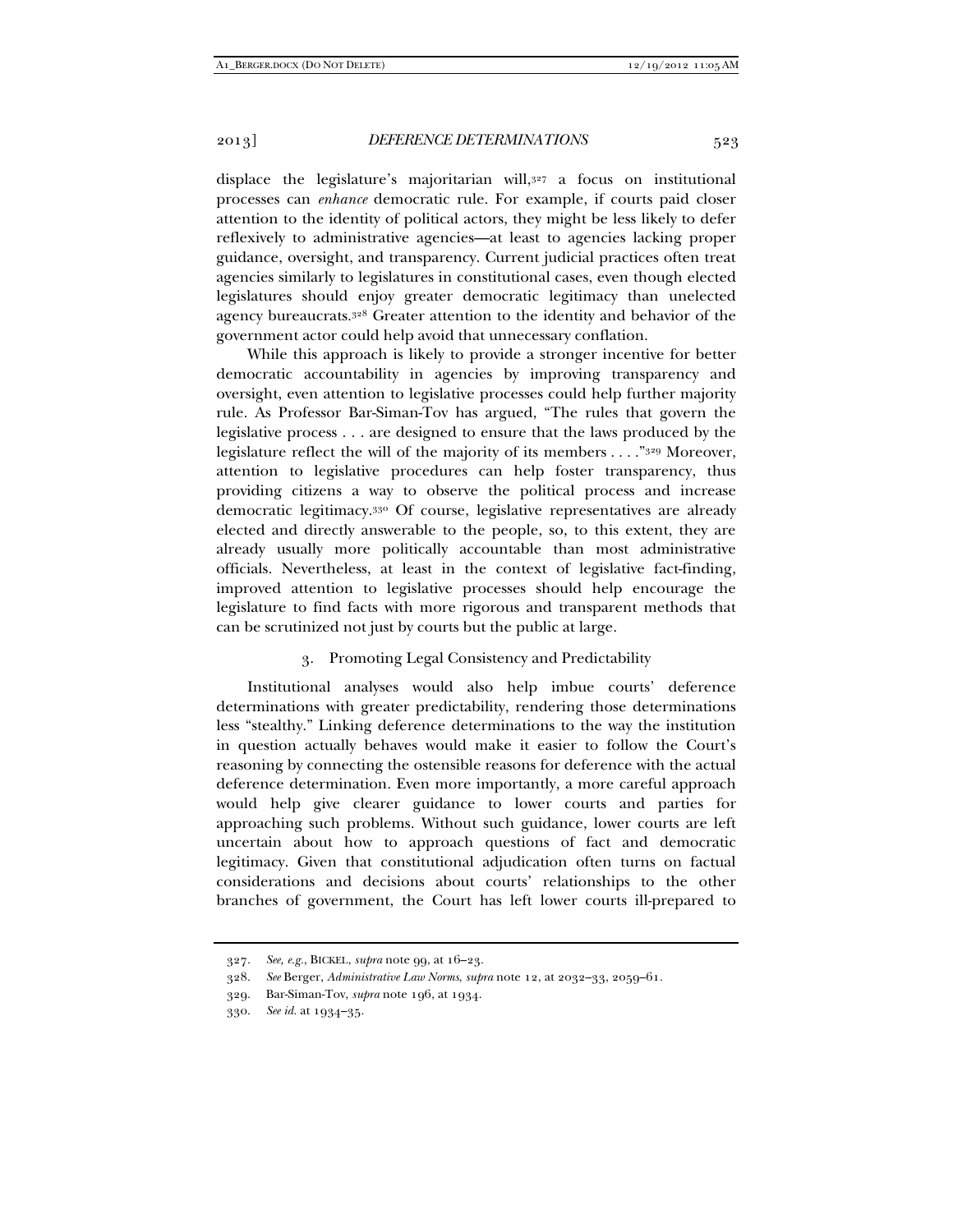properly address important questions about deference on significant issues that recur in many constitutional cases.331

Engaging in institutional analyses, then, should result in greater constitutional clarity. Legal clarity, of course, is important not just so that the law is understandable and predictable,332 but also because these types of stealth determinations implicate important constitutional questions. Constitutional law contains multiple, sometimes contradictory, values,333 and the Court often tries to resolve these conflicts by concluding that one doctrine trumps another, without fully wrestling with the broader underlying tensions,334 many of which arise through stealth determinations. Too often, stealth deference determinations receive attention only as litigation strategies, rather than more fundamental debates about who should decide important questions. Addressing these determinations more directly will help force judges to engage with deeper structural issues about how our Constitution allocates decision-making power.335

Closer attention to these issues may also improve black-letter constitutional doctrine. While generally more predictable than most stealth determinations, doctrinal inquiries, too, can be maddeningly erratic.336 Some of this doctrinal muddiness, though, is closely tied to stealth determinations. As discussed above, *Grutter* and *Gratz* collectively hold that individualized, rather than mechanical, affirmative action admissions policies are more likely to pass constitutional muster, but together the cases send mixed signals about whether courts should respect universities' judgments about the benefits of racial diversity and the need for affirmative action plans to achieve those benefits.337 More explicit deference determinations (and other determinations of this nature) would hardly

 <sup>331.</sup> *See* FAIGMAN, *supra* note 26, at 3 ("[T]he Court's failure to account for the empirical world makes its decisions, at best, broadly aspirational, rather than specifically directional."); *supra* note 181–82 and accompanying text.

 <sup>332.</sup> *See supra* notes 169–74, 181–84 and accompanying text.

 <sup>333.</sup> *See* Paul M. Bator, *The State Courts and Federal Constitutional Litigation*, 22 WM. & MARY L. REV. 605, 633 (1981) ("[T]he Constitution itself contains a multiplicity of various sorts of values, many in tension with each other: process values as well as substantive values, structural and institutional values as well as those embodying individual rights."); Martha Minow, *Choice or Commonality: Welfare and Schooling After the End of Welfare as We Knew It*, 49 DUKE L.J. 493, 497–98 (1999) (recognizing the multiplicity of the Constitution's values, and noting they "are not simply distinct and competing; they are also linked and interdependent").

 <sup>334.</sup> *See, e.g.*, Eric Berger, *The Collision of the Takings and State Sovereign Immunity Doctrines*, 63 WASH. & LEE L. REV. 493, 593 (2006).

 <sup>335.</sup> *Cf.* Mitchell N. Berman, *Constitutional Decision Rules*, 90 VA. L. REV. 1, 106 (2004) (arguing that many of our debates about political morality are couched in constitutional terms).

 <sup>336.</sup> *See* SEGALL, *supra* note 23, at 21–166 (summarizing numerous doctrinal inconsistencies).

 <sup>337.</sup> *See supra* notes 161–68 and accompanying text.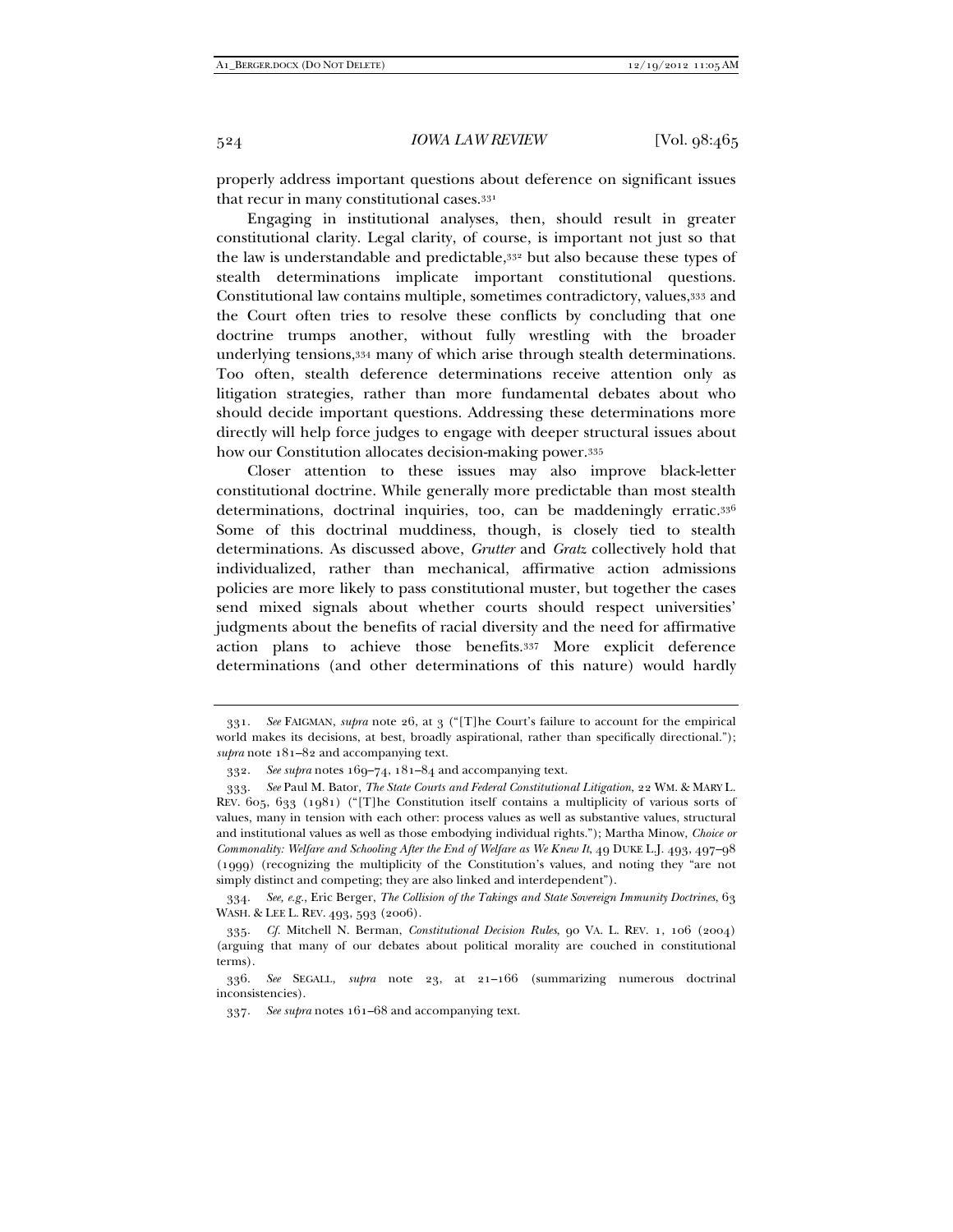eliminate all problems with black-letter constitutional doctrine, but they would address some of these inconsistencies, clarifying how deference should interact with substantive doctrine.

# 4. Encouraging Judicial Candor

Institutional analyses would also encourage courts to offer more thorough, candid explanations for their deference determinations. Judicial candor may not be the Court's priority these days, but it seems especially lacking when the Court makes deference and other stealth determinations. As discussed above, the Court makes these determinations with even fewer constraints than when it makes "doctrinal" decisions, so it is unsurprising that the Court provides little explanation. But judicial explanation and candor are essential if we are to have confidence in the judiciary's constitutional decisions. As H. Jefferson Powell argues:

[C]andor is essential if the justices . . . are to ask the rest of us to take them seriously where they cannot claim that their judgments are beyond dispute. Only if you and I understand the true grounds of a decision can we assent to its correctness or . . . to its validity as the outcome of our system even though we think it wrong in substance. . . . Candor is indispensable if the system is to retain its moral dignity . . . . The constitutional virtue of candor, therefore, goes beyond honesty about the meaning of cases and sincerity in the statement of viewpoint. It is the disposition to seek, and so far as possible to achieve, a congruity between the mind grappling with the constitutional issue before it and the language in which that struggle and its resolution is expressed . . . .338

Given that there is rarely a clearly "correct" answer in constitutional law and that reasonable people can disagree about the proper resolution of many constitutional cases, courts' decisions in such cases often hinge on value judgments as much as legal principles.339 In a system where important questions are left to judicial tribunals and where the practical constraints on those tribunals are limited, it is probably inevitable that judges and justices would confront constitutional cases with a range of approaches and values.340 What is regrettable is not that justices take such different

 <sup>338.</sup> H. JEFFERSON POWELL, CONSTITUTIONAL CONSCIENCE: THE MORAL DIMENSION OF JUDICIAL DECISION 90 (2008); *see also* SEGALL, *supra* note 23, at 3 (discussing judicial candor).

 <sup>339.</sup> *See* Richard A. Posner, *The Jurisprudence of Skepticism*, 86 MICH. L. REV. 827, 891 (1988) ("[O]ften two or more outcomes will be reasonable, and the choice among reasonable outcomes is an open one . . . .").

 <sup>340.</sup> *See* SEGALL, *supra* note 23, at 4 ("When the Justices give meaning to phrases like *equal protection of the law* and *due process of law*, they are employing their own ideas of right and wrong formed by personal life experiences, not interpreting prior law."); Posner, *supra* note 19, at 40–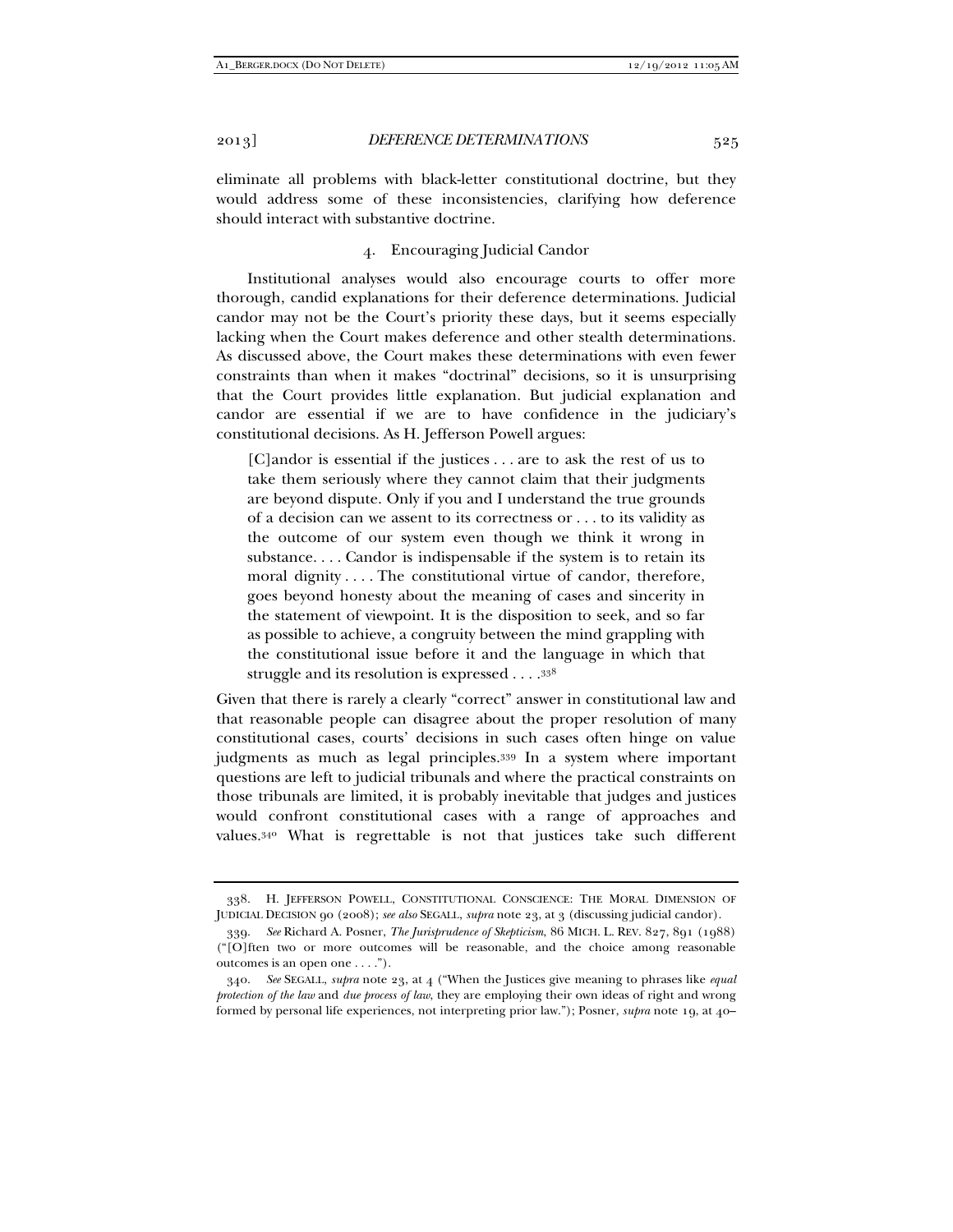approaches, but rather the justices' pretention that their answer is objectively correct.341

As they currently exist, judicial deference determinations are so unconstrained that justices can quietly turn to them to help shape the outcome of a case, even when doctrinal factors may point in a different direction.342 Moreover, the Court's approach to issues like epistemic authority and congressional findings is often a pretext for vindicating other values, like federalism in *Morrison* or anti-abortion sentiment in *Gonzales v. Carhart*.343 Requiring courts to consider institutional factors may not necessarily result in a drastic change in how cases are resolved, but it would at least force judges to identify these factors while determining whether to defer. To the extent these factors sometimes conflict with one another, the Court would also have to candidly explain why it finds some more convincing than others, rather than simply ignoring inconvenient factors altogether.

No approach will eliminate a judge's discretion to ignore inconvenient factors at will. However, given that the institutional capacities of the other branches necessarily underlie many constitutional judgments, thorough institutional analyses should help improve courts' consistency and honesty in approaching such issues. Courts' failure to openly and consistently address deference determinations obscures important conversations about each branch's proper role in making factual determinations and constitutional pronouncements that are binding on us all. Improving the dialogue between courts and the political branches will foster a much-needed investigation into who should appropriately make certain kinds of constitutional determinations.344 Institutional analyses would also help improve the public's faith in the judiciary, which suffers when the people suspect that judges may not believe their own explanations.345 Finally, greater Supreme Court candor and rigor would help guide lower courts trying to make their own deference determinations.

<sup>41 (&</sup>quot;[I]t is rarely possible to say with a straight face of a Supreme Court constitutional decision that it was decided correctly or incorrectly.").

 <sup>341.</sup> *Cf.* JEROME FRANK, LAW AND THE MODERN MIND 7 (1930) (arguing that "[m]uch of the uncertainty of law is . . . of immense social value" (emphasis omitted)).

 <sup>342.</sup> *See supra* Part I.A.

 <sup>343.</sup> *See* Buzbee & Schapiro, *supra* note 322, at 159–60.

 <sup>344.</sup> *See* Barry Friedman, *Dialogue and Judicial Review*, 91 MICH. L. REV. 577 (1993); *cf.* STEPHEN G. BREYER & RICHARD B. STEWART, ADMINISTRATIVE LAW AND REGULATORY POLICY 363– 64 (3d ed. 1992) (discussing structural requirements forcing agencies to explain their decisions).

 <sup>345.</sup> *See* David L. Shapiro, *In Defense of Judicial Candor*, 100 HARV. L. REV. 731, 743 (1987) (arguing that judges lose public trust when their opinions are not candid).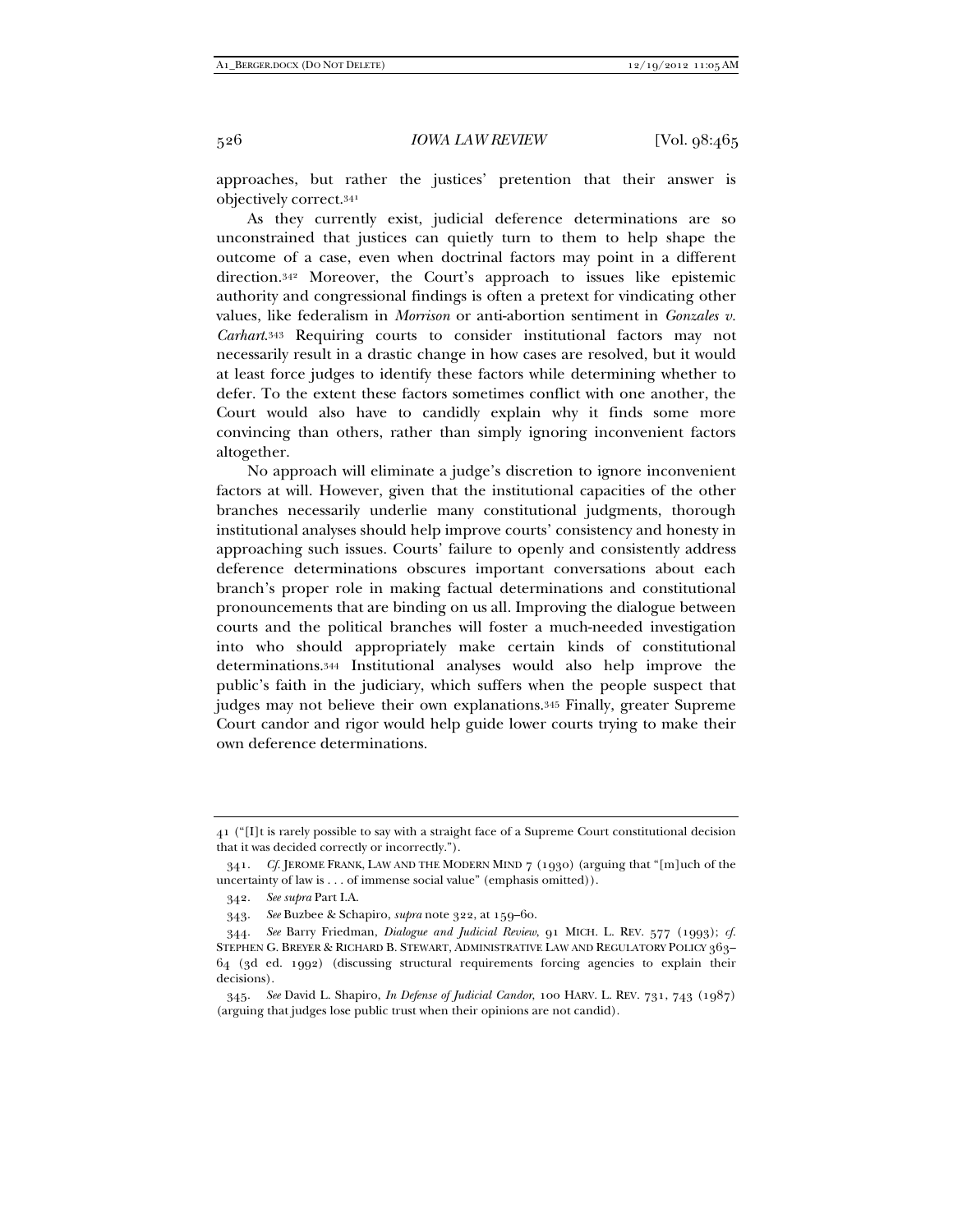#### *B. THE (LIMITED) LIMITATIONS OF INSTITUTIONAL ANALYSIS*

### 1. The Difficulties of Calibrating Deference

As with any proposal to enhance the efficacy of judicial decision making, the institutional-analysis approach does have its limitations. Perhaps the most potent criticism is that judges will not be up to the task of accurately assessing the institutional characteristics of the political branches.346 Relatedly, courts' ability to assess their own institutional strengths vis-à-vis the political branches will likely vary. Even in ideal circumstances, accurately calibrating deference to the degree of expertise and political authority that a policymaker possesses is hardly a science, and judges themselves have widely varying degrees of political experience and savvy. From this perspective, the multi-factor institutional analyses proposed here may be clumsily applied, thus giving judges too much flexibility to manipulate the outcome of a case.

It is, however, worth emphasizing that judges today make deference determinations anyway without any consistent guiding principles. Institutional analysis is an improvement over the status quo insofar as it forces courts to identify and explain factors that should constrain their own decision making, thus encouraging greater judicial consistency. Admittedly, the sheer volume of relevant factors will result in some inconsistency, but merely theorizing deference better would be an improvement. By contrast, the Court's current approach to deference sometimes just announces a conclusion without offering much legal analysis at all.

Of course, if consistency were the only goal, this inquiry would be rather simple: courts could just always defer to the political branches in constitutional cases, or, alternatively, always engage in de novo review. Both approaches are too extreme. The former renders judicial review largely ineffective in many circumstances, and the latter fails to recognize that the political branches sometimes *do* enjoy epistemic or political authority worthy of respect. Given that the Constitution's text does not provide clear guidance on how to approach these institutional questions, it makes sense that the various branches' institutional strengths and weaknesses should play a role in deference determinations. The problem with the status quo is that these institutional factors are not considered more carefully and systematically, but an entirely deferential or undeferential approach would not consider them at all. In other words, a one-size-fits-all solution to deference may yield consistency, but it would ignore other important constitutional values and disrupt current approaches to deference. In comparison, institutional analysis seems the more practical and harmonious solution.

 <sup>346.</sup> *See* VERMEULE, *supra* note 194, at 155 (discussing judges' "bounded rationality").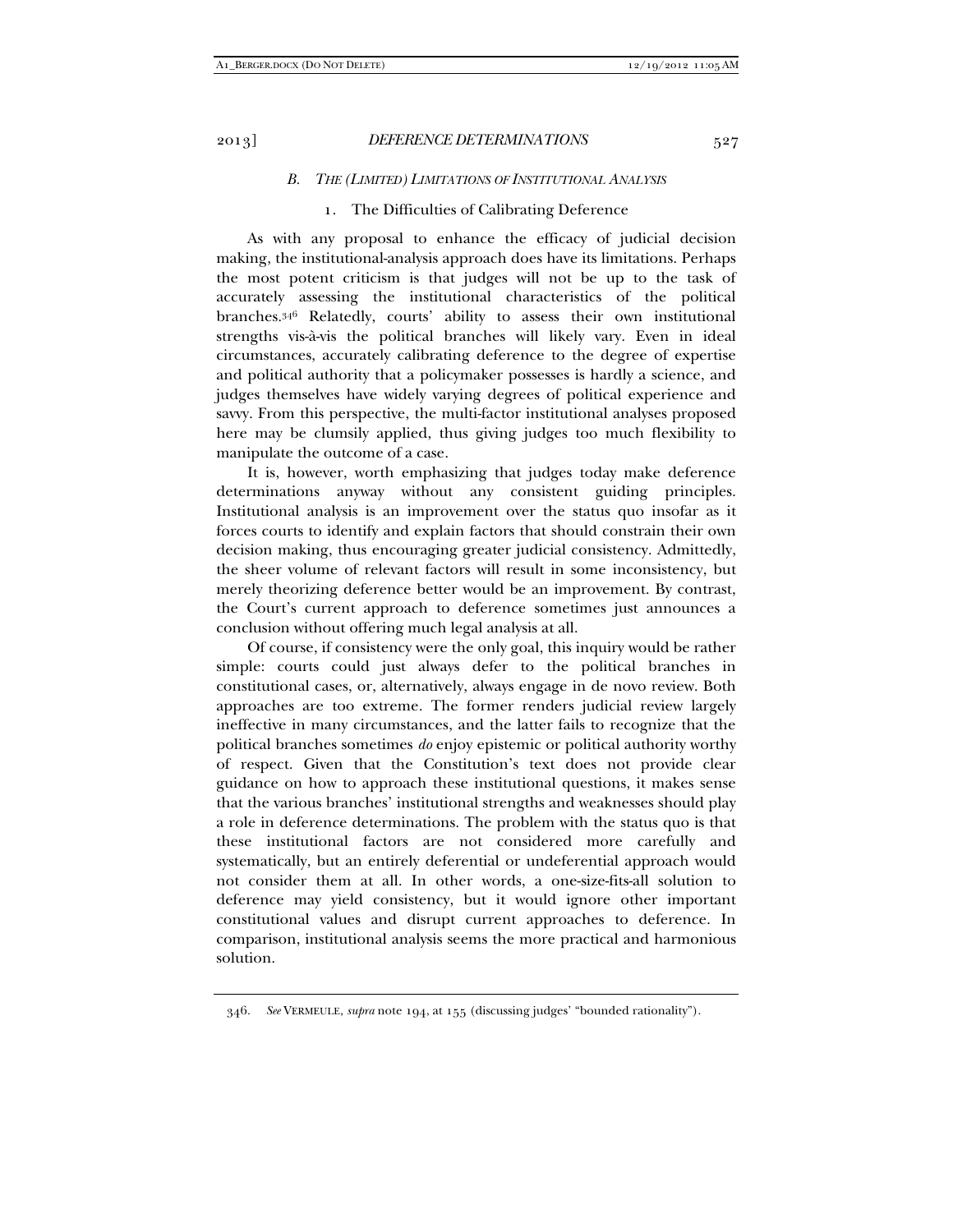#### 528 *IOWA LAW REVIEW* [Vol. 98:465

### 2. Potential Doctrinal Obstacles

Certain legal doctrines could also potentially interfere with institutional inquiries in some cases. For example, under the APA, the parties must rely on the administrative record; they are not entitled to discovery into agency procedures.347 However, those rules only apply in administrative proceedings and therefore would not necessarily foreclose discovery in civil constitutional litigation.348 Such discovery may be especially important in constitutional cases lacking a developed administrative record, such as lethal injection cases in which departments of corrections sometimes design execution procedures without adhering to administrative law requirements.349 Indeed, such discovery may be important in a variety of settings where state administrative agencies operate outside the ambit of administrative law requirements and therefore are more likely to utilize inadequate procedures heightening the risk of constitutional violation.350

Immunity doctrines are another potential doctrinal hurdle, especially in some suits for money damages. These doctrines often derail a plaintiff's case before she can even question how the government devised the challenged policy. Qualified immunity doctrine, for instance, protects many governmental officials from monetary liability unless that official's conduct violated clearly established law.351 The doctrine therefore often allows a

<sup>347.</sup> *See, e.g.*, FED. R. CIV. P. 26(a)(1)(B)(i) (exempting from initial discovery disclosures "an action for review on an administrative record"); 3 KENNETH CULP DAVIS, ADMINISTRATIVE LAW TREATISE § 14.8 (2d ed. 1980) (explaining that the APA contains no discovery provisions and that the Federal Rules of Civil Procedure's discovery provisions do not apply to administrative proceedings).

 <sup>348.</sup> *See* Michael Asimow & Lisl Dunlop, *The Many Faces of Administrative Adjudication in the European Union*, 61 ADMIN. L. REV. 131, 135 n.7 (2009) (noting that while discovery rules do not apply in administrative actions under the APA, they do apply in civil cases).

 <sup>349.</sup> Some states specifically exempt departments of corrections from their administrative laws. *See, e.g.*, MO. ANN. STAT. § 536.010(6)(k) (West 2009) (exempting "statement concerning only inmates of an institution under the control of the department of corrections" from the definition of a "rule"); TENN. CODE ANN. § 4-5-102(12)(G) (2011) (exempting "[s]tatements concerning inmates of a correctional . . . detention facility"). Departments of corrections in other states have similarly tried to develop lethal injection procedures without administrative law oversight. *See* Morales v. Cal. Dep't of Corr. & Rehab., 85 Cal. Rptr. 3d 724, 731–32 (Ct. App. 2008) (faulting the State for developing lethal injection procedure without following state administrative law requirements); Evans v. State, 914 A.2d 25, 33–34 (Md. 2006) (same); *see also supra* notes 236, 307 and accompanying text.

 <sup>350.</sup> *See, e.g.*, Freedman v. Maryland, 380 U.S. 51, 60 (1965) (invalidating film censorship scheme because it created a significant possibility of discrimination against unpopular speech); Berger, *Administrative Law Norms*, *supra* note 12, at 2049–50, 2077–79; Monaghan, *supra* note 268, at 551 (arguing that "first amendment rights . . . can be destroyed by insensitive procedures").

 <sup>351.</sup> *See, e.g.*, Harlow v. Fitzgerald, 457 U.S. 800, 818 (1982) (holding that governmental officials' qualified immunity may be overcome by showing that the officer violated "clearly established" law, of which a reasonable officer would have known).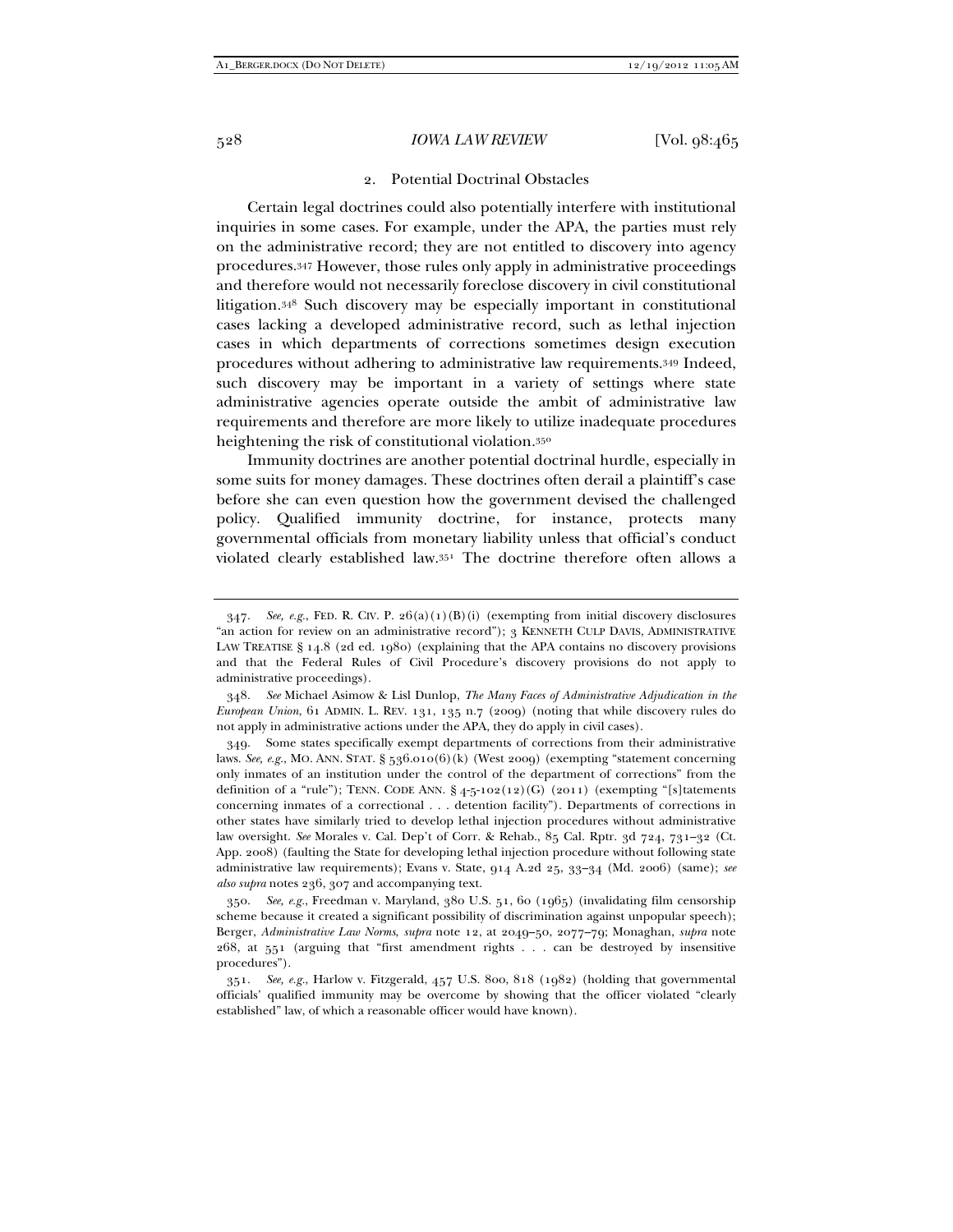court to dismiss an action on the basis of unsettled law without discovery and without clarifying the relevant legal norm.352 Such doctrines could thus preempt a call for institutional analysis, disposing of any need to further inquire into governmental procedures.

There are, however, ways to allow courts to reach the merits of these questions without subjecting governmental officials to liability that might chill their job performance. Importantly, qualified immunity, by its own terms, does not apply where the official has violated clearly established law, thus limiting the pool of cases in question. Further, *Ex parte Young* actions for prospective injunctive relief do not trigger qualified immunity (or sovereign immunity), and many constitutional claims are, in fact, brought for injunctive relief.353 And even in cases where the legal norms are unsettled, minor tweaks to existing doctrine could help courts resolve these cases on the merits. For example, as Professor Pfander has argued, by reviving the common law suit for nominal damages, courts could adjudicate constitutional questions without exposing governmental officials to actual or compensatory damages.354 Such an approach would allow litigants to obtain immunity-free determinations of their constitutional claims without exposing officials to anything greater than nominal monetary liability.355 Thus, neither qualified immunity doctrine nor the restrictions of administrative law should pose an insurmountable bar to more thorough institutional analysis of government action.

# 3. The Difficulties of Avoiding Value-Based Judging

Ultimately, any attempt to improve constitutional decision making must confront the criticism that Supreme Court opinions are simply driven by the justices' own politics.356 As Professor Segall argues, judges' criteria in constitutional cases "are much more about subjectivity and taste than logic

 <sup>352.</sup> *See, e.g.*, Ashcroft v. al-Kidd, 131 S. Ct. 2074, 2079 (2012) (noting that the defendant filed a motion to dismiss based on absolute immunity and qualified immunity); James E. Pfander, *Resolving the Qualified Immunity Dilemma: Constitutional Tort Claims for Nominal Damages*, 111 COLUM. L. REV. 1601, 1602 (2011).

 <sup>353.</sup> *See* Cnty. of Sacramento v. Lewis, 523 U.S. 833, 841 n.5 (1998) (noting that qualified immunity does not apply in actions "to enjoin future conduct, in an action against a municipality, or in litigating a suppression motion"); *Ex parte* Young, 209 U.S. 123, 159–60 (1908) (permitting a suit against a state official for injunctive relief notwithstanding the state's immunity from suit); Pfander, *supra* note 352, at 1609.

 <sup>354.</sup> *See* Pfander, *supra* note 352, at 1606–07.

 <sup>355.</sup> *Id.* at 1607 ("Although it would promise little by way of compensation, such a nominal damages claim could be an attractive option for plaintiffs who wish to secure a judicial test of their claims.").

 <sup>356.</sup> *See, e.g.*, Posner, *supra* note 19, at 40 ("Constitutional cases . . . can be decided only on the basis of a political judgment, and a political judgment cannot be called right or wrong by reference to legal norms.").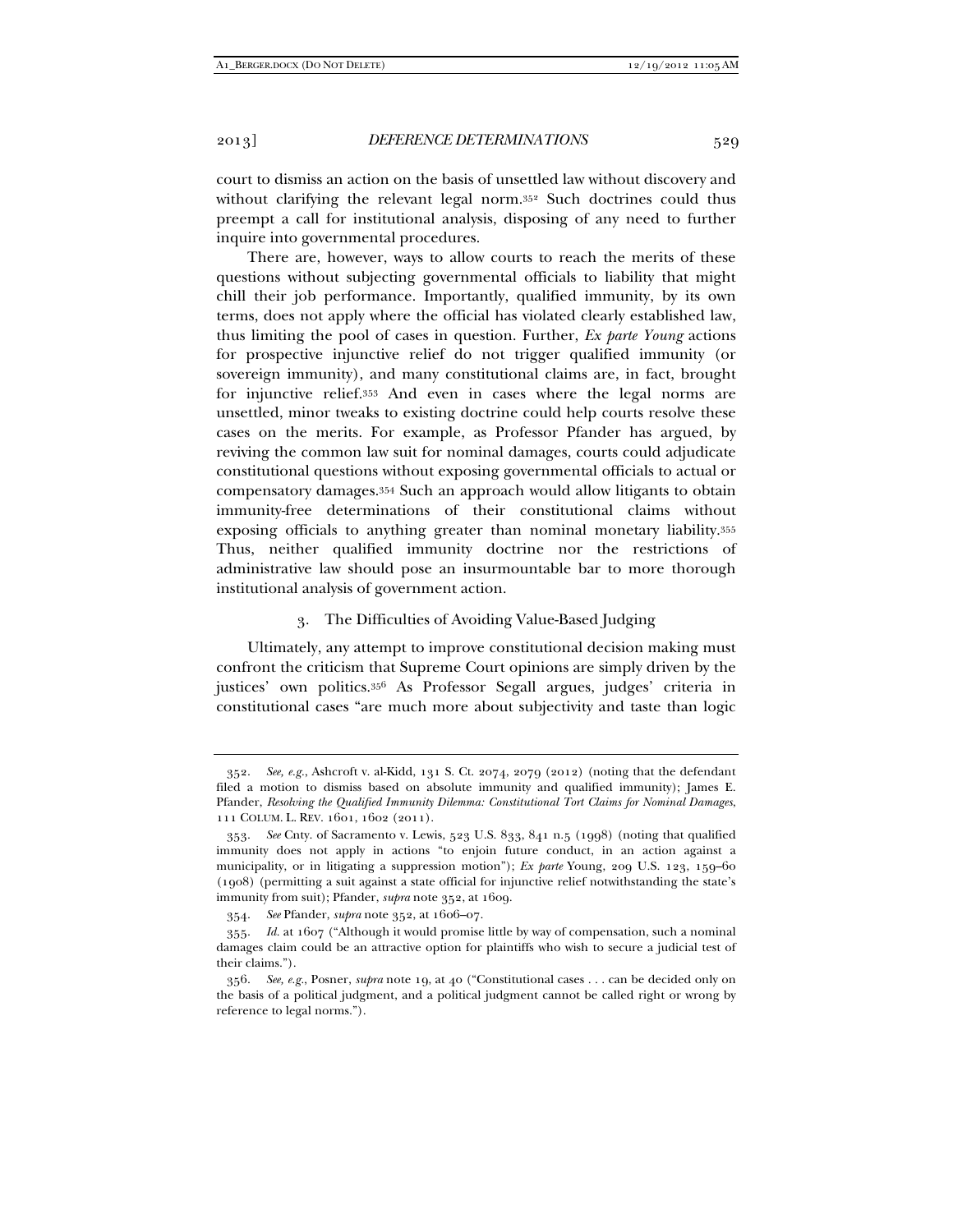and reason."357 Empirical political science scholarship further suggests that values play a significant role in justices' votes.358 Moreover, justices sometimes have incentives to tolerate a poorly theorized determination within an opinion to keep together a coalition of five votes.359 Consequently, calls for more rigor and consistency in deference determinations may be fruitless, because nothing can stop the justices from imposing their own values in constitutional cases and from failing to elaborate their reasons when terseness would better serve their strategic aims.<sup>360</sup>

It is, nevertheless, important to recognize that the Court's approach to deference determinations is more ad hoc than to constitutional precedent more generally. While it is certainly true that many Supreme Court constitutional decisions seem value driven and inconsistent with precedent,361 most black-letter constitutional doctrine proceeds with greater predictability than do deference determinations or other stealth determinations.362 Constitutional cases in a given doctrinal area usually purport to ask the same questions, even if they answer the questions in different, sometimes seemingly irreconcilable, ways.<sup>363</sup> By contrast, deference and other stealth determinations ask no questions consistently.364 However flawed constitutional doctrine may be, deference determinations would at least become more predictable and law-like if they demanded the same treatment as doctrinal constitutional inquiries.

This is not to say that more carefully theorized constitutional decision making would be easy. Even the most talented, earnest justice working in good faith will inevitably struggle when deciding many constitutional cases. Supreme Court constitutional cases are often hard, presenting multiple issues simultaneously and pitting competing constitutional principles against each other with little textual guidance. Moreover, constitutional opinions already tend to be too long, and including still more explanation would

 <sup>357.</sup> SEGALL, *supra* note 23, at 4.

 <sup>358.</sup> *See* Daniel R. Pinello, *Linking Party to Judicial Ideology in American Courts: A Meta-Analysis*, 20 JUST. SYS. J. 219, 243 (1999) (synthesizing dozens of studies purporting to measure the connection between judicial ideology and behavior).

 <sup>359.</sup> *See* Cass R. Sunstein, Commentary, *Incompletely Theorized Agreements*, 108 HARV. L. REV. 1733, 1739 (1995).

 <sup>360.</sup> *See* Posner, *supra* note 19, at 40 (arguing that constitutional cases are "not susceptible of confident evaluation on the basis of professional legal norms").

 <sup>361.</sup> *See generally* SEGALL, *supra* note 23, at 21–166 (providing numerous examples of the Supreme Court's failure to follow its own constitutional precedents).

 <sup>362.</sup> *See supra* note 170 and accompanying text.

 <sup>363.</sup> Affirmative action and educational racial preference cases, for instance, purport to apply strict scrutiny, even if some decisions are difficult to square with each other. *See, e.g.*, Parents Involved in Cmty. Sch. v. Seattle Sch. Dist. No. 1, 551 U.S. 701, 720 (2007); Grutter v. Bollinger, 539 U.S. 306, 326 (2003); Gratz v. Bollinger, 539 U.S. 244, 270 (2003).

 <sup>364.</sup> *See supra* Part I.A.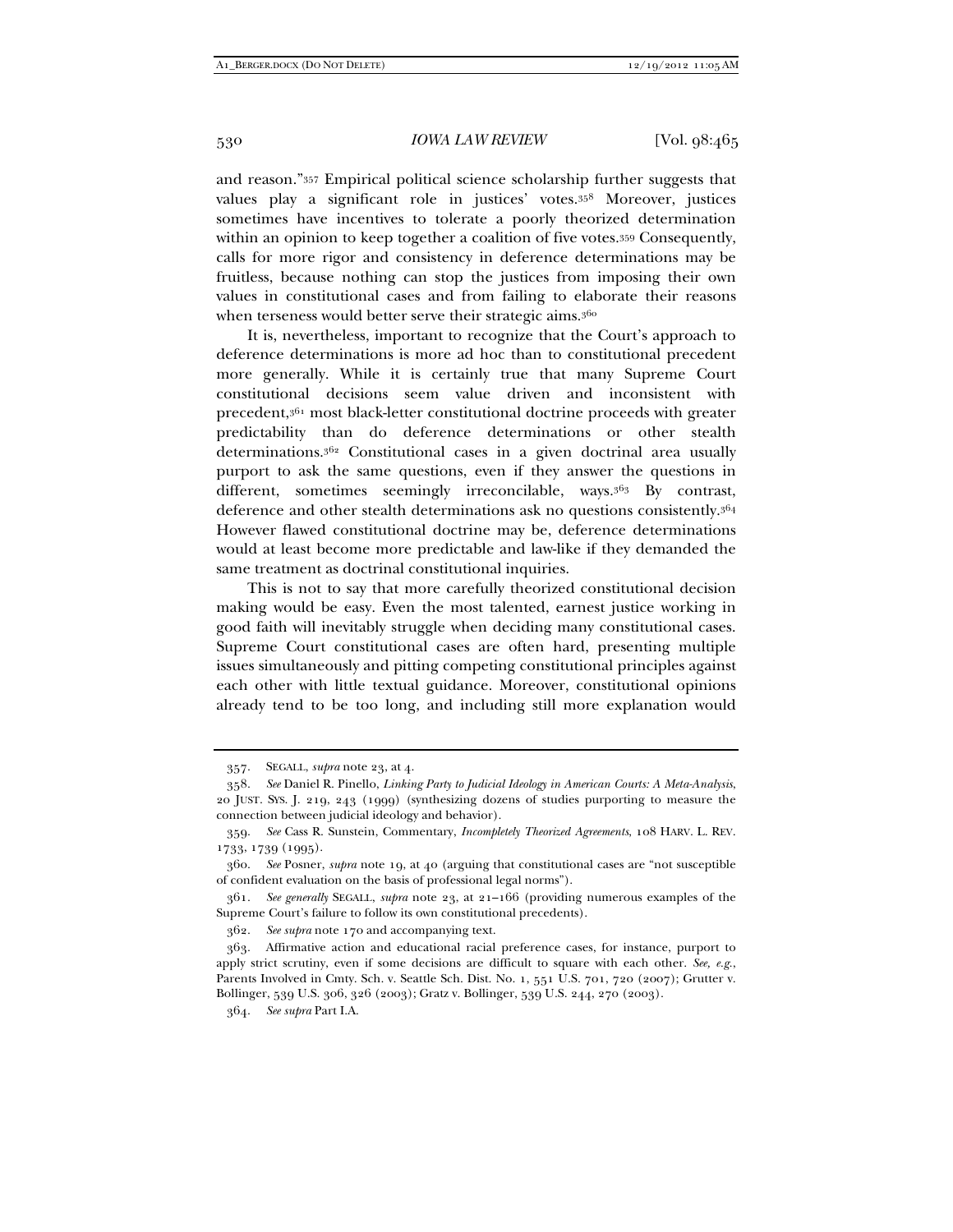compound this problem further.365 Thus, it is unsurprising that justices would silently resort to their own values to help resolve close cases. Even a justice deeply committed to impartiality is likely to answer close legal questions in accordance with her own worldview.366 Indeed, some attention to values and norms may actually be necessary in constitutional adjudication, where the judiciary's institutional legitimacy may be more threatened by the judge who neglects cultural values than the one who ignores precedent.<sup>367</sup>

That being said, justices could also do a better job acknowledging the difficult tensions many cases present, rather than playing the role of an advocate intent on making her case. Chief Justice Roberts' professed view that deciding cases is like calling "balls and strikes" is symptomatic of a judicial culture steeped in the conventions of advocacy.368 Lawyers, particularly litigators, spend their careers presenting their arguments as "the right answer" and trying to downplay counter-arguments. That litigators do this is understandable, given their professional obligation to represent their clients zealously.369 But these lawyers often continue to write this way when they become judges.370 The result is that most judicial opinions read a good deal like legal briefs, seeking to prove an argument by emphasizing strong

367. *See* Post, *supra* note 44, at 10.

 368. *See Roberts: "My Job Is To Call Balls and Strikes and Not To Pitch or Bat*,*"* CNN (Sept. 12, 2005), http://articles.cnn.com/2005-09-12/politics/roberts.statement\_1\_judicial-role-judgesjudicial-oath?\_s=PM:POLITICS ("Judges are like umpires. . . . [I]t is a limited role. . . . And I will remember that it's my job to call balls and strikes and not to pitch or bat."); Eric J. Segall, *The Court: A Talk with Judge Richard Posner*, N.Y. REV. BOOKS (Sept. 29, 2011), http://www. nybooks.com/articles/archives/2011/sep/29/court-talk-judge-richard-posner/?page=2 (discussing with Judge Posner Chief Justice Roberts' balls-and-strikes analogy in confirmation hearings).

 369. *See* MODEL CODE OF PROF'L RESPONSIBILITY Canon 7 (1986) ("A lawyer should represent a client zealously within the bounds of the law.").

 370. *See* Laura E. Little, *Hiding with Words: Obfuscation, Avoidance, and Federal Jurisdiction Opinions*, 46 UCLA L. REV. 75, 85–86 (1998) ("Repeated exposure to adversaries' arguments, set up as opposing poles, establish a habit of mind for judges who in turn write opinions as though they present a preordained correct answer, which embraces by necessity only one position or viewpoint. Opinions are frequently unequivocal, ignoring ambiguities in the law and the presence of compelling arguments against the court's decision.").

 <sup>365.</sup> *See* Elliot E. Slotnick, *Media Coverage of Supreme Court Decision Making: Problems and Prospects*, 75 JUDICATURE 128, 132 (1991) ("Supreme Court opinions are not written for a lay or journalistic audience and justices rarely do anything to make them more accessible to such publics. Indeed, some jurists seem to go to great lengths to trump complex legal questions with complexities in their own prose."). *See generally* JOSEPH GOLDSTEIN, THE INTELLIGIBLE CONSTITUTION: THE SUPREME COURT'S OBLIGATION TO MAINTAIN THE CONSTITUTION AS SOMETHING WE THE PEOPLE CAN UNDERSTAND (1992).

 <sup>366.</sup> *See* William N. Eskridge, Jr. & Philip P. Frickey, *Statutory Interpretation as Practical Reasoning*, 42 STAN. L. REV. 321, 324, 345–54 (1990) (discussing the hermeneutical and practical traditions in legal interpretations and the fact that "different values will pull the interpreter in different directions"); Lawrence C. Marshall, *"Let Congress Do It": The Case for an Absolute Rule of Statutory Stare Decisis*, 88 MICH. L. REV. 177, 203–04 (1989) (discussing the effect that personal views necessarily have on a judge's decisions).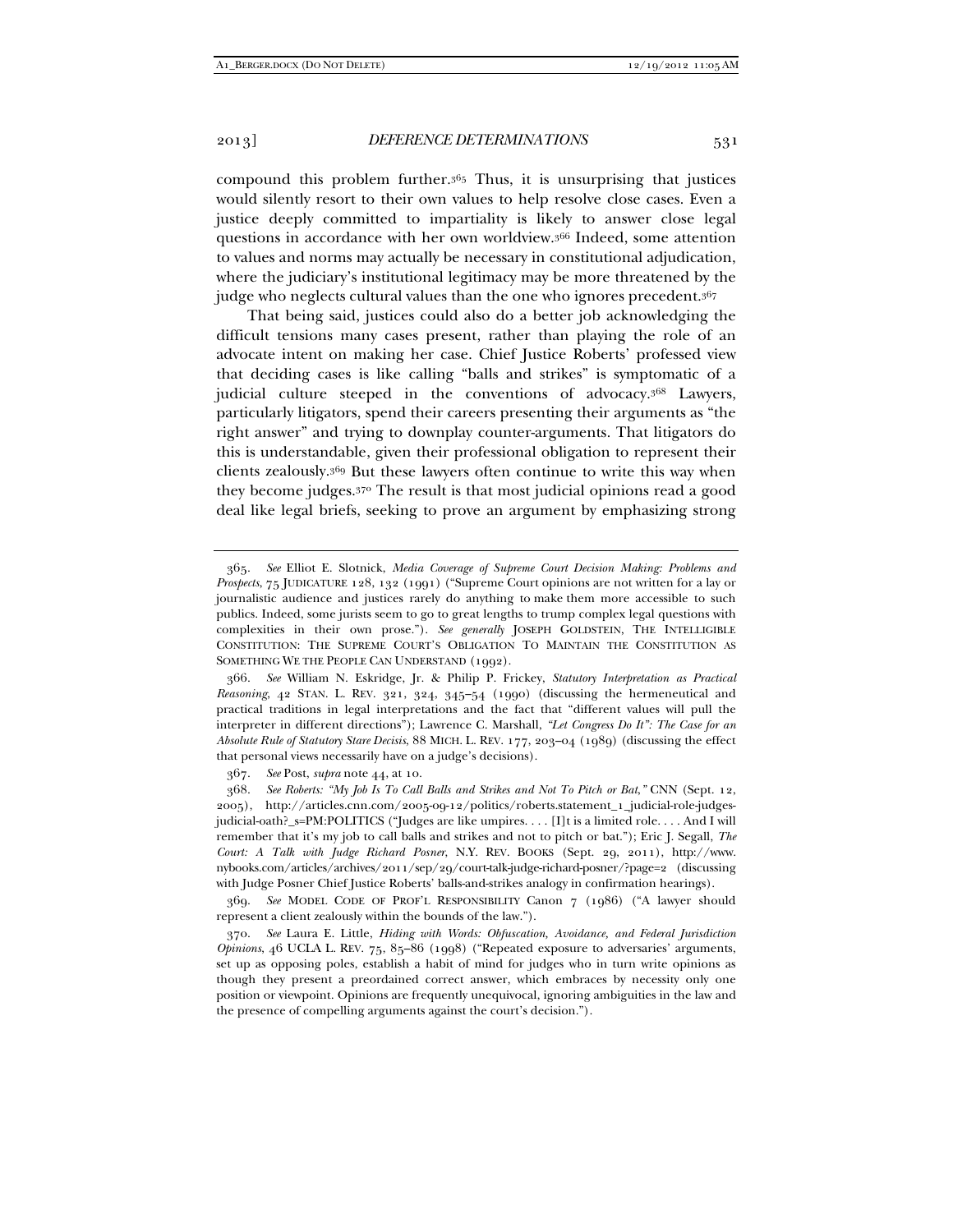points and hiding weak ones. To this extent, stealth determinations reflect not an isolated phenomenon but the essence of a judicial culture in which it is difficult for the judge to abandon the litigant's mindset. The tone is argumentative, not reflective.

Greater reflection may be possible, but it is not easy to attain. Greater attention to the theoretical underpinnings of stealth determinations—and to our human inclination to avoid theoretical inquiries that may yield answers in tension with our own normative views—could help the Court consider such determinations more earnestly and less strategically.371 This will not eliminate the problem, but it may encourage judges to engage more seriously and impartially with deference determinations. It is not easy to remove values from one's judicial rulings, but an awareness of one's natural propensities to rely on one's own normative views can help. In sharp contrast to Chief Justice Roberts' "balls-and-strikes" comment, then-Judge David Souter, when asked during his own confirmation hearings whether he would judge without reference to his own personal values, insightfully answered that "[w]e have no guarantee of success [of steering clear of our own values], but we know that the best chance of success comes from being conscious of the fact that we will be tempted to do otherwise."372 While judges will still steer outcomes in directions they prefer, forcing judges to identify the institutional factors cutting in favor of and against deference can help improve their self-awareness, the quality of their written opinions, and the legal status of deference determinations as a whole.

#### **CONCLUSION**

Deference determinations shape much constitutional adjudication, and yet the Supreme Court provides little guidance on how it makes such determinations. When the Court reviews both legislative and administrative policies, its consideration of the relevant political actor's institutional characteristics is haphazard and inconsistent. To this extent, deference determinations share much in common with stealth constitutional determinations more generally—unpredictability, imprecision, and opacity.

 <sup>371.</sup> I should note here that while the Supreme Court deserves much of the criticism it receives, it is also far easier to criticize judicial opinions than to write them. *See* Daniel B. Bogart, *Games Lawyers Play: Waivers of the Automatic Stay in Bankruptcy and the Single Asset Loan Workout, 43* UCLA L. REV. 1117, 1132 n.4 (1996) ("As my students are wont to point out, it is far easier to play armchair quarterback and criticize judicial opinions . . . than it is for the judge, participating in the rough and tumble of judicial practice, to render them."); Warren E. Burger, *School for Judges*, 33 F.R.D. 139, 142 (1964) ("Generations of lawyers and judges, and of course law teachers, have raised serious problems in judicial opinions but have found the problems easier to raise than solve.").

 <sup>372.</sup> Janet Malcolm, *The Art of Testifying*, NEW YORKER, Mar. 13, 2006, at 79 (quoting then-Judge David Souter's Supreme Court confirmation hearings).